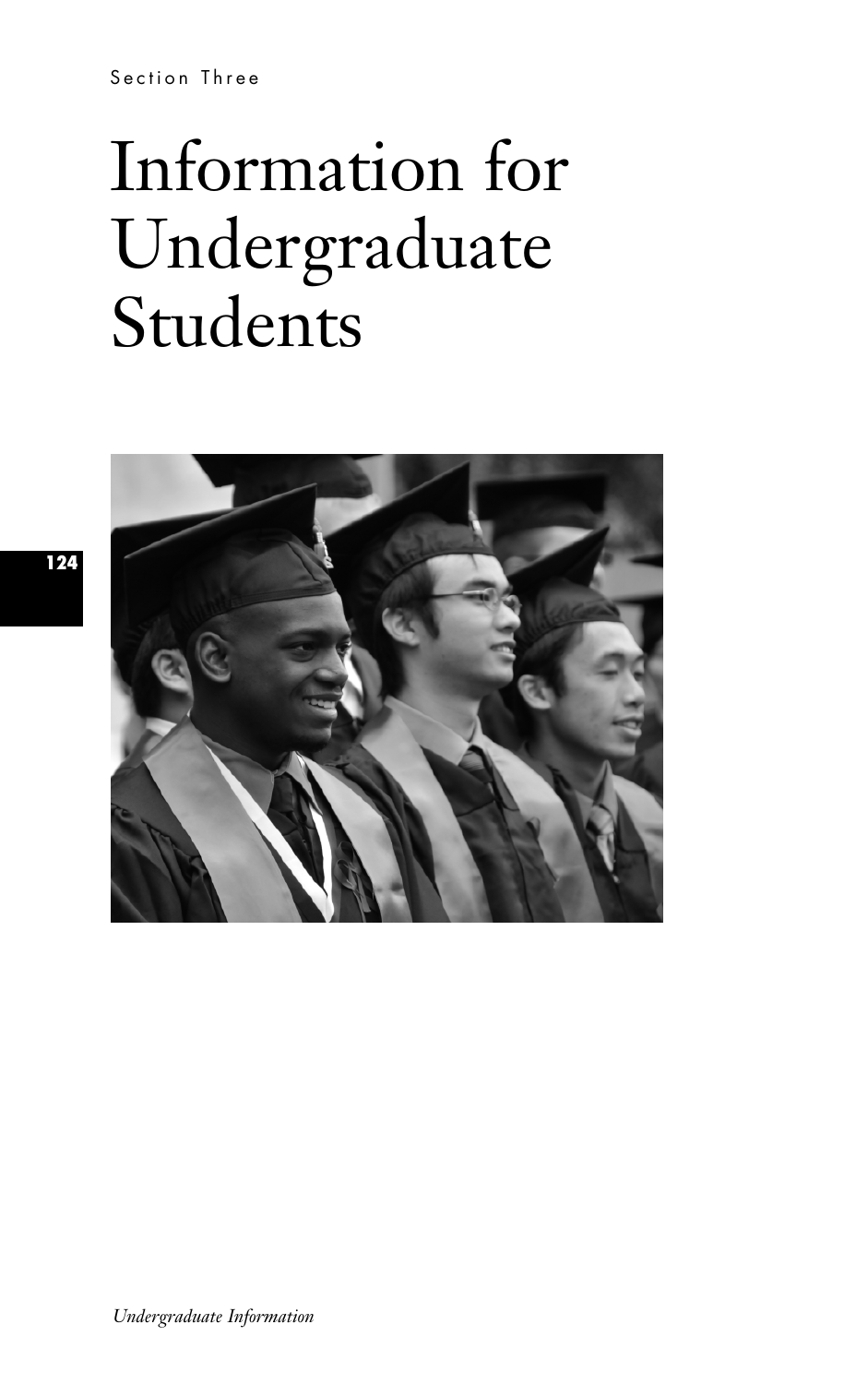The undergraduate program leads to a four-year Bachelor of Science degree. Admitted students matriculate in the fall term only. Caltech does not have a summer session or part-time program and cannot consider you if you already have a bachelor's degree from another college, university, or the equivalent. If you have matriculated at any college, university, or the equivalent in a program leading to any degree, you will probably be required to apply as a transfer student and should read the requirements in the section titled "Transfer Admissions.''

# **ADMISSION TO THE FRESHMAN CLASS**

#### 

Students are admitted to the freshman class on the basis of strong academic performance in a rigorous course of college preparatory study, especially in the areas of math and science; results of the SAT or ACT, and one SAT science subject test and the SAT mathematics level 2 test; teacher and counselor evaluations; personal characteristics; a demonstrated interest in math, science, or engineering; and information provided on the application.

#### *Applying*

Information on the application process can be found on the admissions office website at http://www.admissions.caltech.edu. Students are encouraged to apply online through the Common Application. For further information on admission, please call (626) 395-6341 or e-mail ugadmissions@caltech.edu. To be considered for admission, applications to the freshman class must be submitted online or postmarked by January 3.

#### *Early Action*

The Early Action application process requires that the completed application be postmarked or submitted online by November 1. Under this application plan, students will be notified in mid-December of the admission decision. Students admitted under Early Action have until May 1 to make their commitment to attend.

#### *High School Requirements*

Students are expected to prepare for Caltech by successfully completing the following curriculum:

Four years of mathematics (including calculus) One year of physics One year of chemistry Three years of English (four years recommended) One year of U.S. history/government (waived for international students)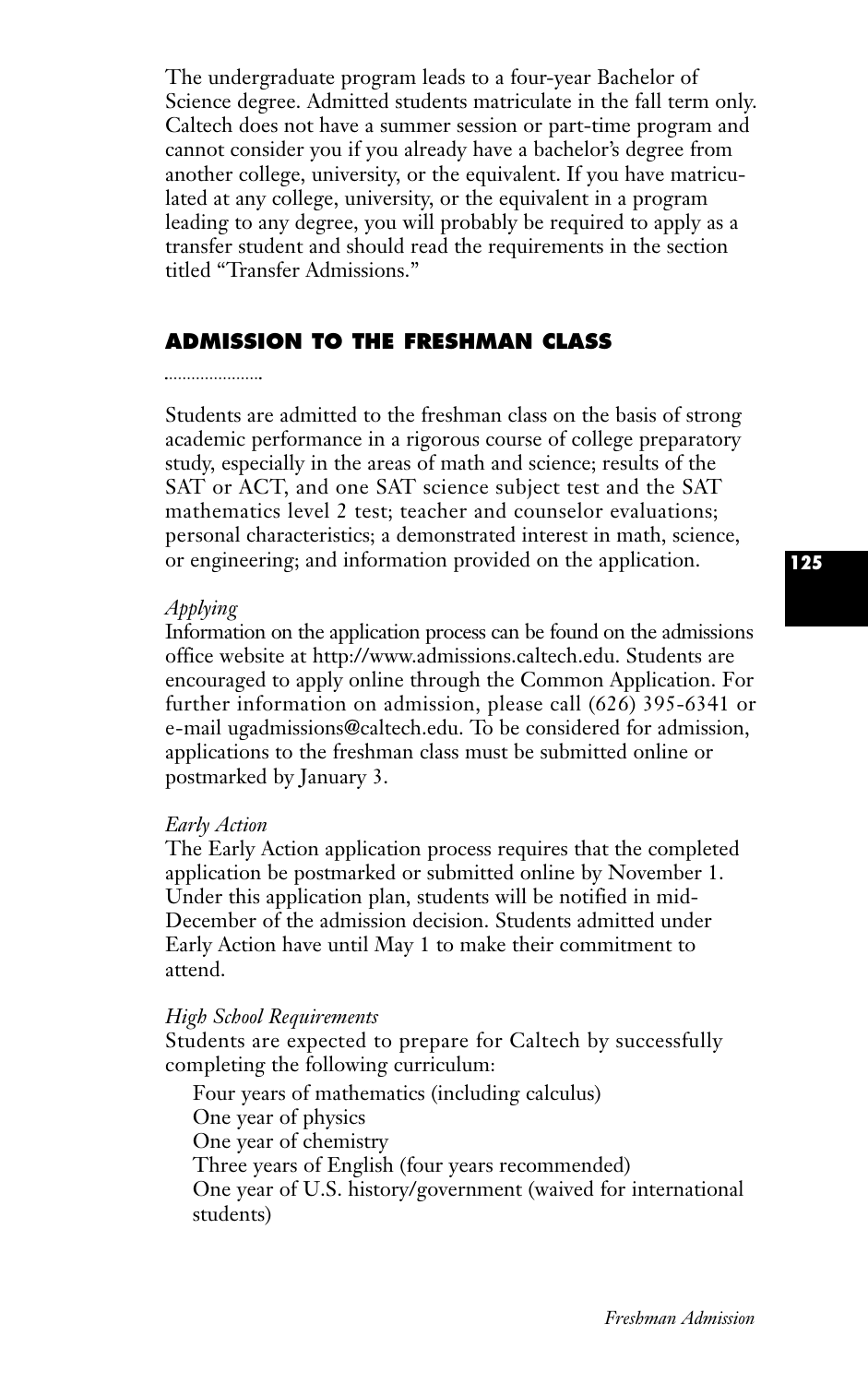#### *Standardized Exams*

Applicants are required to take the following standardized tests by the October test series for Early Action consideration, and by the December test series for Regular Decision consideration:

SAT or ACT SAT mathematics level 2 *One* of the following SAT subject tests: Biology, Chemistry, or Physics

Information regarding the College Board examinations can be found in the Bulletin of Information, which may be obtained without charge at most high schools, or by contacting the College Board, 45 Columbus Avenue, New York, NY 10023-6992; (609) 771-7600; sat@info.collegeboard.org; or http://www.college board.com. For ACT, 500 ACT Drive, P.O. Box 168, Iowa City, IA 52243-0168; (319) 337-1270; http://www.act.org.

#### *Essays*

The essays, which are required as a part of the application, are intended to provide students the opportunity to communicate their interests, experiences, and background. Since Caltech is interested in learning about each applicant, the essays are viewed as an important part of the admission decision process.

#### *Evaluations*

Two evaluations and a Secondary School Report are required. One must be from a math or science teacher, and one from a humanities or social science teacher (see the instructions in the application). A Secondary School Report must be filled out by the applicant's high-school counselor or other school official.

## *Additional Material*

Descriptions of research projects and hands-on science and engineering experience are helpful, as is material that demonstrates experiences outside math and science. Additional material should be identified with name and date of birth.

## *Acceptance*

Caltech is a National Association for College Admissions Counseling member and therefore agrees to comply with the candidate's reply date of May 1. Places in the entering class will not be held after May 1. Early Action applicants will be informed of their status in mid-December, and Regular Decision applicants will be informed by April 1.

## *Deferral of Entrance*

For reasons of travel or work, Caltech will consider requests from admitted students for a one-year deferral of entrance. Students who request a deferment must submit a written request stating the purpose of postponement.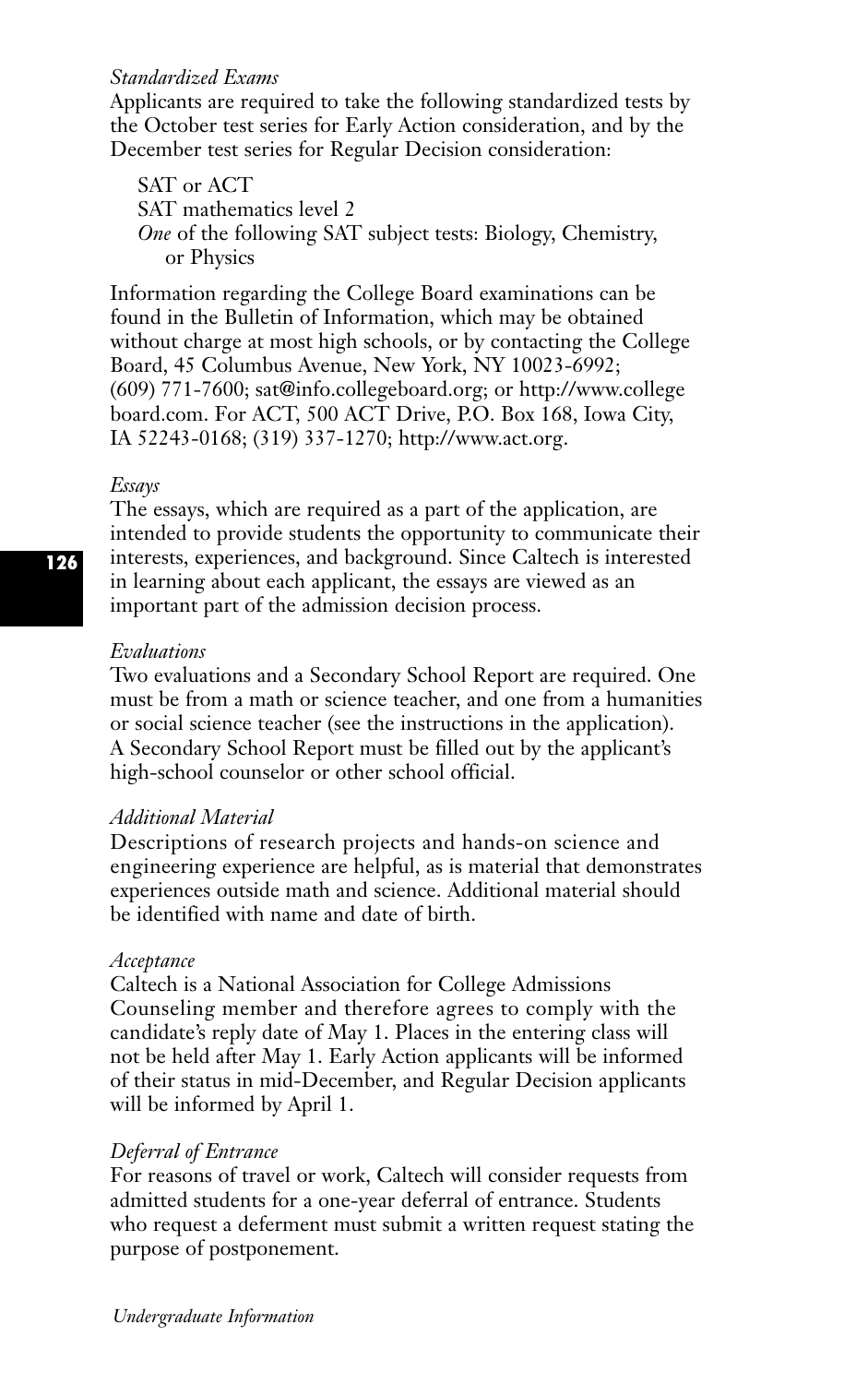*Advanced Placement, International Baccalaureate, and College Credit* Caltech encourages all prospective undergraduate applicants to prepare by challenging themselves with the most rigorous course of study available, including the Advanced Placement (AP) and International Baccalaureate (IB) programs. However, college credit for AP or IB classes is not automatic. Course credit and/or placement in an accelerated program is *sometimes* granted as deemed appropriate by the department faculty. The awarding of Caltech course credit takes place at the time of registration each fall.

#### Biology

Biology majors who have passed Bi 8 and Bi 9 are considered to have met the core requirement of Bi 1.

#### Chemistry

For those students who qualify for advanced placement in chemistry, the Institute requirement of 15 units of Ch 1 ab can be satisfied by completing with passing grades two terms of (i) Ch 21 abc (9 units each term), or (ii) Ch 41 abc (9 units each term). The student's qualifications for advanced placement in chemistry will only be determined by the performance on a placement examination to be administered in the summer prior to registration. Similarly, qualified students, with the instructor's consent, are allowed to substitute either Ch 3 b or Ch 4 a for the "core" chemistry laboratory requirement (Ch 3 a).

#### English/Writing

All incoming students (freshmen and transfers) must submit a placement essay to determine whether they are adequately prepared for the substantial writing component that is part of all freshman humanities courses. Most new students participate in a web-based version of this assessment, which is usually conducted in early June. A makeup assessment is held just before fall classes begin. Based on results of this writing assessment, students may be required to take En 1 a or En 2 before enrolling in a freshman humanities class. (En 1 ab and En 2 count for general Institute credit only.) During the first week of classes, students will be required to produce an in-class writing sample to confirm the initial placement.

#### Mathematics

During the summer before the freshman year, entering freshmen are asked to take a diagnostic exam in basic calculus that will determine which students will be placed in a special section of Ma 1 a for those with less complete preparation, and later take Ma 1 d; and if they are interested in advanced placement, they may also take an examination to determine whether they will begin the mathematics core sequence at an advanced level.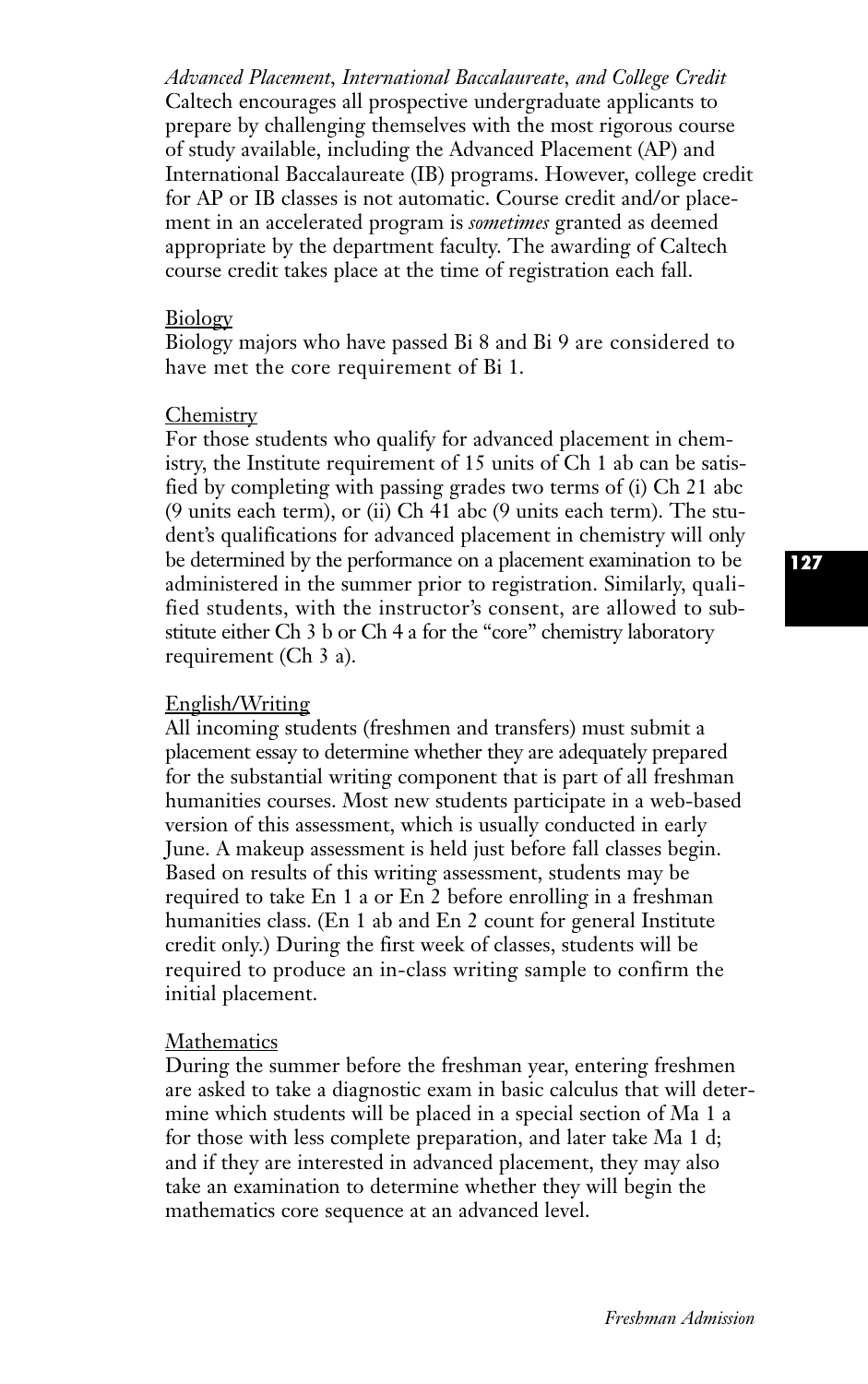Normally, an entering freshman takes Ma 1 abc, Calculus of One and Several Variables and Linear Algebra. This course covers the calculus of functions of one and several variables; infinite series; vector algebra; basic and advanced linear algebra; derivatives of vector functions, multiple integrals, line and path integrals; and theorems of Green and Stokes. The course is divided into a lecture part and a recitation part that focuses mainly on problem-solving.

Students in need of additional problem-solving practice may be advised to take Ma 8 (in addition to Ma 1 a) in the first quarter.

#### **Physics**

The required freshman physics course, Ph 1 abc, is considerably more rigorous than most advanced placement work, and entering freshmen are encouraged to take Ph 1. A test is administered during the summer to aid in the organization of Ph 1; students who have performed particularly well can discuss the possibilities for advanced placement with the physics representative during orientation. A second test may then be required.

# **New Student Orientation**

All freshmen and transfer students are expected to attend the New Student Orientation as a part of the regular registration procedure.

The orientation takes place the week prior to the beginning of classes. A large number of faculty members and upperclass student leaders participate, helping to introduce the new student to the Caltech community. The orientation period provides an opportunity for the new student to become acquainted with the campus, the Honor System governing personal conduct, and other aspects of life at Caltech. In addition, he or she can meet classmates, upperclass students, and faculty. Thus the new student can begin to feel at home at Caltech and to share in the common agreement on intellectual and moral standards before the pressure of academic work begins.

# **ADMISSION TO UPPER CLASSES BY TRANSFER**

#### 

# **Transfer Admissions**

Caltech admits transfer students for the fall term only. We require a completed application, letters of recommendation, an official transcript from the last secondary school attended and all colleges or universities attended, descriptions of all college-level math and science courses, and completion of the Caltech Transfer Entrance Examinations. Please review the section titled "Eligibility Criteria for Admission'' to determine whether you meet the eligibility requirements for transfer admissions consideration.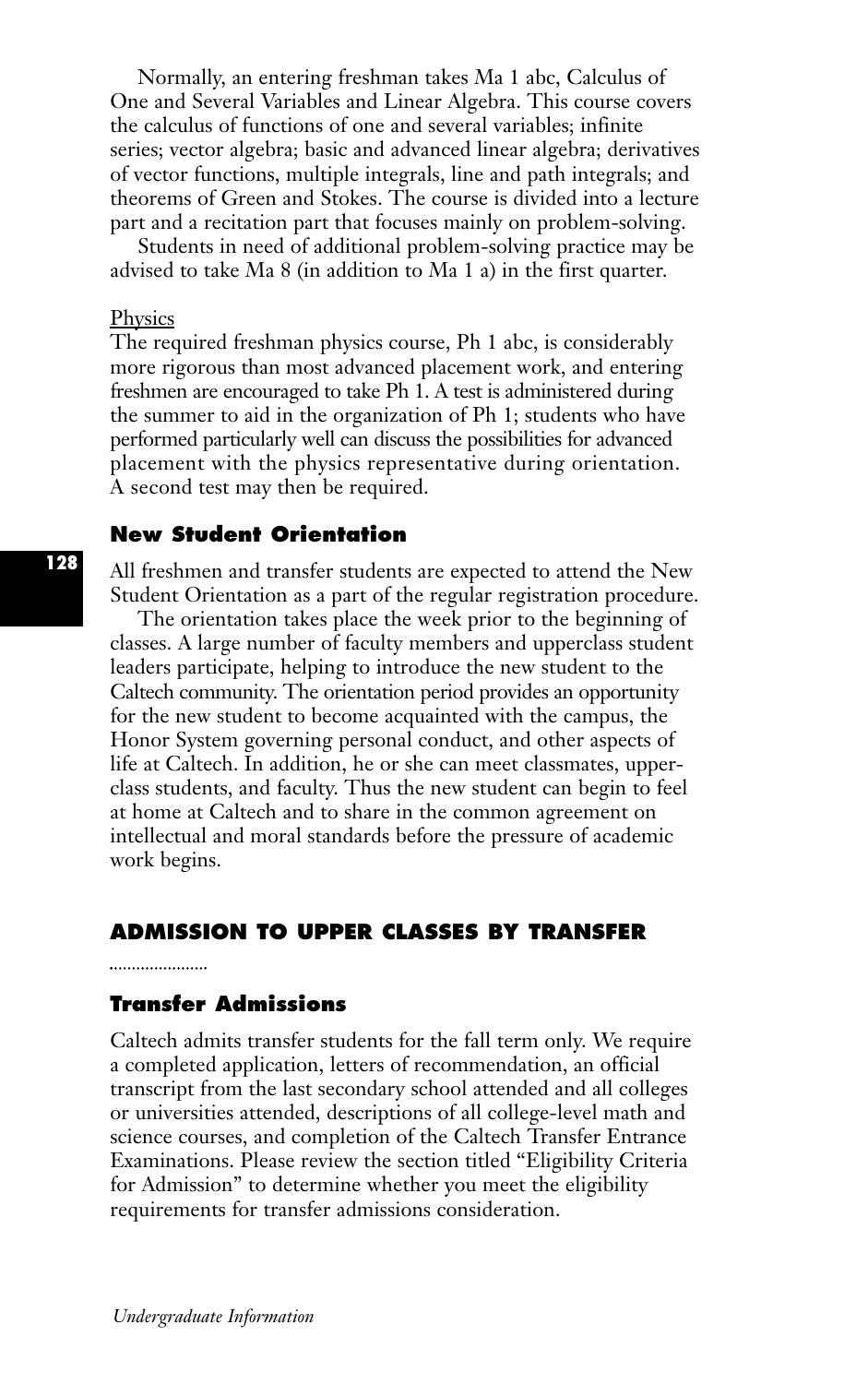#### *Academic Preparation*

The following is a list of the Caltech core curriculum, taken by all Caltech students during their first two years. It is expected that transfer students will have had exposure to mathematics and science courses on a comparable level prior to entry to Caltech. Any of the following core courses that have not been covered by incoming transfer students must be taken upon matriculation to Caltech. There are no specific topics expected to have been covered in humanities and social science classes.

An evaluation of each transfer student's written English is required prior to registration and may result in an additional course requirement.

*Freshman courses:*

Mathematics 1 abc Physics 1 abc Chemistry 1 ab Chemistry 3 a Biology 1 Humanities and Social Science electives Menu science class (see page 177; can be taken freshman or sophomore year)

*Sophomore courses:*

Mathematics 2 ab Physics 2 ab or Physics 12 abc Additional laboratory science Humanities and Social Science electives

#### *Eligibility Criteria for Admission*

The Institute admits to its sophomore and junior classes a small number of students who have excellent records at other institutions of collegiate rank and who perform satisfactorily on the Caltech Transfer Admissions Entrance Examinations.

- Students must have completed their secondary school education, and have subsequently enrolled at a college or university and earned credit, in order to be considered for transfer admission.
- Transfer students are not admitted to the senior year at Caltech.
- Students who have already completed a bachelor's degree in any subject are not eligible for transfer.

# *Standardized Test Requirements*

Transfer applicants are not required to submit SAT scores. The Test of English as a Foreign Language (TOEFL) is required of transfer applicants whose native language is not English and who have not been studying in an English-speaking country for two years or more. The TOEFL should be taken by the February test date.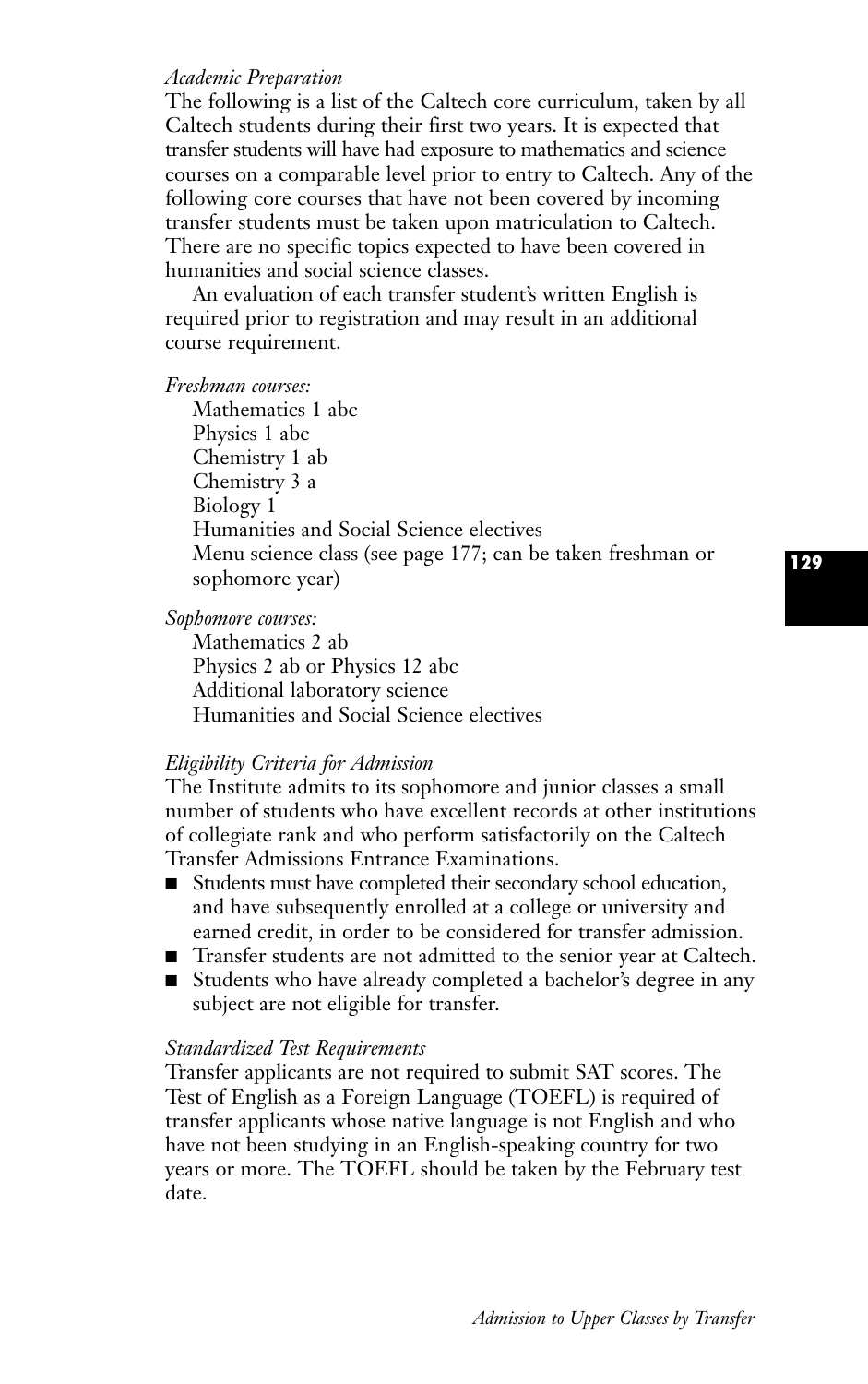# *Evaluation of Written English*

All entering transfer students will be required to undergo an evaluation of their written English prior to enrolling.

## *Transfer Admissions Entrance Examinations*

All applicants are required to take Caltech Transfer Admissions Entrance Examinations in mathematics and physics. Further instructions are included with the Caltech Transfer Application.

#### *Transfer of Credit*

The courses for which transfer applicants will receive credit, and the corresponding class standing, will be determined at the time of enrollment. Faculty members review each course submitted for credit on an individual basis. It is not possible, therefore, to answer questions regarding the acceptability of course work taken elsewhere. If the standard of work taken elsewhere is uncertain, additional examinations may be required before the question of credit is finally determined.

#### *Graduation Requirements*

Admitted transfer students must meet the following requirements in order to receive a Caltech Bachelor of Science degree.

- Regardless of the amount of credit awarded upon matriculation, transfer students must spend at least two years (six terms) in residence at Caltech. Students must also earn at least 216 units at Caltech, not including courses taken to satisfy math and science core curriculum requirements.
- Students must take, or have taken the equivalent of, all core curriculum courses.
- Students must satisfy all of their chosen option's degree requirements. Transfer students may choose from among all Caltech undergraduate options.

#### *Admissions Application*

Applications are available September 1. Completed applications should be received by the Office of Undergraduate Admissions by February 15. Applicants will be notified of the decisions of the Admissions Committee in early May. Information on the application process can be found on the admissions office website at http://www.admissions.caltech.edu. Students are encouraged to apply online through the Common Application. For further information on admission, please call (626) 395-6341 or e-mail ugadmissions@caltech.edu.

# **The 3/2 Dual Degree Plan**

Caltech invites students from a select group of liberal arts colleges to transfer to Caltech upon completion of their junior year. After two years in residence at Caltech, and the successful completion of our requirements, 3/2 students will be granted a Bachelor of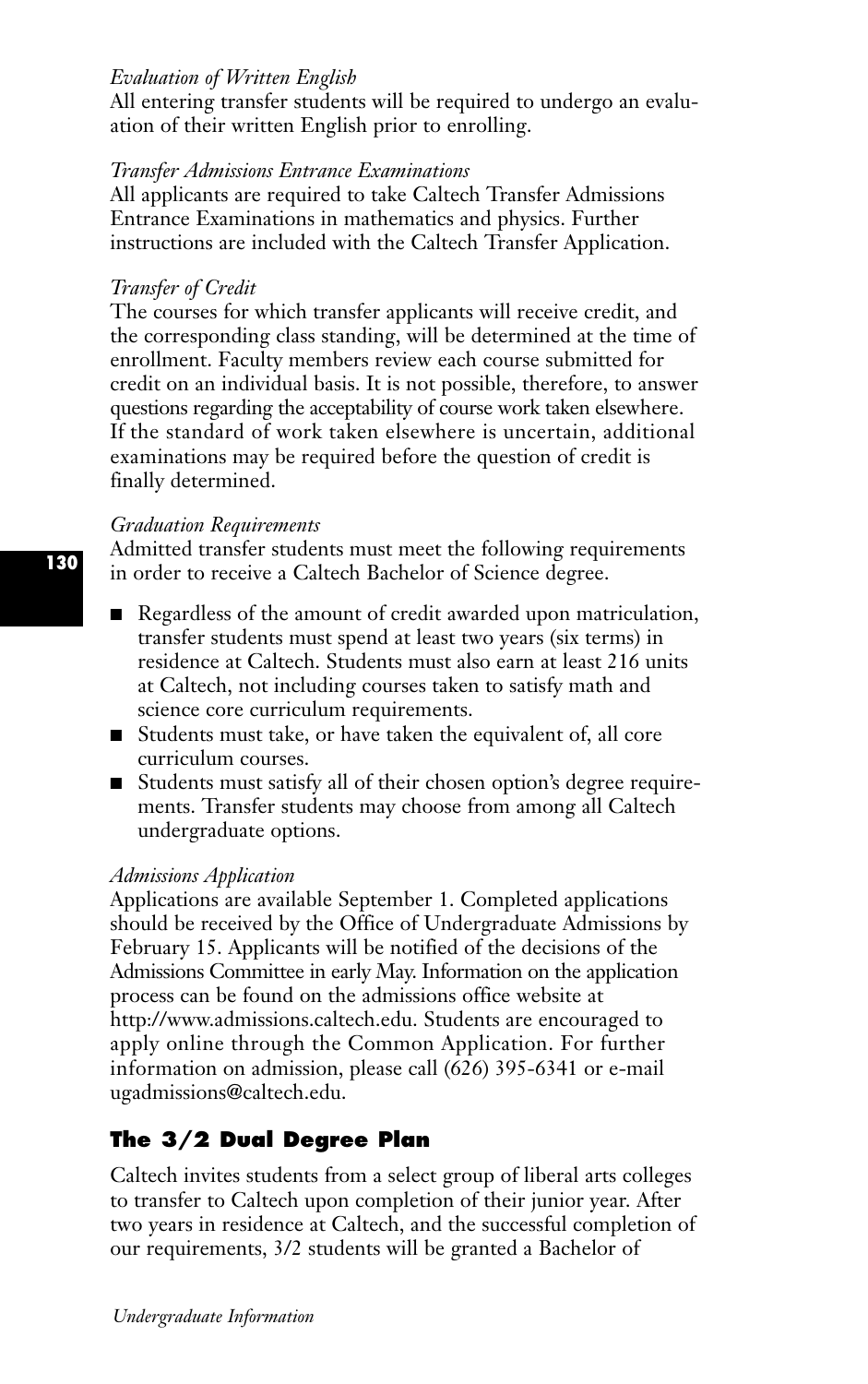Science degree from Caltech and a second bachelor's degree from their liberal arts college. Students may transfer into any of the Caltech options.

Students from the following institutions are eligible to apply to the 3/2 program:

| Bowdoin College (ME)     | Ohio Wesleyan University |
|--------------------------|--------------------------|
| Bryn Mawr (PA)           | (OH)                     |
| Grinnell College (IA)    | Pomona College (CA)      |
| Haverford College (PA)   | Reed College (OR)        |
| Mt. Holyoke College (MA) | Spelman College (GA)     |
| Oberlin College (OH)     | Wesleyan University (CT) |
| Occidental College (CA)  | Whitman College (WA)     |

Applications and a program description are available from the 3/2 liaison at each of the liberal arts college partners and from the Caltech Office of Undergraduate Admissions. Deadline for submission of 3/2 applications and support materials is April 1.

Admission to the 3/2 program is not guaranteed and will be determined by the Caltech Faculty Upperclass Admissions Committee. Students applying should have a record of superior academic achievement at their home institutions, and strong letters of recommendation from their 3/2 liaison and an additional faculty member. They must have completed a minimum of one year of calculus-based physics and mathematics (two years are recommended), including multivariable calculus and differential equations, and one year of chemistry.

# **Exchange Programs**

Exchange programs exist with Occidental College and Art Center College of Design, permitting Caltech students to receive credit for courses taken at these colleges. Students from these colleges also may receive credit for courses taken at the Institute. Tuition payments are not required, but the student may have to pay any special fees. The student must obtain approval from the instructor of the exchange course. Exchange courses taken by Caltech students must have prior approval by the student's option, by the division providing courses most similar to the proposed course, and by the registrar. Students wishing to take such courses should obtain the appropriate form at the Registrar's Office, get the required signatures as above, and return it to the registrar. Freshmen at Caltech ordinarily cannot participate in this exchange.

# **Visiting Student Program**

A limited number of students from other institutions of collegiate rank may enroll at Caltech to take classes for up to one year. These students are classified as visiting students and will not receive Caltech degrees. Applicants should have an excellent academic record and be recommended by their home institutions. Visiting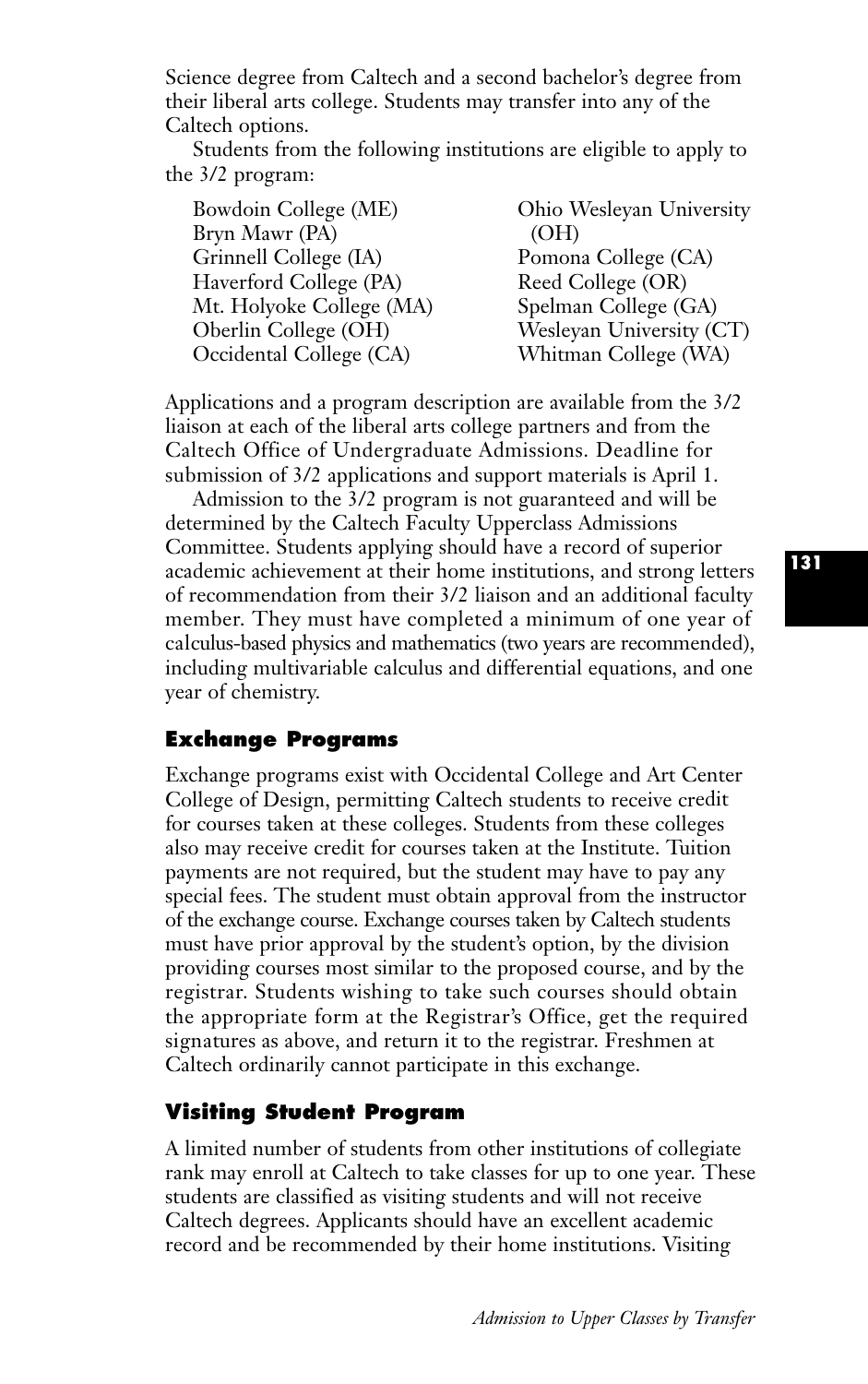students are responsible for all costs, including Caltech's tuition and fees. Accommodations in Institute housing depends on availability. Decisions on admission are made by the Dean of Students Office, and prospective visiting students should contact this office by April 1 to apply for fall enrollment.

#### **STUDY ABROAD**

Study abroad allows students to gain a firsthand experience of life in countries abroad, while also gaining a broader exposure to the sciences, engineering, economics/management, the social sciences, and humanities. Students who study abroad develop an international viewpoint that transfers to their education at Caltech and to their graduate study and future career regardless of the field they pursue professionally.

Please see the Financial Aid section of this catalog for details on applying for and eligibility for financial aid related to study abroad. Note that supplemental charges and travel should be listed by the student in his or her financial-aid budget so that these amounts can be considered when funding is calculated.

Additional information, including application procedures and exact deadline dates, is available from the Fellowships Advising and Study Abroad Office at http://www.fasa.caltech.edu.

#### *Cambridge Scholars Program*

The Caltech Cambridge Scholars Program offers qualified juniors and seniors the opportunity to spend a fall or winter term at the University of Cambridge in England. Students are hosted by and live in one of the Cambridge Colleges participating in the program. The participating colleges are Corpus Christi, Pembroke, St. Catharine's, and St. John's. Students pay Caltech room, board, tuition, and other standard Caltech fees for the term. There may be a small supplemental charge for room and tuition. The supplement varies yearly depending on prices and the exchange rate.

Students are admitted into one Cambridge department in the biological sciences, physical sciences, computer sciences, mathematics, engineering, or economics to take classes within the tripos, i.e., subject, offered by that department. Students may only take courses in one tripos unless special permission is granted, and this is usually granted by Cambridge if a student needs a course to fulfill a Caltech option requirement. Students will find more information on the tripos structure and Cambridge University in the Fellowships Advising and Study Abroad Office or at http://www.cam.ac.uk.

During the term at Cambridge, students take the equivalent of at least 36 Caltech units, usually four Cambridge courses, but may take five in most cases. The exact number of courses depends on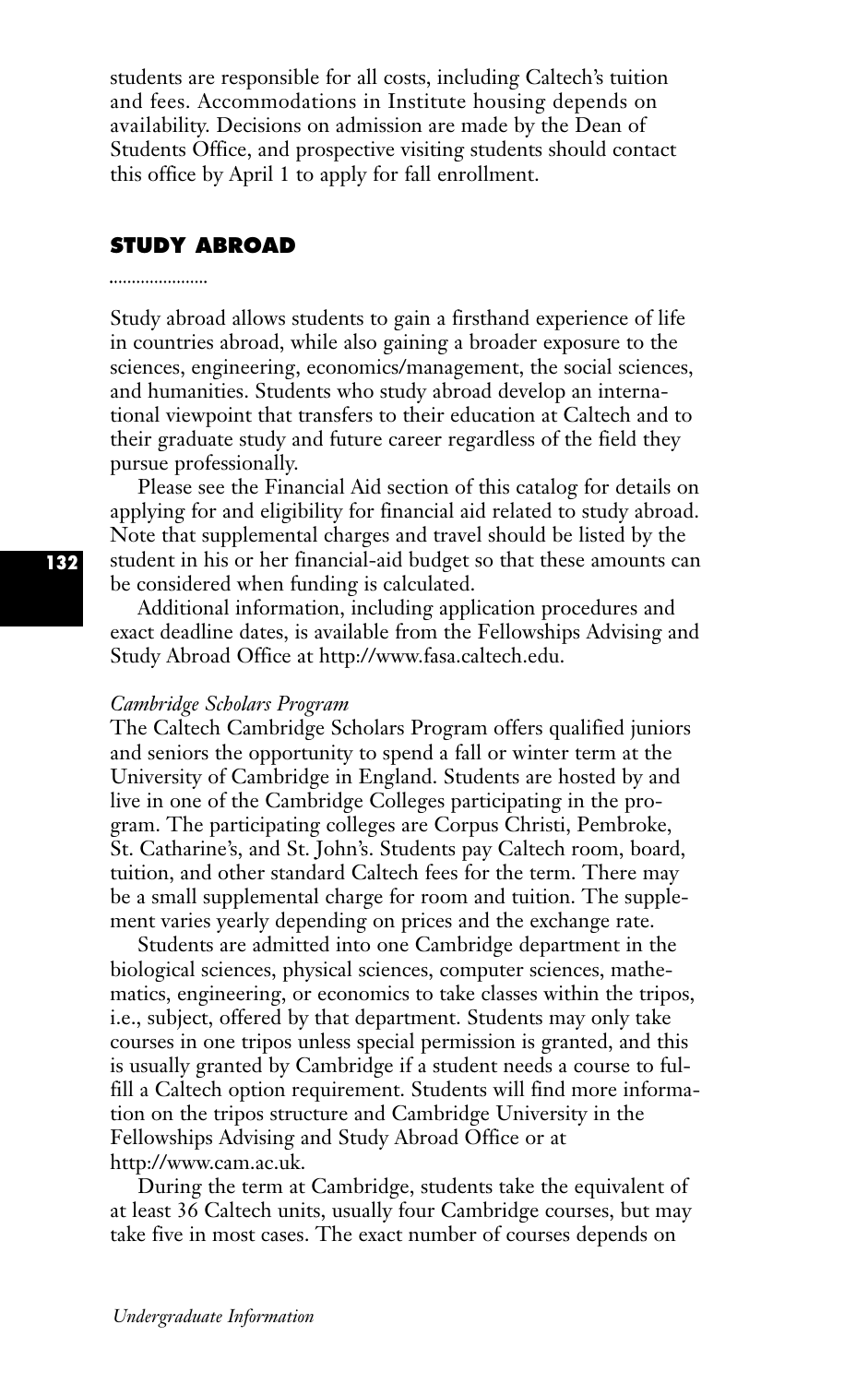Cambridge departmental requirements. For their classes, students receive a minimum of 36 Caltech units that can be used for general or option credit or to fulfill other Institute course requirements. Note that the final number of units and whether the units can be used to fulfill departmental requirements will be determined after faculty review upon a student's return to Caltech.

Caltech students have the use of all Cambridge facilities and are matriculated into the university for the term. A minimum 3.2 GPA is required to apply. Eligible sophomores and juniors interested in either the fall or winter term should apply by the January deadline for the next academic year. Further information, including application procedures, more about Cambridge University, and exact deadline date, is available from the Fellowships Advising and Study Abroad Office at http://www.fasa.caltech.edu.

Please see the Financial Aid section for details on applying for and eligibility for financial aid related to study abroad. Note that supplemental charges and travel should be listed by the student in his or her financial aid budget so that these amounts can be considered when funding is calculated.

#### *Copenhagen Scholars Program*

The Caltech Copenhagen Scholars Program offers qualified juniors and seniors the opportunity to spend the fall at the University of Copenhagen (KU) or the Danish Technical University (DTU). At KU students may concentrate in the physical sciences, mathematics, biological sciences, or economics. At DTU students can take courses in engineering or the applied sciences as well as the sciences, e.g., chemistry, physics, and math.

Students live in a modern kollegiet (dormitory) with Danish students. There is a supplemental charge for the room because the Copenhagen semester is 15 weeks long plus one week of fall vacation. The supplement varies yearly depending on prices and the exchange rate.

There is no board plan, but each kollegiet has a well-equipped kitchen, and students may cook for themselves or with the other students on the hall. Aside from the supplemental room charge, all students pay standard board and tuition, but should budget additional funds for food due to the length of the semester. Note that while students pay Caltech board fees, the board fee is used to spend on food while in Copenhagen. Students can cook in their kollegiet or eat out. Caltech fees are due by the normal fall due date.

Both KU and DTU are on a semester system, and Caltech students attend from around August 25 to mid-December. Students have a one-week vacation in mid-October, and many use this vacation week to travel in Denmark or Europe. DTU students attend a one-week orientation the last week of August, and students going to KU have an advising and orientation period the last week of August.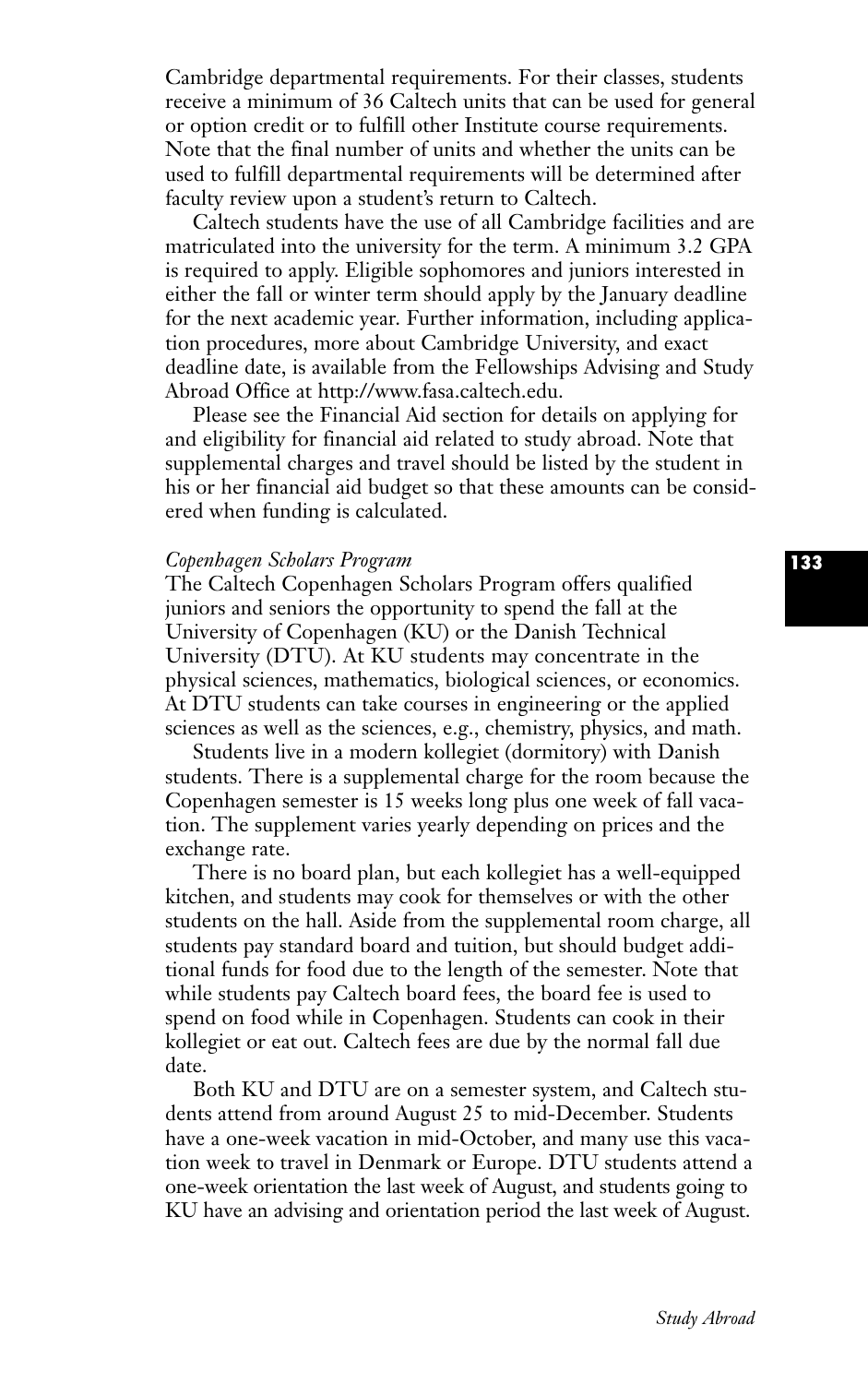Students take two to four courses in their Caltech option or a closely related subject and a course in the Danish language. Students attending Copenhagen University are required to take the course in Danish culture but may substitute or take in addition a course taught in English on subjects such as the Danish monarchy, Danish architecture, Danish film, or the Vikings, depending on what is offered that fall. Students who will be studying primarily at DTU are required to take the Danish-language course and may audit or take for credit a course in Danish culture or take one of the courses noted above. The Danish-culture course, in addition to weekly lectures, offers field trips to interesting cultural and historical sites in the city and surrounding area. All upper-level undergraduate or beginning graduate-level courses at KU and DTU can be taught in English. More information can be found at http://www.dtu.dk or http://www.ku.dk.

For this work, students receive a minimum of 36 Caltech units that can be used for general or option credit or to fulfill other Institute course requirements. Note that the final number of units and whether the units can be used to fulfill departmental requirements will be determined after faculty review upon a student's return to Caltech.

Students can enroll in an optional three-week-long Danishlanguage course in August. There is no charge for this course. This course is not required, but all students are required to take Danish language during the fall semester for credit.

A minimum 3.0 GPA is required to apply. Eligible sophomores and juniors should apply by the January deadline for the fall semester at KU or DTU. Further information, including application procedures and exact deadline dates, is available from the Fellowships Advising and Study Abroad Office: http://www.fasa.caltech.edu.

Please see the Financial Aid section for details on applying for and elibility for financial aid related to study abroad. Note that supplemental charges and travel should be listed by the student in his or her financial aid budget so that these amounts can be considered when funding is calculated.

#### *École Polytechnique Scholars Program*

The École Polytechnique Scholars Program offers qualified juniors and seniors the opportunity to spend the fall, winter, or spring term at the École Polytechnique, which is located outside of Paris in the town of Palaiseau, about 40 minutes by train from Paris. Note that the winter and spring term can only be attended in years that do not overlap with Caltech term dates and only with the permission of École Polytechnique and Caltech. In addition, seniors may not attend the spring term if they plan to graduate in June.

The École Polytechnique (the "Polytechnic School"), often referred to by the nickname "X," is the foremost French *grande école* of engineering (according to French and international rank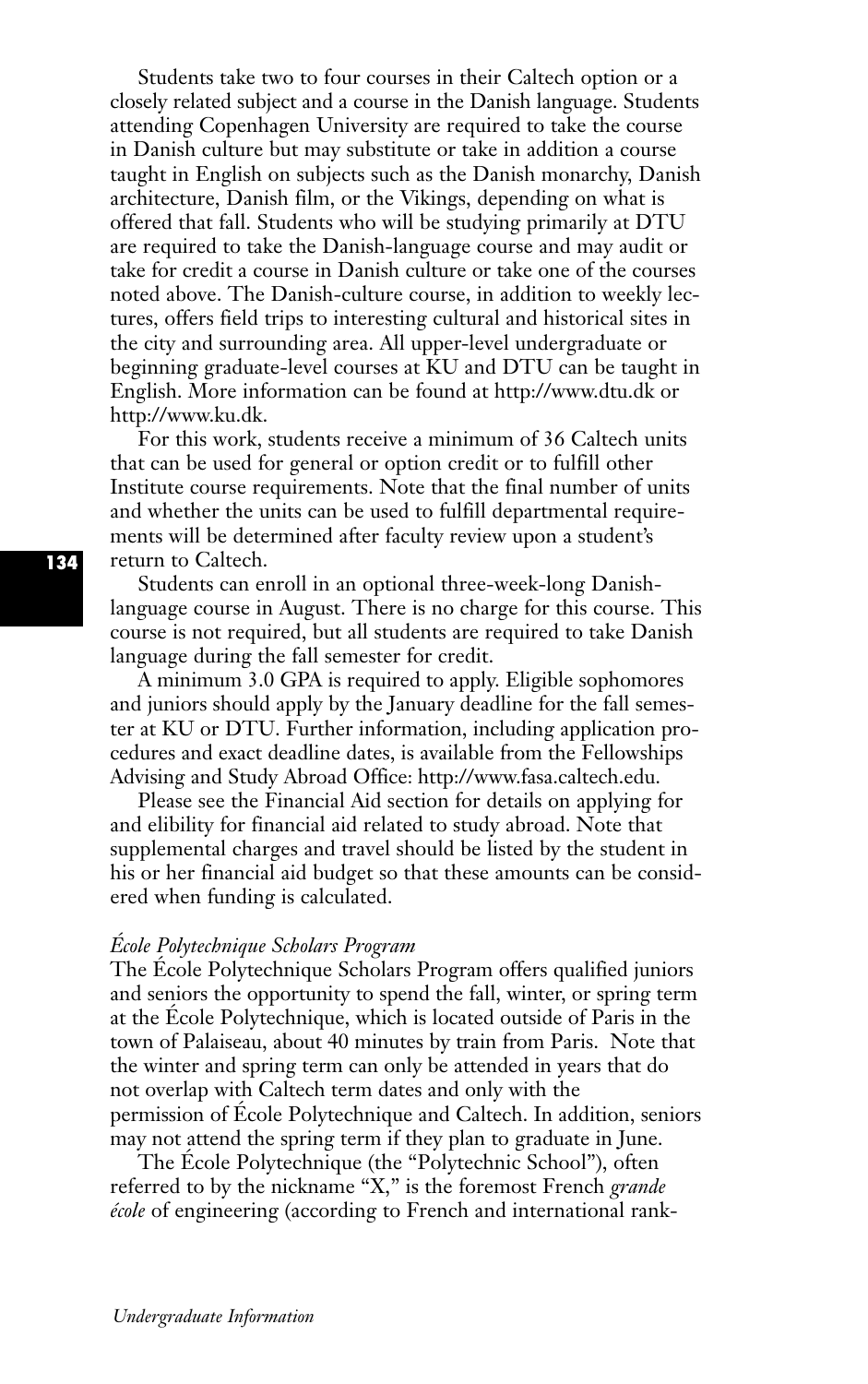ings). Founded in 1794 and initially located in the Latin Quarter in central Paris, it was moved to Palaiseau in 1976. It is one of the oldest and most prestigious engineering schools in the world, with a very selective entrance exam. As one of the world's foremost establishments in science education, the École Polytechnique trains graduates who become outstanding scientists, engineers, researchers, managers, and politicians.

At École Polytechnique, students can take courses in engineering or the applied sciences as well as the sciences, e.g., chemistry, physics, and math, as these are also taught. Students can also take classes in the social sciences and humanities. Two classes must be in the student's Caltech option in science, engineering, or economics and two classes can be taken in other subjects or in the student's option.

All classes are taught in French, and all discussions, assignments, and exams are in French. *Students must have very good ability in speaking, reading, and writing French before applying for this program.* Students will continue to take French at their level while at École Polytechnique.

École Polytechnique has different academic schedules depending on the year of study. Caltech students who study at École Polytechnique for a term (usually the fall) during their junior or senior year can only select classes from the third year of the École Polytechnique curriculum, and all classes must be selected from this year's curriculum. Note that the second-year classes are not allowed as this year goes from the fall through January and then has a second semester versus two terms. The third-year specialized curriculum has a schedule that corresponds closely to Caltech's three-term system, and students must take all classes from the third-year curriculum. These classes are equivalent to 100-level classes at Caltech. For further information, go to this URL and scroll down to the third-year specialized education section: http://www.polytechnique.edu/page.php?MID=216.

A minimum 3.5 GPA is required to apply. Eligible sophomores and juniors apply to study during their junior or senior year by the Caltech internal deadline, which is usually in January.

Note that students must be nominated by Caltech in order to apply and cannot apply without going through the internal Caltech nomination process, which is run by the Fellowships Advising and Study Abroad Office. Only this office can provide the required nomination. Each year application specifics will be provided to sophomores and juniors in the fall. Students will be required to complete both Caltech Study Abroad Proposal and Forms and complete the École Polytechnique application forms as well as undergoing a formal assessment of French skills by Caltech's French instructor.

Please see the Financial Aid section for details on applying for and elibility for financial aid related to study abroad. Note that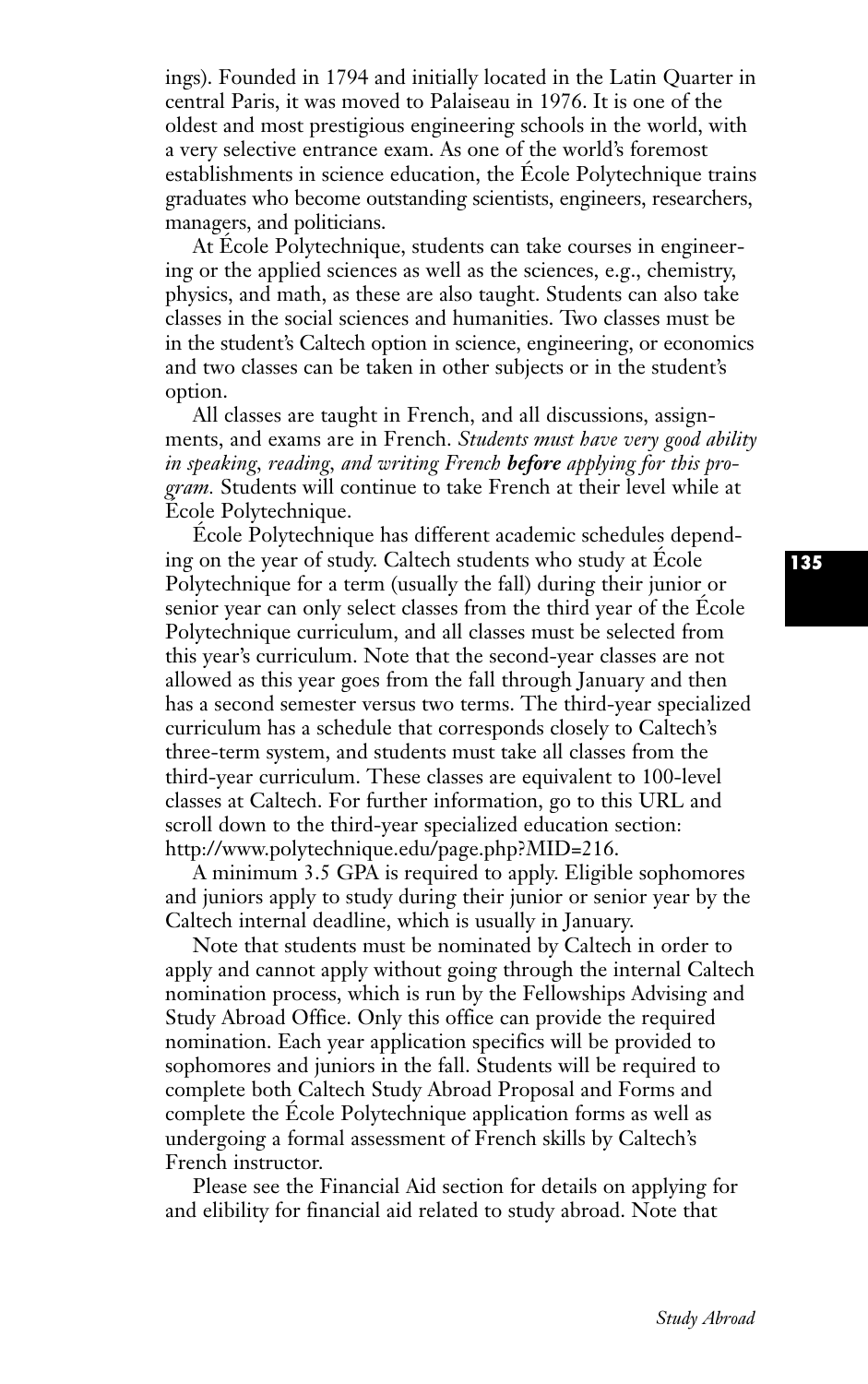supplemental charges and travel should be listed by the student in his or her financial aid budget so that these amounts can be considered when funding is calculated.

#### *Edinburgh Scholars Program*

The Caltech Edinburgh Scholars Program offers qualified juniors and seniors the opportunity to spend the fall at the University of Edinburgh. The University of Edinburgh is on a semester system, and Caltech students attend from mid-September to mid-December. All students are required to attend a weeklong orientation held the week before classes start. All students live in university dormitories or flats, which are within walking distance from the George Square (humanities and social sciences) and the King's Buildings (the science and engineering campus). The university operates a free shuttle bus from the George Square campus to the King's Buildings campus.

Students pay Caltech room, board, tuition, and other standard Caltech fees for the term. There is a supplemental charge for housing due to the longer length of the term. The supplement varies yearly depending on prices and the exchange rate.

Students are admitted into one of Edinburgh's academic departments in the College of Science and Engineering. Note that students cannot be admitted into the economics department because that is in the College of Humanities and Social Sciences, but they can take 20 credits in that department. Students whose option is BEM or economics may be allowed in an urgent situation to take 40 credits in economics in order to fulfill BEM or economics option requirements.

Students take a minimum of 60 Edinburgh credits per semester and a maximum of 80 credits, but no more than five courses. Students will take a minimum of 40 credits in their option or another science or engineering subject and can take 20 credits (one course) in the College of Humanities and Social Sciences. Note that 60 credits is the standard courseload, but most Caltech students take 70 to 80 credits. Note that at least 36 Caltech units must be taken.

A minimum 3.0 GPA is required to apply. Eligible sophomores and juniors should apply by the January deadline for the fall semester at Edinburgh. Further information, including application procedures and exact deadline dates, is available from the Fellowships Advising and Study Abroad Office: http://www.fasa.caltech.edu.

Please see the Financial Aid section for details on applying for and elibility for financial aid related to study abroad. Note that supplemental charges and travel should be listed by the student in his or her financial aid budget so that these amounts can be considered when funding is calculated.

#### *London Scholars Program*

The Caltech London Scholars Program offers qualified juniors and seniors the opportunity to spend the fall at University College London, which is located in the lovely Bloomsbury area of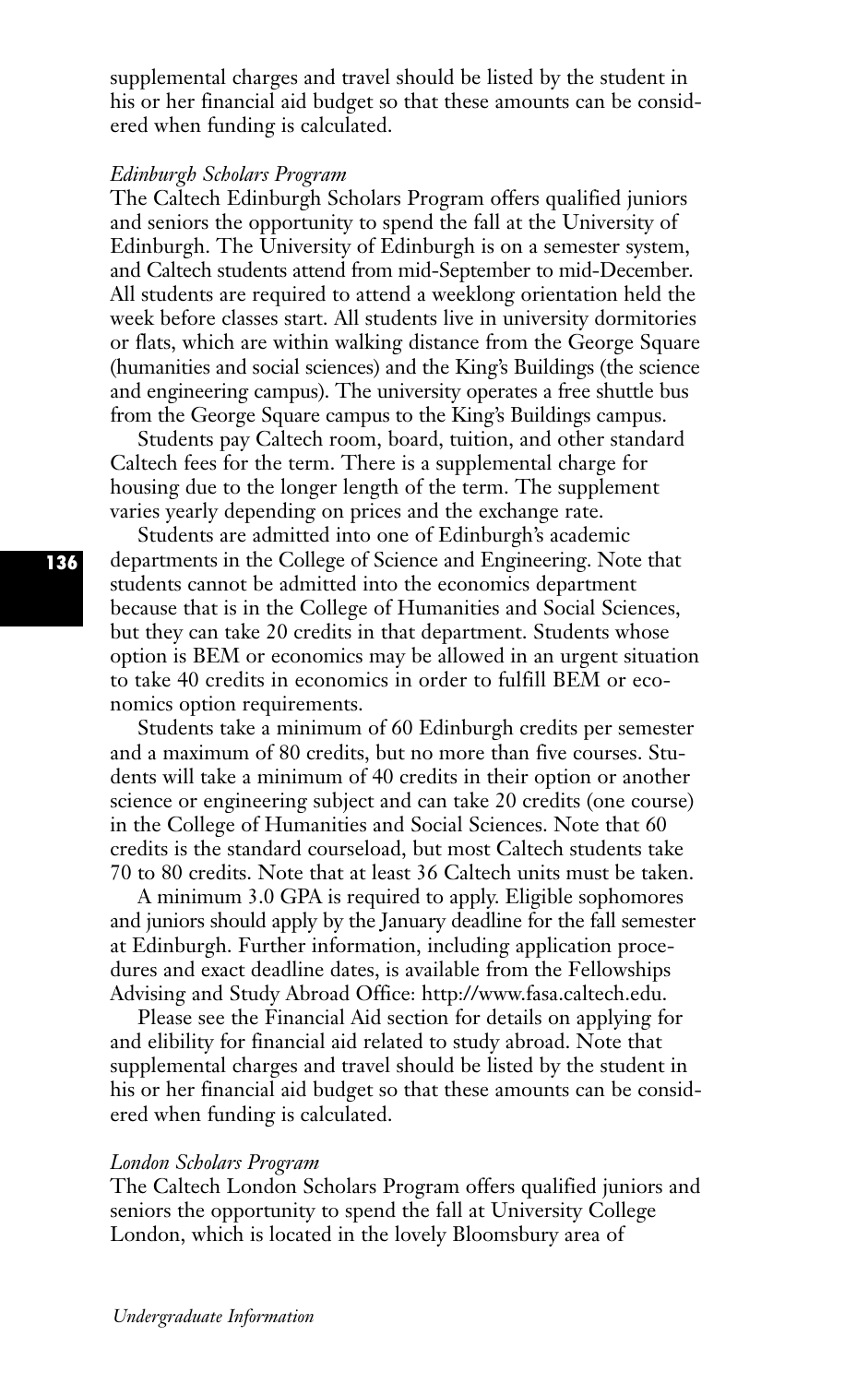London. University College London (UCL) is on a semester system, and Caltech students attend UCL's autumn semester from about the third week of September to mid-December. All students are required to attend an orientation (Wednesday evening through Friday/Saturday) before the semester begins. All students live in a UCL hall of residence, which is located within a short walk or short bus ride from the academic buildings of the UCL campus. Students pay Caltech room, board, tuition, and other standard Caltech fees for the term. There is a supplemental charge for housing/board due to the longer length of the term. The supplement varies yearly depending on prices and the exchange rate.

Students are admitted into one of UCL's academic departments in the physical, life, or engineering sciences and must take 2 UCL/30 ECTS (European Credit Transfer System) credits. Students are required by UCL to take at least 50% of their classes in their admitting department. Usually the admitting department is in a subject area that most closely corresponds to the student's Caltech option, but there is some leeway provided the student has the background to be admitted to the department in question. Note that students can be admitted to two departments in the life, physical, or engineering sciences and take at least 25% of their classes in each. However, dual admission is only available if there is a compelling reason, e.g., double-option students who need to fulfill a course requirement.

The remaining 50% of classes can either be taken in the admitting department, another department in the sciences or engineering, or the humanities and social sciences with the exception of the English literature department, which does not admit visiting students (even those with majors in English literature). Note that there are ample opportunities to take literature courses from a number of departments that offer such classes, e.g., Slavonic and East European studies, Classics, Scandinavian studies, European cultural studies, Hebrew and Jewish studies, and French. Note that such departments offer classes taught in translation and in the foreign language as well as literature classes taught in the foreign language.

A typical UCL semester class is 7.5 ECTS or 5 ECTS credits in the sciences or life sciences. In engineering subjects, a one-semester class is typically 2.5 UCL/3.75 ECTS credits. Caltech students must take a minimum load of 30 ECTS credits during their semester at UCL and a maximum of 37.5 units. This would be equivalent to 36 to 45 Caltech units. UCL classes can be used for general or option credit or for humanities and social science credit. Note that the final number of units and whether the units can be used to fulfill departmental requirements will be determined after faculty review upon a student's return to Caltech.

Note that students cannot be admitted into the economics department as a primary department but can be admitted into the economics department as a secondary department. Such students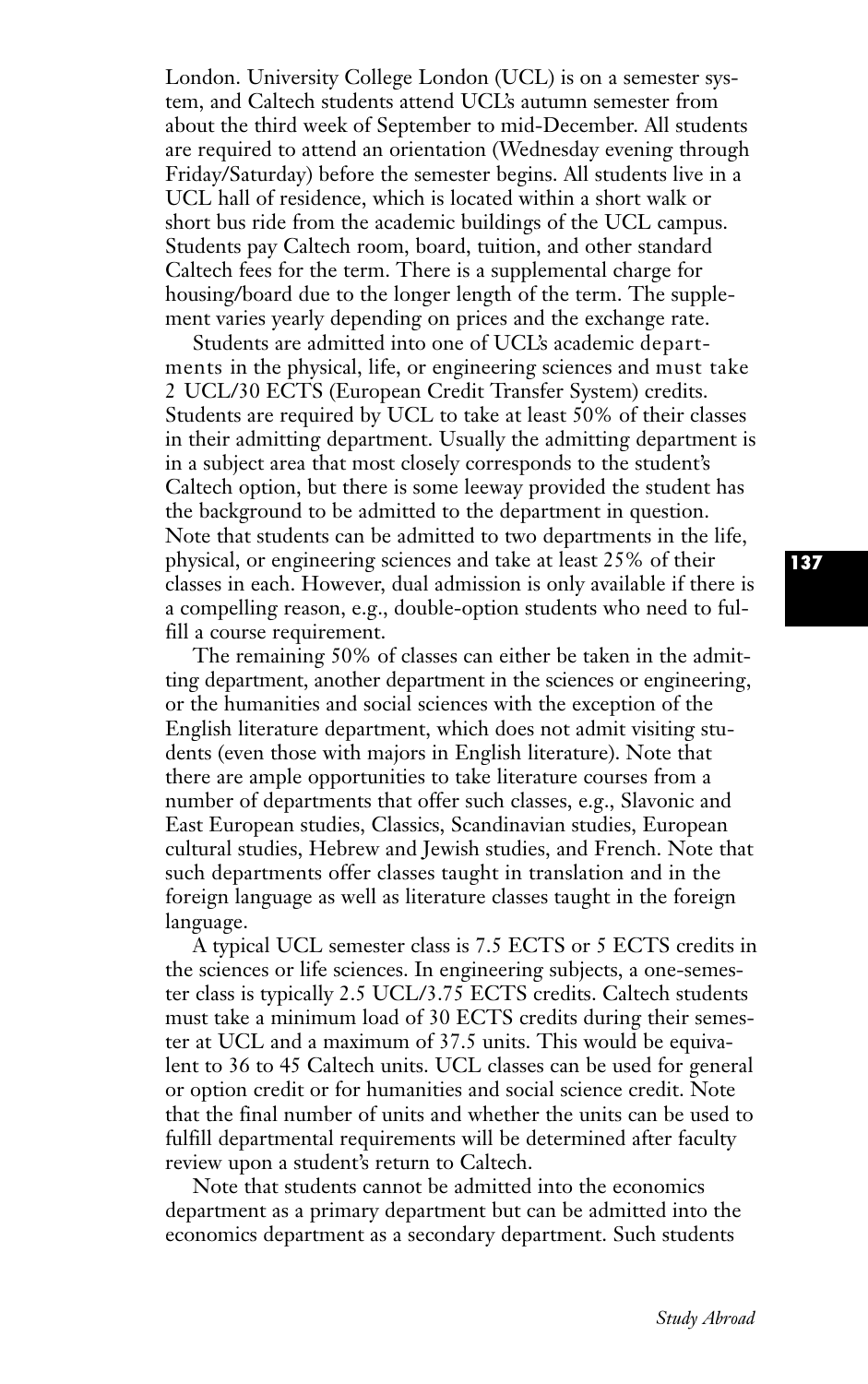must take at least 50% of their classes in their primary department in the physical, life, or engineering sciences and at least 25% of classes in economics. Students may also be admitted to the statistical sciences department, which offers some economics-related courses. Only students with a secondary admission to economics may take higher-level classes. Note that students can take up to two first- or second-year courses in the economics department without a formal dual admission.

A minimum 3.0 GPA is required to apply. Eligible sophomores and juniors should apply by the January deadline for the fall semester at UCL. Further information, including application procedures and exact deadline dates, is available from the Fellowships Advising and Study Abroad Office.

Please see the Financial Aid section for details on applying for and elibility for financial aid related to study abroad. Note that supplemental charges and travel should be listed by the student in his or her financial aid budget so that these amounts can be considered when funding is calculated.

#### **ROTC 138**

#### 

Air Force Reserve Officer Training Corps (AFROTC) offers two-, three-, and four-year programs leading to a commission as a second lieutenant in the United States Air Force. The AFROTC program is open to almost all students pursuing baccalaureate and graduate degrees. Classes consist of one hour of academics and two hours of leadership laboratory per week for freshmen and sophomores, and three hours of academics and two hours of leadership laboratory per week for juniors and seniors. AFROTC offers a variety of oneto four-year scholarships valued at up to 100 percent of annual tuition, along with a nontaxable monthly stipend. Air Force ROTC is offered on the campuses of the University of Southern California, California State University San Bernardino, Harvey Mudd College, Loyola Marymount University, and the University of California, Los Angeles. You do not need to be a student at any of these colleges to attend AFROTC on their campuses. For more information, contact the Department of Aerospace Studies at (213) 740-2670 or visit http://www.usc.edu/afrotc. No military commitment is incurred until entering the junior year of the program or receipt of a scholarship after the freshman year.

The Army ROTC program at USC offers four-, three-, and two-year scholarships that pay tuition costs up to \$17,000 a year. In addition, the program pays all contracted cadets a stipend of \$2,500 to \$4,000 a year and an annual book allowance of another \$600. High-school students need to apply for the four-year scholarship during the fall of their senior year, and no later than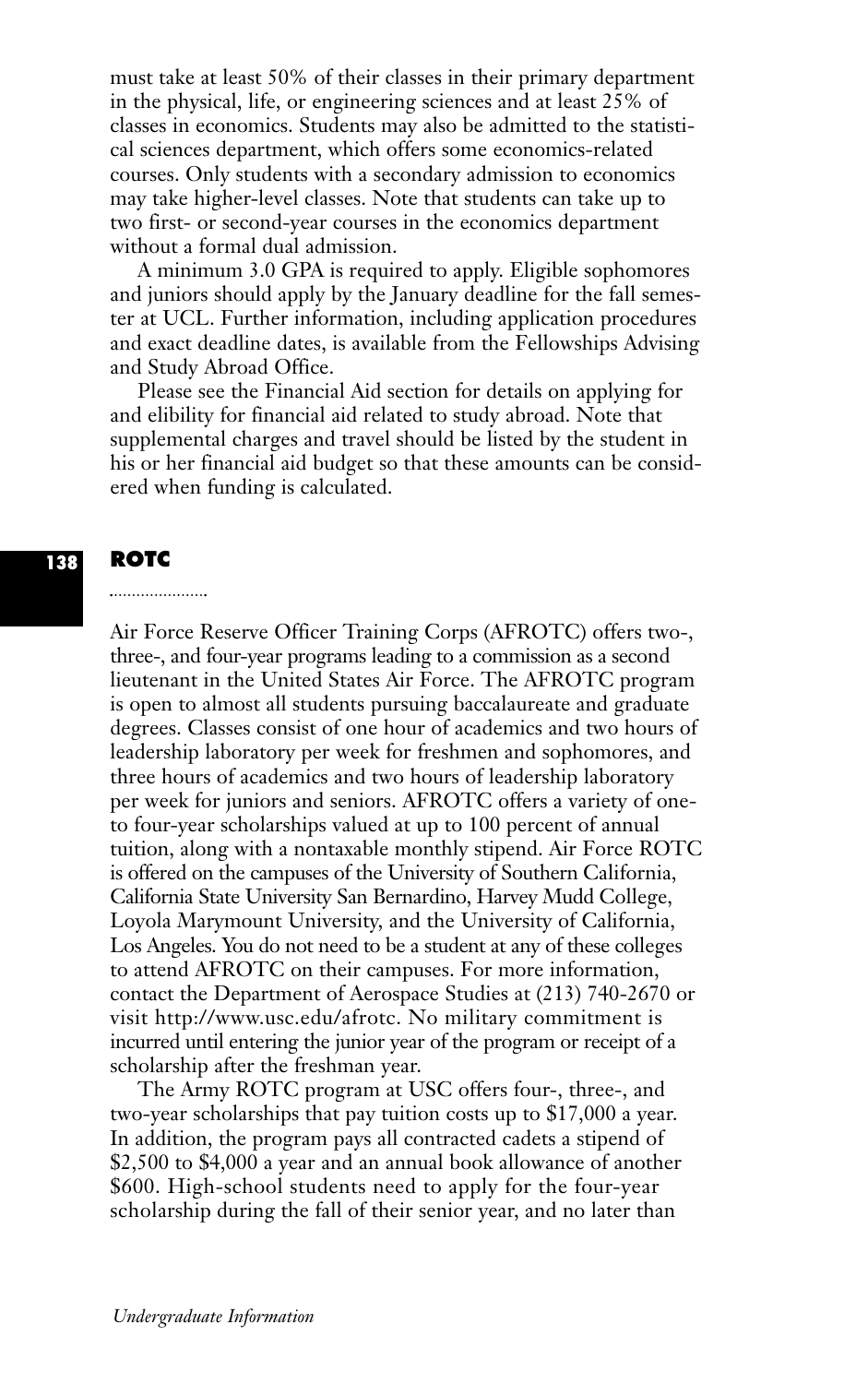November 15. All Caltech students interested in an Army ROTC three- or two-year on-campus scholarship need to apply early in their spring semester, and no later than March 15, for the next academic year. Completion of the program leads to a commission as a second lieutenant in one of 17 occupational branches in the Regular Army, Army Reserve, or the National Guard. These scholarship provisions are subject to change, and interested students are encouraged to contact the Department of Military Science at the University of Southern California for further information: PED 110, Los Angeles, CA 90098, (213) 740-1850.

# **REGISTRATION REGULATIONS**

#### 

#### **Procedures**

Students must register on the dates specified in the academic calendar. Students are not registered until they have both

- enrolled in an approved list of courses, *and*
- are current with the Bursar's Office. All undergraduate students with an outstanding Bursar's bill balance of \$300 or more and graduate students with a Bursar's bill balance of \$1,500 or more will have a hold placed on their registration for the subsequent quarter the day before online registration opens. The hold will be released once students have paid their bill or worked out a satisfactory payment plan with the Bursar's Office.

Any student who has not completed both phases of registration within one week after the first day of classes will be removed from the Institute rolls.

Students are required to maintain continuity of registration until the requirements for the Bachelor of Science degree are fulfilled, except in the case of an approved undergraduate student sabbatical. If continuity is broken by withdrawal, reinstatement is required before academic work may be resumed.

# **Changes in Registration**

All changes in registration must be reported to the Registrar's Office by the student prior to the published deadlines. A grade of F will be given in any course for which a student registers and which he or she does not either complete satisfactorily or drop. A course is considered dropped when a drop card is completed and returned to the Registrar's Office. A student may not at any time withdraw from a course that is required for graduation in his or her option, without permission of the registrar.

A student may not add a course after the last day for adding courses, or withdraw from a course after the last date for dropping courses, without the approval of the Undergraduate Academic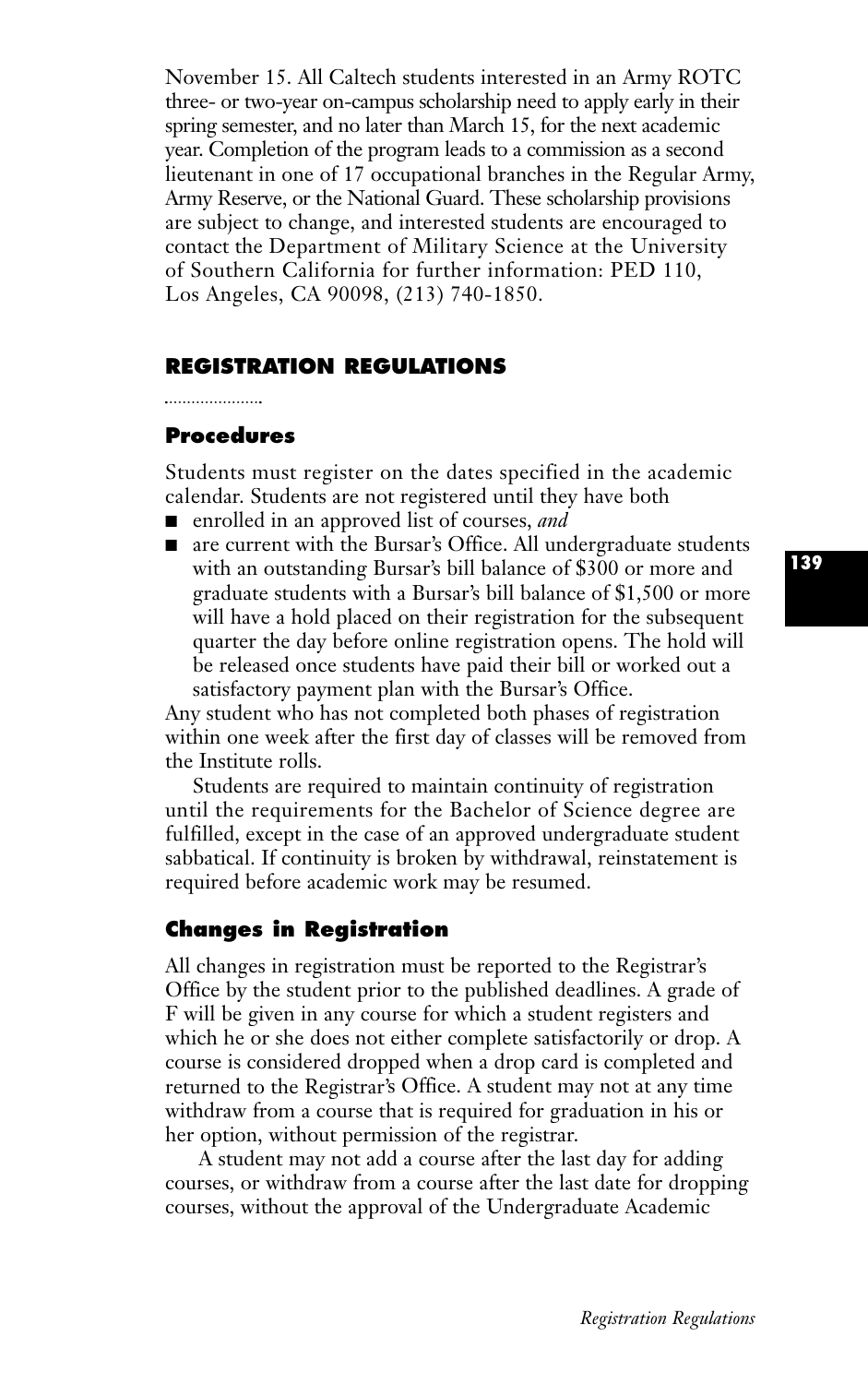Standards and Honors (UASH) Committee. Registration for added courses is complete when an add card, signed by the instructor and the student's adviser, has been filed in the Registrar's Office. No credit will be given for a course for which a student has not properly registered. The responsibility for submitting drop cards and add cards to the Registrar's Office before the deadlines for dropping or adding courses each term rests entirely with the student. Failure to fulfill the responsibility because of oversight or ignorance is not sufficient grounds to petition for permission to drop or add courses after the deadline. It is the policy of the UASH Committee that no petitions for the retroactive dropping or adding of courses will be considered except under very extenuating circumstances.

#### *Humanities Drop Policy*

Students who do not attend the first class of the term will be automatically dropped from the class. Students who notify the instructor in advance of their inability to attend the first class may remain enrolled in the class at the instructor's discretion.

#### **Summer Research or Summer Reading**

Qualified undergraduate students who are regular students at the Institute are permitted to engage in research or reading during the summer, but in order to receive academic credit the student must have the approval of his or her division and must complete the registration process for such summer work before June 1. An undergraduate may not receive payment for research carried out for academic credit. Students who are registered for summer research or reading will not be required to pay tuition for the units. A student may apply up to 18 units of summer research per summer and 36 units in total toward Institute graduation requirements.

The Institute recognizes that students may want to take advantage of paid internships that provide unique off-campus educational opportunities that integrate and enhance the classroom experience. Students are encouraged to explore and discuss such opportunities with their academic adviser and the dean or associate dean of students. If appropriate, the adviser and dean or associate dean can approve such internships as integral to a Caltech educational experience. There is no academic credit for such work. The internships should commence after the end of the third term and end prior to the resumption of classes in the fall.

# **Undergraduate Student Sabbatical**

An undergraduate student sabbatical must be sought by written petition, which must be accompanied by a completed withdrawal card. The dean or associate dean of students may grant a sabbatical provided (a) the student is in good standing, in other words does not have to meet special academic requirements as a result of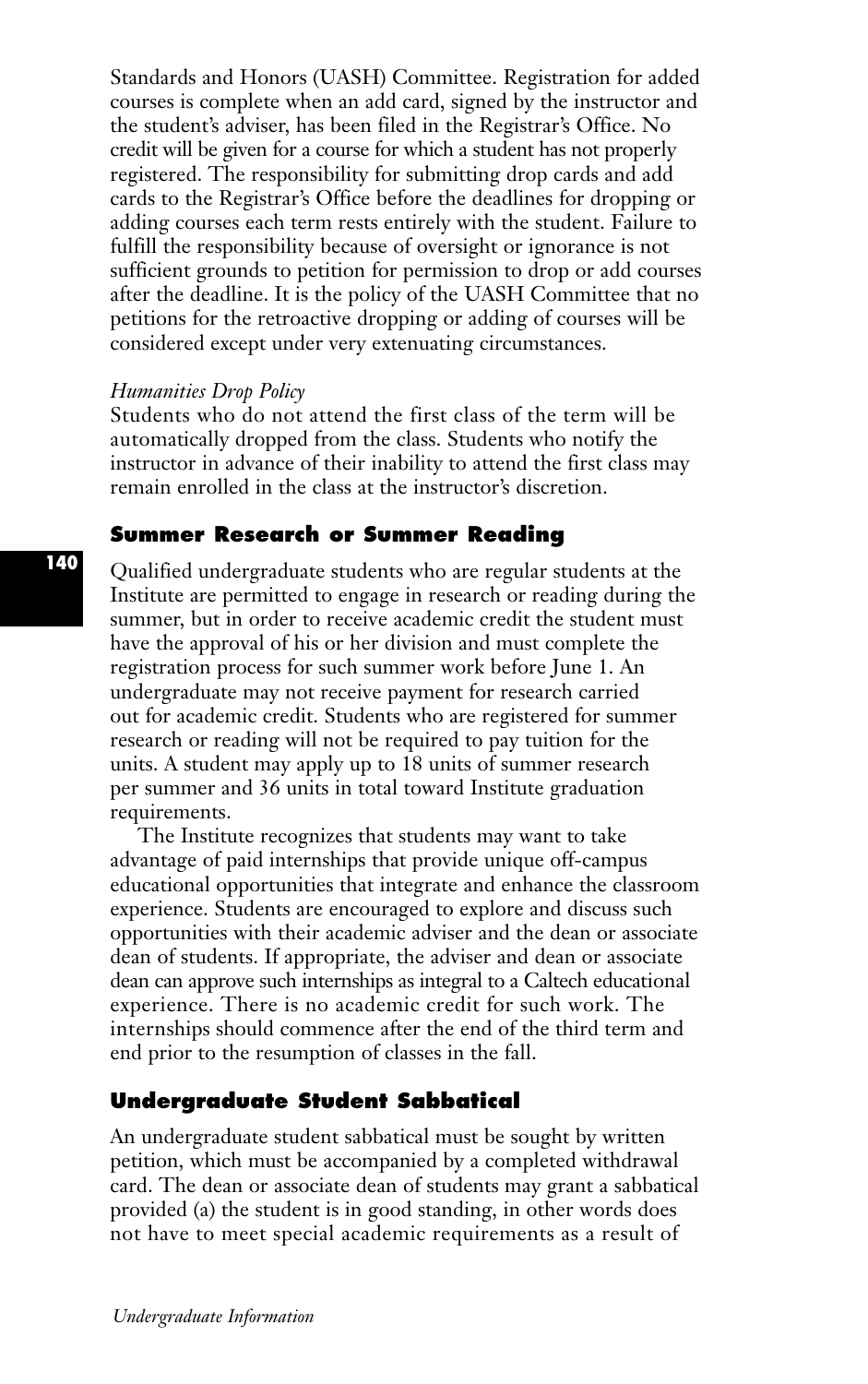reinstatement, (b) the sabbatical is for one year or less, although special circumstances can be considered, and (c) the sabbatical extends over a period that includes at least one full term.

The dean or associate dean may also grant a leave for medical reasons provided the petition is recommended by the senior director of health and counseling services. Return from a leave for medical reasons also requires the recommendation of the senior director of health and counseling services, and the final approval of the dean or the associate dean. A student returning from a leave for medical reasons will maintain the same academic standing that he or she had previously.

#### *Involuntary Leave*

The dean of students may place a student on an involuntary leave if persuaded by the evidence that such action is necessary for the protection of the Institute community or for the personal safety or welfare of the student involved. The withdrawal card may state a specific date after which the student may return or it may be indefinite as to term. The dean of students may stipulate conditions that must be met before the student may return. These conditions might include a letter of recommendation from the senior director of health and counseling services. A decision by the dean to place a student on involuntary leave is subject to automatic review within seven days by the vice president for student affairs (or his or her designee).

# **Withdrawal from the Institute**

Formal separation from the Institute is effected by filing a completed withdrawal card in the Dean of Students Office to be forwarded to the registrar and other appropriate offices. The effective date of a withdrawal is entered by the dean or associate dean of students. A student leaving the Institute at any time during the term without filing a formal withdrawal card will not be considered withdrawn. In such a case, any grades reported by the instructors will be recorded on the official transcript, and the grade of F will be recorded for all other courses. A student who withdraws, or is absent for a term (or longer), without an approved undergraduate student sabbatical must petition for reinstatement to return to the Institute. Return from involuntary leave requires approval through the Dean of Students Office. Reinstatement rules are listed under scholastic requirements. If the withdrawal occurs after Add Day of any term, a W (standing for "withdrawn") will be recorded on the student's transcript for all courses in which the student is enrolled. A grade of W is not included in the computation of the student's grade-point average. The record will also indicate whether an undergraduate student sabbatical was granted.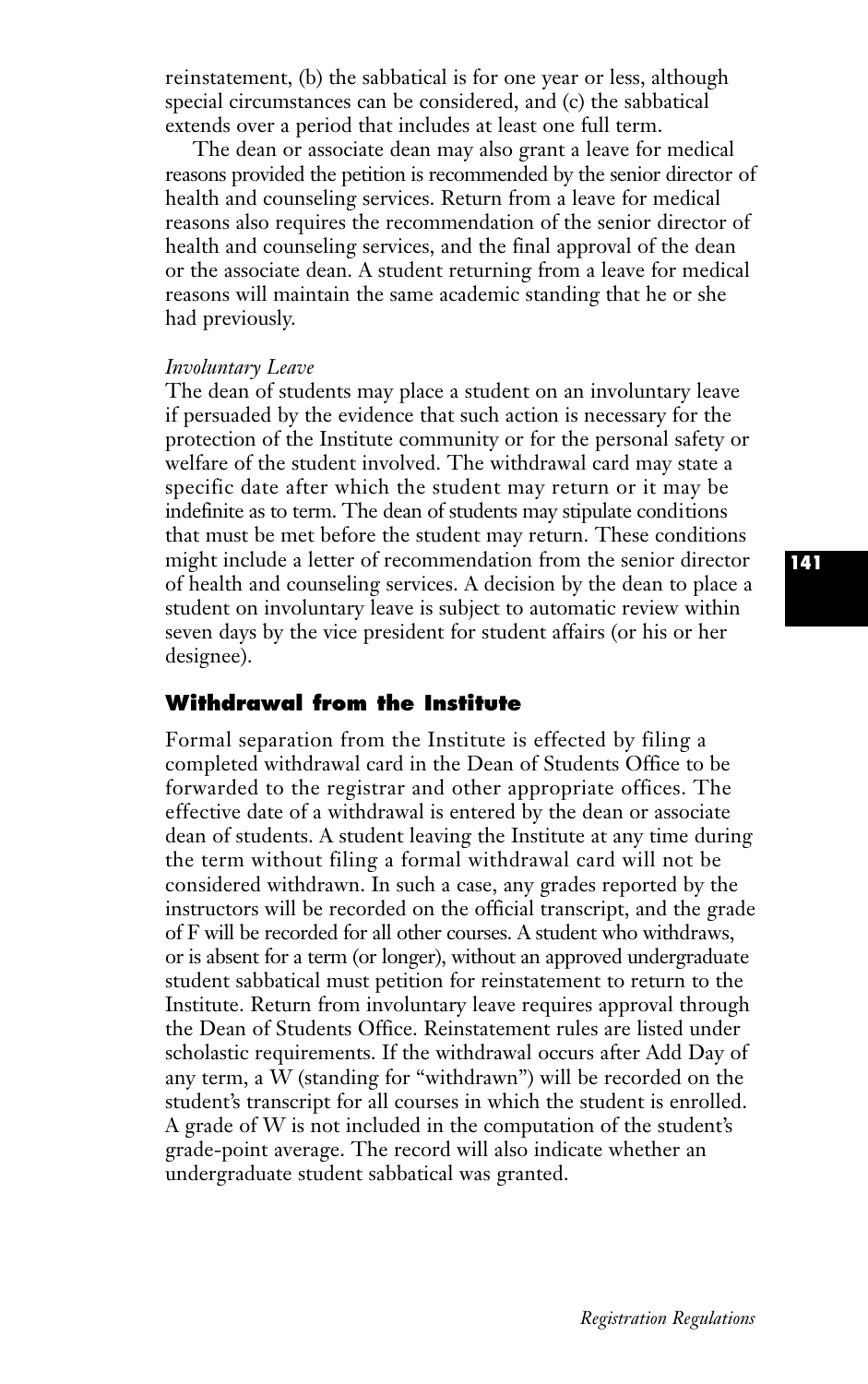# **SCHOLASTIC REQUIREMENTS**

All undergraduates are required to meet certain scholastic standards as outlined below.

#### *Eligibility for Registration*

Eligibility to register is determined by the student's record as of the first day of classes of the term in which registration is sought. Undergraduates who register for programs that make it appear that they are no longer candidates for a B.S. degree or who are not making satisfactory academic progress may be refused further registration by the Undergraduate Academic Standards and Honors (UASH) Committee.

Freshmen are ineligible to register for subsequent terms

- if they have accumulated 24 or more units of E or F, exclusive of PE;
- if they have accumulated three or more course grades of E or F, exclusive of PE;
- if, in any term of their freshman year following a reinstatement, they obtain six or more units of E or F, exclusive of PE.

Ineligible freshmen must petition the UASH Committee for reinstatement if they wish to continue as students. The dean of students or associate dean may act on a petition if (i) it is the student's first ineligibility and (ii) the student has received fewer than 42 units of E or F, exclusive of PE. For other petitions, action must be taken by the UASH Committee.

Undergraduate students, except first- and second-term freshmen, are ineligible to register for another term

- if they fail during any one term to obtain a grade-point average of at least 1.4, or if they receive 27 or more units of E or F, exclusive of PE, during any one term;
- if they fail to obtain a grade-point average of at least 1.9 for the academic year, or if they accumulate 45 or more units of E or F, exclusive of PE, over the academic year (students who have completed at least three full terms of residence at the Institute and have been registered for their senior year shall no longer be subject to the requirement that they make a grade-point average of at least 1.9 for the academic year—seniors must, however, receive a grade-point average of at least 1.4 and receive fewer than 27 units of E or F each term);
- if they have completed fewer than 36 units in the previous term and fewer than 99 units in the previous three terms in residence;
- if, once reinstated, they fail to complete a full load of at least 36 units in the following term with a grade-point average of at least 1.9.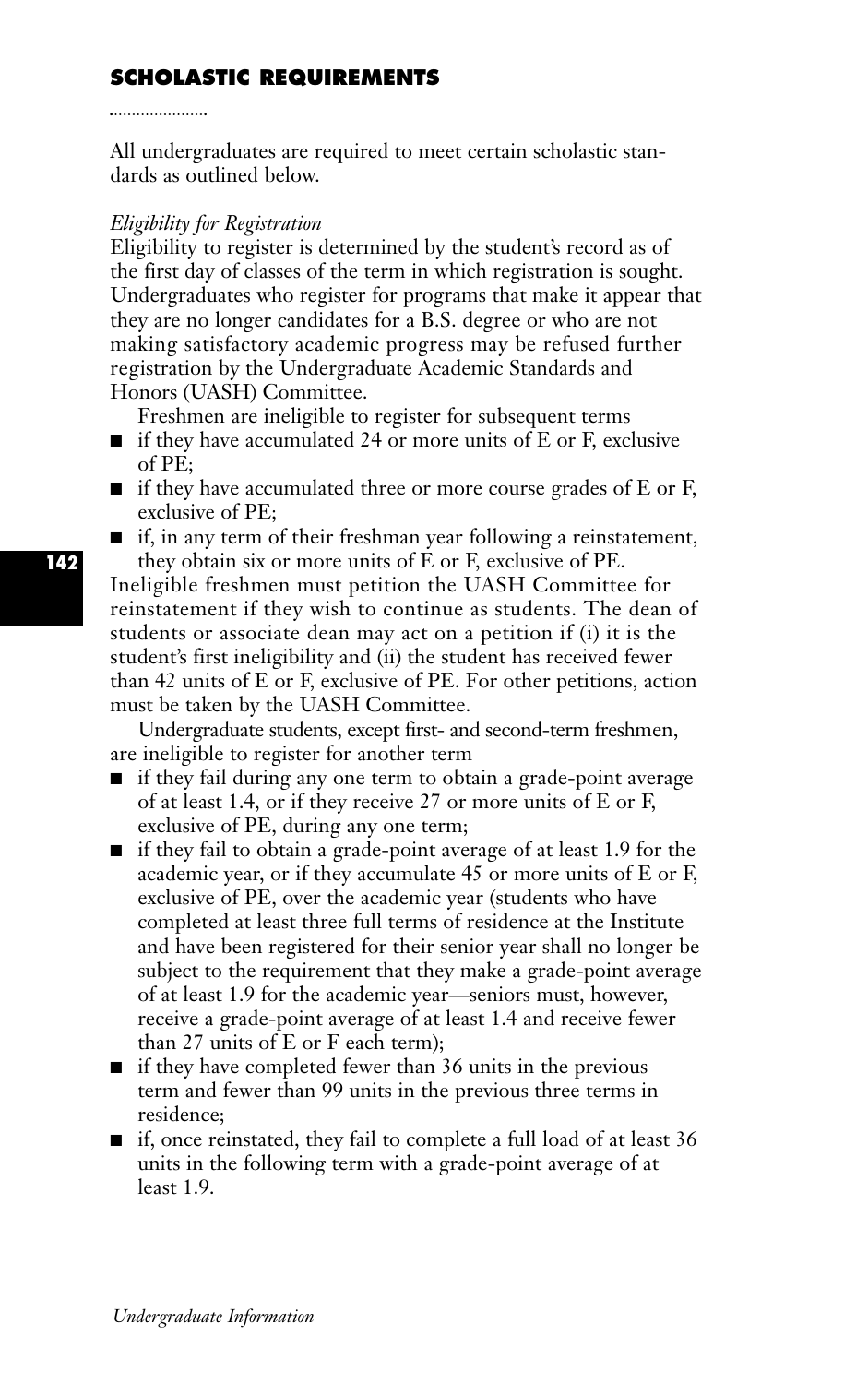If a late grade makes a student ineligible after the start of the next term, the official transcript shall show the ineligibility and a reinstatement. If the late grade is reported to the registrar before midterm deficiency notices are due for the subsequent term, the student shall be held to the requirement as above to complete a full load of at least 36 units with a grade-point average of at least 1.9.

If a late grade received on or before the last day for adding classes makes a reinstated student eligible, the ineligibility and the reinstatement will be removed from the student's record.

No student ineligible to register on the first day of classes will be permitted to register unless a petition for reinstatement has been submitted and acted upon.

Students ineligible for registration because of failure to meet the requirements stated in the preceding paragraphs may submit a petition to the UASH Committee for reinstatement, giving any reasons that may exist for their previous unsatisfactory work and stating any new conditions that may lead to better results. Each such petition will be considered on its merits. *For the first such ineligibility,* the petition may be acted on by the dean of undergraduate students, after consultation with the student and examination of the record. At the dean's discretion, such cases may be referred to the UASH Committee for action. *All subsequent reinstatements must be acted upon by the Committee.* A second reinstatement by UASH will be granted only under exceptional conditions.

# **Departmental and Option Regulations**

#### *Selection of Option*

By the middle of the third term, freshmen must notify the Registrar's Office of their selection of an option in engineering, humanities, social sciences, or science to be pursued in subsequent years. Upon the selection of an option, a freshman will be assigned an adviser in that option, whose approval must then be obtained for registration for the following year.

Undergraduate students may request to add an approved minor to their program of study. The request for a minor must be approved by the option representatives of the student's option and proposed minor. A plan must be presented which meets the minimum requirements for both the option and the minor, but the option representatives may impose additional requirements as well. The approved request must be submitted to the registrar before the start of the senior year.

Undergraduate students may be allowed to major in two options for the Bachelor of Science degree. In order to do so the student must present a rationale for the double option and a plan of study leading to completion of the degree in four years. The plan, and any substantive modifications, must be approved by a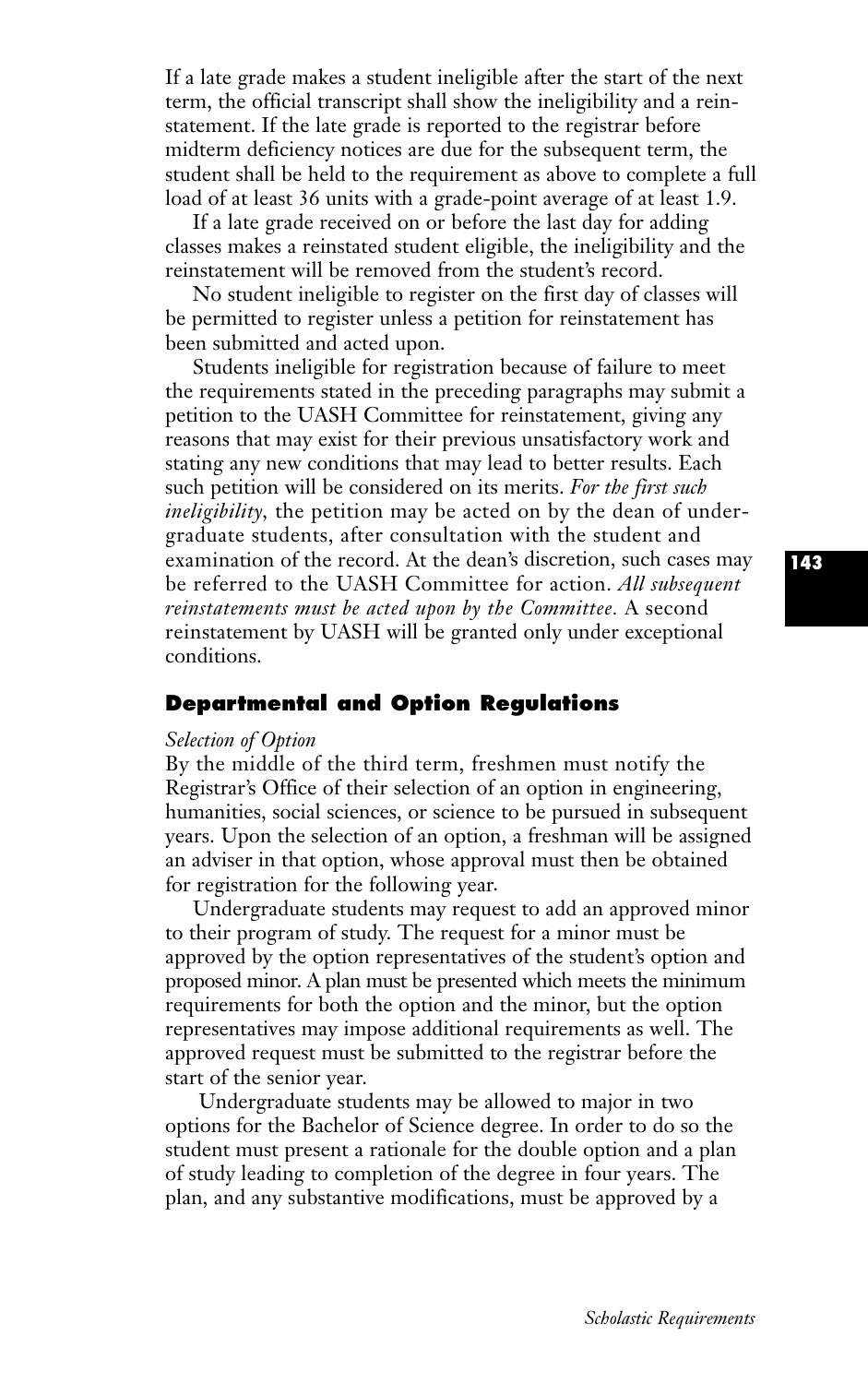committee composed of the option representatives of the two options. The plan must meet the minimum requirements for both options as set forth in this *Catalog*, but the committee may impose additional requirements as well. The approved plan should be submitted to the registrar during the sophomore year, but in any case no later than the start of the senior year. The student will then be assigned an adviser by each option. Consult the registrar for appropriate procedures.

#### *Continuing in an Option*

Students whose grade-point averages are less than 1.9 at the end of an academic year in a specific group of subjects designated by their department or option may, at the discretion of their department, be refused permission to continue the work of that option. Such disbarment does not prevent the students from continuing in some other option or from taking additional courses to raise their average in their original option. Students without an option will fall under the direct jurisdiction of the dean of students. Students may remain without an option for no more than one year.

#### *Change of Option*

An undergraduate in good standing at the Institute shall be permitted to transfer into any option of his or her choice provided he or she has (a) a 1.9 GPA in subjects required for graduation in that option or in a specific group of subjects designated by that option or (b) permission of the option representative or committee. A change of option is effected by obtaining a Change of Option petition from the Registrar's Office. The completed petition must then be signed by the option representative for the new option (who will assign a new adviser), and filed with the Registrar's Office. Institute regulations require that a student who has made normal progress at the Institute be able to change options at any time up to the end of the sophomore year without penalty either as to time until graduation or as to excessive unit requirements in any term.

#### *Term Examinations*

Term examinations will be held in all subjects unless the instructor in charge of any subject shall arrange otherwise. No student will be exempt from these examinations. When conflicts exist in a student's schedule, it is the student's responsibility to report the conflict to the instructor in charge of one of the conflicting examinations and make arrangements for another time.

#### *Satisfactory Academic Progress*

A student will be declared ineligible to register if he or she has completed fewer than 36 units in the previous term and has completed fewer than 99 units in his or her three most recent terms in residence.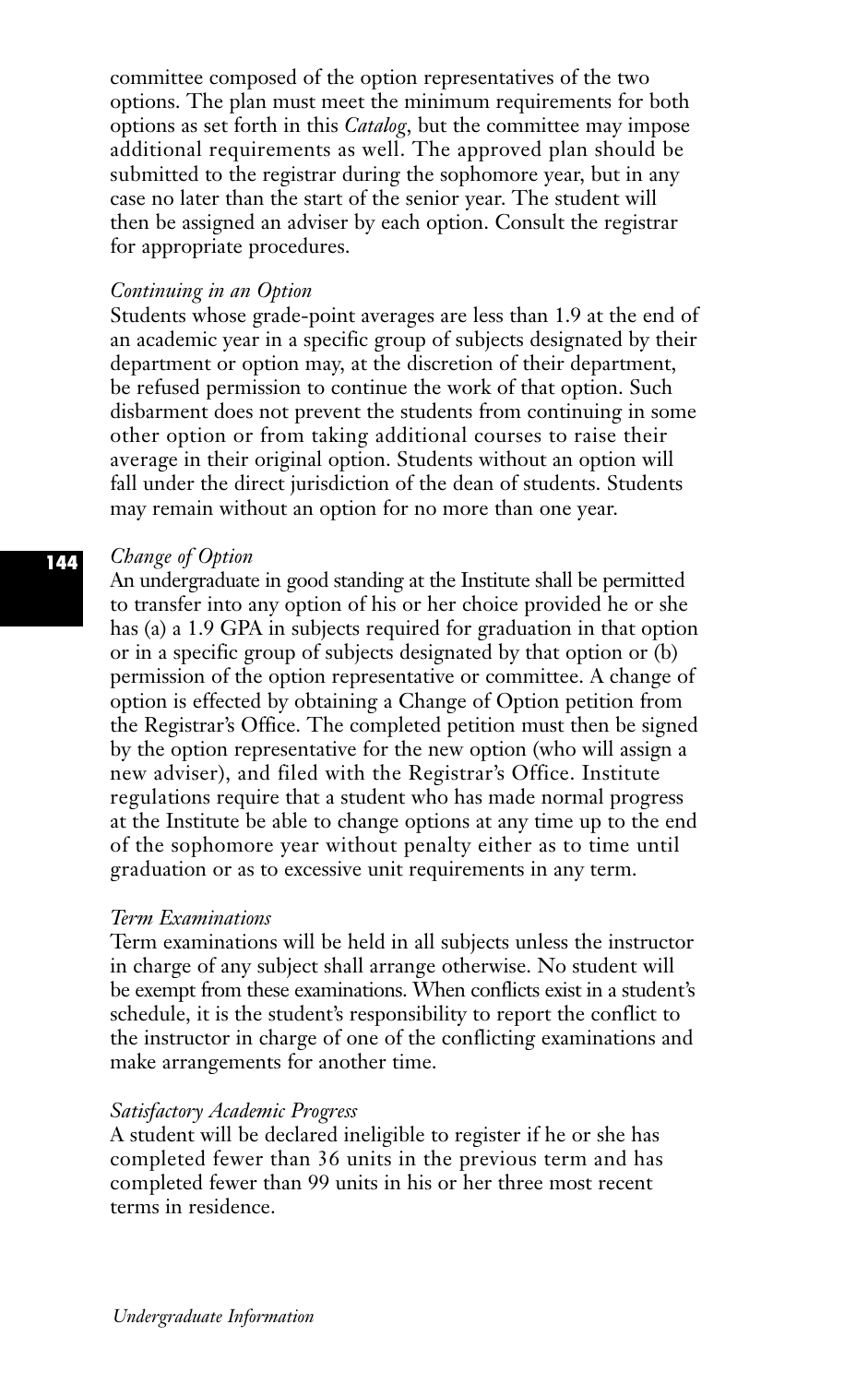#### *Graduation Requirement*

To qualify for graduation a student must complete the prescribed work in one of the options with a passing grade in each required subject and with a grade-point average of 1.9. A grade of F in an elective course need not be made up, provided the student has received passing grades in enough other accepted units to satisfy the minimum total requirements of the option.

#### *Candidacy for the Bachelor's Degree*

A student must file with the registrar a declaration of candidacy for the degree of Bachelor of Science on or before the first Monday of November preceding the date on which he or she expects to receive the degree. All subjects required for graduation, with the exception of those for which the candidate is registered during the last term of his or her study, must be completed and the grade recorded by the second Monday of May preceding commencement.

#### *Graduation in the Normally Prescribed Time*

Any undergraduate student who fails to complete the requirements for graduation at the end of 12 terms must petition the Undergraduate Academic Standards and Honors Committee for approval to register for further work each term.

#### *Requirement for a Second Bachelor of Science Degree*

Under exceptional circumstances, a student may be permitted to return to study for a second Bachelor of Science degree. To receive this permission, the student must petition the Curriculum Committee. If the petition is approved, the student must then register for three consecutive terms of additional study, completing in each term at least 36 units, and must meet all the requirements for graduation in the second option. If additional time is needed to complete the degree, the student must also petition the Undergraduate Academic Standards and Honors Committee for an extension. A student admitted for a second Bachelor of Science degree in a particular option may not change to another option without first submitting a new petition to the Curriculum Committee and receiving the explicit approval of that committee.

#### *Graduation with Honor*

Students who have achieved a high scholastic standing or who have carried out creative research of high quality may be recommended to the faculty for graduation with honor by the Undergraduate Academic Standards and Honors Committee. The Committee shall consider for graduation with honor those students who have achieved an overall grade-point average of 3.5 and others who, on the basis of exceptional creativity, have been recommended to the Committee by a faculty member or by a division or option of the Institute.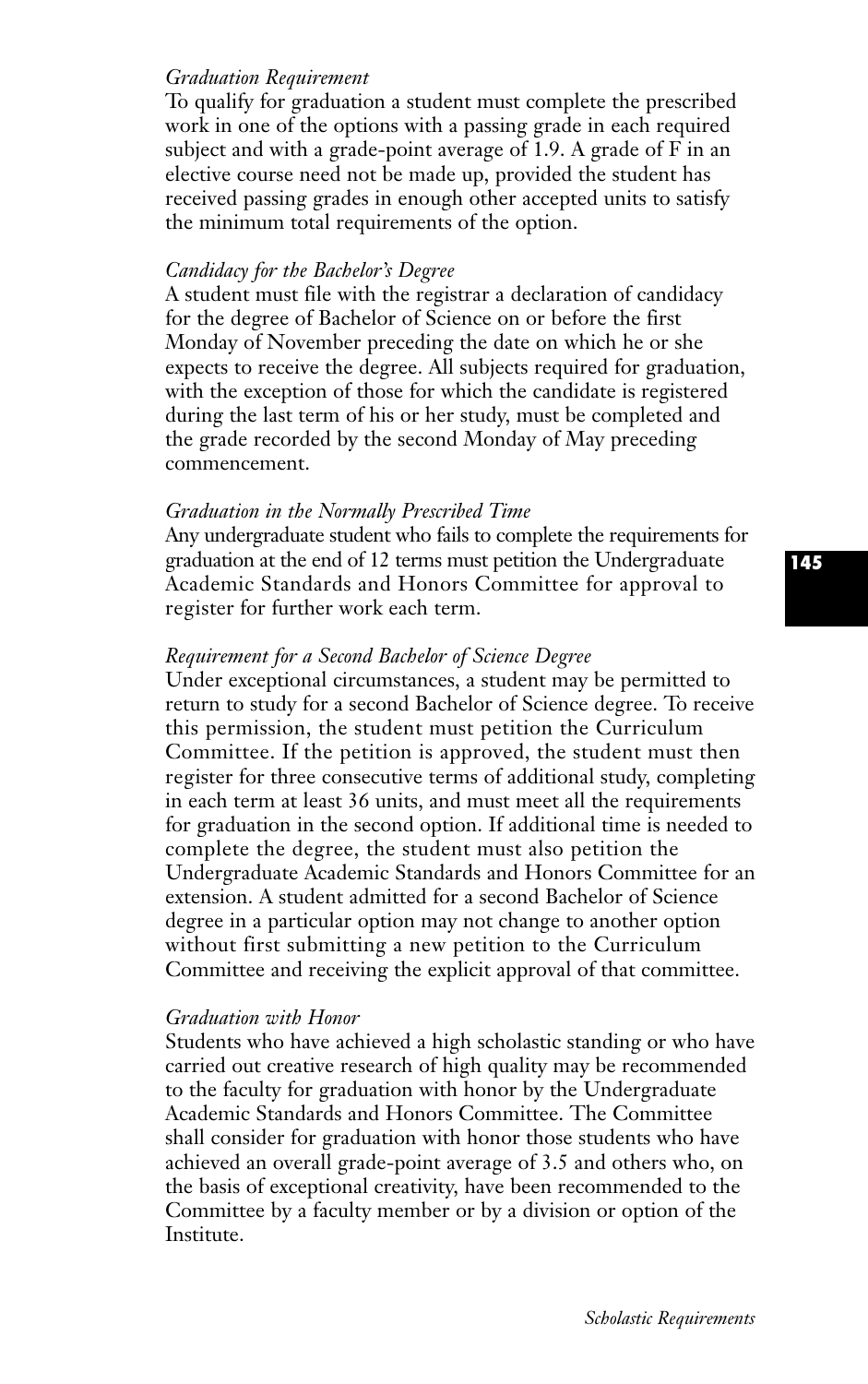*Excess of or Fewer Than Normal Units (Overloads and Underloads)* An overload is defined as registration for more than 54 units by an upperclassman or more than 51 units by a freshman. An underload is registration for fewer than 36 units. A student who wishes to carry an overload in any term must obtain the approval of his or her adviser and of the dean or associate dean of students. Petitions for overloads will not be accepted later than the last day for adding classes in any term.

Underloads for freshmen, sophomores, and juniors must be approved by the dean or associate dean. Seniors may take an underload by presenting for the registrar's approval a senior underload petition and a course plan for graduation the following June, provided that the plan does not require an overload in any term.

# **Allowance and Transfer of Credit**

#### *Transfer of Credit from Other Institutions*

Regularly enrolled students who want to obtain credit for college courses taken elsewhere should have a copy of the transcript of their work sent to the Registrar's Office. The student should then obtain an Allowance of Credit form from the Registrar's Office and take this, with the transcript, to the representative of the option in which credit is desired. Credit will be granted when this form, with the appropriate signatures, is returned to the office.

#### *Allowance of Credit in the Humanities and Social Sciences*

In general, Caltech students should fulfill Caltech course requirements by taking courses at Caltech. Students are expected to have a well-reasoned educational goal for taking classes elsewhere. The only exceptions are transfer students admitted to advanced standing. Credit for comparable work done at other institutions with similar academic standards is not granted automatically.

Students who wish to take courses elsewhere (whether on leave, in the summer, or during the academic year) should consult, *in advance,* with the executive officer for the humanities or the executive officer for the social sciences, or their designees, to minimize any misunderstanding regarding the nature of credit they may receive. Upon completion of the course, the student must obtain an Allowance of Credit form from the registrar, obtain the signed approval of the executive officer, or his or her designee, for transfer credit, and return the completed form to the Registrar's Office. The executive officers are the final authority in the allowance of credit.

Guidelines and specific information about allowance of credit are available from the Division of the Humanities and Social Sciences.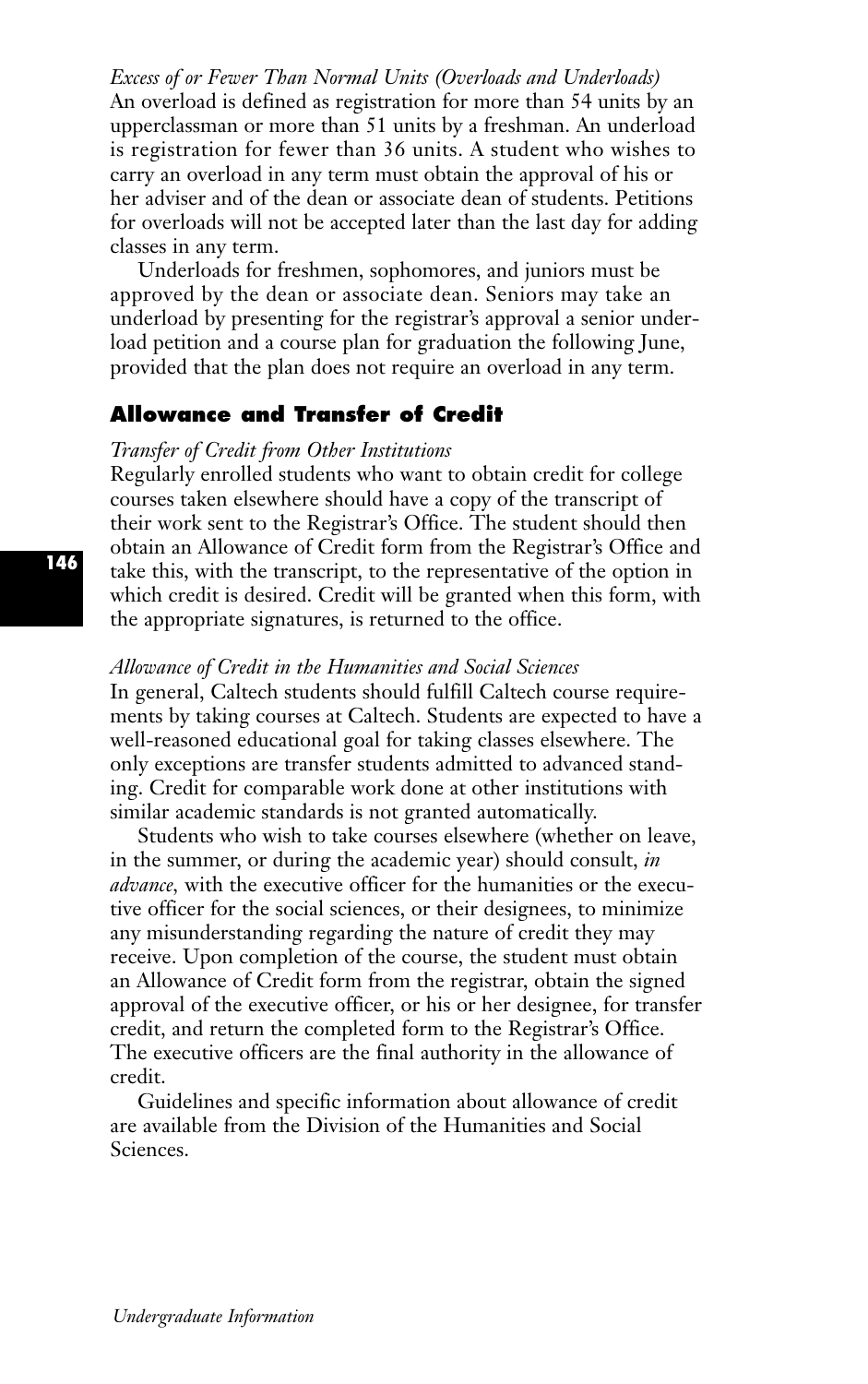#### *Other Allowances of Credit*

Except for transfer credit and credit based on Caltech placement exams upon admission, credit will not be granted for Caltech courses in which the student is not officially enrolled, except in special circumstances by arrangement with the instructor. Such arrangements must be approved by the Curriculum Committee, and the student must petition the Committee before the work is undertaken.

#### **UNDERGRADUATE EXPENSES**

For freshman and transfer students applying for admission, there is a \$60 application fee. This fee is nonrefundable.

Housing contracts must be submitted to the assistant director of housing-occupancy by the date specified in the instructions accompanying the contract.

# **Expense Summary 2010–11**

| ,,,,,,,,,,, |             |
|-------------|-------------|
|             |             |
|             |             |
|             |             |
|             | \$35,589.00 |

<sup>1</sup> *This charge is made only once during residence at the Institute.*

#### *Other:*

<sup>2</sup> *The housing/room rate is calculated based on the weighted average of all available undergraduate on-campus housing options.*

The tuition and fees charge for all students is payable in three installments at the beginning of each term. Fees are subject to change at the discretion of the Institute.

# **Refunds and Fees**

#### *Refunds and Repayments*

For all students, the institutional charges, e.g., tuition and room and board, will be prorated according to the amount of time the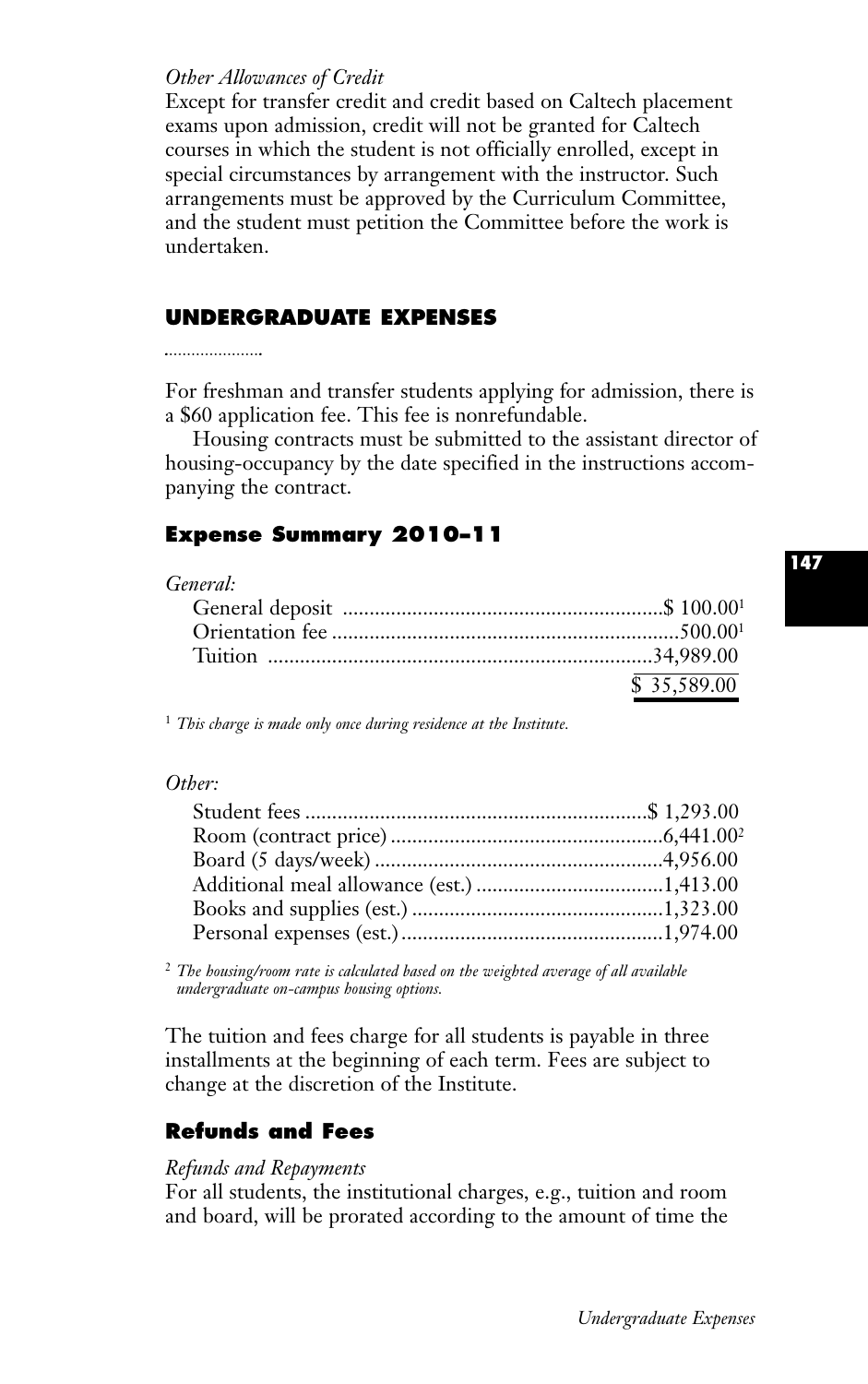student spent in academic attendance before withdrawing from the Institute before the end of the sixth week of the term. These prorated charges will be compared to the payments received on behalf of the student, and the Institute will determine whether the student is entitled to a refund or owes additional funds to Caltech.

For students receiving funds from federal Title IV, from Caltech, and/or from state programs, the Institute will follow federal and other applicable regulations to determine the amount of all program funds the student has earned at the time of withdrawal. In general, the amount of financial aid earned is based on the amount of time the student has spent in academic attendance. If the amount of aid disbursed to the student is greater than the amount the student has earned, unearned funds must be returned. If the amount the student was disbursed is less than the amount the student earned, the student will be eligible to receive a postwithdrawal disbursement.

*Determining the Student's Last Date of Attendance or Withdrawal Date:* The Office of the Registrar is responsible for obtaining requests for withdrawal from the undergraduate or graduate dean and for processing official withdrawals. In order to calculate the refund or repayment, Caltech will establish the student's withdrawal date. This date is one of the following:

- the date that the student began the withdrawal process prescribed by Caltech;
- the date the student otherwise provided official notification to the registrar (written or oral) of his or her intent to withdraw;
- the midpoint of the academic term if no official notification is provided;
- the date determined by the registrar if there are special circumstances (illness, accident, grievous personal loss); or
- the date the registrar determines the student has not returned from an approved student sabbatical or if the student does not qualify for a sabbatical.

*Academically Related Activities that Determine Academic Attendance:* The Institute may use the last date of attendance at an academically related activity as the student's withdrawal date. This may occur if a student begins the withdrawal process and then attends an academically related activity after that date. Caltech considers an academically related activity to include the following:

- attendance at a lab
- attendance at a lecture
- completing a quiz and/or test
- participation in a study session
- academic counseling session
- academic advisement session
- turning in a class assignment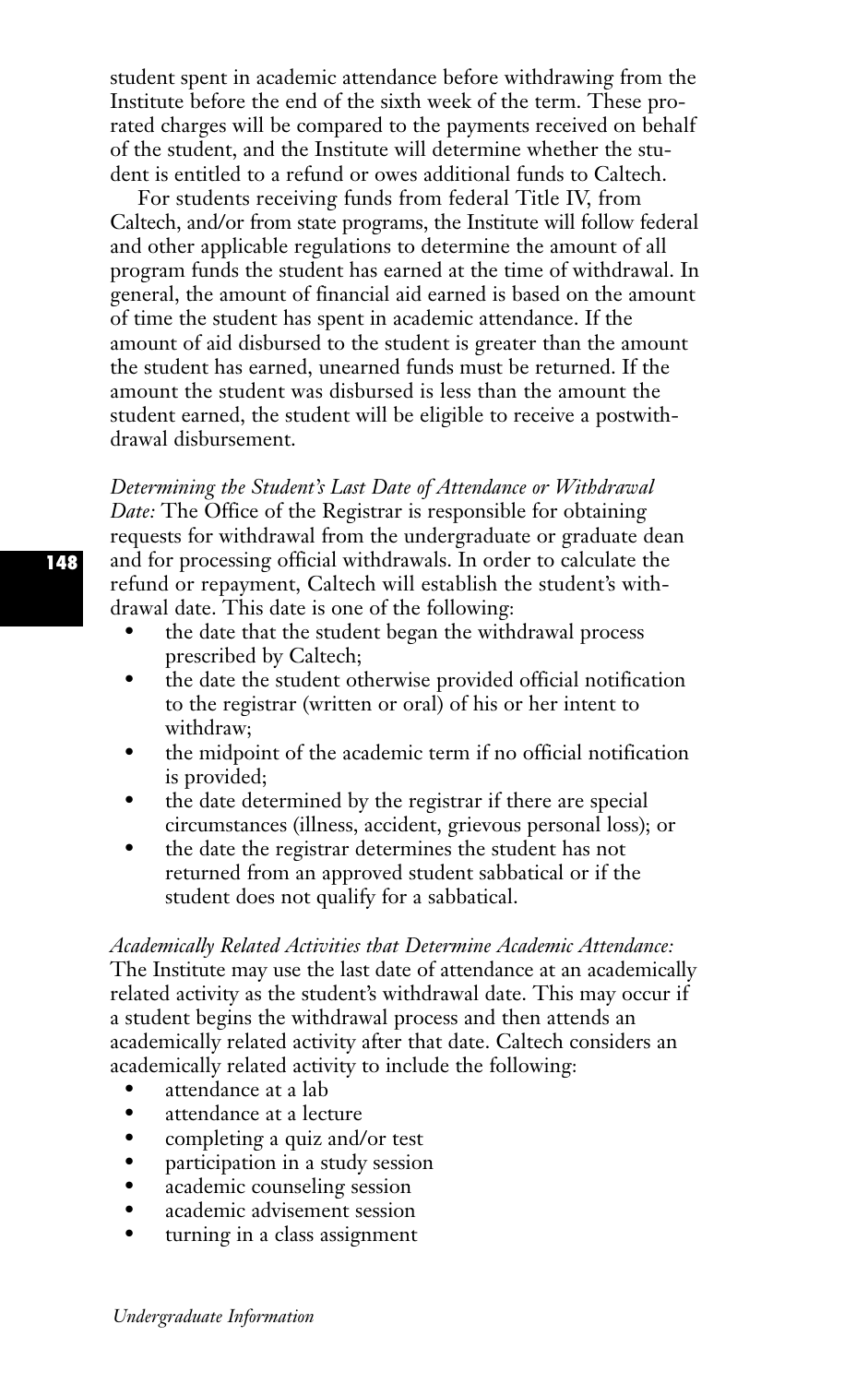*Determining the Return of Federal Funds:* The Financial Aid Office and/or the Graduate Office will calculate the federal funds that must be returned to the appropriate federal accounts.

If a student withdraws from the Institute prior to the first day of classes for the period of enrollment, Caltech will return 100 percent of the student's federal financial aid in accordance with federal procedures, as well as Caltech and/or state grants or aid.

If a student withdraws any time after the first day of classes for the period of enrollment, the Institute will perform the following:

- Determine the percentage of the payment period that the student completed. If the student completed more than 60 percent of the period, he or she earned 100 percent of the aid for the period. If the student completed 60 percent or less, the percentage of the period completed is the percentage of aid earned. This percentage is determined by dividing the number of days attended in the period of enrollment by the total days in the period.
- Apply the earned percentage to the amount of aid actually disbursed and the amount that could have been disbursed ("earned aid").
- Subtract earned aid from aid that was actually disbursed. This results in the amount of unearned aid to be returned.

The Financial Aid Office and/or the Graduate Office (as appropriate) will allocate the return of funds back to the student aid programs in the following order:

- 1. Federal Direct Unsubsidized Stafford Loan Program
- 2. Federal Direct Subsidized Stafford Loan Program
- 3. Federal Perkins Loan Program
- 4. Federal Direct PLUS Loan Program
- 5. Federal Pell Grant Program
- 6. Federal SEOG Program
- 7. Other Title IV Programs

Any remaining refund will be returned to the other state, institutional, or private student assistance utilized. Federal Work Study is not included in any of these calculations.

*Appeals on Refunds:* Any questions or problems related to refunds should be directed to the Bursar's Office. For further information on refunds and repayments, contact the Financial Aid Office, the Graduate Office, or the Bursar's Office.

*Dropping a Course:* A student's financial-aid package will be adjusted to reflect any tuition adjustment made by the Bursar's Office as well as any other adjustments required by law or by the applicable fund donor(s). In addition, students who are not enrolled full time as of the last day to add courses will have their aid revised. Generally, students enrolling less than three-fourths time will have an increased work award. Additional information is available in the Financial Aid Office.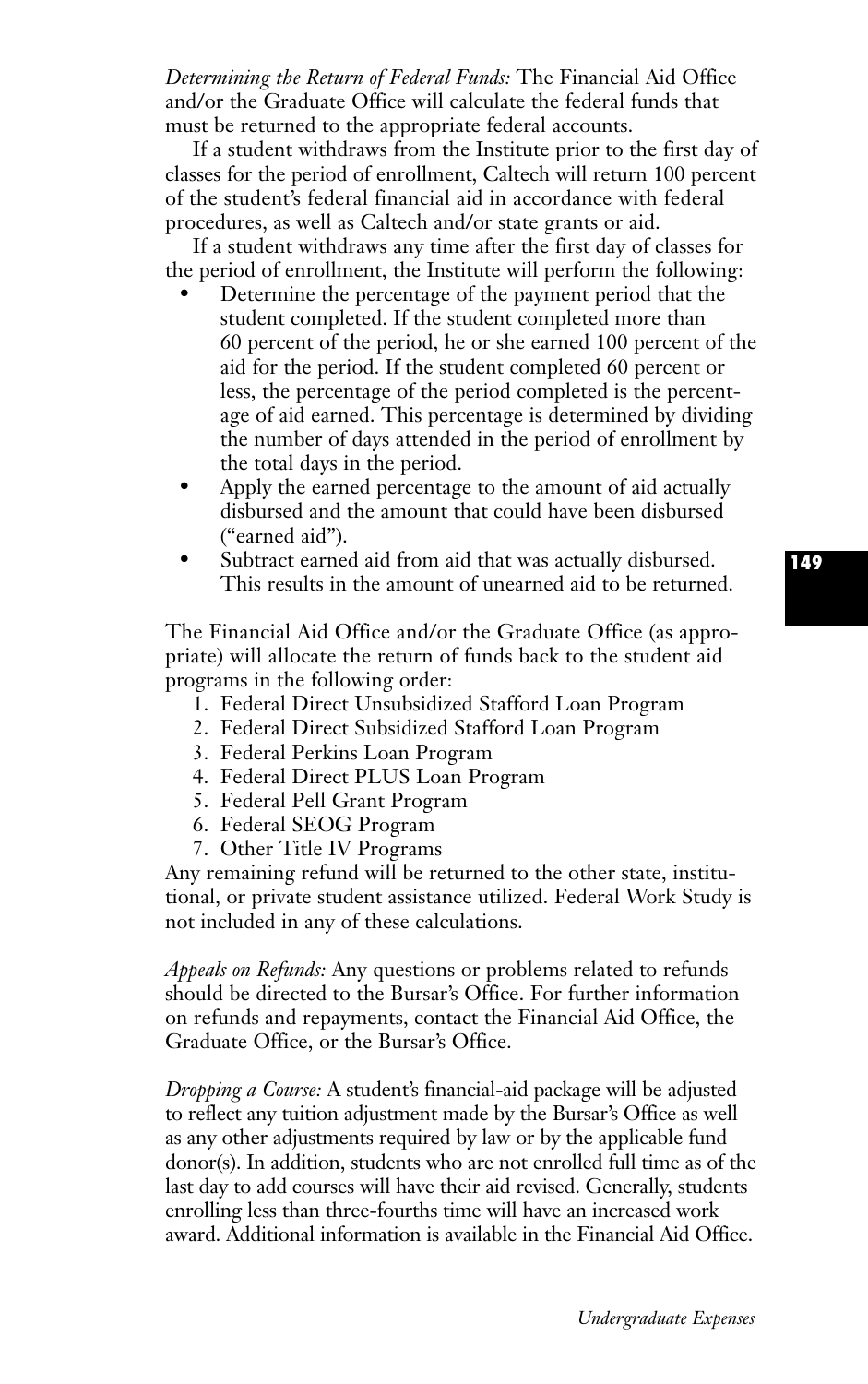*Refund upon Withdrawal:* When a student, for whatever reason, withdraws from Caltech during an academic term, a refund of tuition as well as room and board, if applicable, is calculated. The amount of refund is determined by how much of the term has elapsed. If the student is a recipient of student financial assistance, that assistance, if applicable, will be reduced as a result of his or her withdrawal. Recent federal legislation determines the amount of refund for recipients of federal Title IV student assistance. It is the purpose of this section to inform students of the financial implications of withdrawal.

If the student is not a recipient of federal financial aid, the Institute's refund policy returns any refund of tuition or room and board first to the programs from which assistance has been received (i.e., scholarships, Caltech gift assistance). Any amount remaining will then be returned to the student. The non–Title IV portion will be distributed as appropriate, first to outside agencies, as required, then to the Caltech grant, scholarship, or loan, depending on the composition of the aid package. These distributions will occur as credits to the appropriate aid funds and charge(s) to the student's Caltech account.

If the student is the recipient of federal Title IV student assistance, any refund must then be applied first to the federal aid program(s) in the prescribed order listed on page 148.

In the event that a student's disbursed financial aid exceeds the direct costs on the student's personal account, a credit balance will result. Withdrawal will result in the reversal or repayment of the resulting credit balance.

#### *General Deposit*

Each new student is required at his or her first registration to make a general deposit of \$100, to cover possible loss and/or damage of Institute property. Upon graduation or withdrawal from the Institute, any remaining balance of the deposit will be refunded.

#### *Fees for Late Registration*

Registration is not complete until the student has enrolled in a program approved by his or her adviser and has paid tuition and other fees. A penalty fee of \$50 is assessed for failure to register within five days of the scheduled dates. A \$50 late penalty will be charged by the Bursar's Office for failure to clear a past-due account within five days of the beginning of instruction.

#### *Honor System Matters*

Monies owed to the Institute resulting from a Board of Control decision may be collected through the Bursar's Office, at the request of the dean of students.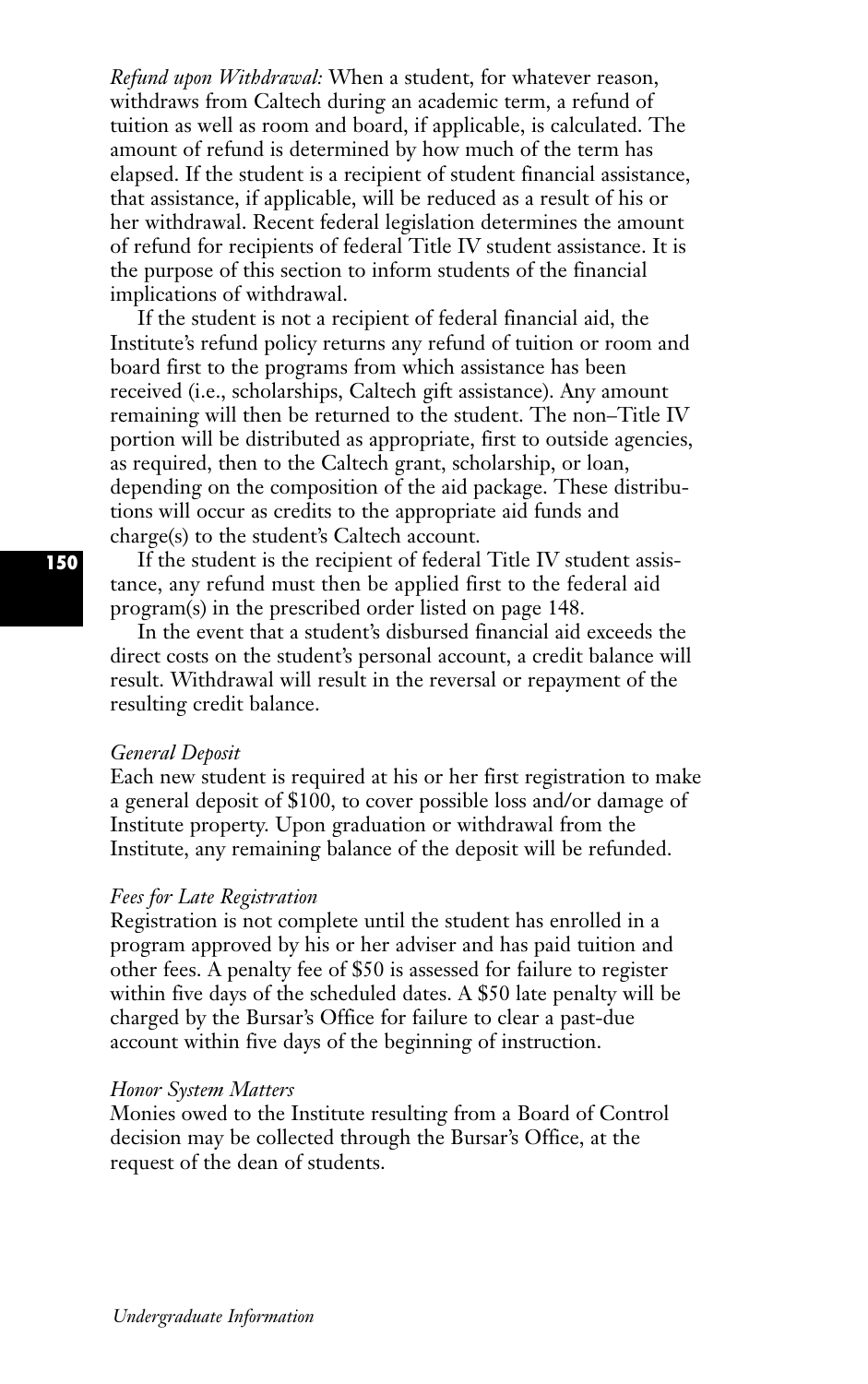#### *Special Fees*

Students taking the Summer Field Geology course (Ge 120 ab) should consult with the division about travel and subsistence arrangements and costs.

#### *Unpaid Bills*

All bills owed the Institute must be paid when due. Any student whose bills are past due may be refused registration for the following term. All undergraduate students with an outstanding bursar's bill balance of \$300 or more will have a hold placed on their registration for the subsequent quarter the day before online registration opens. The hold will be released once students have paid their bill or worked out a satisfactory payment plan with the Bursar's Office.

#### *Caltech Credit Card Charges*

If an undergraduate student owes more than \$300 at the end of the quarter, the student's ID card will be deactivated on the seventh day of the following quarter and they will be unable to charge any new purchases. Cards will be reactivated once students have paid their bill or worked out a satisfactory payment plan with the Bursar's Office.

# **FINANCIAL AID**

#### 

Caltech believes that qualified students who wish to attend the Institute should not be prevented from doing so for financial reasons. Although the Institute expects students and families to finance the cost of education to the fullest extent possible, the Institute will make every effort to assist those who need help, including those whose financial circumstances change during the year.

Demonstrated financial need is the difference between the annual cost of attending Caltech and the amount the student and parents can reasonably be expected to contribute toward those costs. Costs include actual tuition, student fees, room and board, an allowance for meals not covered in the board contract, books and supplies, and personal expenses. For U.S. citizens or eligible noncitizens who reside in the United States, Canada, Mexico, or Guam, costs include a travel allowance designed to (partially) offset the cost of two round-trips from a student's home during the academic year, and a travel allowance based on airfare for two roundtrips. Caltech's estimate of a family's ability to contribute is determined annually in accordance with nationally established guidelines.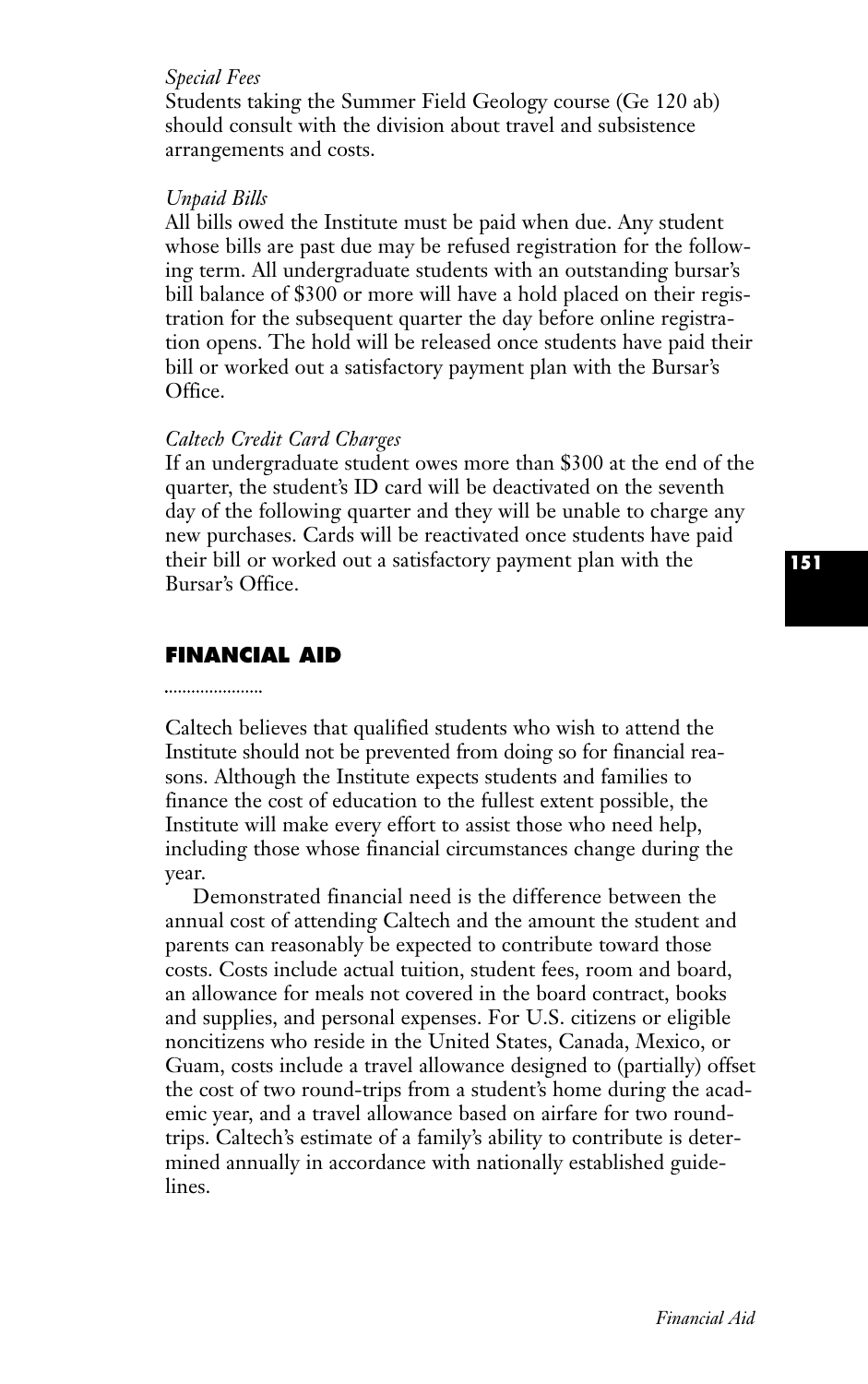Eligibility for each type of assistance varies, depending upon the source of funds. Assistance offered by Caltech includes federal, state, and institutional grants, subsidized part-time jobs, and lowinterest loans. U.S. citizens or eligible noncitizens (as defined in the Free Application for Federal Student Aid [FAFSA]) may apply for state and federally funded programs. International students may apply for institutionally funded programs.

Students should not wait to be accepted for admission to Caltech before applying for financial aid. With the exception of international students, applications for admission are evaluated separately from requests for financial aid. Students with complete financial-aid applications on file will be considered for all applicable types of need-based assistance. A renewal application must be submitted each year. In addition to direct financial assistance, information is available, upon request, about education payment plans and financial-planning resources. (For information on nonneed-based scholarships and prizes, see pages 166–175.)

All students who believe they will need assistance to attend Caltech are encouraged to submit financial-aid applications.

The Financial Aid Office staff is happy to talk with students and their families at any time to explain the application process, Caltech's computations, and available programs. For further information on the determination of financial need and on application procedures, as well as on financial-aid awards and programs, contact the Financial Aid Office, California Institute of Technology, Mail Code 110-87, Pasadena, CA 91125; call (626) 395-6280; or visit the Caltech Financial Aid Office website at http://www.finaid. caltech.edu.

# **How to Apply for Financial Aid**

Slightly different procedures and deadlines exist for each category of students applying for financial aid. Detailed descriptions of these procedures and priority due dates for prospective and continuing students may be found on the Caltech Financial Aid Office website at http://www.finaid.caltech.edu.

## *Application Process for Caltech and Federal Financial Aid for Entering Students (U.S. Citizens and Eligible Noncitizens)*

The following materials are needed to apply for all financial-aid funds administered by the Caltech Financial Aid Office. We realize that you may not have access to your completed 2010 federal income-tax information by the priority due dates and ask that you complete the application based on the best estimates available.

#### **CSS/Financial-Aid PROFILE Application:**

Register for the 2011–12 CSS/Financial Aid PROFILE after October 1, 2010. Designate "California Institute of Technology" as one of the recipients by using Caltech's CSS Code, 4034.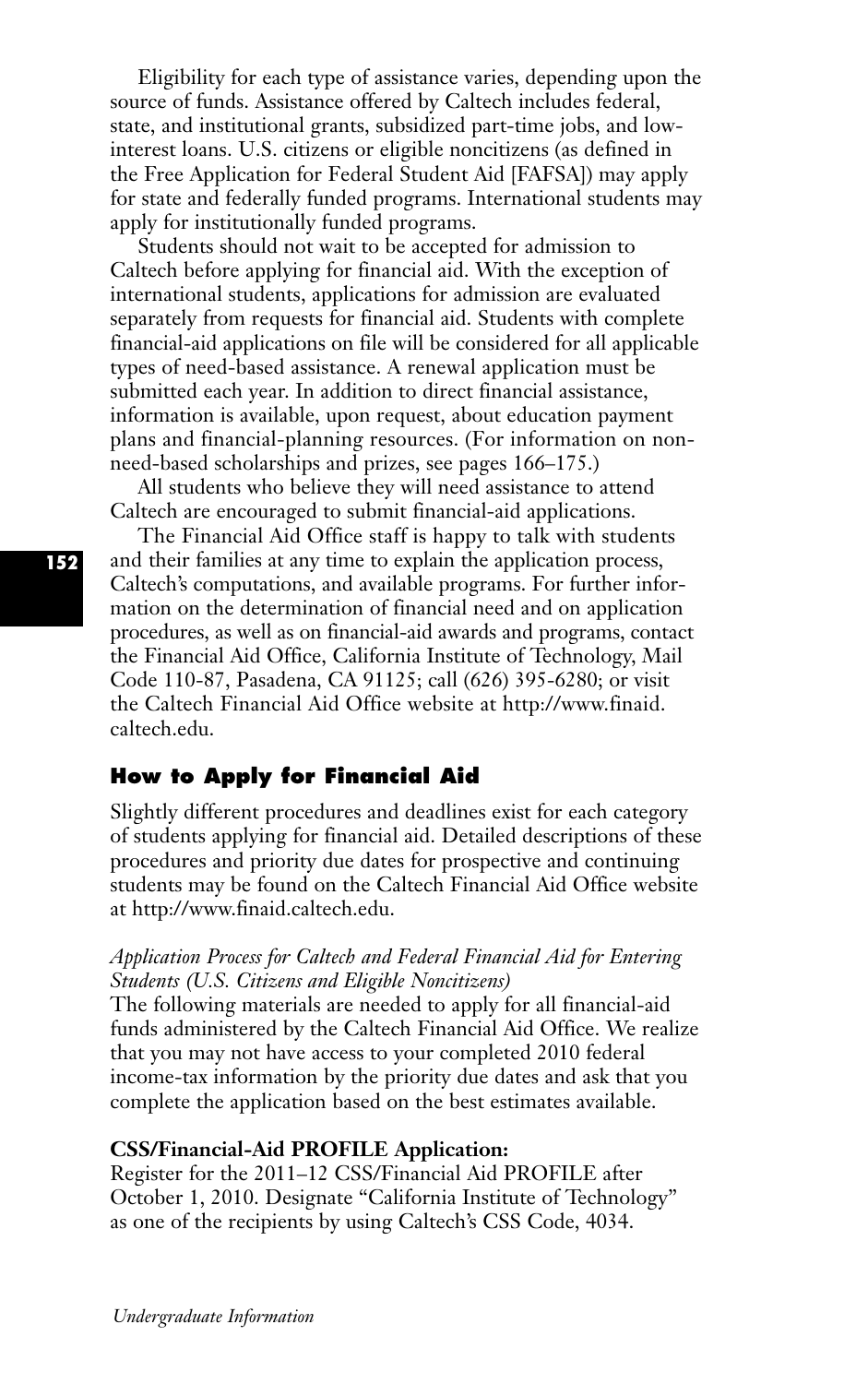Due dates: Applicants must register for the CSS/Financial Aid PROFILE by December 15, 2010. Regular Decision applicants must submit the completed PROFILE application by January 15, 2011. Note: Early Action applicants must register for the CSS/Financial Aid PROFILE by October 15, 2010, and must submit the completed PROFILE application by November 15, 2010.

#### **Free Application for Federal Student Aid (FAFSA):**

The 2011–12 FAFSA will be available on January 1, 2011, at www.fafsa.ed.gov. File the FAFSA and designate "California Institute of Technology" as the recipient by using Caltech's Undergraduate Federal Code Number, 001131. Due date: February 1, 2011.

# **Parents' and Students' Federal Income Tax Return:**

Parents and students must submit 2010 Federal Income Tax Returns (including all schedules and W-2s) before eligibility for financial aid can be determined. Applicants will be sent an e-mail from the College Board with instructions on how to submit their tax returns using the Institutional Documentation Service (IDOC). Log in to the IDOC site at https://idoc.collegeboard.com/idoc/ index.jsp, download and complete the IDOC cover sheet, and submit your 2010 federal income-tax return, all schedules, all W-2 forms, and all other required documents directly to the College Board. If you or your parents own corporations, partnerships, or trusts, please include copies of those tax returns (Forms 1041, 1065, 1120, 1120S, K-1). If you or your parent(s) did not and will not file a federal income tax return, please complete the Parent or Student Certification of Nonfiling. Please attach copies of W-2 or 1099 forms (if applicable) to the Parent or Student Certification of Nonfiling. Use the IDOC Cover Sheet to submit this form and all other required documents directly to the College Board along with your IDOC cover sheet. Due date: March 2, 2011.

# **Verification Worksheet:**

All students and parents must complete and sign the 2011–12 Verification Worksheet, available at www.finaid.caltech.edu/forms. Use the IDOC cover sheet to submit the appropriate worksheet directly to the College Board. Due date: March 2, 2011.

# **Caltech Supplemental Application:**

All students must complete the 2011–12 Caltech Supplemental Application, available at www.finaid.caltech.edu/forms. Use the IDOC cover sheet to submit this form directly to the College Board. Due date: March 2, 2011.

## **CSS Noncustodial PROFILE Application:**

If your parents are divorced, separated, or never married, your noncustodial parent will need to complete the 2011–12 CSS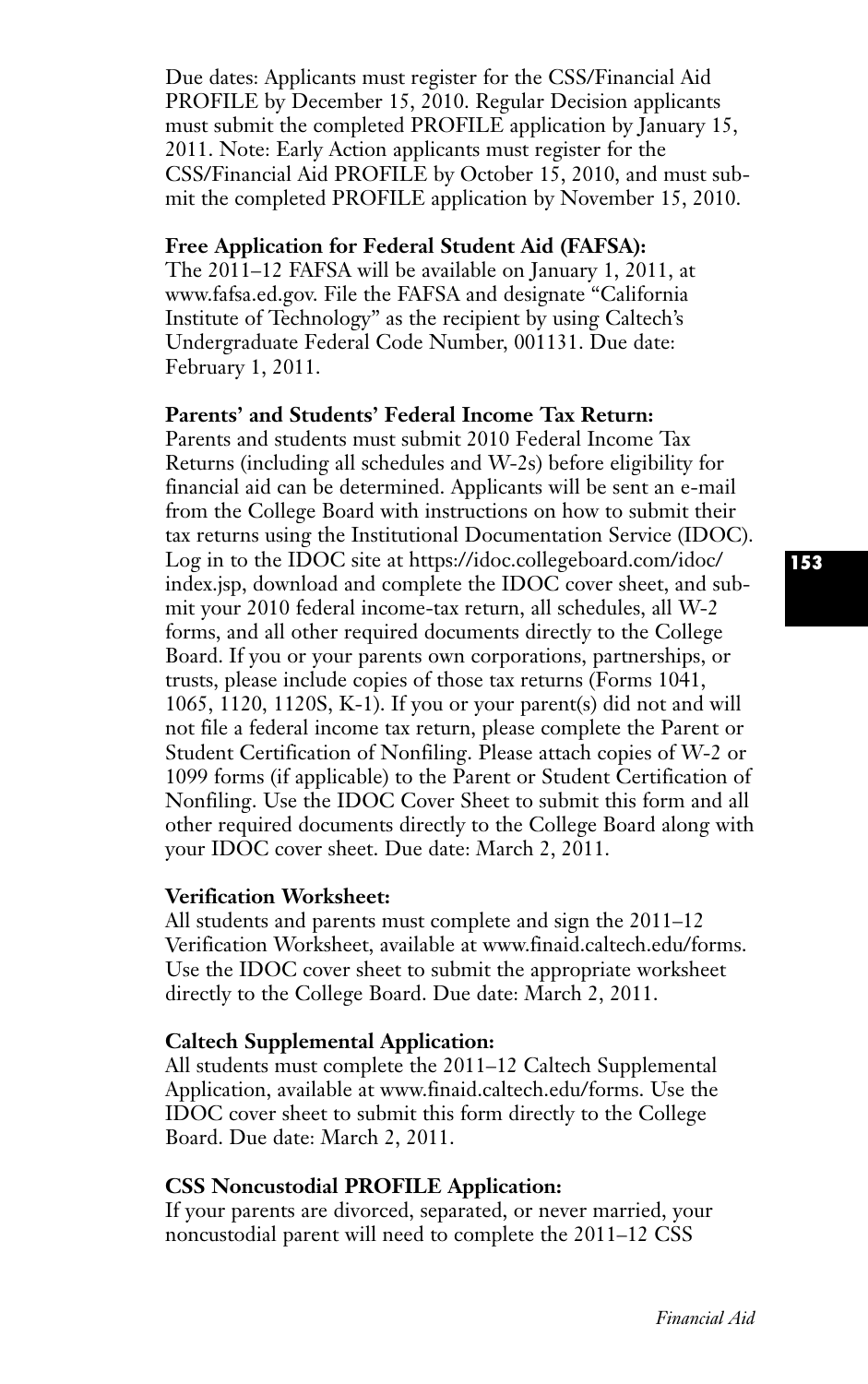Noncustodial PROFILE Application. After your CSS/Financial Aid PROFILE application is processed, you will receive an e-mail from the College Board with instructions on how to submit this information. Once you have your login information, your noncustodial parent can access the application at https://ncprofile.collegeboard.com/ncpWeb/pageflows/Main/Ncp MainController.jpf. Due date: March 2, 2011.

#### **CSS Business/Farm Supplement:**

If you or either of your parents is self-employed or owns a business or farm, you will need to submit the 2011–12 CSS Business/Farm Supplement, available at the Caltech Financial Aid Office website. You will receive an e-mail from the College Board with instructions on how to submit this form and other required tax documents using the Institutional Documentation Service (IDOC). Log in to the IDOC site to get your IDOC cover sheet. Use the IDOC cover sheet to submit this form and all other required documents directly to the College Board. Due date: March 2, 2011.

#### **Caltech Scholarship Data Form:**

Complete the 2011–12 Caltech Scholarship Data Form to be considered for named and endowed scholarships. Entering students will not be issued a Caltech ID number—required for the form until sometime in June 2011. Due date: July 15, 2011.

#### *International Applicants*

If you are applying for admission as a freshman for the fall of 2011 and are not a citizen or permanent resident of the United States at the time of your application for admission, you will need to refer to the Caltech Financial Aid Office website at http://www.finaid. caltech.edu for instructions for applying for financial aid. International applicants who do not apply for financial aid by published deadlines, or who are denied aid for their first year at Caltech, are not eligible for need-based financial aid for any other academic period while they are undergraduates at the Institute (with the exception of citizens of Canada and Mexico). Those with financial-aid offers will be eligible to apply for assistance in subsequent years. All eligible students must reapply for aid each year.

Starting with the 2011–12 academic year, international students will be required to complete the CSS/Financial Aid PROFILE. This online application has been modified to collect family income and asset information from international students. Students will need to register for the PROFILE service online at www.collegeboard.com by December 15, 2010, and indicate the college(s) to which they will be applying. (Students can also visit EducationUSA Advising Centers, which are located around the world, to register online.) Students will then receive a personalized PROFILE application at www.collegeboard.com that should be completed and submitted by February 1, 2011. Please refer to the complete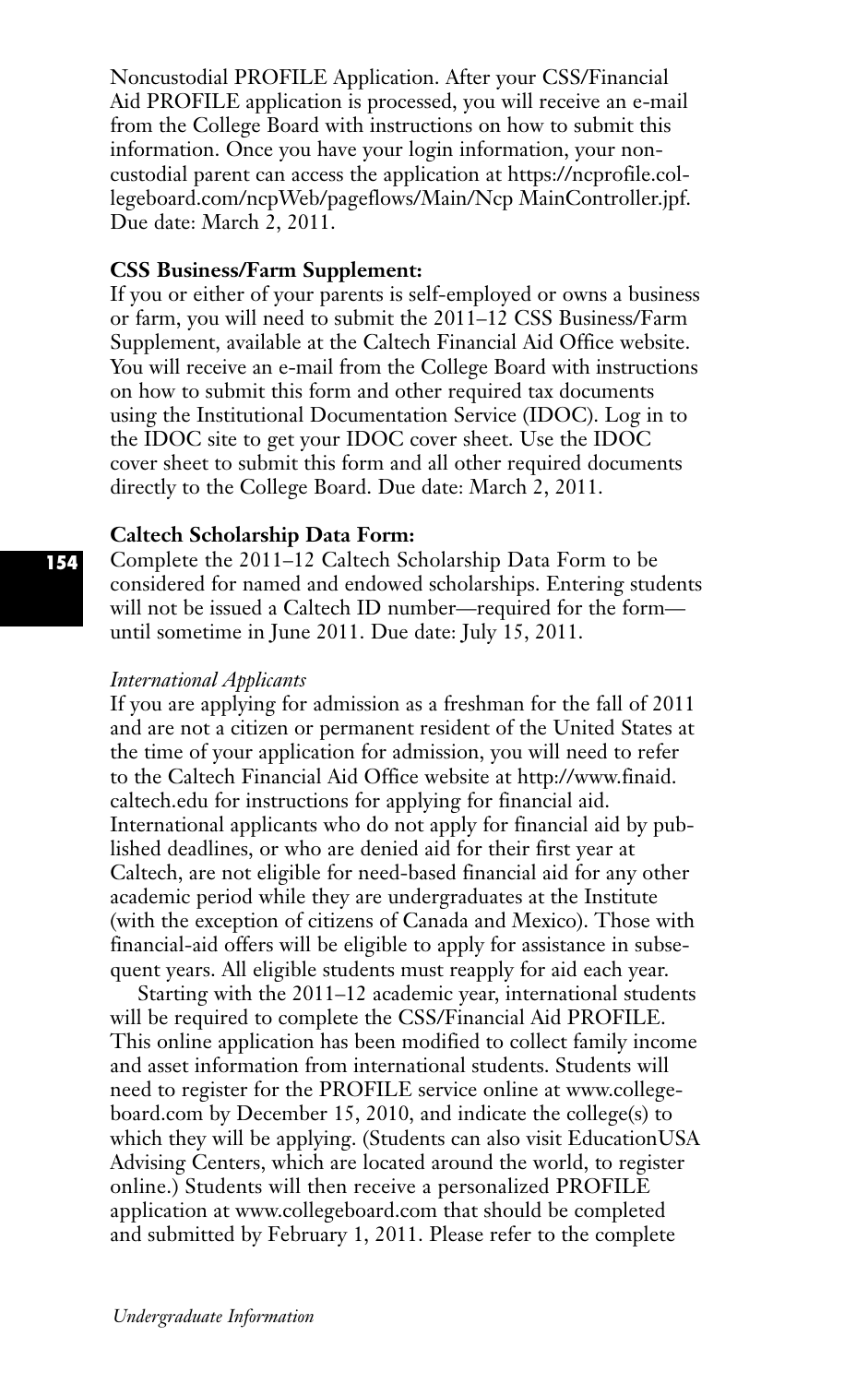application instructions provided on the Caltech Financial Aid Office website at http://www.finaid.caltech.edu.

# **Types of Aid Available**

There are three basic categories of financial aid that may be awarded.

- 1. Grants and scholarships represent "gift aid," which does not need to be repaid. In general, a Caltech scholarship is awarded based on financial need. Caltech named and/or endowed scholarships are considered to be based on need and merit, with the exception of the Lingle, Axline, and President's scholarships, which are based only on merit. If you qualify for a state or federal grant, this grant would be included in your financial-aid package.
- 2. Federal Work-Study or Caltech Work-Study represents student employment funds that have been allocated for you to earn during the academic year. Summer Caltech Work-Study represents funds that have been allocated for you to earn during the summer. While a work-study award is not a guarantee of employment, Caltech generally has more opportunities for student employment than it has students interested in working.
- 3. Low-interest educational loans: Students are generally offered Federal Perkins Loans or Caltech/Institute loans. Students may be awarded Federal Direct Stafford Loans if they request them.

# **Caltech Scholarships**

Awarded to students with demonstrated financial need. Recipients are expected to be enrolled full-time. The named and/or endowed scholarships are also need-based, but many have a merit component. Recipients of named and/or endowed scholarships are often selected after their initial financial-aid offer based on scholarshipspecific eligibility. These scholarships are almost always used to replace some or all of the recipient's Caltech scholarship. The Financial Aid Office makes every attempt to renew these scholarships, contingent upon the recipients continuing to meet the specific eligibility criteria.

# **Federal Grants**

#### *Federal Pell Grant*

Awarded to exceptionally needy undergraduate students who are seeking their first bachelor's degree. Amounts are set by the federal government based on need and enrollment status. In 2010–11, awards ranged from \$1,176 to \$5,550 for full-time students; awards for part-time students are set in proportion to their enrollment, i.e., three-quarter time, half-time, less than half-time. Recipients must be in good academic standing.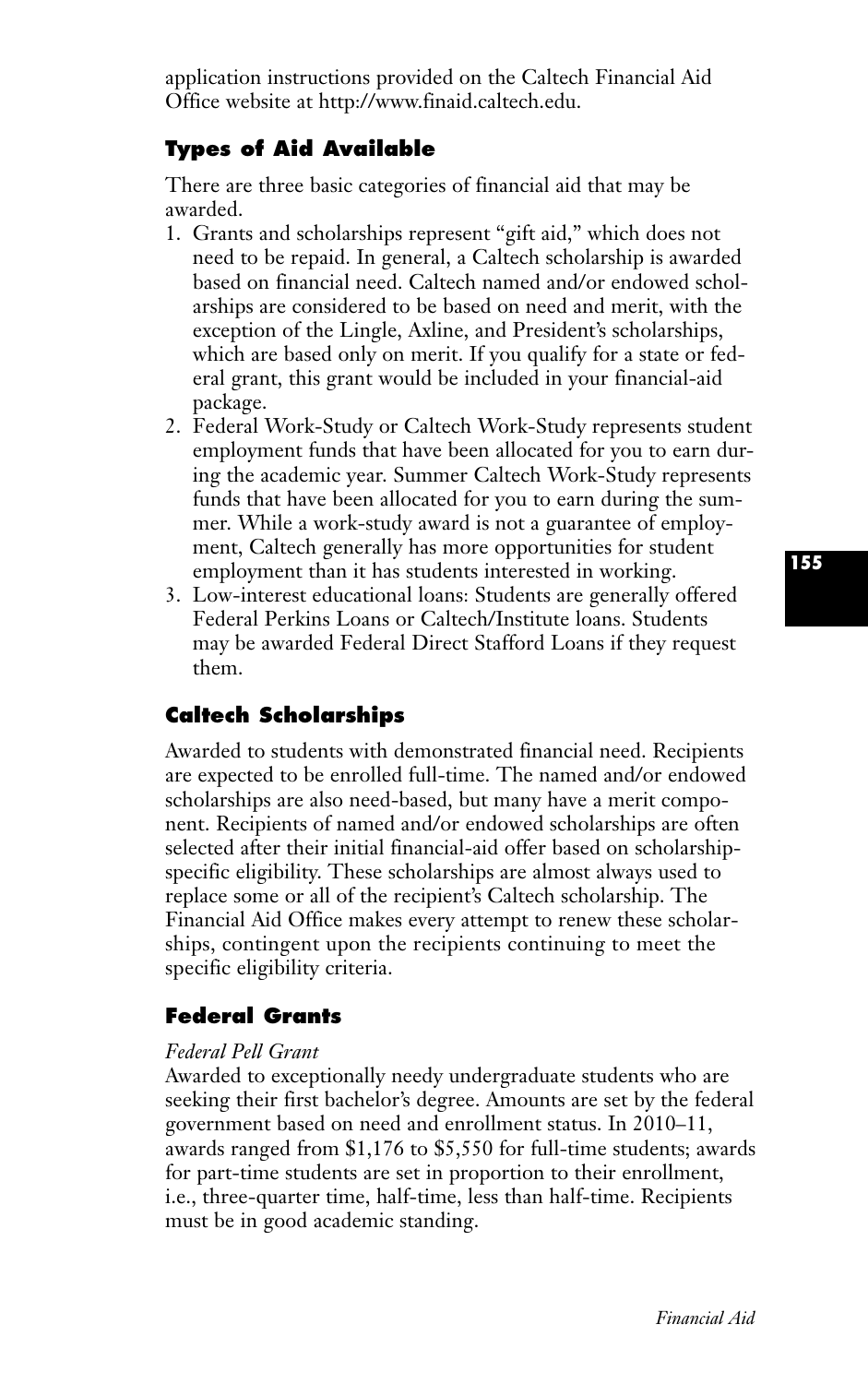## *Academic Competitiveness Grant*

Awards \$750 for the first year of undergraduate study and \$1,300 for the second year of undergraduate study to students who are enrolled at least half-time, are receiving a Federal Pell Grant, are U.S. citizens or eligible noncitizens, and have completed a rigorous high-school program as determined by the state or local education agency and the U.S. Secretary of Education. (For the published list of rigorous programs of study, go to http://www.ed.gov/admins/ finaid/about/ac-smart/state-programs.html.) Second-year students must have maintained a cumulative grade-point average of at least 3.0 on a 4.0 scale. This program is scheduled to expire at the end of the 2010–11 school year.

## *National SMART Grant*

Awards \$4,000 for the third and fourth years of undergraduate study to students who are enrolled at least half-time, are receiving a Federal Pell Grant, are U.S. citizens or eligible noncitizens, and have a cumulative grade-point average of at least 3.0 on a 4.0 scale in the courses for their program (not only those in the major); and are majoring in physical, life, or computer science, engineering, mathematics, technology, or a critical foreign language. This program is scheduled to expire at the end of the 2010–11 school year.

#### *Federal Supplemental Educational Opportunity Grant*

Awarded to undergraduates with demonstrated need who are seeking their first bachelor's degree. Priority goes to full-time Pell Grant recipients. Recipients must be in good academic standing. Awards cannot exceed \$4,000 per year.

# **State Grants**

#### *Cal Grant A*

Provides tuition and fee assistance to undergraduate California residents seeking their first bachelor's degree. Awarded on the basis of cumulative grade-point average and financial need. Qualifying students can receive up to \$9,708, renewable for up to four years. Continuing Cal Grant recipients must maintain good academic standing in addition to financial need. They are not required to resubmit verification of their grade-point average for renewal.

## *Cal Grant B*

Provides a living-allowance stipend and tuition/fee assistance to undergraduate California residents seeking their first bachelor's degree. Awards are based on cumulative grade-point average and high financial need. Recipients are generally from disadvantaged economic or educational backgrounds. Awards for first-year students provide up to \$1,551 for books and living expenses. When renewed or applied beyond the first year, awards also include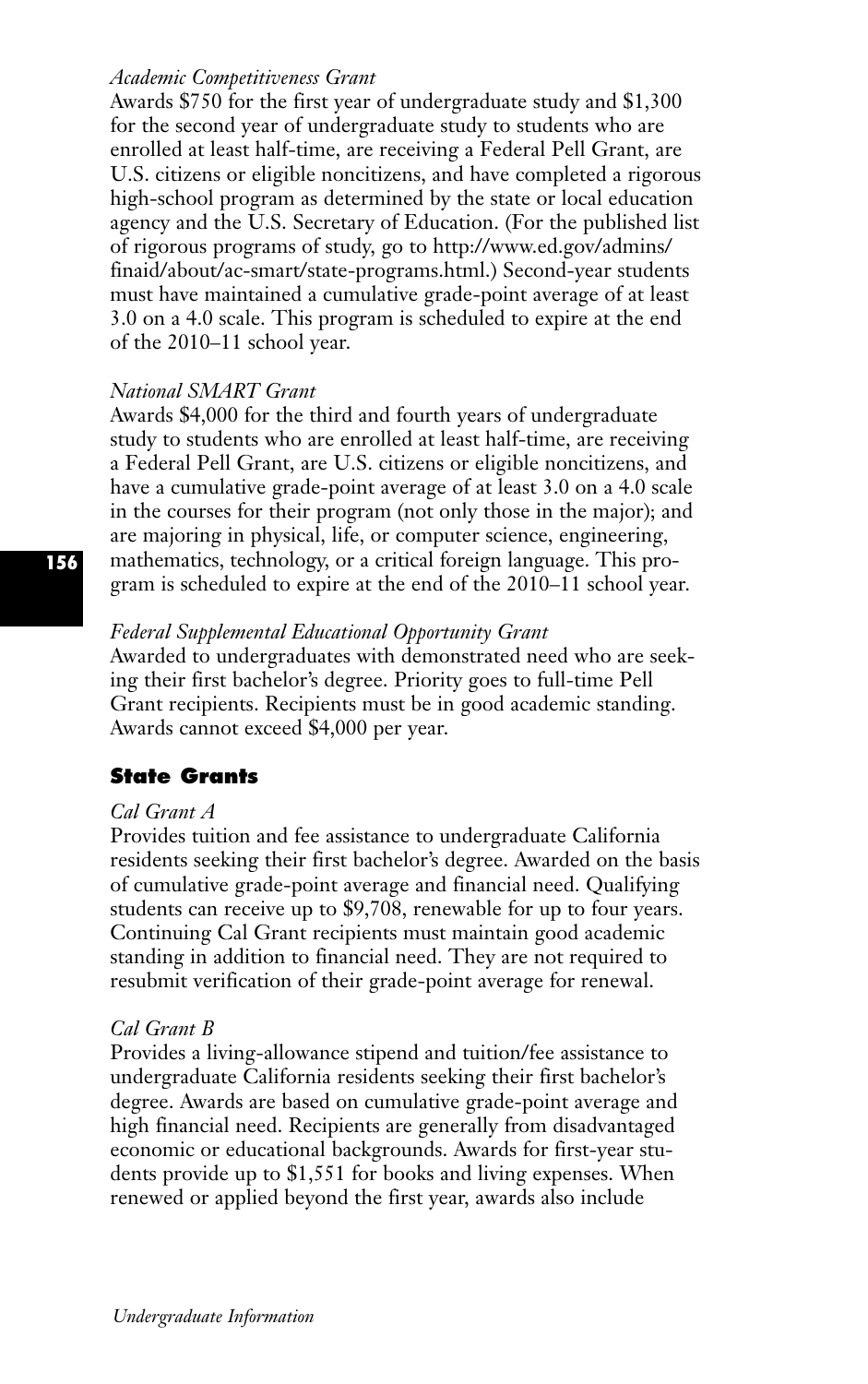tuition and fee assistance of up to \$9,708. Continuing Cal Grant recipients must maintain good academic standing in addition to financial need. They are not required to resubmit verification of their grade point averages for renewal.

#### *Other State Grants*

Other states, such as Pennsylvania, Vermont, and Rhode Island, may offer grant assistance to their residents who plan at attend Caltech. Students are encouraged to contact their respective state post-secondary agencies for specific eligibility and renewal criteria.

# **Educational Loans**

An educational loan is a serious financial obligation and must be repaid. You should carefully consider the repayment obligation before you accept educational loans. Loans can be an invaluable resource for many students and their families in financing a college education. Students can postpone paying a portion of their educational costs until they complete their education or leave school. The repayment period on most loans can extend up to 10 years after graduation or leaving school.

Graduating with educational debt is a fairly common experience for students. At Caltech, however, the average educational indebtedness at graduation is significantly lower than the national average for students attending four-year private and public colleges. Over the last several years, the average for Caltech graduates has been among the lowest in the nation for four-year colleges.

#### *Federal Perkins Loans*

Awarded to students based on financial need. The maximum amount an eligible student may borrow is \$5,500 per award year if he or she has not successfully completed a program of undergraduate education (\$8,000 per year for graduate students). The maximum aggregate amount that may be borrowed is \$11,000 for any student who has not yet completed two years of undergraduate work; \$27,500 for an undergraduate student who has completed two years of undergraduate work and is pursuing an undergraduate degree; and \$60,000 for a graduate student, including loans borrowed as an undergraduate. The aggregate loan limits include only the unpaid principal. Perkins Loans carry an annual interest rate of 5 percent. Interest does not accrue while the borrower is enrolled in school at least half-time, during the grace period (the time before which the borrower must begin or resume repaying a loan), or during authorized deferments. The borrower is responsible for paying the interest that accrues on the loan during repayment or forbearance (a temporary postponement of payments). Loans are repayable over a period of up to 10 years and have a nine-month initial grace period.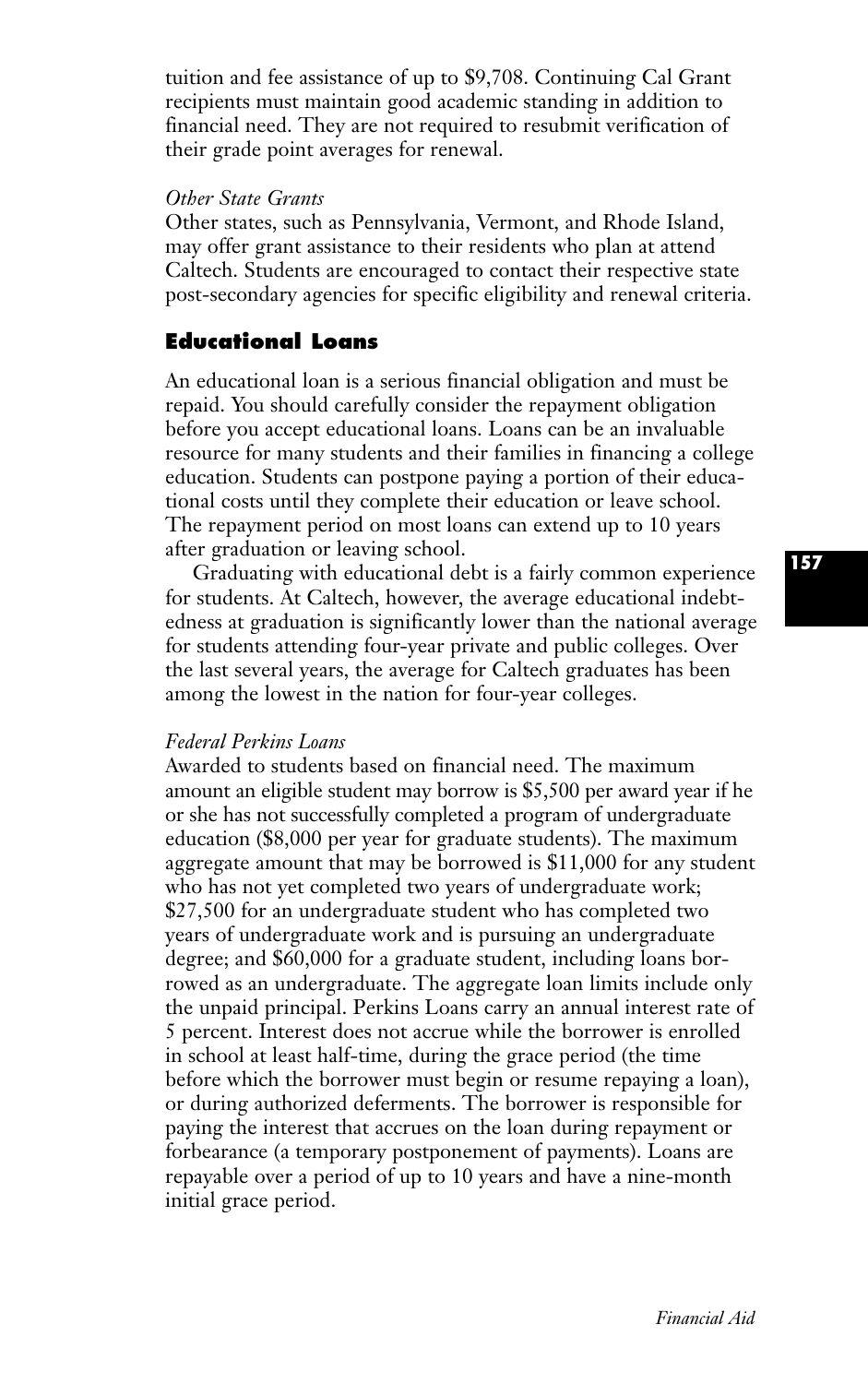Your monthly payment amount will depend on the size of your debt and the length of your repayment period. The minimum monthly payment is \$40.

#### *The William D. Ford Federal Direct Loan Program*

This program offers eligible students and parents the opportunity to borrow money directly from the federal government to help pay the cost of attendance at Caltech. The U.S. Department of Education makes loans, through Caltech, directly to students and/or parents. The Institute will use the loan(s) to pay your tuition/fees and other direct charges such as room and board, and give the student any remaining money for indirect costs. Students and/or parents make their repayments directly to the federal government.

Direct loans include

- 1. The Federal Direct Stafford Loan Program;
- 2. The Federal Direct Parent PLUS Loan Program;
- 3. The Federal Direct Graduate PLUS Loan Program; and
- 4. The Federal Direct Consolidation Loan Program.

#### *Federal Direct Stafford Loan*

There are two types of Federal Direct Stafford Loans: subsidized and unsubsidized. The federal government pays the interest on subsidized loans while the borrower is enrolled at least half-time and during authorized periods of deferment. The interest on unsubsidized loans begins to accrue immediately upon disbursement and is generally capitalized (added to the amount borrowed) when the borrower is no longer enrolled at least half-time.

Eligibility for subsidized Stafford Loans is based on financial need as demonstrated by the FAFSA. Students who do not demonstrate sufficient need or whose need is met may borrow unsubsidized Stafford Loans provided their total financial aid, including the Stafford Loan, does not exceed the total estimated cost of attendance.

Dependent undergraduate students (excluding students whose parents cannot borrow Parent PLUS loans) may borrow Stafford Loan amounts not to exceed an annual total of

- \$5,500 for first-year students, with no more than \$3,500 in subsidized Stafford;
- \$6,500 for second-year students, with no more than \$4,500 in subsidized Stafford; and
- \$7,500 for third- and fourth-year students, with no more than \$5,500 in subsidized Stafford.

Independent undergraduate students and dependent undergraduate students whose parents are unable to borrow Parent PLUS loans may borrow additional unsubsidized Stafford Loan amounts not to exceed an annual total of

• \$9,500 for first-year students, with no more than \$3,500 in subsidized Stafford;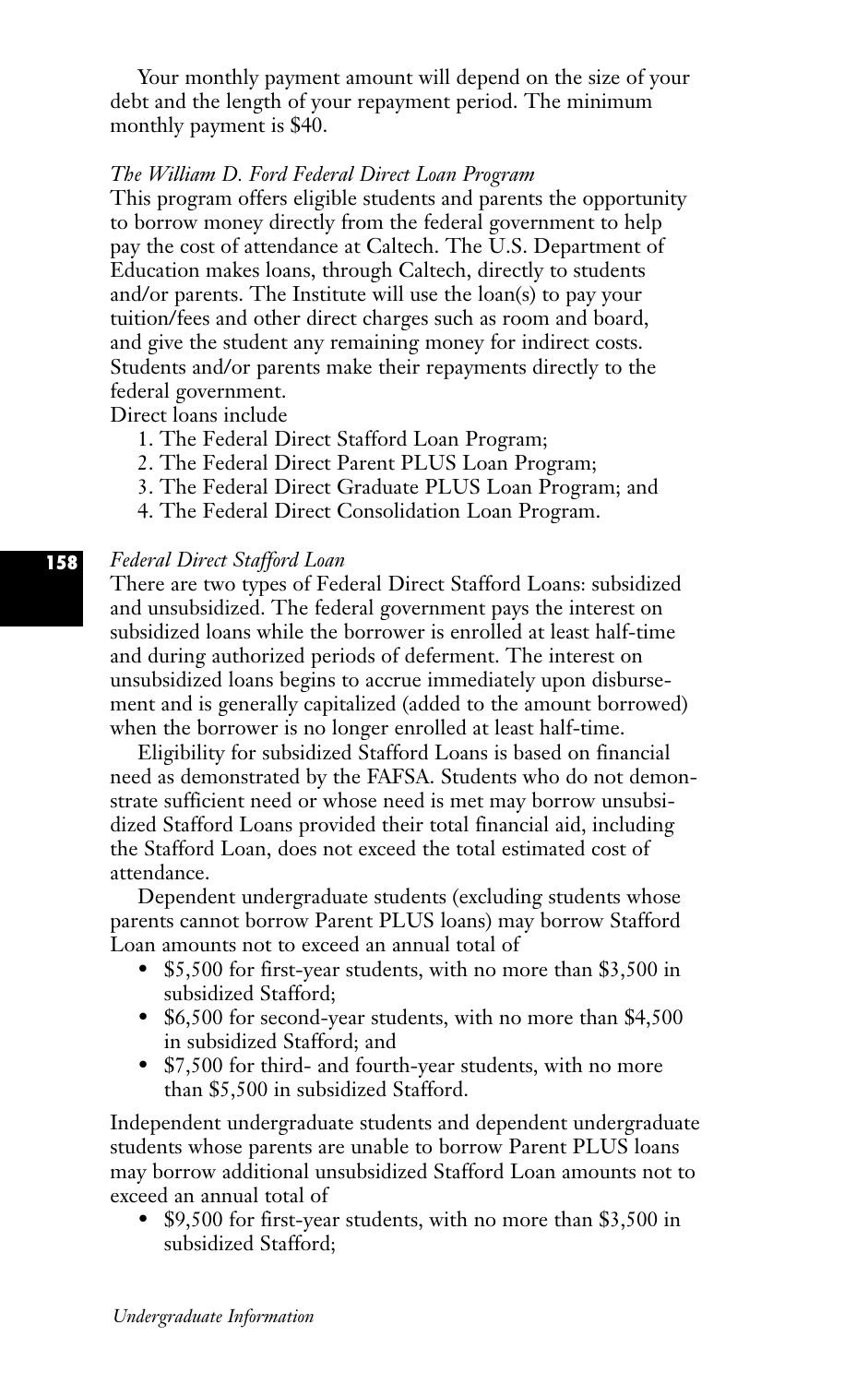- \$10,500 for second-year students, with no more than \$4,500 in subsidized Stafford; and
- \$12,500 for third- and fourth-year students, with no more than \$5,500 in subsidized Stafford.

Graduate students may borrow Stafford Loan amounts not to exceed an annual total of \$20,500, with no more than \$8,500 in subsidized Stafford.

The maximum outstanding total subsidized and unsubsidized Stafford Loan debt is

- \$31,000 for dependent undergraduate students, with no more than \$23,000 in subsidized Stafford;
- \$57,500 for independent undergraduate students (or for dependent undergraduate students whose parents do not qualify for PLUS loans), with no more than \$23,000 of this aggregate amount in the form of subsidized loans; and
- \$138,500 for graduate students (including loans for undergraduate study), with no more than \$65,500 of this aggregate in the form of subsidized loans.

Stafford Loan interest rates:

- The interest rate on subsidized Stafford Loans disbursed for enrollment periods that begin after July 1, 2010, and before June 30, 2011, is fixed at 4.5% for undergraduate students.
- The interest rate on subsidized Stafford Loans disbursed for enrollment periods that begin after July 1, 2009, and before June 30, 2010, is fixed at 5.6% for undergraduate students.
- The interest rate on subsidized Stafford Loans disbursed for enrollment periods that began after July 1, 2008, is fixed at 6.0% for undergraduate students.
- The interest rate on unsubsidized Stafford Loans disbursed for enrollment periods that began after July 1, 2006, is fixed at 6.8% for both undergraduate and graduate students.
- The interest rate for subsidized and unsubsidized Stafford Loans disbursed for enrollment periods that began before July 1, 2006, is variable and will be adjusted each year on July 1, though it will never exceed 8.25% for both undergraduate and graduate students.1

To offset the federal government's cost of the program, the borrower must pay an up-front origination fee of the principal amount of the loan. From July 1, 2009, to June 30, 2010, the origination fee for Stafford Loans is 1.5%. The maximum repayment period under this program is 10 years, not including authorized periods of deferment. Direct Stafford Loans have a six-month grace period that starts the day after the borrower graduates, leaves school, or drops below half-time enrollment. Repayment begins when the grace period ends. Deferments are available for new borrowers during at least half-time enrollment at an eligible insti-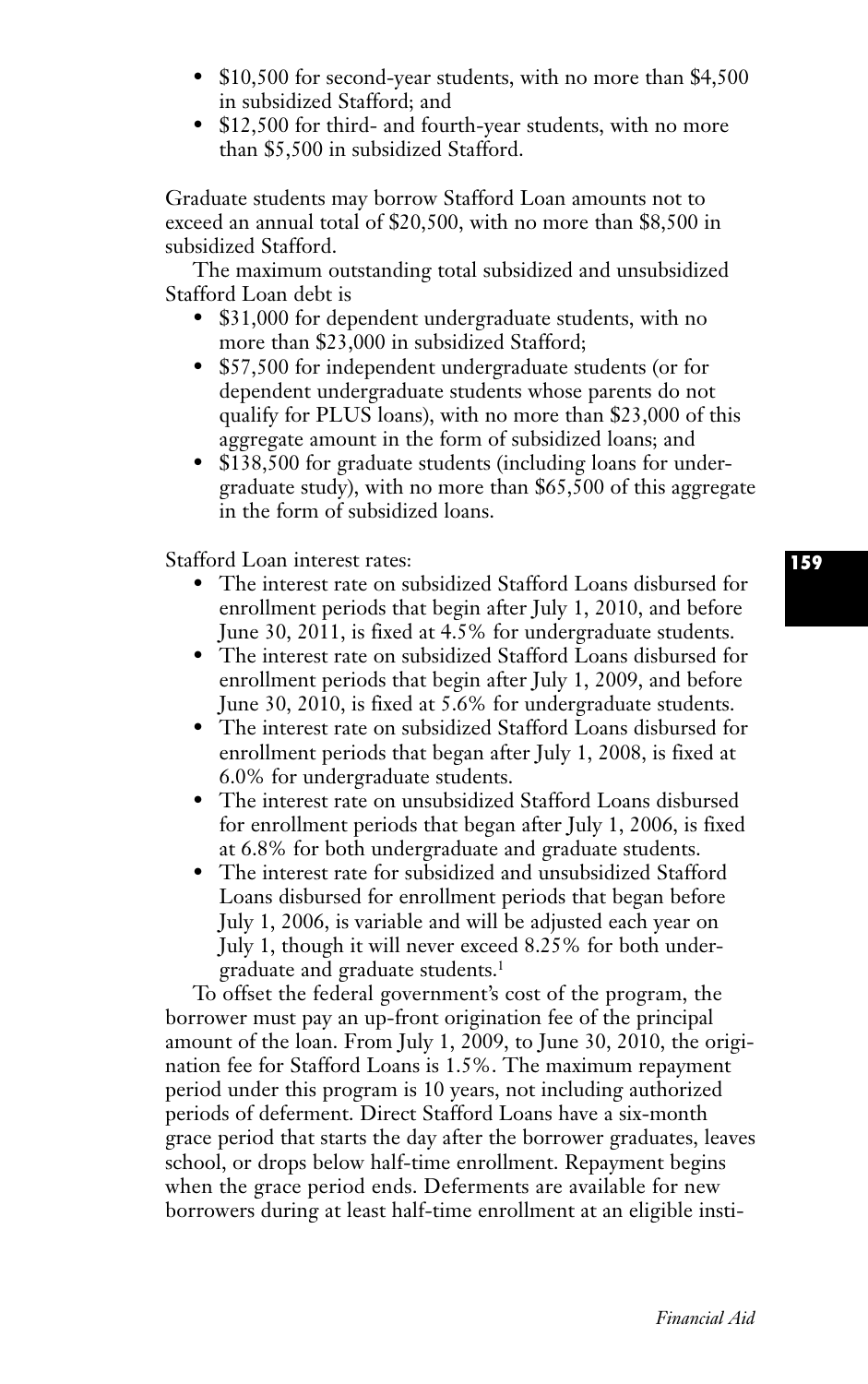tution; during periods of academic study in approved graduate fellowship or rehabilitation programs; and for periods of unemployment and economic hardship.

Applications for Federal Direct Stafford Loans are available on the Caltech Financial Aid Office website. Complete information on Stafford Loan deferments and repayment options is also available from the Financial Aid Office.

<sup>1</sup> *Interest rates for enrollment periods that begin on or after July 1, 2010, can be found at http://studentaid.ed.gov/PORTALSWebApp/students/english/FFEL\_DL\_InterestRates.jsp.*

### *Federal Parent PLUS Loan*

Parent PLUS loans are available to the parents or stepparents of dependent undergraduate students. These credit-based loans are not based on federal need or subsidized by the government, but students must file a FAFSA in order for their parents to qualify for a Parent PLUS loan. The interest rate on Parent PLUS loans disbursed for enrollment periods that began after July 1, 2006, is fixed at 7.9 percent. Interest is charged on Direct Parent PLUS loans during all periods, beginning on the date of the loan's first disbursement. There is no annual limit to the amount that can be borrowed through the Parent PLUS loan program. In general, parents may borrow the difference between the cost of the student's education and any other financial aid received. PLUS loans may also be used to pay for all or part of the expected family contribution. In addition to the interest, parents pay a loan fee of 4 percent of the principal amount of each Direct Parent PLUS loan received. For Parent PLUS loans that are first disbursed on or after July 1, 2008, parent borrowers have the option of deferring repayment based on the enrollment status of the dependent student on whose behalf a Direct PLUS loan was obtained.

Specifically, Parent PLUS loan borrowers may defer repayment

- While the dependent student on whose behalf the loan was obtained is enrolled on at least a half-time basis, and
- During the six-month period after the dependent student on whose behalf the loan was obtained ceases to be enrolled on at least a half-time basis.

If a Parent PLUS loan borrower does not request a deferment, the first payment on the loan will be due within 60 days after the loan is fully disbursed.

Applications for Federal Direct Parent PLUS loans are available on the Caltech Financial Aid Office website. Applications must be submitted to the Financial Aid Office for eligibility certification. Complete information on Parent PLUS loan deferments and repayment options is also available from the Financial Aid Office.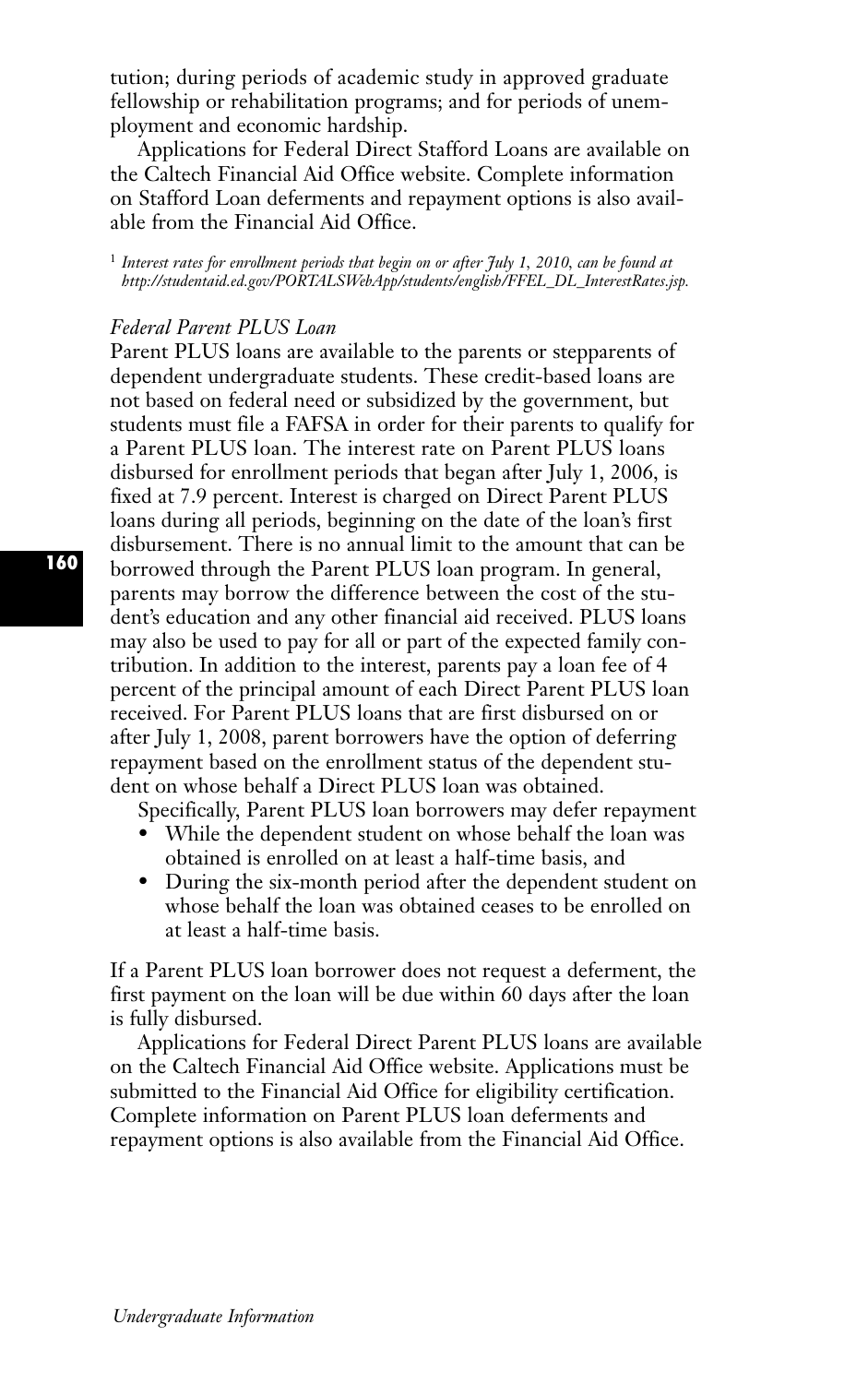### *Federal Student Aid Ombudsman*

The Federal Student Aid Ombudsman works with student loan borrowers to informally resolve loan disputes and problems. The office of the ombudsman helps borrowers having problems with the following federal loans: direct loans (subsidized and unsubsidized Direct Stafford Loans, Direct PLUS loans, and Direct Consolidation Loans); Federal Family Education Loans (subsidized and unsubsidized Stafford Loans, FFEL PLUS loans, and FFEL Consolidation Loans); guaranteed student loans, SLS loans, and Federal Perkins Loans. If a student needs the assistance of the ombudsman in order to resolve disputes or problems, he or she may contact the office at U.S. Department of Education, FSA Ombudsman, 830 First St., NE, Washington, D.C., 20202-5144; (202) 377-3800 or (877) 557-2575; fsaombudsmanoffice@ed.gov; or visit the website at http://www.ombudsman.ed.gov.

### *Caltech Loans*

Awarded to students who are not eligible for or who may have used their eligibility for Federal Perkins Loans. Generally, no interest is charged and no repayment of principal is required while a student maintains a continuous course of study at Caltech. Like the Federal Perkins Loan program, repayment on Caltech loans begins nine months after graduation, leaving school, or less than half-time enrollment. Caltech loans carry an annual interest rate of 5 percent. More specific information is provided on the promissory note and the disclosure statement provided to students prior to disbursement of the loan.

*Cecil L. Kilgore Student Loans* are available to members of all undergraduate classes, including freshmen, under the same general guidelines established for Caltech loans as described above. It is the fund's policy to make loans available at the lowest possible cost to the student, with priority given to students in the field of power engineering.

*Other loans/emergency loans* may be available to students regardless of their eligibility for financial aid. *The Hoover Loan Fund* enables students to borrow small sums of money to cover unforeseen emergencies. These loans are usually payable within the same academic year and are administered by the dean of students on a case-by-case basis. Additional information and applications may be obtained from the Dean of Students Office.

The Caltech Y also has a no-interest, 30-day, emergency-loan program. Maximum loans are \$50. Additional information and applications may be obtained from the Caltech Y.

# **Student Employment**

Work programs provide students with a double incentive—to earn money to help with college expenses while gaining valuable job experience.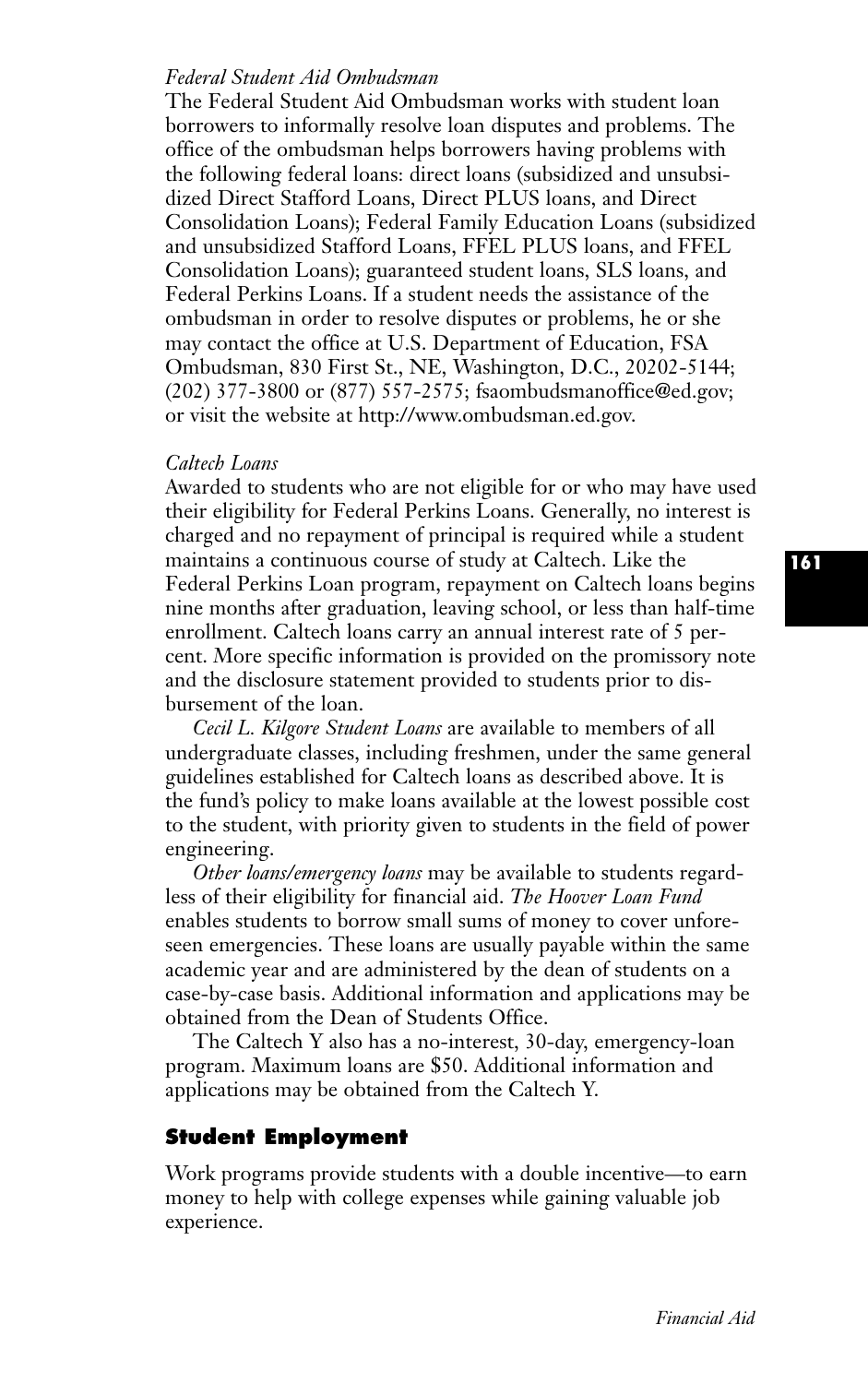Student employment opportunities are generally available to all Caltech students, even those who have not applied for financial aid or qualified for need-based aid. Students should go to http://www.career.caltech.edu/joblistings/index.shtml to register on NACElink to see relevant job listings. Note that students are discouraged from working more than 16 hours per week and must seek the approval of the dean of students to do so. First-year students may not work during fall term and must receive the dean of students's approval to work during the second or third term. Note that first-year students are usually permitted to work unless they have experienced academic difficulty during the previous term or if the dean determines that work would interfere with satisfactory academic progress.

Students can expect to earn at least the California state minimum wage of \$8 per hour. Compensation rates will vary based on the position, a student's skills, and previous work experience. Please note that undergraduate students who serve as teaching assistants may only have one assignment per term of up to 12 hours per week. Any assignments involving greater hours require the approval of the dean of graduate studies.

#### *Federal Work-Study*

Awarded to domestic students who have demonstrated financial need through their submission of the FAFSA, this federally funded program provides part-time employment to eligible students.

Most Caltech students are awarded \$2,000 in Federal Work-Study (FWS). Some students may be awarded less. Since entering students are not permitted to work on-campus in the fall term and can only work in the winter term if they receive permission from the dean of students, student employment awards for entering students are limited to \$750 in their first year. Employment awards will increase to the standard student employment amount offered to continuing students after the first year. The maximum amount of FWS wages that a student may earn is determined by his or her financial need. Students have the option to move all or a portion of their loan or student employment from one program to the other at any time during the academic year until April 22, 2011.

Please go to the work-study page on the Caltech Financial Aid Office website (http://www.finaid.caltech.edu/workstudy) for additional information about student employment at Caltech.

#### *Caltech Work-Study*

The Caltech Work-Study Program is funded by the Institute and is designed to provide part-time employment for international students who have demonstrated financial need, and other students who do not qualify for the Federal Work-Study Program. The Caltech Work-Study Program is limited to on-campus employment or student employment positions at the Jet Propulsion Laboratory.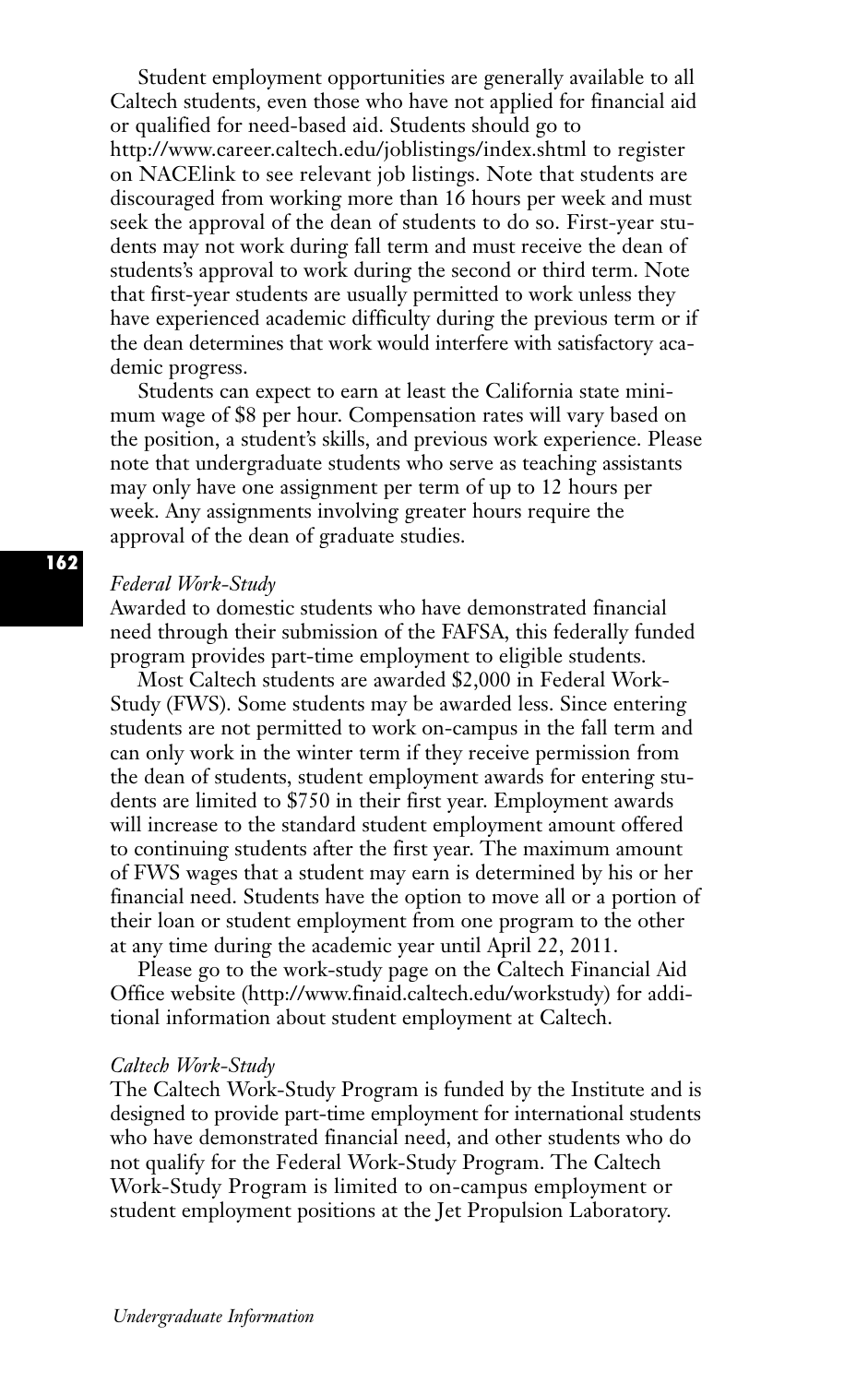The program's regulations parallel the Federal Work-Study Program's regulations.

# **Financial Aid When Studying Abroad**

Caltech provides student financial aid (in the form of grants, scholarships, and loans) to those undergraduates with demonstrated financial need who desire to participate in the Institute-sponsored Caltech Cambridge Scholars Program, Caltech Copenhagen Scholars Program, Caltech Edinburgh Scholars Program, or Caltech London Scholars Program.

Enrollment in a study-abroad program approved for credit by Caltech will be considered enrollment at the Institute, for the purpose of applying for and receiving federal student financial assistance. To be eligible for consideration in Caltech's studyabroad programs, students must be in good academic standing, as defined in the *Caltech Catalog* and as certified by the Institute's registrar. They must also meet the minimum GPA requirement as outlined in the information provided by the Fellowships Advising and Study Abroad Office. In addition, students selected to be Cambridge, Copenhagen, or University College London Scholars will be provided a memo of understanding outlining the terms of their study-abroad participation. (For more information on study abroad, see page 132.)

Costs include but are not limited to tuition, fees, room, board, additional meals not covered by a board contract, books, supplies, personal expenses, and a standard transportation allowance from the student's home to Caltech. Transportation expenses related to the student's travel between Caltech and the study-abroad institution are the responsibility of the student; financial-aid recipients may be offered interest-free Institute loans to cover study-abroad travel expenses. Students will have their expected family contribution and financial package calculated in the same manner as other students. Students studying abroad are subject to the standard Caltech policy of a maximum of 12 terms of eligibility for financial aid. Cambridge, Copenhagen, University College London, and University of Edinburgh Scholars candidates must meet all financial-aid priority deadlines and eligibility requirements to receive aid. It is the student's responsibility to ensure that all necessary documents are filed and complete with regard to their application for financial aid. Cambridge, Copenhagen, University College London, and University of Edinburgh Scholars will continue to be considered for available federal, state, Caltech grant, scholarship, and loan funds. The Fellowships Advising and Study Abroad Office will make the necessary arrangements with the Bursar's Office to ensure that scholars who may be eligible for funds in excess of the direct charges to the Institute receive those funds prior to their departure.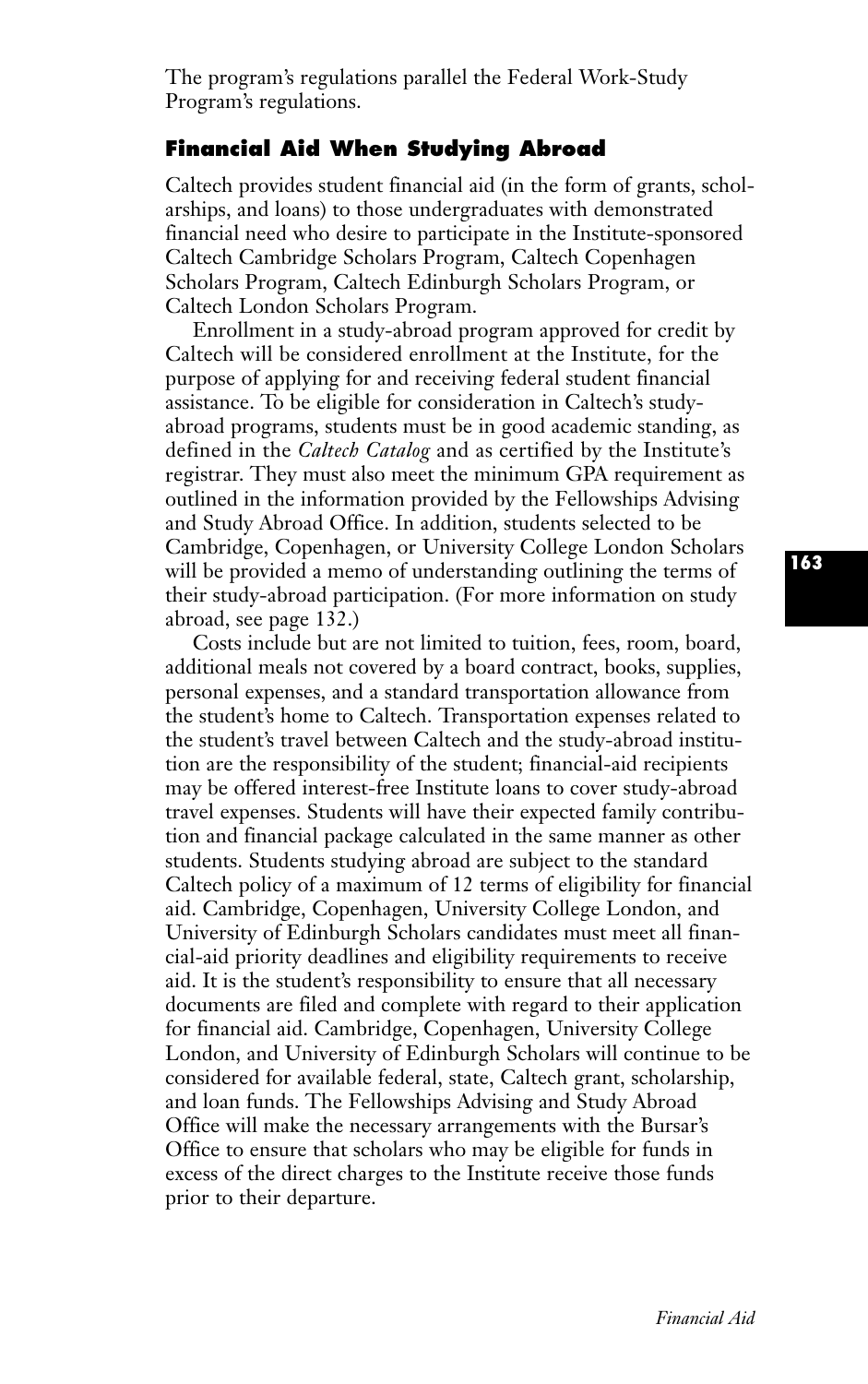# **Other Resources**

A number of both local and national organizations offer outside scholarships to continuing students throughout the year, some of these regardless of need. The student newspaper, the *California Tech*, announces eligibility criteria for several such scholarships. Those relevant to undergraduate students will also be posted in the Scholarship News section of the Caltech Financial Aid Office website. Such scholarships can also often be found with the help of a search service. We recommend FastWeb (www.fastweb.com); BrokeScholar (www.brokescholar.com); and College Answer (www.collegeanswer.com). (For more information on scholarship services, go to http://www.finaid.org.)

Outside scholarships acquired by students are considered, by federal regulation, to be a resource available during the academic year. Caltech's policy is to use outside scholarships to replace the student employment and/or loan components of the financial-aid package. For entering students, we generally replace student employment first. For continuing students, loans are generally replaced first. Only if the total outside scholarships exceeds the student employment and/or loan that would have been included in your financial-aid package will it be necessary to reduce Caltech scholarship. In general, a student's total financial aid, including outside assistance, cannot exceed his or her demonstrated financial need. Under no circumstances can a student's total financial aid, including Caltech merit scholarships, exceed their estimated cost of attendance.

# **Financial-Aid Disbursement**

Most financial-aid funds are credited directly to your student account and are applied first to institutional charges for the current term. Funds are credited no earlier than 10 days prior to the first day of the term. Aid that can be credited directly to your account will be credited when you have

- completed and returned your award letter;
- provided all required documents for the aid programs you have been awarded;
- made satisfactory academic progress;
- enrolled in at least the minimum number of credits for the financial-aid programs you have been awarded;
- completed all necessary loan documents and, for first-time Direct Stafford Loan borrowers, completed the online Entrance Interview.

If the disbursement of your aid results in a credit balance, any aid awarded in excess of institutional charges will be paid to the student as a refund. Refunds must be requested by the account holder. Requests may be made by e-mail, telephone, or in person at the Bursar's Office. Prior to receiving funds, it may be necessary to fill out and sign a refund form. Refunds can be obtained in cash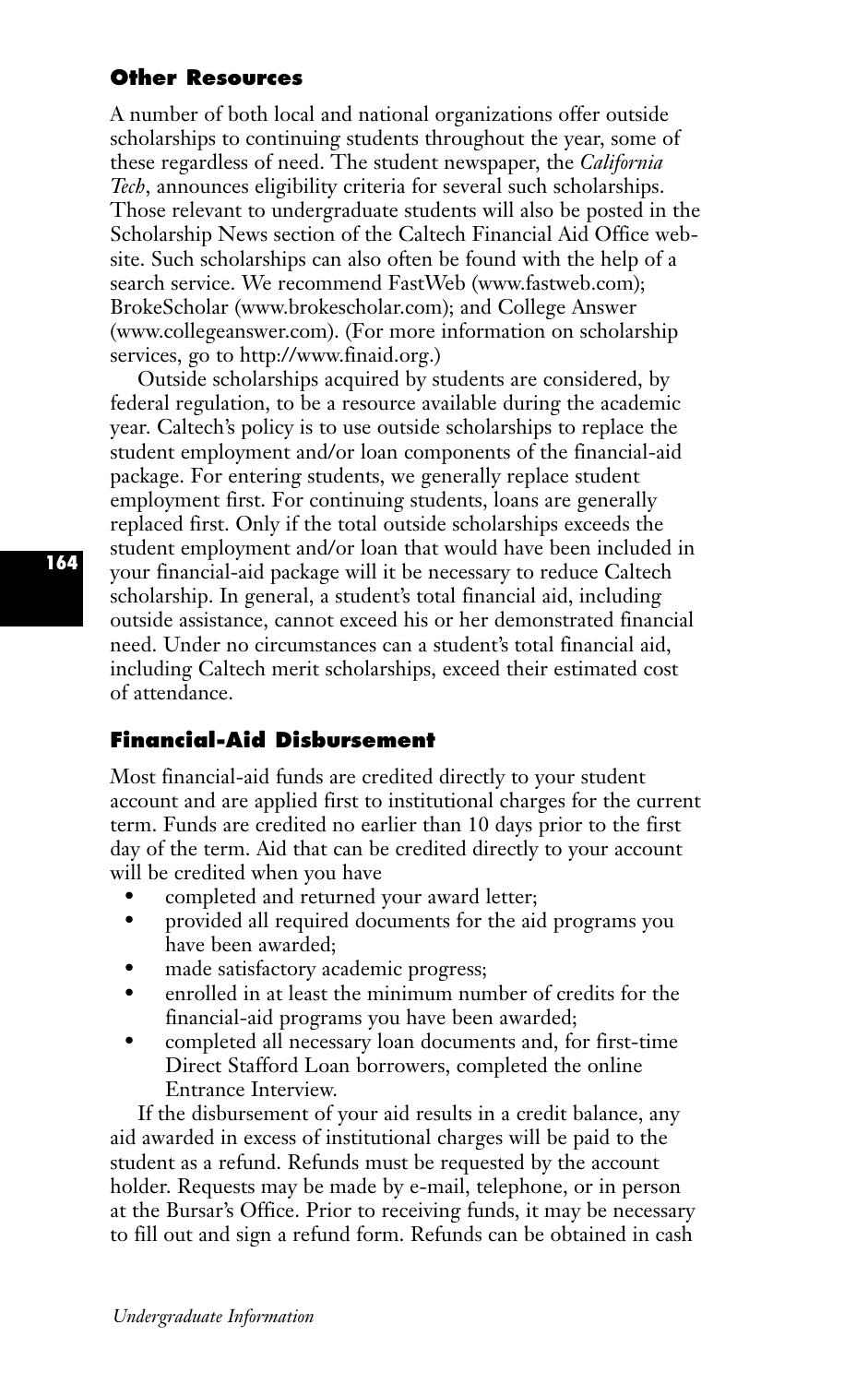or by check. A maximum refund of \$500 cash per day can be received from the Bursar's Office cashier. Refund checks are requested by the Bursar's Office and issued by Accounts Payable. This usually takes five working days from the day of request.

Outside scholarships are usually disbursed in the form of a check and must be handled according to the sponsor's specifications. If the funds are sent to the Financial Aid Office or the Bursar's Office, they will be credited to your account. Again, if the crediting of any outside scholarship results in a credit balance on your account, you may request that the credit balance be refunded to you. Federal regulations allow Caltech to credit financial-aid funds to your account for payment of tuition, fees, and room and board charges. You must give the Bursar's Office written authorization to keep a credit balance on your account from one term to the next term during the academic year. Federal guidelines prohibit keeping a credit balance from one academic year to the next. If you complete your financial-aid file late in the term, resulting in the late disbursement of your financial-aid funds, you may be subject to late fees assessed by the Bursar's Office.

Cal Grant B stipend payments will be credited to your tuition account unless you contact the Financial Aid Office in person within the first three weeks of the term to make alternate arrangements. Again, if the crediting of any financial aid results in a credit balance on your account, you may request that the credit balance be refunded to you.

In general, loans are disbursed in three installments, one at the beginning each term. For most Caltech students who are enrolled for the full academic year, this means that one-third of their loan(s) will be disbursed at the beginning of the fall term, another at the beginning of the winter term, and the final third at the beginning of the spring term. Students whose loan periods are for one term receive their entire disbursement at the beginning of that term. If you work through either the Federal Work-Study or the Caltech Work-Study program, you will be paid by check through the biweekly Caltech payroll system. Checks are normally distributed at your actual work site.

Since financial aid is generally awarded on the assumption of full-time enrollment, it is possible that some or all of your aid will need to be adjusted if your enrollment status results in a reduction in your tuition for a term. If you withdraw or drop below half-time enrollment after the last day for adding classes for a term, you may be required to repay all or a portion of the aid that has already been credited to your account. You must inform the Financial Aid Office if you take a leave of absence or change your enrollment subsequent to receiving your financial aid. Cal Grant recipients who take a leave of absence are advised to contact the California Student Aid Commission (www.csac.ca.gov) and submit a form to remain eligible for the program.

You have the right to cancel your loan(s) anytime before disbursement and up to 14 days after disbursement.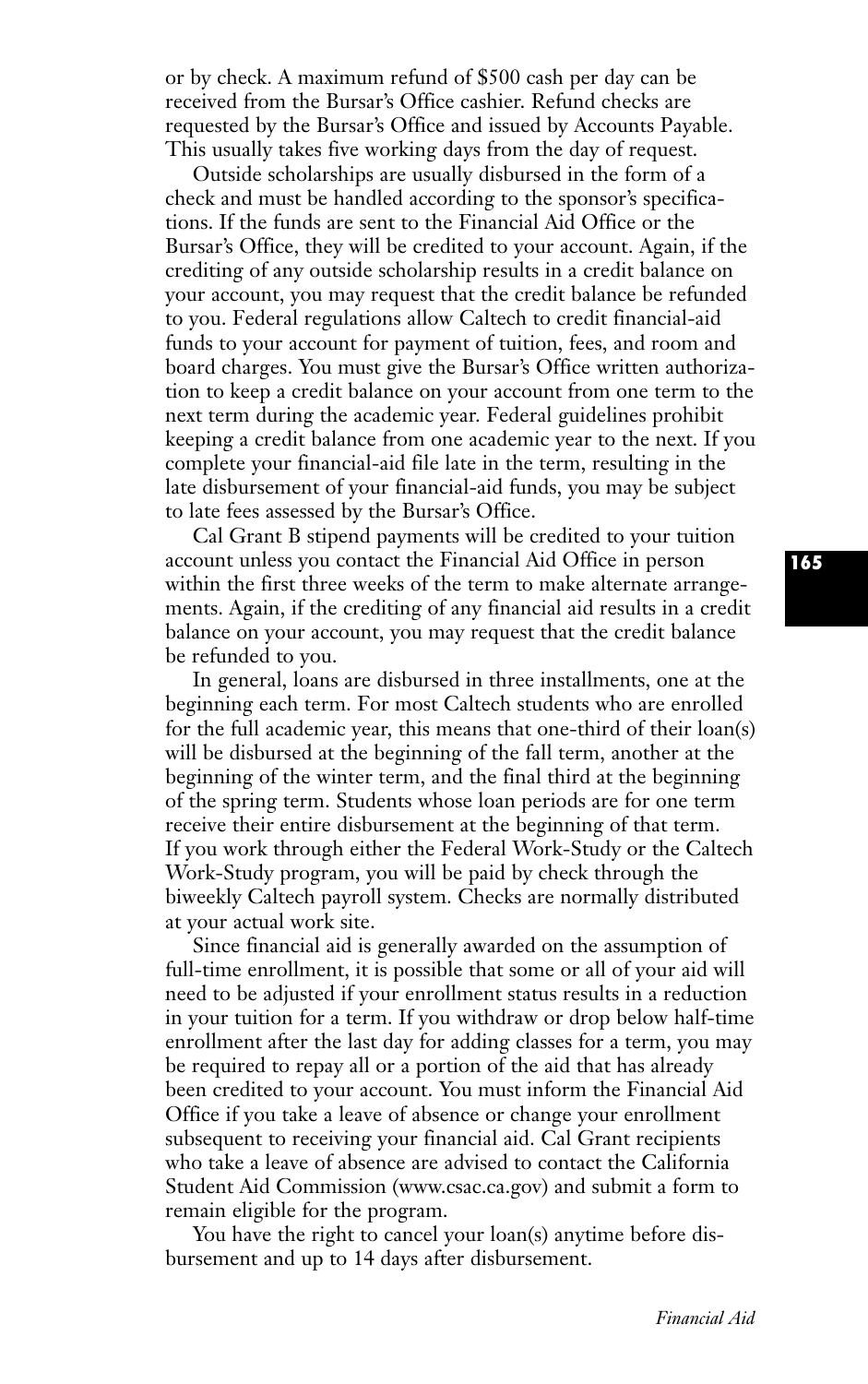# **Satisfactory Academic Progress**

In order to continue to receive financial aid at Caltech, students must maintain satisfactory academic progress toward completion of the baccalaureate degree as defined in the *Caltech Catalog*. Whenever this is not maintained, approval for reinstatement by the Undergraduate Academic Standards and Honors Committee, the registrar, or the dean of students (as described in the *Caltech Catalog*) shall reestablish satisfactory progress for purposes of financial-aid eligibility. In general, assistance is available to eligible students for the first 12 terms of enrollment (or the equivalent for transfer or less than full-time students). Exceptions may be approved after submission of a petition to the Financial Aid Office. Petition forms are available in the Financial Aid Office.

# *Class Level*

For financial-aid purposes, undergraduate students are classified according to the number of units earned and the number of terms in residence at Caltech. Both these criteria must be satisfied for class-level eligibility. Students are regarded as freshmen until eligible for sophomore status, and as sophomores, juniors, or seniors if they meet the corresponding criteria set below. Units earned are defined as units completed with a passing grade.

| Classification | Minimum Units Earned | Minimum Terms<br>in Residence |
|----------------|----------------------|-------------------------------|
| Sophomore      | 108                  |                               |
| <b>Junior</b>  | 216                  |                               |
| Senior         | 324                  |                               |

# *Part-Time Enrollment (Underloads)*

Underloads (undergraduate students taking less than 36 units in a term) must be approved by the registrar or the Undergraduate Academic Standards and Honors Committee. All students planning to carry an underload should contact the Financial Aid Office prior to taking less than a full-time course load.

# **PRIZES**

# *Robert P. Balles Caltech Mathematics Scholars Award*

An annual prize of \$1,000 is awarded to the mathematics major entering his or her senior year who has demonstrated the most outstanding performance in mathematics courses completed in the student's first three years at Caltech. The executive officer for mathematics, in consultation with the faculty, determines the recipient. The prize is made possible by a gift from Mr. Robert P. Balles.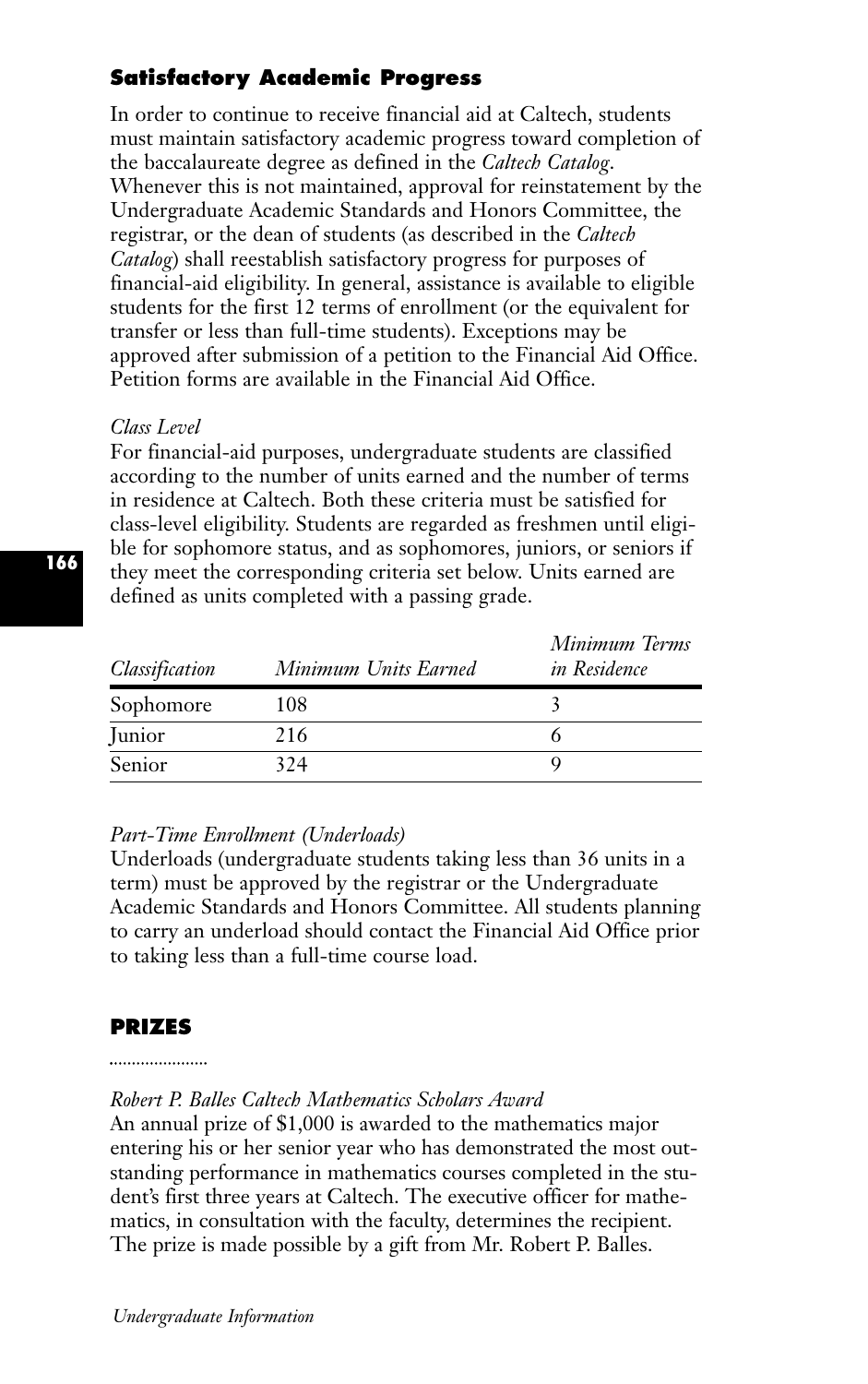#### *Mabel Beckman Prize*

The Mabel Beckman Prize is given in memory of Mrs. Beckman's many years of commitment to Caltech's educational and research programs. The prize is awarded to an undergraduate woman who, upon completion of her junior or senior year at Caltech, has achieved academic excellence and demonstrated outstanding leadership skills, a commitment to personal excellence, good character, and a strong interest in the Caltech community. This prize is given at commencement.

# *Eric Temple Bell Undergraduate Mathematics Research Prize*  In 1963 the department of mathematics established an Undergraduate Mathematics Research Prize honoring the memory of Professor Eric Temple Bell, and his long and illustrious career as a research mathematician, teacher, author, and scholar. His writings on the lives and achievements of the great mathematicians continue to inspire many hundreds of students at Caltech and elsewhere.

A prize of \$500 is awarded annually to one or more juniors or seniors for outstanding original research in mathematics, the winners being selected by members of the mathematics faculty. The funds for this prize come fromwinnings accumulated over the years by Caltech undergraduate teams competing in the William Lowell Putnam Mathematics Contest, an annual nationwide competition.

#### *Bhansali Prize in Computer Science*

The Bhansali Prize was established in 2001 by Vineer Bhansali (B.S. '87, M.S. '87) in memory of his grandfather, Mag Raj Bhansali. The prize and honorarium are awarded to an undergraduate student for outstanding research in computer science in the current academic year. Awardees are selected by a committee of computer science faculty.

#### *Amasa Bishop Summer Study Abroad Prize*

This prize is awarded to one or more freshmen, sophomores, or juniors to fund summer study abroad in an organized program with the aim of gaining exposure to foreign language and international issues or cultures, including global issues in the sciences and engineering.

#### *Marcella and Joel Bonsall Prize for Technical Writing*

The Marcella and Joel Bonsall Prize for Technical Writing was established by the late Marcella Bonsall to encourage SURF students to develop excellent technical writing skills. Mentors may nominate their students' papers for consideration. A faculty committee recommends the winning papers. Five prizes can be awarded annually: a first prize of \$500; second prize, \$300; and three \$200 third prizes.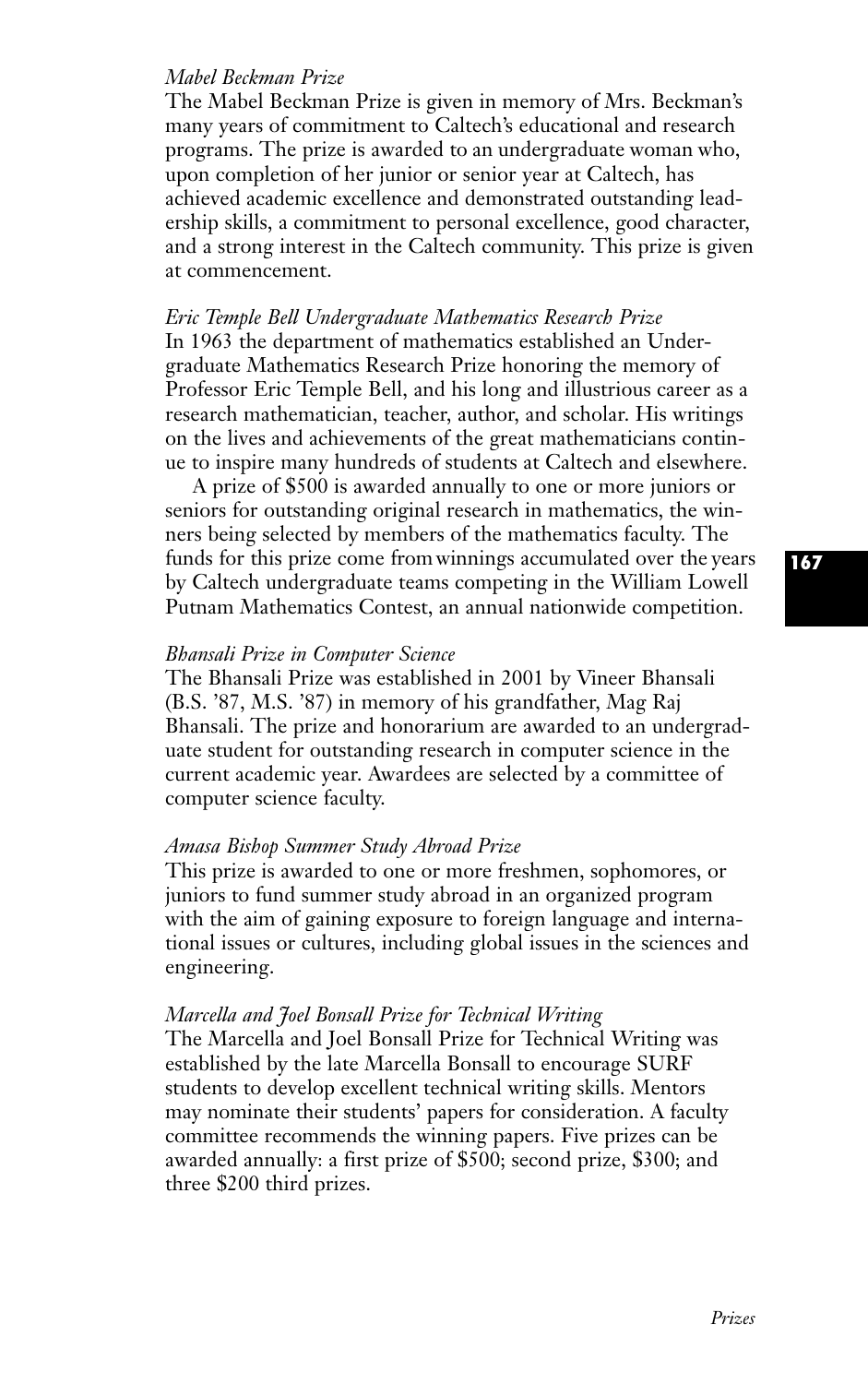#### *Richard G. Brewer Prize in Physics*

The Richard G. Brewer Prize is awarded to the freshman with the most interesting solutions to the Physics 11 "hurdles," in recognition of demonstrated outstanding intellectual promise and creativity at the very beginning of his or her Caltech education.

The award is a stipend that will support the student for the summer while he or she works on an independent Physics 11 project. This award is made possible by a gift from Dr. Richard G. Brewer, a Caltech alumnus who received his B.S. degree in chemistry in 1951.

#### *Fritz B. Burns Prize in Geology*

This prize is awarded to an undergraduate who has demonstrated both academic excellence and great promise of future contributions in the fields represented by the Division of Geological and Planetary Sciences.

#### *Bonnie Cashin Prize for Imaginative Thinking*

This \$5,000 prize, established in 1997 by Bonnie Cashin, is awarded each year to the entering freshman who has written the most imaginative essays in the Application for Freshman Admission. The Freshman Admissions Committee will nominate awardees to the vice provost, who will approve the selection. The award may be shared if there is more than one deserving student in a particular year.

#### *Donald S. Clark Memorial Awards*

From a fund contributed by the Caltech Alumni Association, annual awards of \$1,000 are made to two juniors in engineering options. The award recognizes service to the campus community and a grade-point average equal to or greater than that required for graduation with honor. The awards honor the work of Professor Clark, class of 1929, both in the field of engineering and in his service to the Alumni Association.

#### *Deans' Cup and Student Life and Master's Award*

Two or more awards, selected by the deans, the assistant vice president for student life, and the master of student houses, respectively, are presented to undergraduates whose concern for their fellow students has been demonstrated by persistent efforts to improve the quality of undergraduate life and by effective communication with members of the faculty and administration.

#### *Doris Everhart Service Award*

The Doris Everhart Service Award is given annually to an undergraduate who has actively supported and willingly worked for organizations that enrich not only student life, but also the campus and/or community as a whole, and who has, in addition, exhibited care and concern for the welfare of students on a personal basis. The award was made possible by Sally V. Ridge and was established to honor Doris Everhart.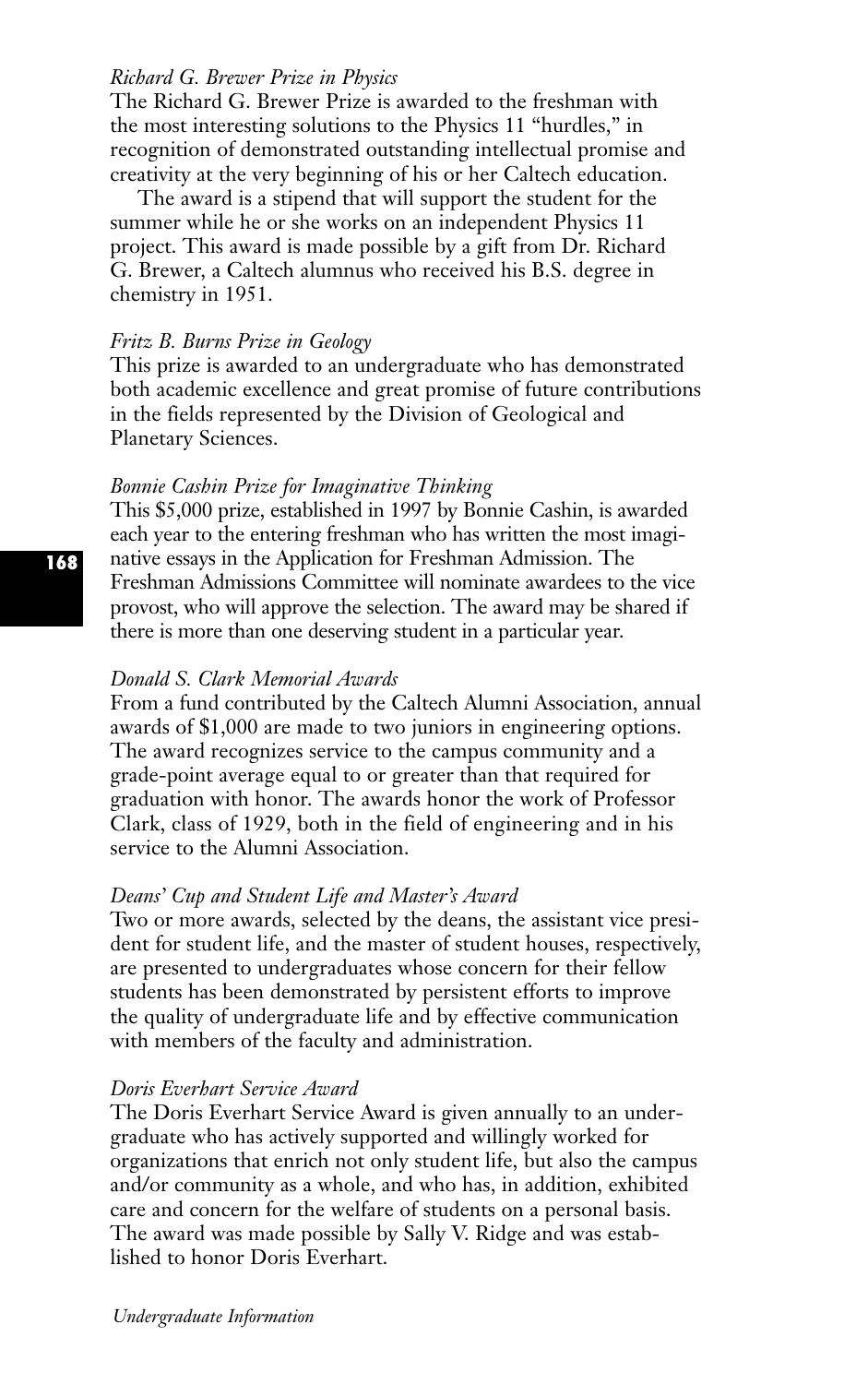# *Richard P. Feynman Prize in Theoretical Physics*

This prize was established through gifts in memory of Richard P. Feynman and the senior class gift of the class of 1989. It is awarded annually to a senior student on the basis of excellence in theoretical physics. The prize consists of a cash award and a copy of the three-volume set *The Feynman Lectures on Physics*.

#### *Haren Lee Fisher Memorial Award in Junior Physics*

Mr. and Mrs. Colman Fisher established the Haren Lee Fisher Memorial Award in Junior Physics in memory of their son. The General Electric Foundation also contributed to the fund under the matching plan of their Corporate Alumnus Program. A prize of \$350 will be awarded annually to a junior physics major, who is selected by a physics faculty committee as demonstrating the greatest promise of future contributions to physics.

#### *Henry Ford II Scholar Awards*

Henry Ford II Scholar Awards are funded under an endowment provided by the Ford Motor Company Fund, a nonprofit organization supported primarily by contributions from the Ford Motor Company. Each award, up to \$5,000, will be made annually either to the engineering student with the best academic record at the end of the third year of undergraduate study, or to the engineering student with the best first-year record in the graduate program. The chair of the Division of Engineering and Applied Science names the recipient.

### *Jack E. Froehlich Memorial Award*

The family and friends of the late Jack E. Froehlich, who did his undergraduate and graduate work at Caltech and was later the project manager for Explorer I for the Jet Propulsion Laboratory, established a prize fund that provides an award of \$1,500 to a junior in the upper five percent of his or her class who shows outstanding promise for a creative professional career. The student is selected by the deans and the Undergraduate Academic Standards and Honors Committee.

#### *George W. and Bernice E. Green Memorial Prize*

The George W. and Bernice E. Green Memorial Prize was established in 1963 with contributions given in memory of George W. Green, who for 15 years served on the staff of the Caltech business office and was vice president for business affairs from 1956 to 1962. The prize of \$1,500 is awarded annually to an undergraduate student in any class for original research, an original paper or essay, or other evidence of creative scholarship beyond the normal requirements of specific courses. The student is selected by the deans and the Undergraduate Academic Standards and Honors Committee.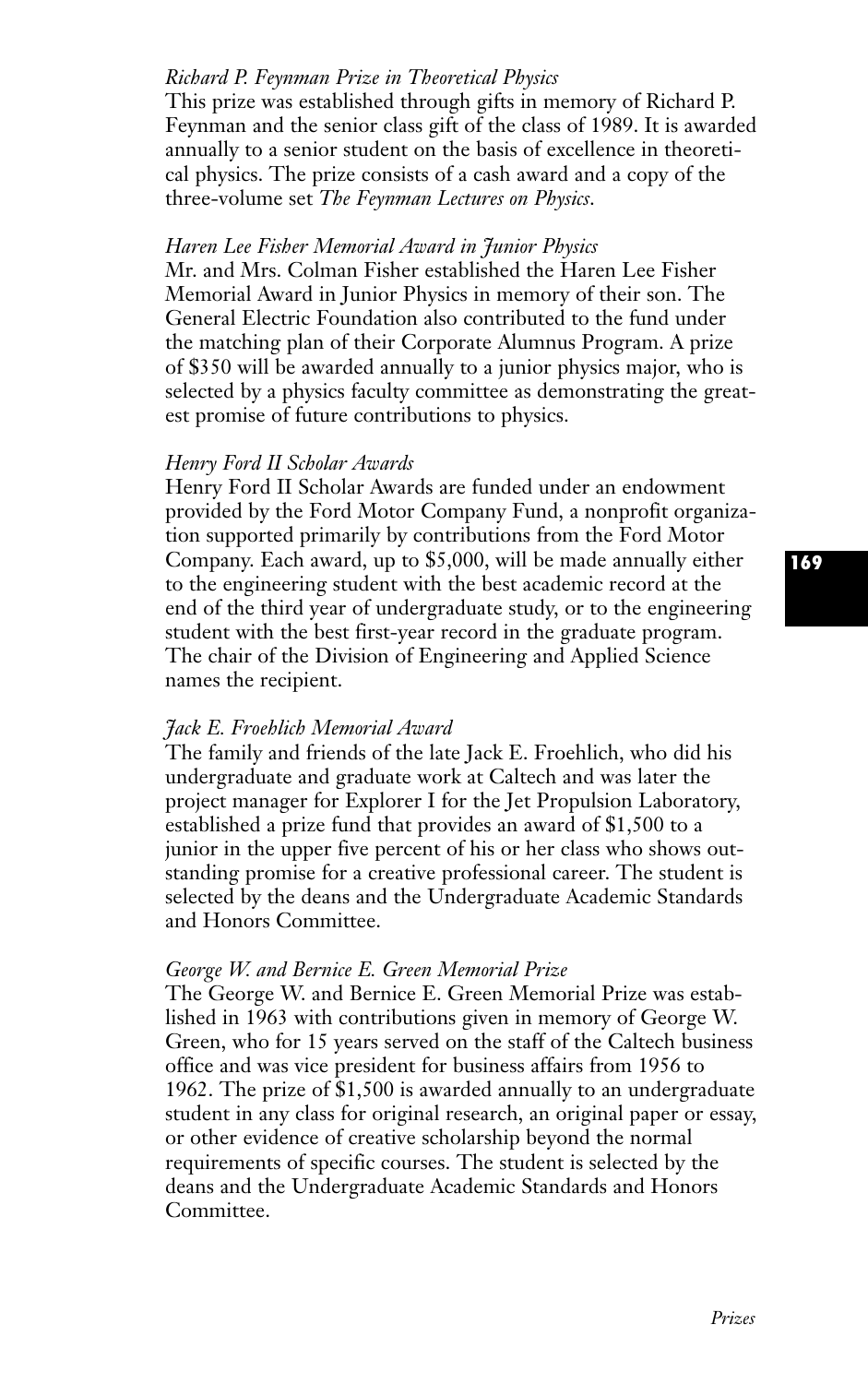### *Lucy Guernsey Service Award*

Awarded to one or two students who have provided exceptional service to the Caltech Y and/or the community, are involved with service projects, have demonstrated leadership in community and volunteer service efforts, and who exemplify a spirit of service. Established by the Caltech Y ExComm in honor of Lucy Guernsey, the Y's executive director from 1989 to 1991.

#### *Arie J. Haagen-Smit Memorial Fund*

The Arie J. Haagen-Smit Memorial Award was established in 1977 to honor the memory of the pioneering bioorganic chemist who discovered the chemical constituents of smog. Dr. Haagen-Smit was a member of the Caltech faculty for 40 years, and his family and friends have arranged for a prize of \$750 to be given at the end of the sophomore or junior year to a student in biology or chemistry who has shown academic promise and who has made recognized contributions to Caltech. The selection is made by a committee of representatives from the biology and chemistry divisions, and the deans.

#### *Frederic W. Hinrichs, Jr., Memorial Award*

The Board of Trustees of the California Institute of Technology established the Frederic W. Hinrichs, Jr., Memorial Award in memory of the man who served for more than 20 years as dean and professor at the Institute. In remembrance of his honor, courage, and kindness, the award bearing his name is made annually to the senior who throughout his or her undergraduate years at the Institute has made the greatest contribution to the student body and whose qualities of character, leadership, and responsibility have been outstanding. At the discretion of the deans, more than one award, or none, may be made in any year. This award is given at commencement.

#### *Alexander P. and Adelaide F. Hixon Prize for Writing*

The Hixon Prize for Writing was established in 2000 by Alexander P. and Adelaide F. Hixon. The prize will be awarded annually to an undergraduate student for the best composition in a freshman humanities course. The prize is administered by the writing center, and the winner will be chosen by a committee from the humanities division, with preference given to the paper best illustrating the relationship between the humanities and science and/or engineering.

*The George W. Housner Prize for Academic Excellence and Original Research* The George W. Housner prize is given annually to a senior in the upper 20 percent of his or her class who has demonstrated excellence in scholarship and in the preparation of an outstanding piece of original scientific research. The student is selected by the deans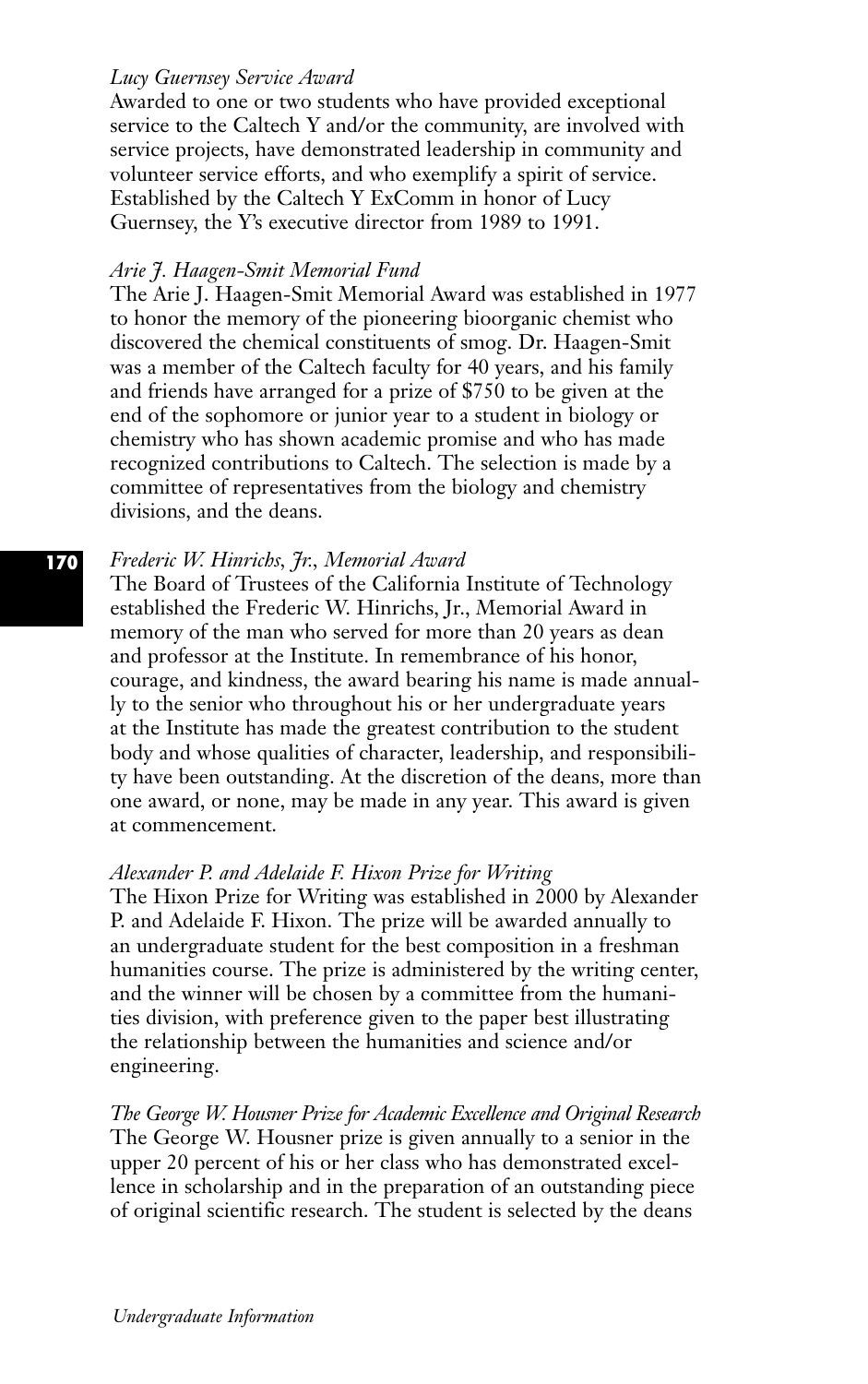and the Undergraduate Academic Standards and Honors Committee. At the discretion of the dean, more than one award may be made in any year. The prize, presented at commencement, consists of a cash award and a certificate. This prize is made possible by a gift from George W. Housner, Carl F Braun Professor of Engineering, Emeritus.

#### *Bibi Jentoft-Nilsen Memorial Award*

Family and friends of Bibi Jentoft-Nilsen, class of 1989, have provided this award in her memory. The cash award of \$500 is for an upperclass student who exhibits outstanding qualities of leadership and who actively contributes to the quality of student life at Caltech.

#### *Scott Russell Johnson Undergraduate Mathematics Prize*

This prize of \$2000 is awarded to the best graduating mathematics major. The prize may be split between two students. In deciding on the winner, special consideration will be given to independent research done as a senior thesis or SURF project. The executive officer for mathematics, in consultation with the faculty, determines the recipient. The prize is made possible by a gift from Steve and Rosemary Johnson in memory of Scott Johnson, B.S. '83.

#### *D. S. Kothari Prize in Physics*

This prize was established in 1998 in memory of Dr. D. S. Kothari, who received his Ph.D. under Lord Rutherford in 1933, and subsequently made significant contributions in theoretical astrophysics and science education. The award of \$500 is given each year to a graduating senior in physics who has produced an outstanding research project during the past year.

#### *Margie Lauritsen Leighton Prize*

From a fund established by Dr. Fay Ajzenberg-Selove and Dr. Walter Selove, the departments of physics and astrophysics will annually award the Margie Lauritsen Leighton Prize to one or two undergraduate women who are majoring in physics or astrophysics, and who have demonstrated academic excellence. The prize consists of a cash award and will be made at the end of the sophomore year.

#### *Harry Leiter Memorial Mechanical Engineering Prize*

This prize shall be awarded to a candidate for the degree of Bachelor of Science in mechanical engineering who has demonstrated extraordinary creativity as judged by a faculty committee appointed each year by the executive officer for mechanical engineering. The prize consists of a citation and a cash award. This prize is made possible by a gift from Dr. Symme Leiter.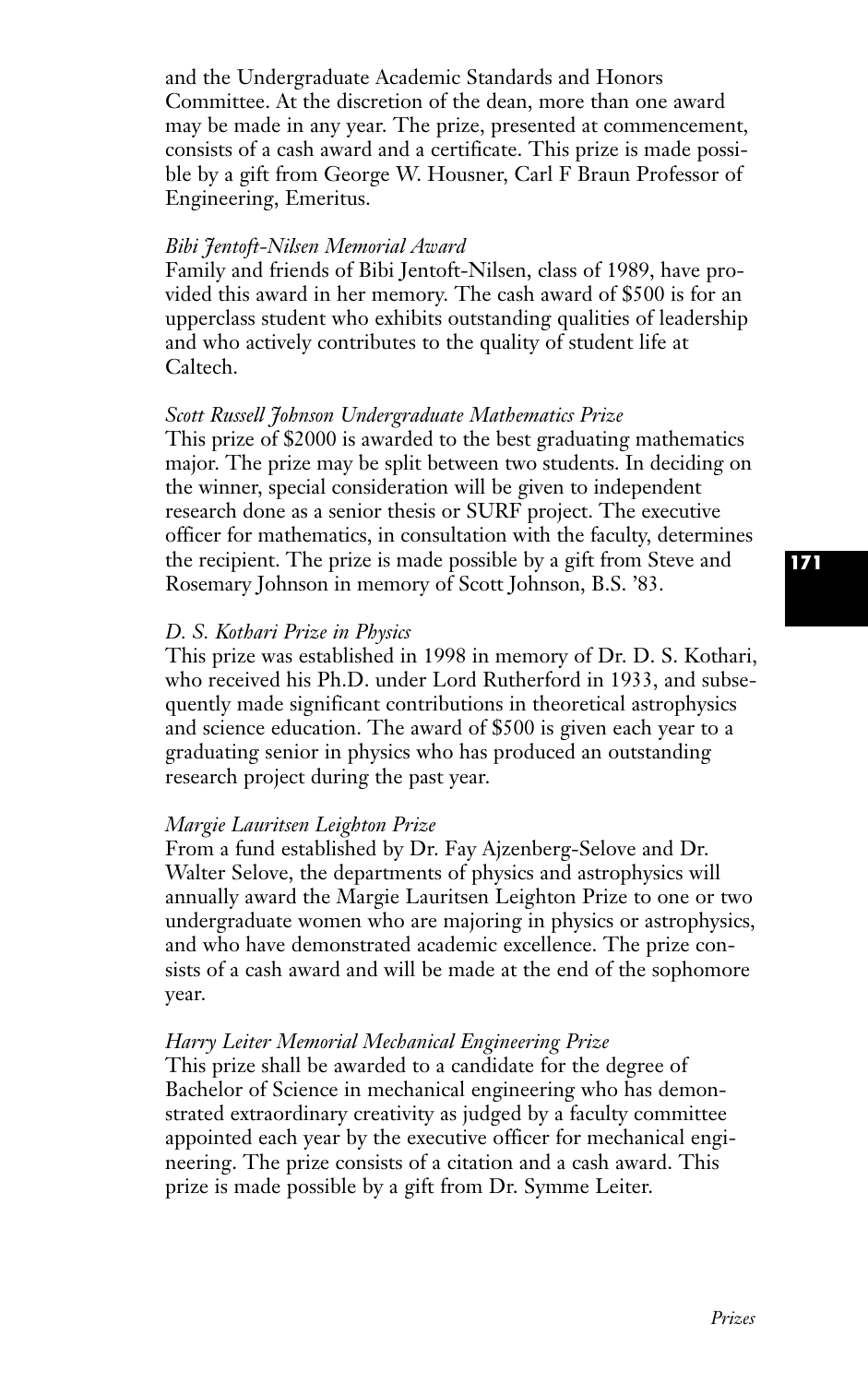# *Lemelson-MIT Caltech Student Prize*

The Lemelson-MIT Caltech Student Prize is awarded to a Caltech senior or graduate student who has created or improved a product or process, applied a technology in a new way, redesigned a system, or in other ways demonstrated remarkable inventiveness. Students gain invaluable exposure to the science, business, and investment communities through participation in this competition.

#### *Library Friends' Senior Thesis Prize*

This prize was established in 2010 to recognize senior theses that exemplify research and the effective use of library resources. An honorarium of \$1,200 accompanies the citation. The thesis is an extensive, independent written work produced during the senior year, usually within a senior thesis course series. The university librarian and Library Friends oversee evaluation and make recommendations to the Undergraduate Academic Standards and Honors Committee for final selection. An oral presentation may be requested. At the discretion of the Library Friends, more than one award, or none, may be made in any year. This award is given at commencement.

#### *Mari Peterson Ligocki (B.S.'81) Memorial Fund*

This award is made to one student who through his or her personal character has improved the quality of student life at Caltech. It recognizes the student who provides quiet support and kind encouragement to peers. This fund was established by Mr. José F. Helú Jr. (B.S. '79) to honor the memory of Mari Peterson Ligocki, who possessed these qualities. The award consists of dinner for two at the recipient's choice of a fine restaurant, and a grant toward any project or cause of the recipient's choosing. It may be seed money for a project in any field, whether science-related or not.

# *Gordon McClure Memorial Communications Prize*

This prize is awarded to undergraduate students for excellence in written and oral communication skills. Awards will be given in the following fields: English, history, and philosophy.

### *Mary A. Earl McKinney Prize in Literature*

The Mary A. Earl McKinney Prize in Literature was established in 1946 by Samuel P. McKinney, M.D., of Los Angeles. Its purpose is to promote proficiency in writing. The terms under which it is given are decided each year by the literature faculty. It may be awarded for essays submitted in connection with regular literature classes, or awarded on the basis of a special essay contest. The prize consists of cash awards amounting to \$750.

#### *Galina D. Moller Memorial Fund for Women*

The Galina D. Moller Memorial Fund was established to honor Dr. Galina Moller (M.S. '74, Ph.D. '80), an alumna who was keenly aware of the special challenges encountered by professional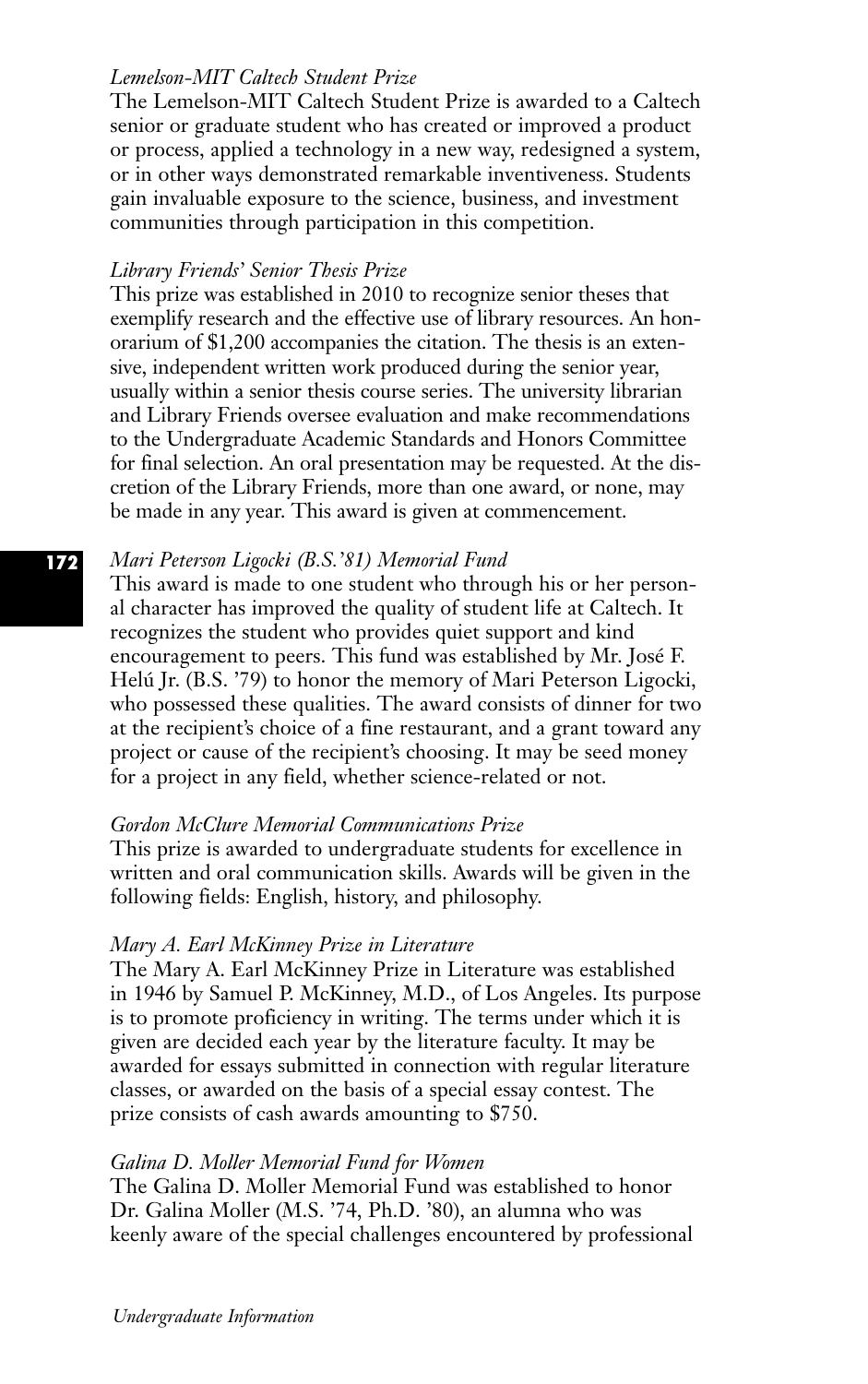women. The fund provides support for activities related to study, research, or professional development of undergraduate women. For example, the funds could help defray the cost of attending a conference or seminar. The deans will allocate the funds as appropriate.

#### *Robert L. Noland Leadership Award*

The Robert L. Noland Leadership Award is a cash award of \$2,000 for upperclass students who exhibit qualities of outstanding leadership. The kind of leadership to be recognized is most often expressed in personal actions that have helped other people and that have inspired others to fulfill their leadership capabilities. The scholarship was set up by Ametek in 1978 in honor of its president, Robert L. Noland, a Caltech alumnus. Two or more awards are generally made each year.

### *Rodman W. Paul History Prize*

The Rodman W. Paul History Prize was established in 1986 by some of his many colleagues and friends to honor Professor Paul's 35 years of teaching and research at the Institute. The prize is awarded annually to a junior or senior who has shown unusual interest in and talent for history.

#### *Doris S. Perpall SURF Speaking Prize*

Robert C. Perpall (B.S. '52, M.S. '56) endowed this prize in memory of his late wife, Doris S. Perpall, to encourage students to prepare excellent SURF presentations. SURF Seminar Day is the first round of the Perpall Speaking Competition. The best presentations in each session are nominated for advancement to a second round, held in November. The final round is held in January. Three prizes are awarded annually, a first prize of \$1,000; second prize, \$600; third prize, \$400.

#### *Howard Reynolds Memorial Prize in Geology*

The Howard Reynolds Memorial Prize in Geology is awarded to a sophomore or junior who demonstrates the potential to excel in the field of geology, and who actively contributes to the quality of student life at Caltech.

#### *Herbert J. Ryser Scholarships*

The Herbert J. Ryser Scholarships were established in 1986 in memory of H. J. Ryser, who was professor of mathematics at Caltech from 1967 to 1985. Professor Ryser contributed greatly to combinatorial mathematics and inspired many students with his carefully planned courses. The scholarships are given on the basis of merit, preferably in pure mathematics. Recipients are selected by the executive officer for mathematics after consulting the faculty. This year the scholarship is worth \$6,000.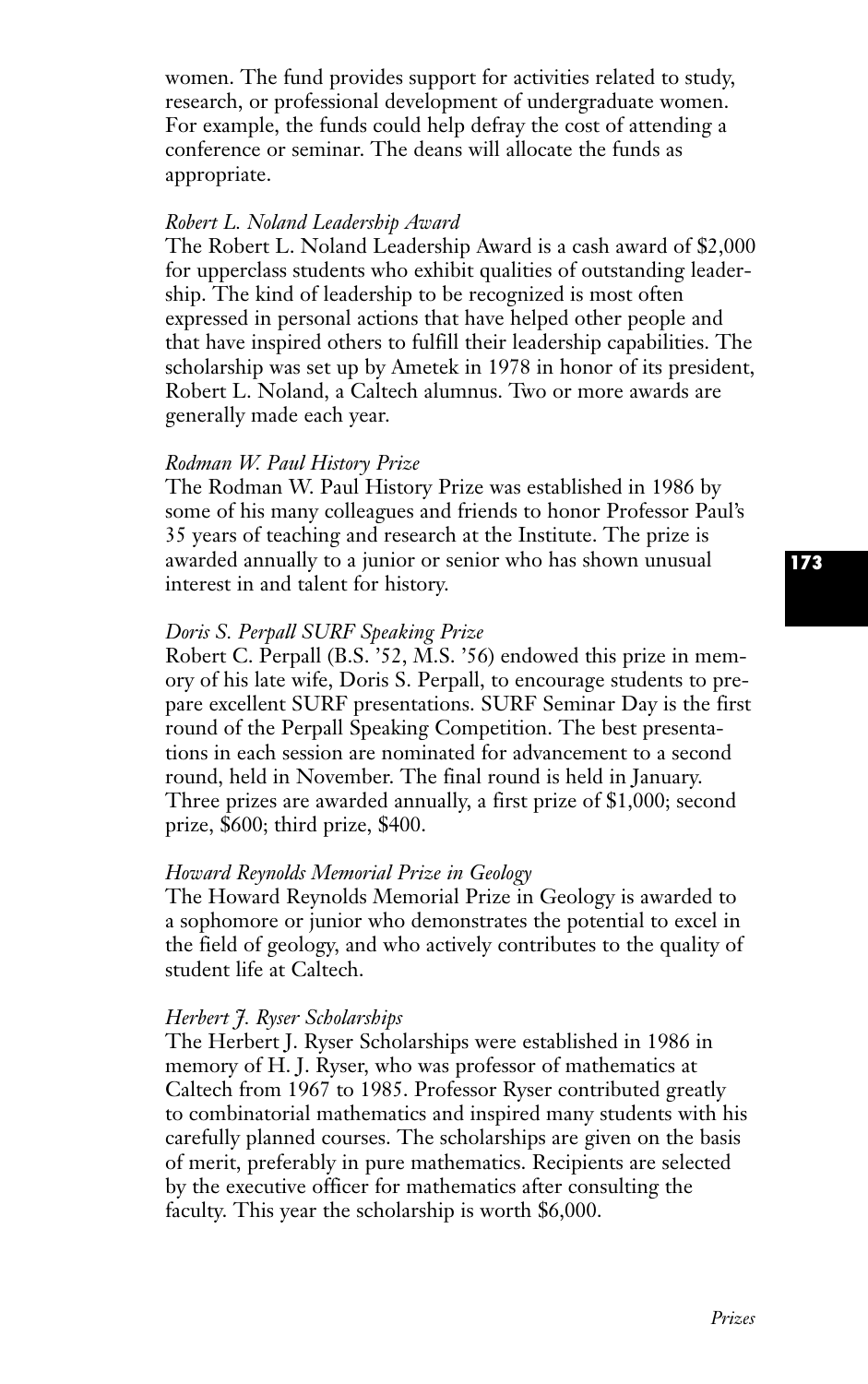### *San Pietro Travel Prize*

This prize is awarded to one or more sophomores, juniors, or seniors to fund an adventurous and challenging summer experience that expands the recipient's cultural horizons and knowledge of the world.

# *Richard P. Schuster Memorial Prize*

This award is made from a fund established by family, friends, and colleagues of Richard P. Schuster, Jr., a graduate of Caltech and the Institute's director of development at the time of his death. The recipient is a junior or senior in chemistry or chemical engineering; selection is based on financial need and a demonstration of academic promise.

#### *Eleanor Searle Prize in Law, Politics, and Institutions*

The Eleanor Searle Prize was established in 1999 by friends and colleagues to honor Eleanor Searle, who was the Edie and Lew Wasserman Professor of History at Caltech. The prize will be awarded annually to an undergraduate or graduate student whose work in history or the social sciences exemplifies Eleanor Searle's interests in the use of power, government, and law.

#### *Renuka D. Sharma Prize and Award in Chemistry*

This prize was established in 2009 by Prof. Brahama D. Sharma, in memory of his daughter Renuka D. Sharma, to be given to the sophomore who has demonstrated outstanding performance in chemistry during his or her freshman year. The prize, consisting of a cash award of \$1,000, was donated to encourage scholastic achievement early in a student's career and is administered by the Division of Chemistry and Chemical Engineering.

#### *Don Shepard Award*

Relatives and friends of Don Shepard, class of 1950, have provided this award in his memory. The award is presented to a student, the basic costs of whose education have already been met but who would find it difficult, without additional help, to engage in extracurricular activities and in the cultural opportunities afforded by the community. The recipients—freshmen, sophomores, and juniors—are selected on the basis of their capacity to take advantage of and to profit from these opportunities, rather than on the basis of their scholastic standing.

#### *Hallett Smith Prize*

The Hallett Smith Prize was established in 1997 to commemorate Professor Smith's long career as one of this century's most distinguished Renaissance scholars. The cash prize is given annually by the literature faculty to the student who writes the finest essay on Shakespeare.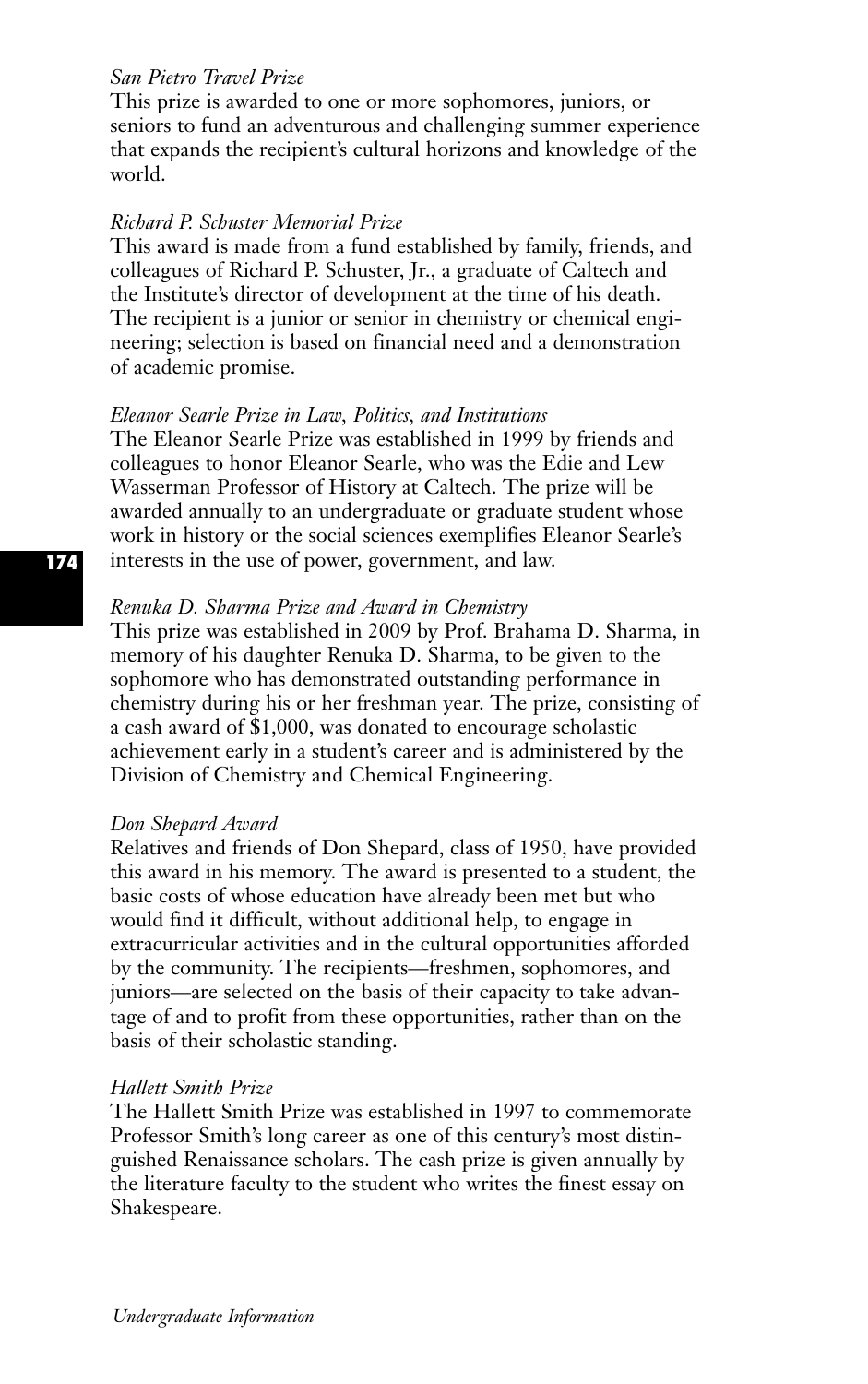# *Paul Studenski Memorial Fund Prize*

This travel grant is awarded to a Caltech undergraduate who would benefit from a period away from the academic community in order to obtain a better understanding of self and his or her plans for the future. The recipient is selected by the Caltech Y Studenski Committee.

#### *Alan R. Sweezy Economics Prize*

The Alan R. Sweezy Economics Prize was established in 1995 by family, friends, and colleagues to honor Professor Sweezy for his 36 years of teaching and research at the Institute. The prize is awarded annually to a junior or senior who has shown unusual interest in and talent for economics.

#### *Frank Teruggi Memorial Award*

The Frank Teruggi Memorial Award was established in 1998 by friends and classmates of the late Frank Teruggi, a Caltech undergraduate who was murdered in Chile in 1973 during the military coup led by Augusto Pinochet. The annual award of \$500 honors the spirit of Frank's life, especially "in the areas of Latin American studies, radical politics, creative radio programming, and other activities aimed at improving the living conditions of the less fortunate."

#### *Morgan Ward Prize*

The Morgan Ward Prize was established by the department of mathematics in 1963 to honor the memory of Professor Morgan Ward in recognition of his long service to mathematics and to the Institute. The competition is open only to freshmen and sophomores. An entry consists of a mathematical problem together with a solution or a significant contribution toward a solution. One or more winners are selected by a faculty committee acting on the advice of student judges. Each prize of \$75 is funded by the same source used to sponsor the Eric Temple Bell Prize.

#### *Fredrick J. Zeigler Memorial Award*

The Fredrick J. Zeigler Memorial Award was established in 1989 to honor Fredrick J. Zeigler, a member of the class of 1976 and an applied mathematics major. The award, which carries a cash prize of \$2,500, is given to a pure or applied mathematics student in his or her sophomore or junior year. Selected by the faculty in pure and applied mathematics, the award recognizes excellence in scholarship as demonstrated in class activities or in the preparation of an original paper or essay in any subject area.

Note: Prizes and awards may be subject to federal and state income tax.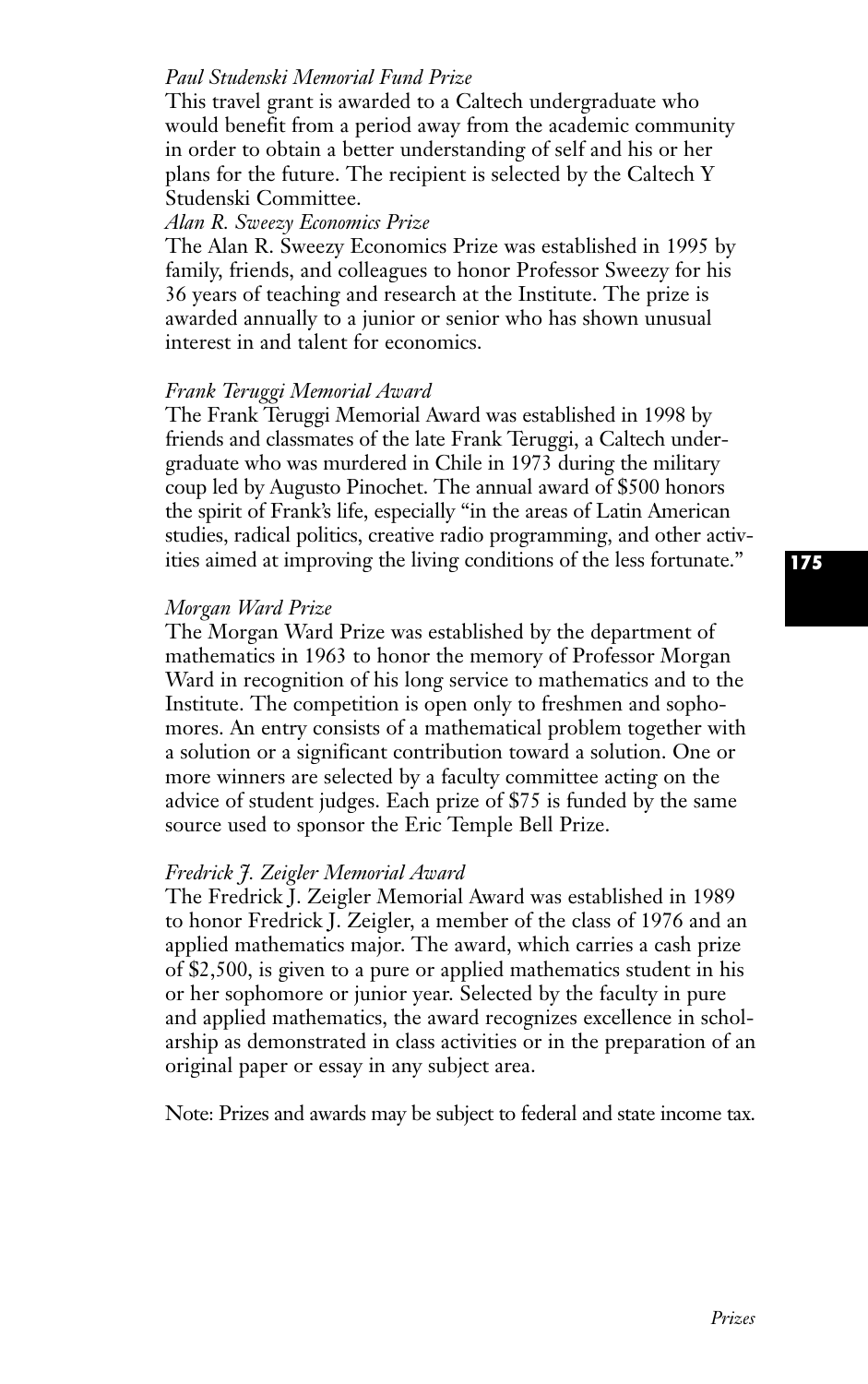#### **GRADUATION REQUIREMENTS, ALL OPTIONS**

To qualify for a Bachelor of Science degree at the Institute, students must obtain passing grades in each of the required courses listed below; must satisfy the additional requirements listed under the undergraduate options; and must achieve a grade-point average of not less than 1.9. Students must also register for the appropriate number of units that results in normal progress toward a B.S. degree.

The requirements for the B.S. degree are the ones stated in the catalog published in the first year of a student's enrollment at Caltech, under normal circumstances. Changes to those requirements can occur due to actions and decisions made by the student's option, the registrar, the Curriculum Committee, or the Faculty Board. A student may elect to satisfy the requirements stated in a catalog from a different year than that under which the student was registered by first obtaining approval from the Registrar's Office.

Students must register for the Institute requirements in the year specified, unless they have previous credit. If for some reason they are not able to complete the requirements during the proper year, they must register at the earliest possible opportunity. (The Curriculum Committee may in unusual cases excuse undergraduate students from any of the following Institute or option requirements upon presentation of petitions.)

The Institute unit system is described in the opening paragraphs of section five.

# **Core Institute Requirements, All Options**

A Caltech education requires not just the depth of an option, but also considerable breadth in basic science, humanities, and social science. Caltech's core curriculum prepares students for the interdisciplinary nature of contemporary research in science and technology. This encourages a culture of problem solving, collaboration, and communication while providing valuable experience in all fields of science. Significant study in the humanities and social sciences is an important component of Caltech's core curriculum, giving alumni the ability to navigate the societal, political, and economic factors that influence, and are influenced by, their work.

The following requirements are applicable to incoming freshmen for 2010–11 and subsequent years. Some information for continuing students has been provided as footnotes, but guidance on special cases must be sought. Courses used to satisfy core requirements may not be used to satisfy option electives.

| Course | Units |
|--------|-------|
|        |       |
|        |       |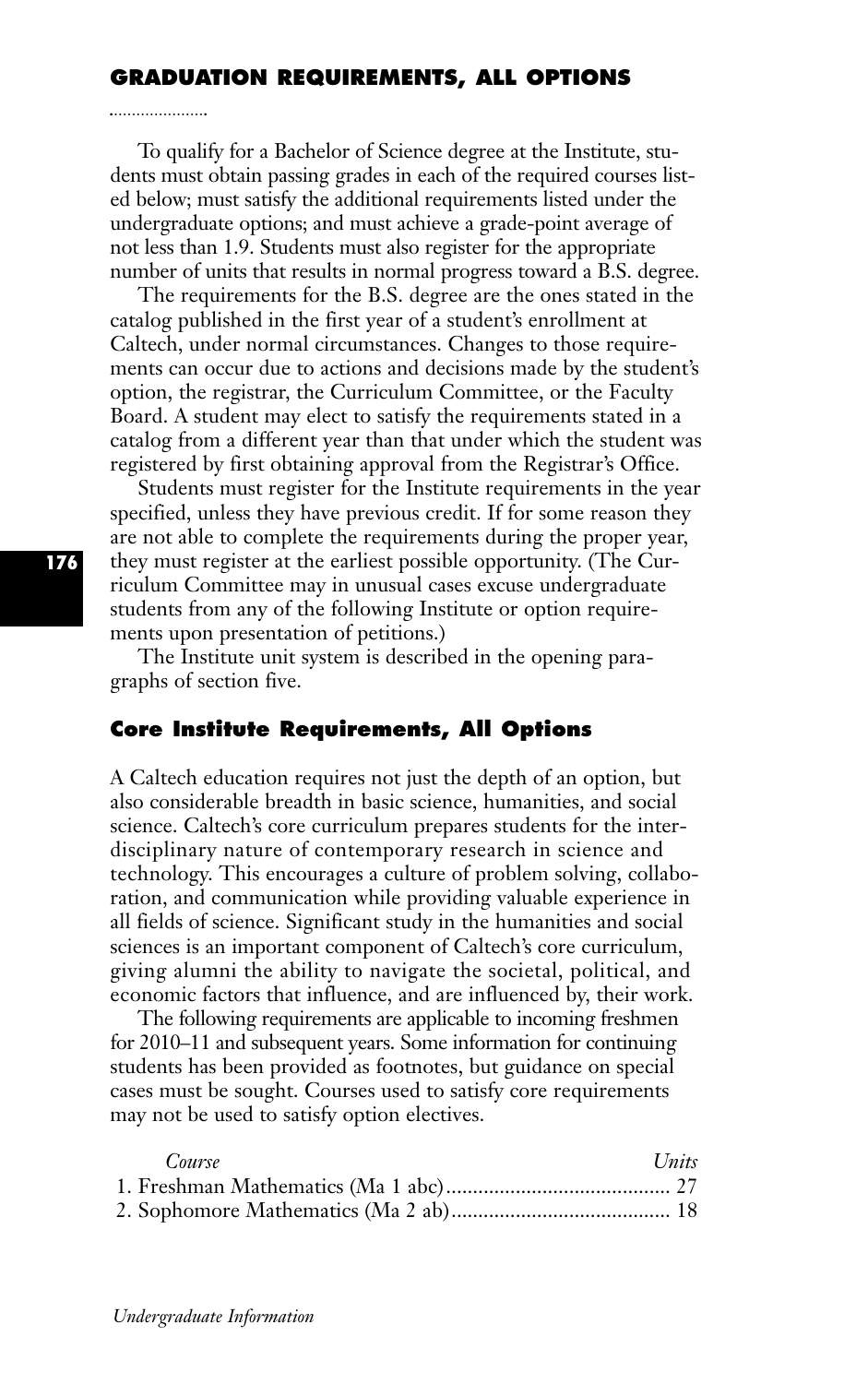| 4. Sophomore Physics (Ph 2 ab or Ph 12 abc <sup>1</sup> ) 18 |  |
|--------------------------------------------------------------|--|
|                                                              |  |
|                                                              |  |
| 7. Menu Class (currently Ay 1, Ch/APh 2, ESE 1, Ge 1,        |  |
|                                                              |  |
|                                                              |  |
|                                                              |  |
|                                                              |  |
|                                                              |  |
|                                                              |  |
| 13. Additional Humanities and Social Sciences Courses 36     |  |
|                                                              |  |
|                                                              |  |

*<sup>1</sup> Students taking Ph 12 a but not Ph 12 c must take one term in Statistical Physics or Thermodynamics from the list: Ph 2 b, APh 17 a, Ch 21 c, Ch 24 b, or ME 18 a.*

*<sup>2</sup> Bi 8 or Bi 9 are acceptable alternatives to Bi 1 or Bi 1 x for students with a strong background in biology. Students who earned a 5 on the AP Biology exam may also petition the biology option representative to take a higher-level biology course of nine or more units to fulfill the biology core requirement.*

*<sup>3</sup> This requirement can also be met by completing Ch 3 b , Ch 3 x, or Ch 4 a.* 

*<sup>4</sup> This requirement may be met either by taking a course approved by the student's option to satisfy this requirement, or by taking En 84.*

#### *Menu Classes*

Menu classes are specifically designed for breadth. The intent of the menu class requirement is to introduce students to a subject that they did not plan to study. In many cases, it is the only class in that subject that they ever take; in other cases, they may decide to take more classes in that subject as a result. Students cannot take a menu class in a subject that they have already taken classes in or in their current option. This requirement must be completed by the end of sophomore year.

#### *Introductory Laboratory Requirement*

All students are required to take at least 12 units of laboratory work in experimental science during their freshman and sophomore years. Ch 3 a (6 units) or Ch 3 x (6 units) shall be taken during the freshman year. The additional 6 units must be chosen from one of the following: APh/EE 9 ab (6 units), APh 24 (6 units), Bi 10 (6 units), Ch 3 b (8 units), Ch 4 ab (9 units per term), Ge 116 ( 6 units), Ph 3 (6 units), Ph 5 (9 units), Ph 8 bc (6 units), or a more advanced laboratory. Computational laboratory courses may not be used to satisfy this requirement.

#### *Humanities and Social Sciences Requirements*

All students must complete satisfactorily 108 units in the Division of the Humanities and Social Sciences. Of these, 36 must be in the humanities (art, English, film, history, history and philosophy of science, humanities, music, philosophy, and, with certain restrictions, languages) and 36 in the social sciences (anthropology, business

### **177**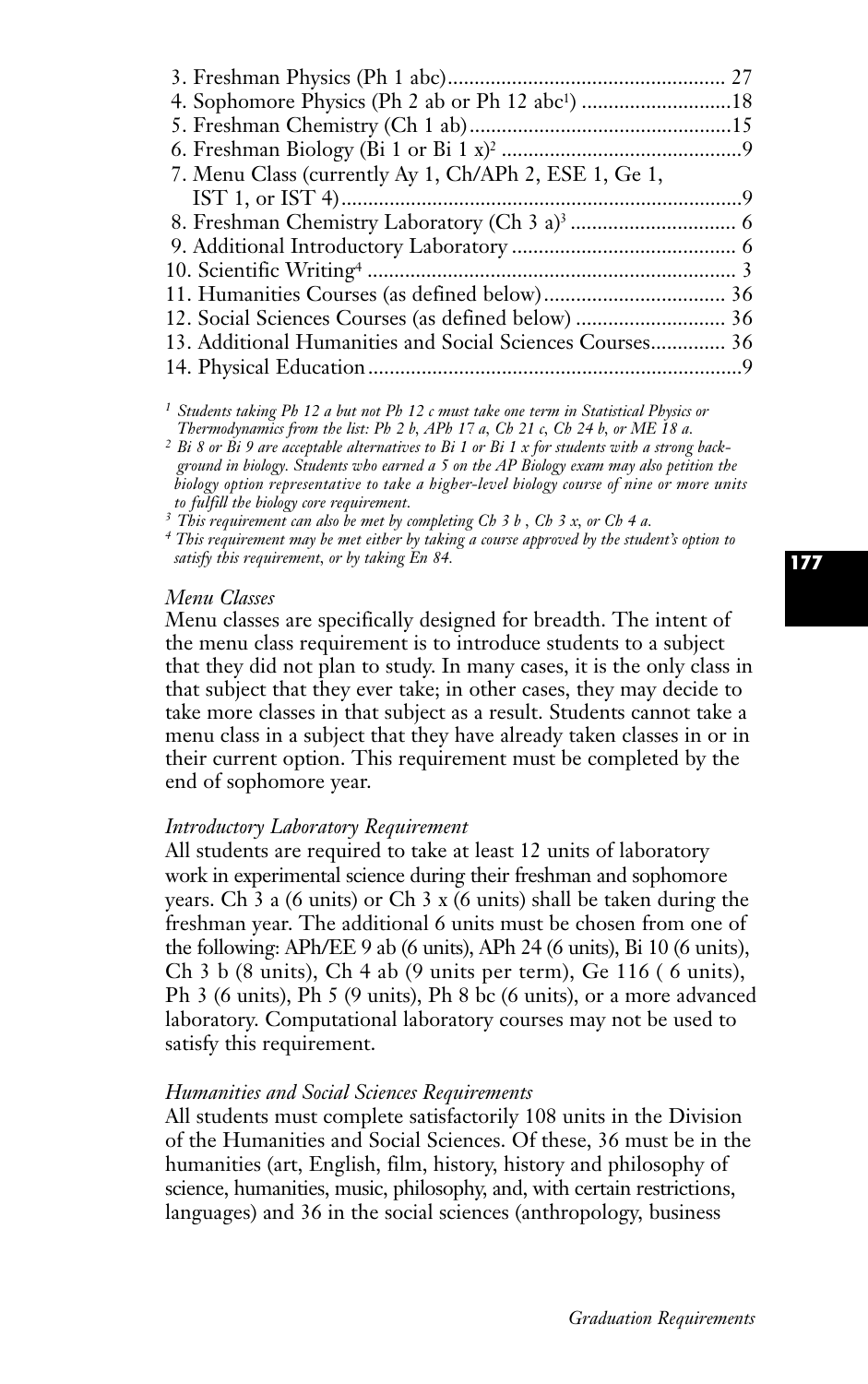economics and management, economics, law, political science, psychology, social science), in each case divided equally between introductory and advanced courses. The remaining 36 may be drawn from humanities and social sciences, including HSS tutorial courses. They may *not* include reading courses unless credit has been granted by petition to the humanities or social science faculty. In general, no more than 18 units of freshman humanities may be counted toward the 108-unit requirement.

Entering freshmen are required to take two terms of freshman humanities; that is, humanities courses numbered 20 or below in the *Catalog*. These classes introduce students to the basic issues in the three core disciplines of English, history, and philosophy. Successful completion of two terms of freshman humanities is a prerequisite for all humanities courses, except for foreign languages. It is *not* a prerequisite, however, for introductory social sciences. The freshman humanities classes may be taken in any two terms of the freshman year. Other humanities courses numbered 30 or greater are open only to students who have fulfilled the freshman humanities requirement.

To encourage breadth, students will have to take their two freshman humanities classes in different disciplines, the disciplines being English, history, and philosophy.

A student must take 18 units of advanced humanities courses as well. The classes that count as advanced humanities courses are those numbered 90 or above in art history, English, film, history, history and philosophy of science, humanities, language (except for the first four terms of each language), music, and philosophy. With the permission of the executive officer for the humanities, the advanced humanities classes may include any of the foreign language classes beyond the fourth term; students will receive permission except for courses in their native language. The first four terms of a foreign language sequence do not count toward the 36-unit humanities requirement; however, every term receives credit toward the final 36 units of the 108-unit requirement in HSS.

Since writing is a crucial skill, all humanities courses, with the exception of some foreign languages and courses numbered between 29 and 90, require at least 4,000 words of composition. Instructors give extensive feedback on written work and help students improve their prose. As entering students may not be fully prepared for the writing in freshman humanities, all freshmen and transfer students take a writing assessment before the beginning of the fall term. On the basis of this assessment, some students may be required to pass En 1 ab or En 2 before entering either freshman or advanced humanities classes.

Students are required to take two introductory social science courses and 18 units of related advanced undergraduate social science courses. The introductory social science courses must be drawn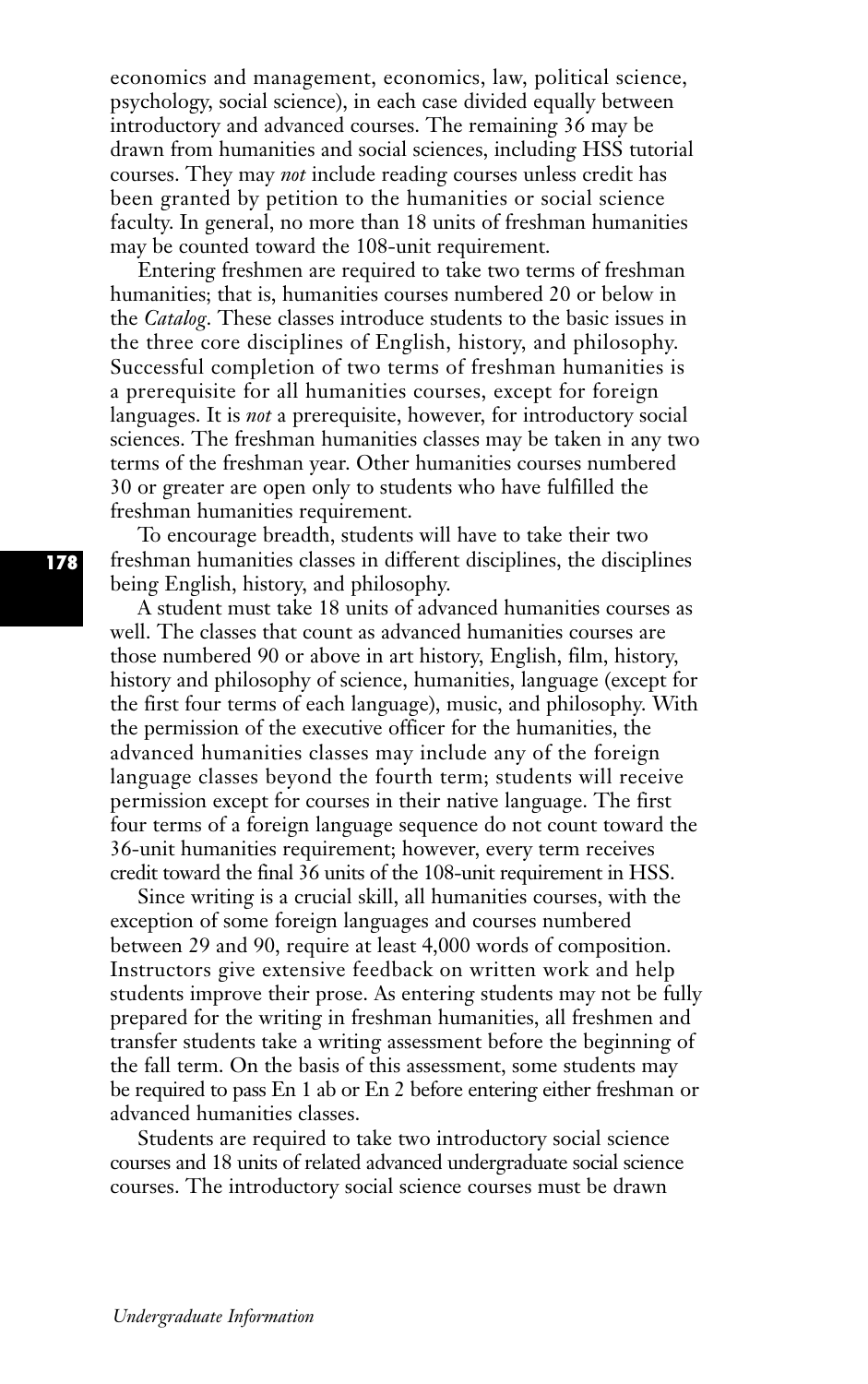from the following list: either An 22 or An 23, Ec 11, Law 33, PS 12, either Psy 15, Psy 16, or Psy 20, SS 13. The 18 units of advanced undergraduate social science courses (numbered 100 and above), in fields following at least one of their introductory courses, must be taken as indicated below.

| <b>Introductory Course</b> | <b>Following Course</b>          |
|----------------------------|----------------------------------|
| An 22 or 23                | advanced anthropology            |
| Ec <sub>11</sub>           | advanced economics or BEM        |
|                            | (except BEM 101)                 |
| Law $33$                   | advanced law                     |
| <b>PS 12</b>               | advanced political science       |
| Psy 15, 16, or 20          | advanced psychology              |
| SS 13                      | advanced economics or political  |
|                            | science, or BEM (except BEM 101) |

For instance, a student who has taken An 22 and Ec 11 may use 18 units of advanced anthropology courses, or 18 units of advanced economics, or 9 units of advanced anthropology and 9 units of advanced economics to fulfill the advanced social science requirement.

#### *Physical Education Requirement*

Before graduation, each undergraduate is required to successfully complete 9 units of physical education. This requirement may be satisfied entirely or in part by participation in intercollegiate athletics, or successful completion of physical-education class course work. All grades are issued pass/fail. A maximum of 6 units per term may be applied toward graduation requirements with the total not to exceed 36 units. Participation as a bona fide member of an intercollegiate team for the period covered by the sport in a given term satisfies the requirement for that term.

A broad program of instruction is provided each term. Late registration is permitted during the first week of each term, provided there is space available and with permission of the instructor. Standards for evaluation of student performance will be clearly defined at the beginning of each class.

#### *Scientific Writing Requirement*

The scientific writing requirement can be satisfied by taking an appropriate course offered by any division, or by taking En 84. All options also require a three-unit course in oral communication. Some options combine these two requirements into one course. At the discretion of the option, the scientific writing requirement can be satisfied by three units of additional work associated with a senior thesis, focused on effective written scientific communication.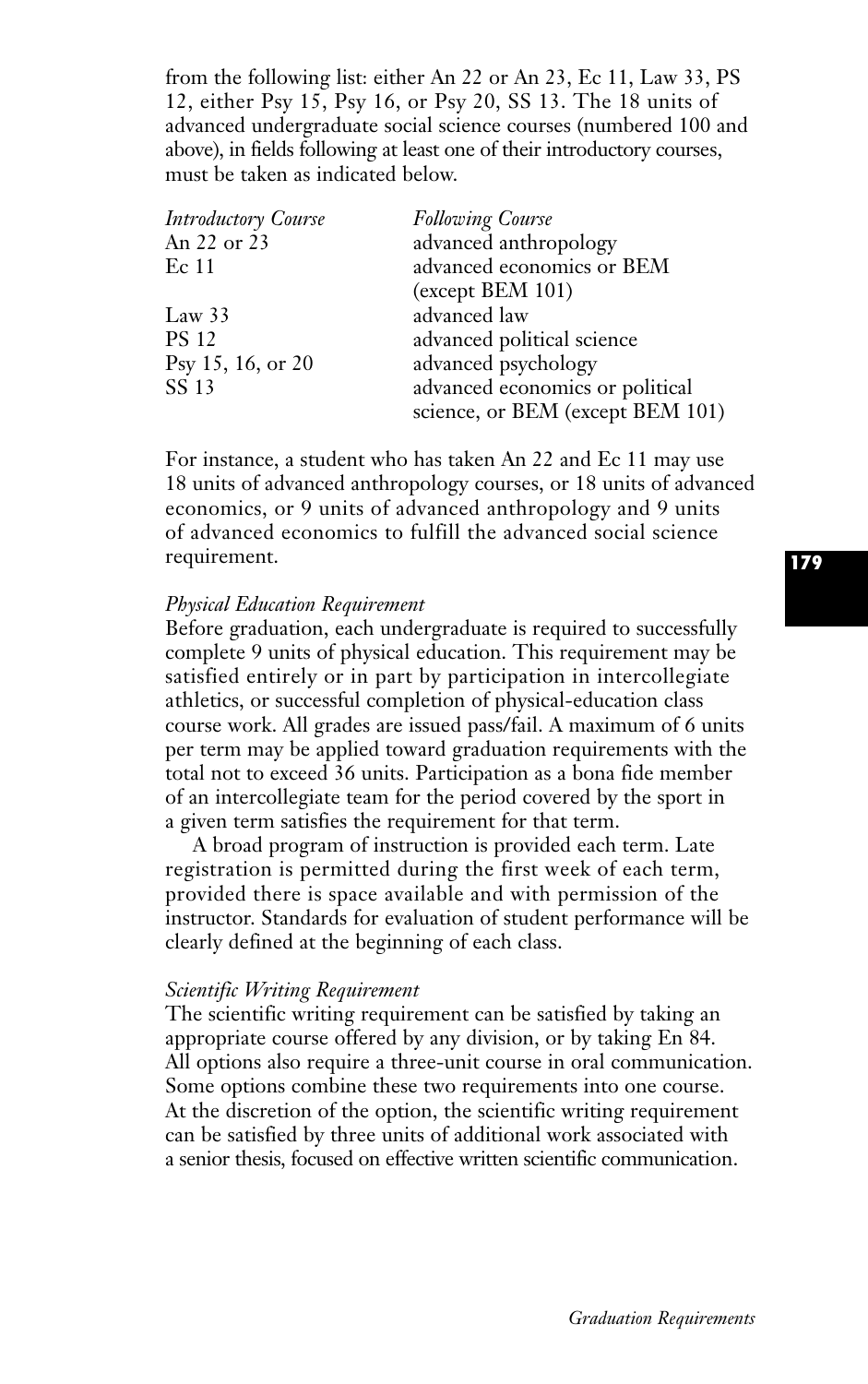| <i>Options</i>    | Requirements |                  |  |
|-------------------|--------------|------------------|--|
|                   | Oral         | Written          |  |
| ACM, APh, BE, CS, | E 10         | E 11             |  |
| EE, EAS, ME       |              |                  |  |
| Äy                | $Ay\,30$     | Ay 31            |  |
| ΪË                | <b>Bi</b> 24 | same             |  |
| BEM, Ec, PS       | BEM/Ec/SS 20 | same             |  |
| ChE               | ChE 126      | $Ch/ChE$ 91      |  |
| Ch                | Ch90         | $Ch/ChE$ 91      |  |
| En, H, HPS, Pl    | En 84        | same             |  |
| <b>GPS</b>        | Ge 109       | Ge <sub>13</sub> |  |
| Ma                | Ma 10        | Ma 11            |  |
| Ph                | Ph 70        | same             |  |
|                   |              |                  |  |

# **First-Year Course Schedule, All Options**

Differentiation into the various options begins in the second year.

|                    |                                                                                                                                                               | Units per term |                 |             |
|--------------------|---------------------------------------------------------------------------------------------------------------------------------------------------------------|----------------|-----------------|-------------|
|                    |                                                                                                                                                               | 1st            | 2nd             | 3rd         |
| Ma 1 abc           | Freshman Mathematics                                                                                                                                          | 9              | 9               | 9           |
| Ph 1 abc           | <b>Freshman Physics</b>                                                                                                                                       | 9              | 9               | 9           |
| Ch <sub>1</sub> ab | General Chemistry                                                                                                                                             | 6              | 9               | 0           |
| Bi 1               | Biology and Biophysics of Viruses                                                                                                                             | $\theta$       | $\Omega$        | 9           |
| Ch <sub>3</sub> a  | Fundamental Techniques of Experimenal<br>Chemistry <sup>1</sup>                                                                                               | 6              | 6<br>$\alpha$ r | 6<br>or     |
|                    | Introductory courses in the humanities<br>and social sciences. A wide choice of<br>alternatives will be available to<br>students; the registrar will announce | 9              | 9               | 9           |
|                    | the offerings for each term.                                                                                                                                  |                |                 |             |
|                    | Introductory Laboratory Courses <sup>2</sup>                                                                                                                  | X              | X               | $\mathbf x$ |
|                    | Menu Course <sup>3</sup> or Additional Electives                                                                                                              | X              | X               | X           |
| PE.                | Physical Education <sup>4</sup>                                                                                                                               | 3              | 3               | 3           |

x—Except for the minimum laboratory unit requirement, the number of units chosen here is optional. If a student chooses no electives except physical education and takes the minimum permissible laboratory courses, the total unit requirement will usually be in the range of 39 to 45. A total load—including electives—of more than 48 units per term is considered a heavy load. Loads of more than 51 units for freshmen or 54 units for upperclass students require approval by the dean of students.

*<sup>1</sup> This course is offered in each of the three terms. <sup>2</sup> The additional 6 units must be chosen from one of the following: APh/EE 9 ab (6 units), Bi 10 (6 units), Ch 3 b (6 units), Ch 4 ab (6 units per term), Ph 3 (6 units), or a more*

*advanced laboratory course. <sup>3</sup> Students entering 1996–97 or later years must take a menu course (currently Ay 1,*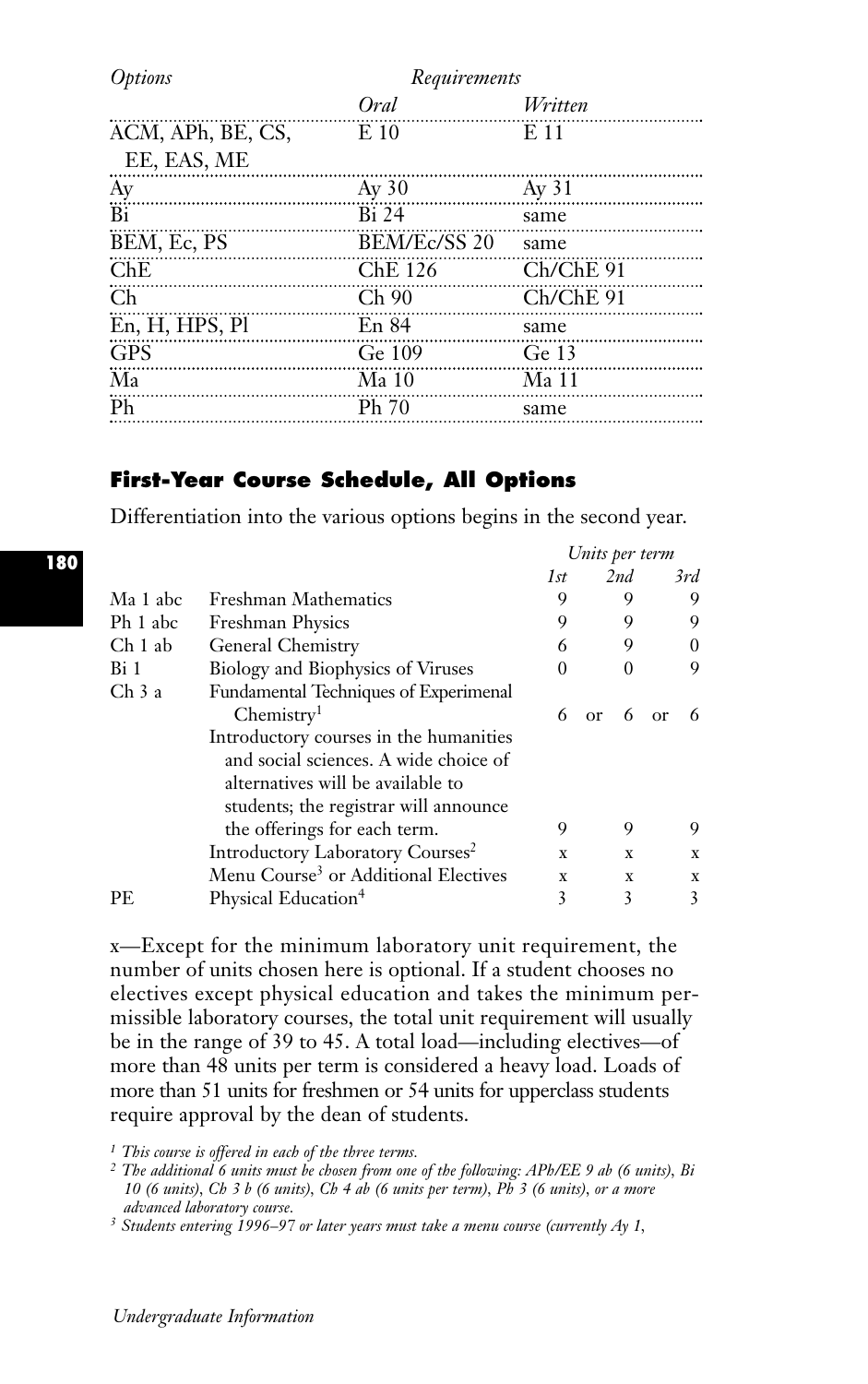*Ch/APh 2, ESE 1, Ge 1, IST 1, or IST 4) in their freshman or sophomore year. These courses are offered third quarter only. It is also possible to take one of these courses as an elective.*

*<sup>4</sup> Three terms (9 units) of PE are required for the B.S. degree. Students need not elect to take the required PE in the freshman year. It may be taken in any three terms before graduation.*

# **Aerospace Minor**

The aerospace minor is intended to supplement one of Caltech's undergraduate degrees and is designed for students who wish to broaden their knowledge beyond their normal major or who may wish to pursue a graduate program involving aerospace or aeronautical engineering. Students completing the aerospace minor requirements will have the phrase "minor in aerospace engineering" added to their transcripts.

### **Ae Minor Requirements**

1. Complete Ae 105 abc.

2. Complete a second three-term 100-level Ae class, chosen from Ae 101 abc, 102 abc, 103 abc, 104 abc, 121 abc, Ae/Ge/ME 160 ab, or 27 units of selected Ae courses approved by the minor adviser. All Ae courses to be applied to fulfill the aerospace minor requirements must be taken for grades, and students must obtain a grade of B or higher. Courses that are used to satisfy the aerospace minor cannot be used to satisfy course requirements in the major options. Courses taken as part of the aerospace minor are counted toward the total 486-unit Institute graduation requirements. A typical course sequence would be to take Ae 105 abc and the second Ae course in the senior year.

# **Applied and Computational Mathematics Option**

The undergraduate option in applied and computational mathematics within the Computing & Mathematical Sciences department is for those students who want to combine their basic studies in mathematics with considerable involvement in applications. This program is designed to give students a thorough training in fundamental computational and applied mathematics and to develop their research ability in a specific application field. The fields of application include a wide range of areas such as fluid mechanics, materials science, and mathematical biology, engineering applications, image processing, and mathematical finance. The training essential for future careers in applied mathematics in academia, national laboratories, or in industry is provided, especially when combined with graduate work, by successful completion of the requirements for an undergraduate degree in applied and computational mathematics. The program is similar in general outline to the mathematics option, with additional requirements to ensure a balance between courses that develop mathematical concepts and courses that show the interplay of these concepts with a variety of applications. Complete programs will be worked out with faculty advisers.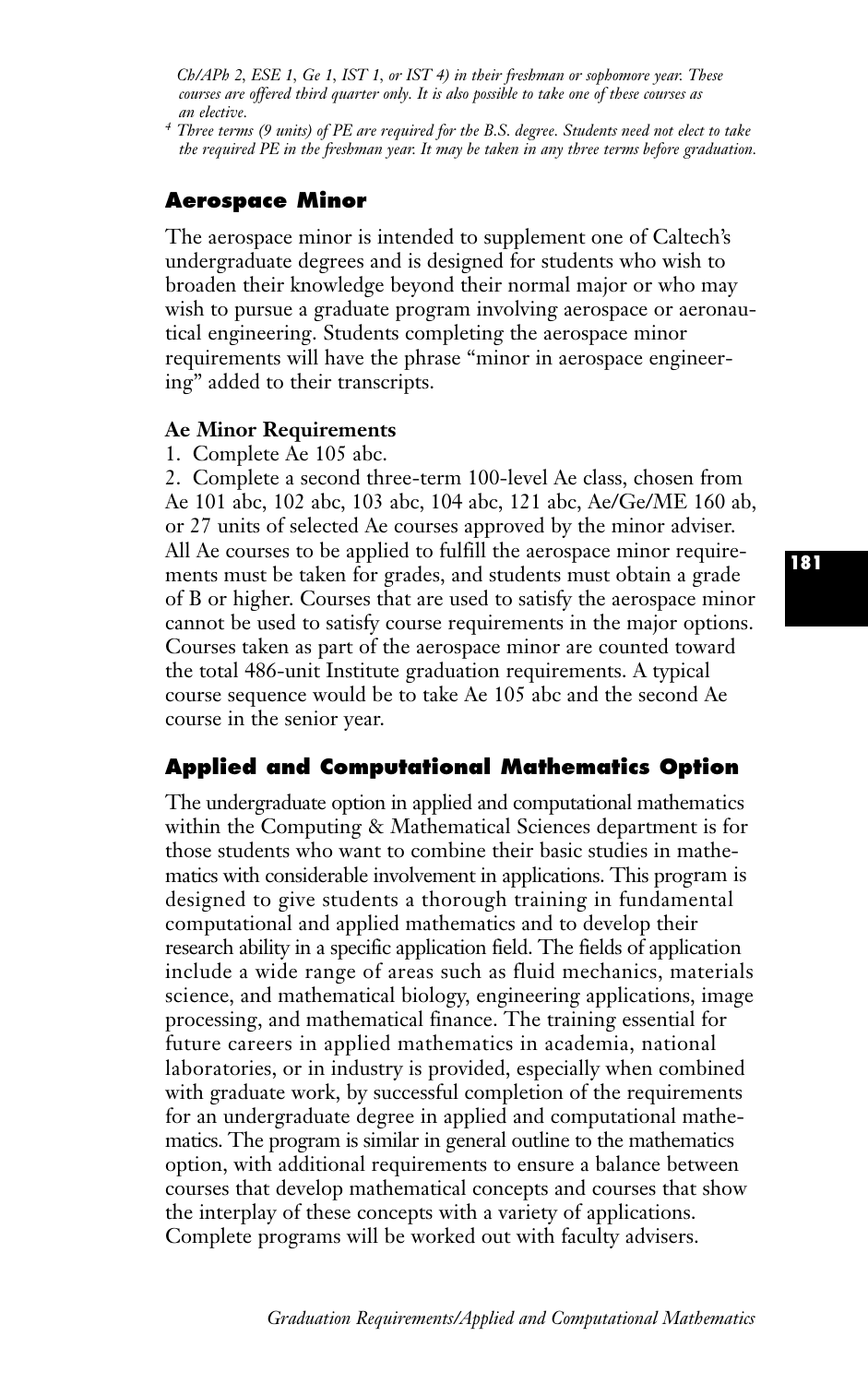# **Option Requirements**

- 1. Ma 5 abc or Ma 108 abc, and ACM 95 abc, ACM 106 abc, and E 10.
- 2. An approved sequence of three one-quarter courses to be selected from the following: ACM 101 abc, ACM 104, ACM 105, ACM 113, ACM 116, ACM/ESE 118, ACM 126 ab, 216, 217.
- 3. One of the following (or an approved three-term combination totaling at least 27 units): Ma/CS 6 abc, Ma 109 abc, Ma 110 abc, Ma 120 abc, Ma 121 abc, Ma 122 a, EE/Ma 126 ab, EE/Ma/CS 127, CS/EE/Ma 129 abc, Ma151abc.
- 4. One 27-unit 100 or higher level course in science or engineering not in ACM or Ma and approved by the student's adviser.
- 5. Passing grades must be obtained in a total of 486 units, including the courses listed above.

|                        |                                  |     | Units per term |     |
|------------------------|----------------------------------|-----|----------------|-----|
| Second Year            |                                  | 1st | 2nd            | 3rd |
| Ma 2 ab                | Sophomore Mathematics            | 9   | 9              |     |
| Ph 2 ab                | Sophomore Physics                | 9   | 9              |     |
| ACM 95 abc             | Intro. Methods of Applied Math.  | 12  | 12             | 12  |
| ACM 11                 | Intro. to Matlab and Mathematica | 6   |                |     |
|                        | <b>HSS Electives</b>             | 9   | 9              | 9   |
|                        | Electives                        |     | 9              | 27  |
|                        |                                  | 45  | 48             | 48  |
| Third Year             |                                  | 1st | 2nd            | 3rd |
| Ma 5 abc<br>$\alpha$ r | Introduction to Abstract Algebra | 9   | 9              | 9   |
| Ma 108                 | Classical Analysis               |     |                |     |
| ACM 106 abc            | Intro. Methods of Comput. Math.  | 9   | 9              | 9   |
|                        | <b>HSS Electives</b>             | 9   | 9              | 9   |
|                        | Electives <sup>1</sup>           | 18  | 18             | 18  |
|                        |                                  | 45  | 45             | 45  |
| Fourth Year            |                                  | 1st | 2nd            | 3rd |
|                        | <b>HSS Electives</b>             | 9   | 9              | 9   |
|                        | Electives <sup>1</sup>           | 36  | 27             | 27  |
|                        |                                  | 45  | 36             | 36  |

# **Typical Course Schedule**

*<sup>1</sup> See items 2, 3, and 4 under option requirements.*

# **Applied Physics Option**

The applied physics option is designed to extend knowledge of the principles of pure physics to applications pertinent to applied physics or engineering. Research in applied physics typically centers on problems of technological concern. The applied physics option draws its faculty from the Divisions of Physics,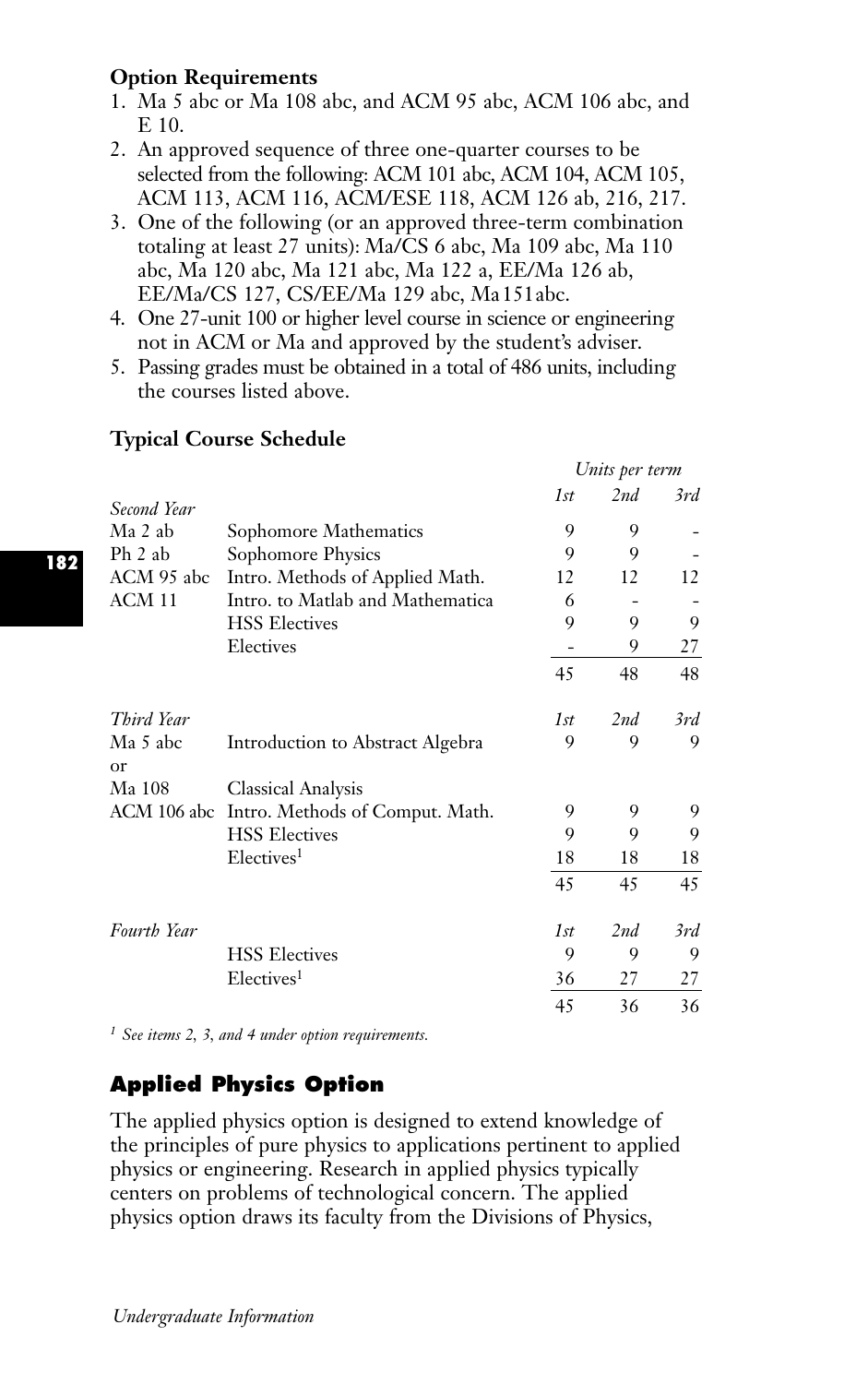Mathematics and Astronomy; Engineering and Applied Science; Chemistry and Chemical Engineering; and Geological and Planetary Sciences. The interdisciplinary nature of this option allows a flexibility and range in curriculum, appropriate to the student's particular research interests, that may result in a mixture of courses and research in different divisions.

Specific subject areas of interest in the program cover a broad spectrum of physics related to important fields of technology. Photonics areas include multiwavelength fiber telecommunications, integrated microphotonic and nanophotonic devices, holographic data processing and storage, and optical approaches to quantum computation. Solid-state materials and device work is focused on nanostructured materials and devices, wide bandgap semiconductors and heterostructures for optoelectronics, photovoltaics, novel memory devices, and spin-dependent transport. Biophysics topics include single-molecule-scale studies of the mechanics of DNA, proteins, and their assemblies. Plasma-physics research is concentrated on spheromak plasmas for fusion application, plasma processes occurring in the sun, and the dynamics of pure electron plasmas. Transport in fluids spans processes at low and high Reynolds numbers, including micro/nanofluidic, optofluidic, or biofluidic devices, optical trapping in fluids, dissipation behavior in cantilever arrays, pattern formation and phase separation in thinfilms or bulk layers, cellular, pulmonary, ocular, or cardiovascular flows, thin-film patterned growth by chemical vapor deposition and etching, convection-diffusive problems, aeronautical flows, combustion, etc.

The undergraduate curriculum attempts to reflect and maintain a close relationship with the various disciplines. This facilitates a transition to or from any of these, if at any time in the student's course of study and research this would be considered beneficial.

Any student whose grade-point average is less than 1.9 at the end of the academic year in the subjects listed below under option requirements may be refused permission to continue work in this option.

### **Option Requirements**

- 1. E 10 and E 11. E 11 can be satisfied by three units of additional work associated with the senior thesis (APh 78 or 79), or by taking En 84 or Ph 70.
- 2. Any three of the following: APh/EE 9 b, APh 24, Ph 3, Ph 5, Ph 6, or Ph 7.
- 3. APh 17 abc, Ph 106 abc, and Ph 125 ab or Ch 125 ab.
- 4. ACM 95 abc.
- 5. Either APh 78 abc, or one term of APh 77 and one term of any of the following: APh 77, Ph 77, EE 91, Ch 6, Ae/APh 104 bc, and MS 90. Any substitutions or additions require prior approval of the option representative.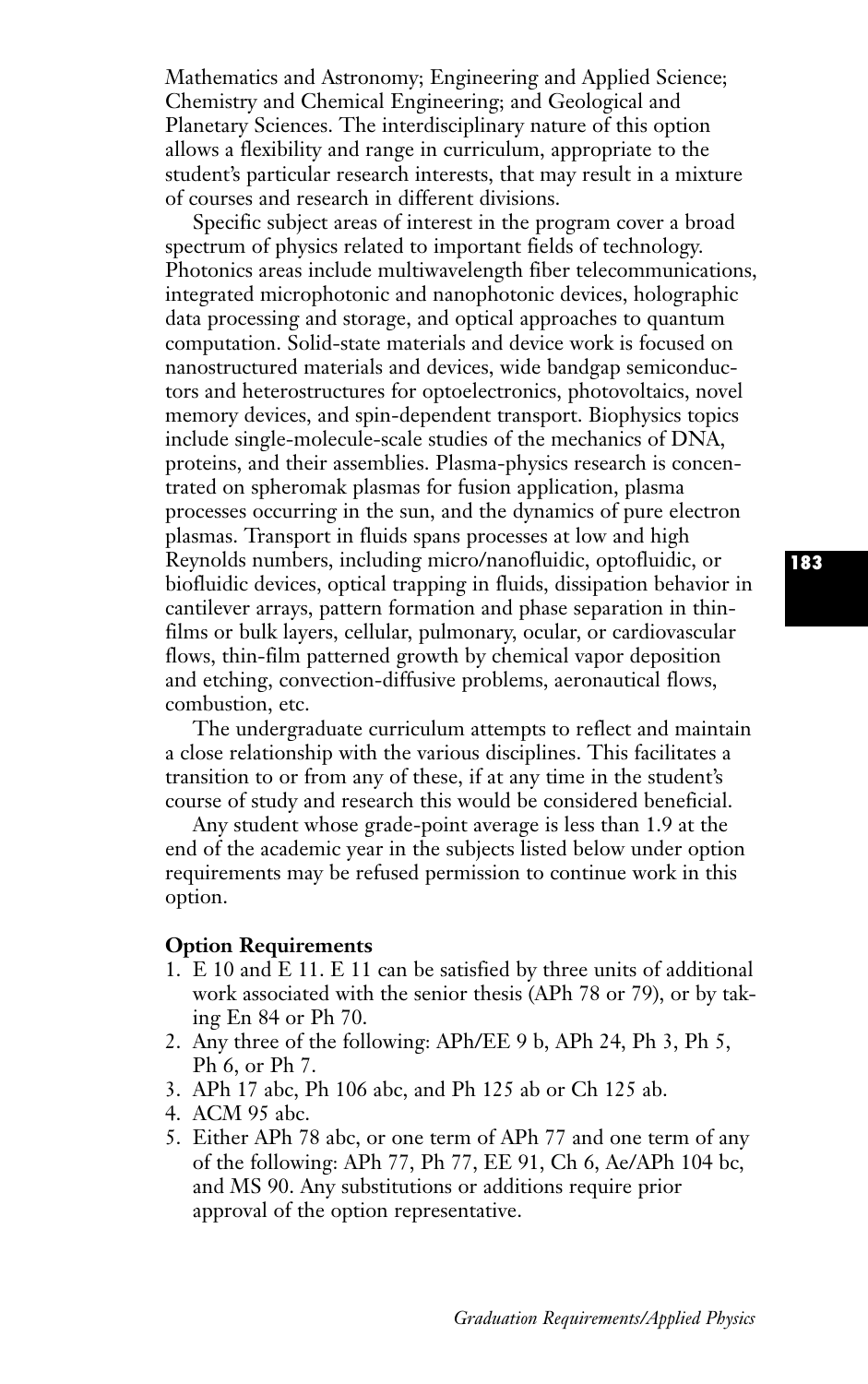- 6. One additional three-term sequence of APh courses numbered over 100, which must include one of the following complete sequences: APh 101 abc, 105 abc, 114 abc, APh/Ph 115 ab plus additional one-term course, APh/EE 130, 131, and 132, APh 156 abc, 161, 162 plus additional one-term course, APh/EE 183, or APh 190 abc. Note that APh 100 and APh 200 do not satisfy this requirement. Any substitutions or additions require prior approval of the option representative.
- 7. Passing grades must be earned in a total of 486 units, including the courses listed above. No course in fulfillment of option requirements may be taken on a pass/fail basis.

|                  |                                            | Units per term |     |                |
|------------------|--------------------------------------------|----------------|-----|----------------|
|                  |                                            | 1st            | 2nd | 3rd            |
| Second Year      |                                            |                |     |                |
| $Ph$ 2 ab        | Sophomore Physics                          | 9              | 9   | $\Omega$       |
| Ma 2 ab          | Sophomore Mathematics                      | 9              | 9   | 0              |
|                  | <b>HSS Electives</b>                       | 9              | 9   | 9              |
|                  | Laboratory Electives <sup>1</sup>          | 6              | 6   | 6              |
| APh 17 abc       | Thermodynamics                             | 9              | 9   | 9              |
|                  | Other Electives                            | 9              | 9   | 27             |
|                  |                                            | 51             | 51  | 51             |
| Third Year       |                                            |                |     |                |
| Ph 125 ab        | Quantum Mechanics                          | 9              | 9   |                |
| APh 110 abc      | Topics in Applied Physics                  | $\overline{2}$ | 2   | $\overline{2}$ |
| ACM 95 abc       | Intro. Methods of Applied Math.            | 12             | 12  | 12             |
|                  | <b>HSS Electives</b>                       | 9              | 9   | 9              |
|                  | Other Electives <sup>2</sup>               | 18             | 18  | 27             |
|                  |                                            | 50             | 50  | 50             |
| Fourth Year      |                                            |                |     |                |
| APh 78 abc<br>or | Senior Thesis, Experimental <sup>3</sup>   | 9              | 9   | 9              |
| APh 77           | Laboratory in Applied Physics <sup>3</sup> |                | 9   | 9              |
| Ph 106 abc       | Topics in Classical Physics                | 9              | 9   | 9              |
|                  | Electives <sup>2</sup>                     | 9              | 9   | 9              |
|                  | <b>HSS Electives</b>                       | 9              | 9   | 9              |
|                  | Other Electives                            | 18             | 9   | 9              |
|                  |                                            | 54             | 54  | 54             |

# **Typical Course Schedule**

*<sup>1</sup> See item 2, option requirements.*

*<sup>2</sup> See item 6, option requirements.*

*<sup>3</sup> See item 5, option requirements.*

# **Suggested Electives**

Students are encouraged to obtain a well-rounded course of study pursuant to the B.S. degree in applied physics. The option representative and/or undergraduate adviser will gladly assist students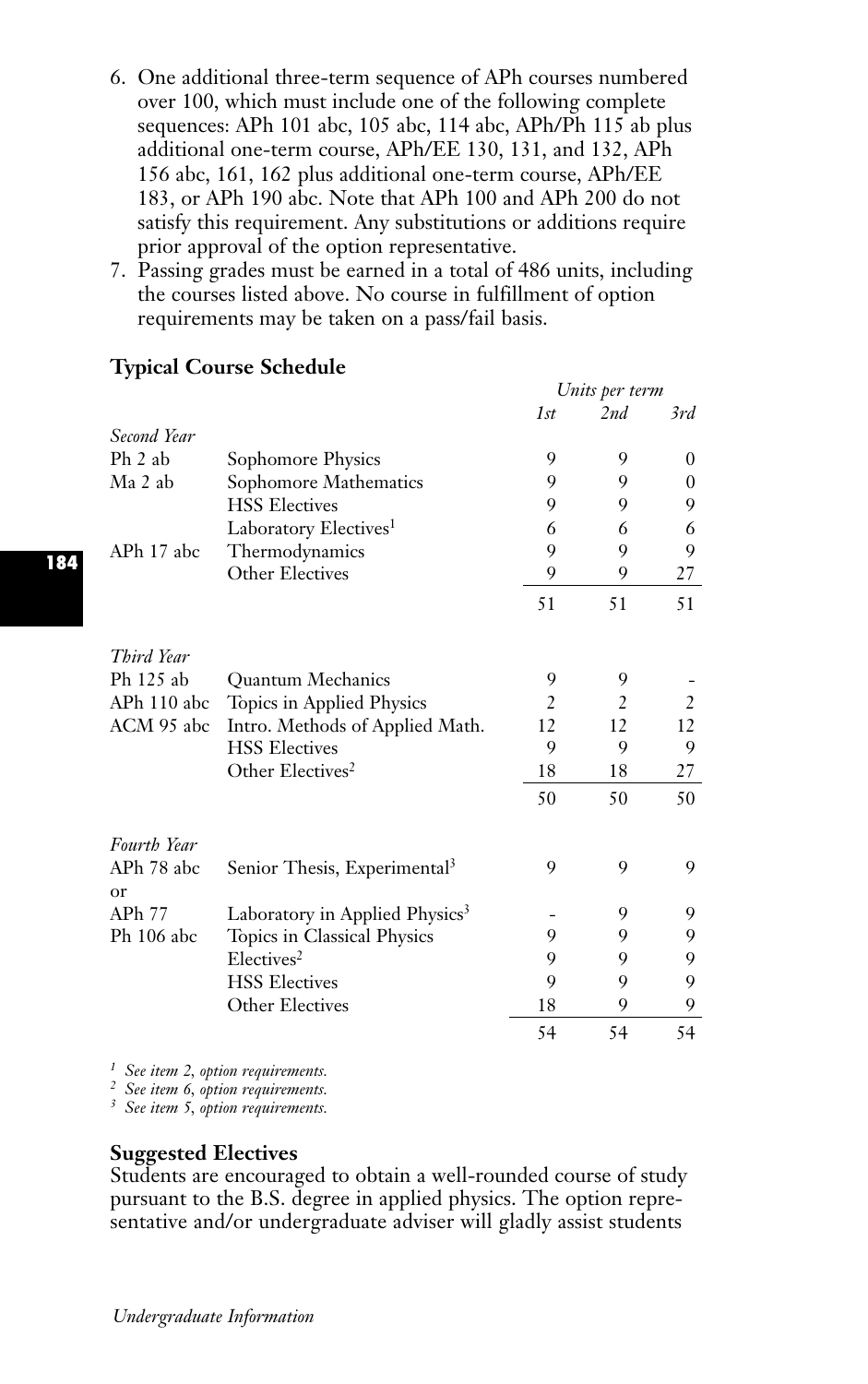in choosing appropriate elective courses. Students ultimately interested in pursuing an advanced degree in applied physics or related fields are encouraged to complete a senior thesis project through APh 78 or 79.

# **Astrophysics Option**

Modern astronomy—certainly as practiced at Caltech—is essentially astrophysics. With the goal of understanding the physical processes that govern the universe, its constituents, and their evolution, astronomy uses the apparatus and methodology of physics to gather and interpret data.

The astrophysics option is designed to give the student an understanding of the basic facts and concepts of astronomy today, to stimulate his or her interest in research, and to provide a basis for graduate work in astronomy/astrophysics. The sequence Ay 20, 21 constitutes a solid introduction to modern astrophysics and may be taken either sophomore or junior year, with more advanced courses (Ay 101, 102, plus Ay electives) taken in the junior and senior years. It is desirable for a student to gain as broad a background as possible in related fields of science and engineering.

Attention is called to the fact that any student whose grade-point average is less than 1.9 at the end of an academic year in the subjects listed in the Division of Physics, Mathematics and Astronomy may, at the discretion of his or her department, be refused permission to continue the work in this option.

### **Option Requirements**

1. Ay 20, 21, 101, 102, 30 or 141, 31, Ph 125 abc, and Ph 106 abc.

- 2. Ph 3 plus any two of Ph 5, Ph 6, Ph 7, or Ay 105. APh 23 and 24 taken as a pair may be substituted for one of these labs.
- 3. 54 additional units of Ay or Ph courses.
- 4. 27 additional units of science or engineering electives, of which 18 must be outside the Division of Physics, Mathematics and Astronomy. Core classes (see pages 176–177) or other introductory-level courses do not count toward fulfillment of this requirement.
- 5. Passing grades must be earned in a total of 486 units, including the courses listed above.

# *Units per term 1st 2nd 3rd Second Year* Ph 12 abc Sophomore Physics 9 9 9 or Ph 2 ab Ma 2 ab Sophomore Mathematics 9 9 9

#### **Typical Course Schedule**

**185**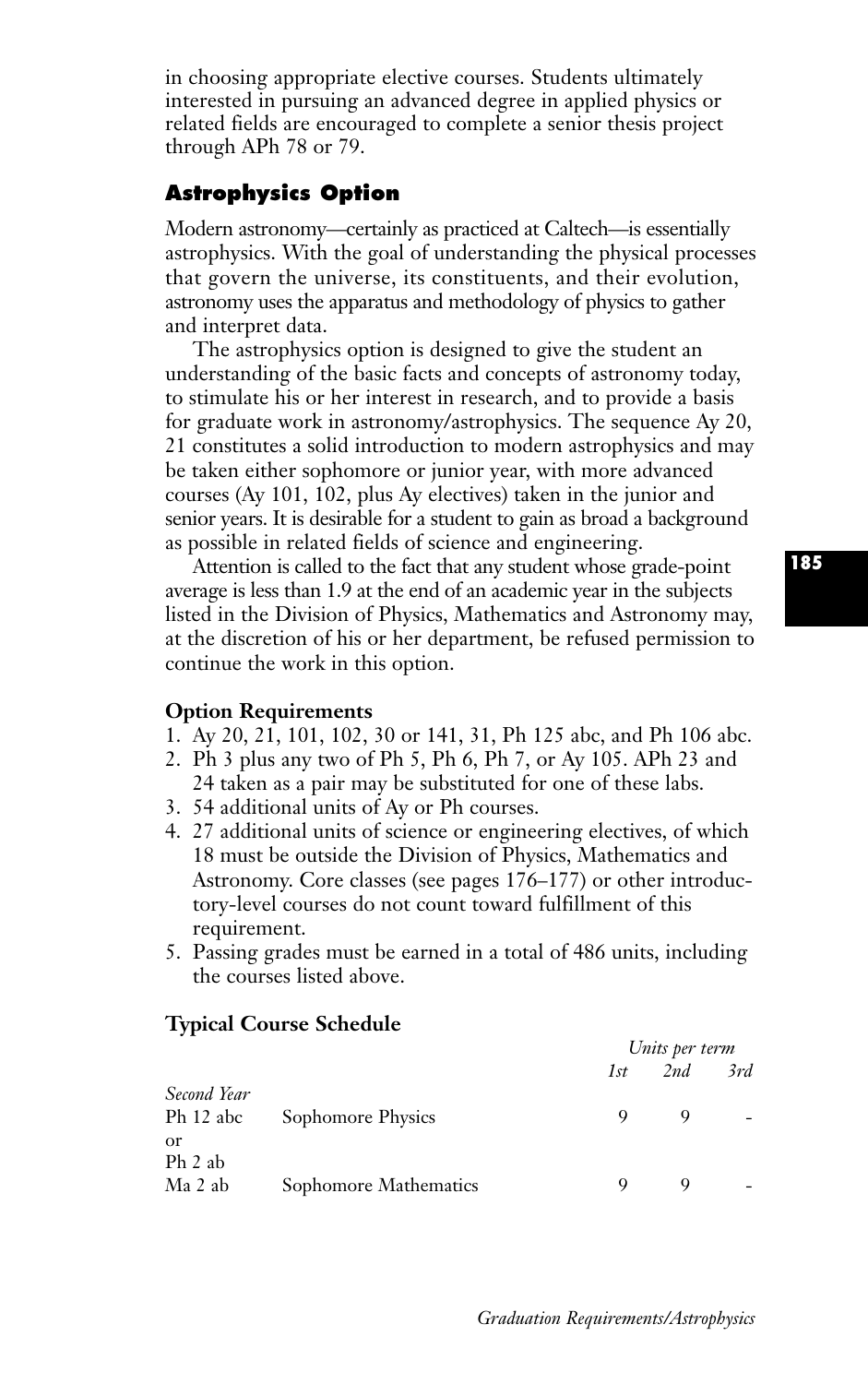| Ay 20       | Basic Astronomy and the Galaxy       | 10        |                     |           |
|-------------|--------------------------------------|-----------|---------------------|-----------|
| Ay 21       | Galaxies and Cosmology               |           | 9                   |           |
| Ay 30       | Intro. to Modern Research            |           | 3                   |           |
|             | Physics Laboratory                   | 9         | 9                   | $6-9$     |
| ACM 95 abc  | Intro. Methods of App. Math.         |           |                     | 9         |
|             | <b>HSS Electives</b>                 | 9         | 9                   | 9         |
|             | Electives                            | $0 - 6$   | $0 - 3$             | $15 - 21$ |
|             |                                      |           | $46 - 52$ $48 - 51$ | $39 - 48$ |
| Third Year  |                                      |           |                     |           |
| Ph 125 abc  | <b>Ouantum Mechanics</b>             | 9         | 9                   | 9         |
| Ph 106 abc  | Topics in Classical Physics          | 9         | 9                   | 9         |
| Ay 101      | The Physics of Stars                 | 11        |                     |           |
| Ay 105      | Astronomy Instrumentation Lab        |           | 9                   |           |
|             | <b>HSS Electives</b>                 | 9         | 9                   | 9         |
|             | Electives                            | $9 - 12$  | $9 - 15$            | 18–24     |
|             |                                      | $47 - 50$ | $45 - 51$           | $45 - 51$ |
| Fourth Year |                                      |           |                     |           |
| Ay 31       | <b>Written Communication</b>         |           |                     | 3         |
| Ay 102      | Physics of the Interstellar Medium   |           | 9                   |           |
|             | Astronomy, Physics, or APh Electives | 9         | 9                   | 9         |
| Ay 78       | Senior Thesis                        | 9         | 9                   | 9         |
|             | <b>HSS Electives</b>                 | 9         | 9                   | 9         |
|             | Electives                            | $18 - 24$ | $9 - 15$            | $15 - 21$ |
|             |                                      | $45 - 51$ | $45 - 51$           | $45 - 51$ |

An ability to present one's work is vital to a successful career in research and teaching. Ay 30 satisfies the oral communications requirement, but for further development, students are *also* urged to sign up for Ay 141 in their junior and senior years. Ay 31 satisfies the written communication requirement. Students are encouraged (but not required) to undertake research leading to a senior thesis; credit for this work is provided through Ay 78. Nonthesis research credits may be earned through Ay 142 with a maximum of 9 units per term. Computational skills may be acquired through Ph 20–21 and/or ACM 106, or equivalent classes.

### **Suggested Electives**

The student may elect any course offered in any division in a given term, provided that he or she has the necessary prerequisites for that course. The following courses are useful to work in various fields of astronomy and astrophysics: ACM 95, ACM 106, APh 23/24, Ay 104, Ay 105, Ay 121–127, EE 45, EE 91, EE/Ae 157, Ge/Ay 11 c, Ge 103, Ge/Ch 128, Ge 131, Ge/Ay 132, 133, 137, Ma 4, Ma 112, ME 18 ab, ME 19 ab, Ph 20–22, Ph 77, 101, 127, 129, 136, 199 (this is not necessarily a complete list).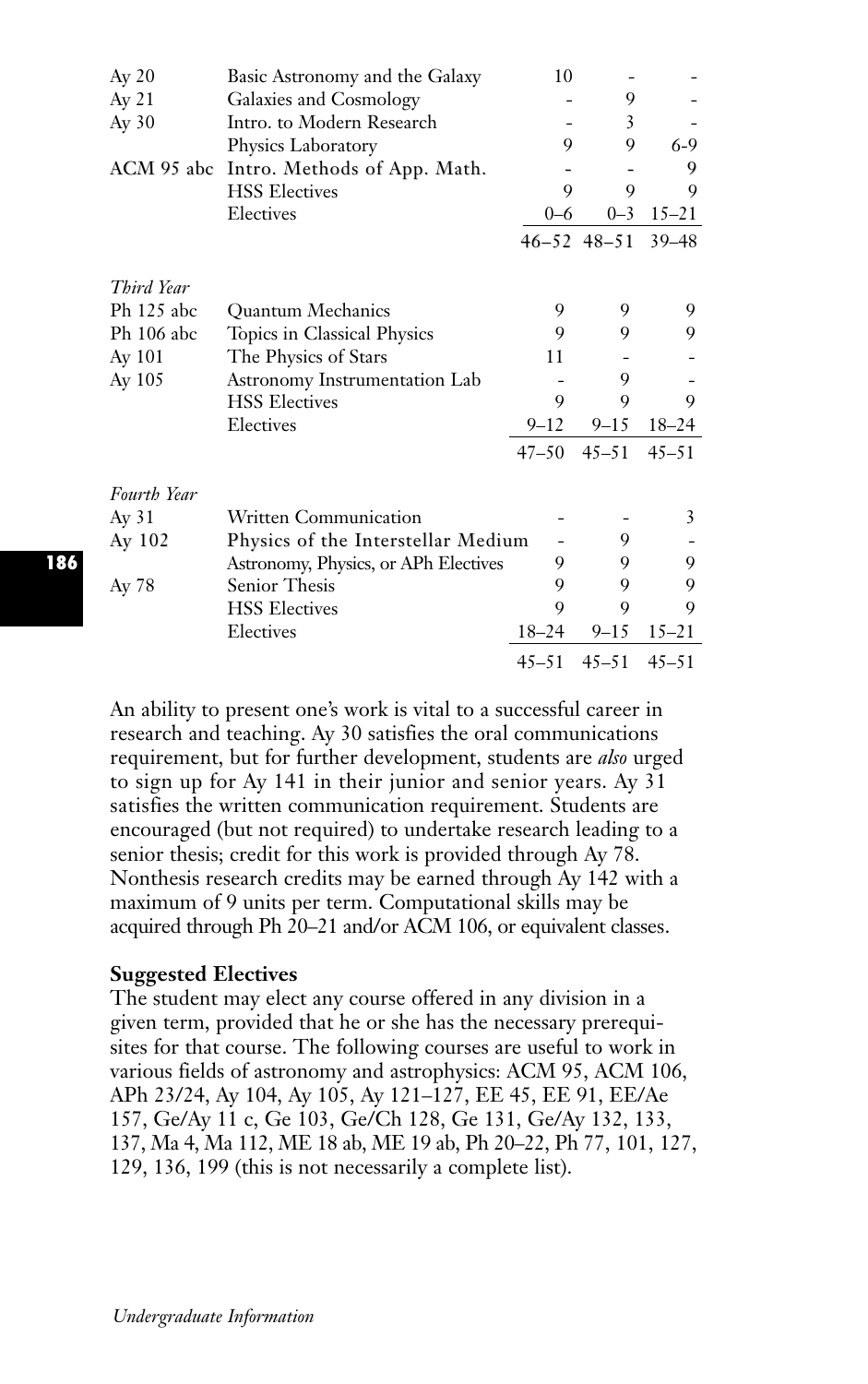# **Bioengineering Option**

The undergraduate bioengineering option provides a foundation for graduate studies in the application of engineering principles to the design, analysis, construction, and manipulation of biological systems, and in the discovery and application of new engineering principles inspired by the properties of biological systems. Coursework emphasizes the fundamentals of biological circuit design at the molecular, cellular, and multicellular levels, addressing both the physical and information-processing aspects of biological circuits. Undergraduate research is encouraged both during the academic year and through participation in summer research programs.

Students should present a plan for satisfying all degree requirements to their academic advisor by the end of the third term of the second year. Students with a grade-point average lower than 1.9 will not be allowed to continue in the option except with special permission from the option representative.

### **Option Requirements**

- 1. BE 1; BE 159; BE/APh 161; ChE/BE 163; BE/CS/CNS/Bi 191 a.
- 2. Experimental methods: Bi 10; BE/EE 189 a; ChE 130; one lab selected from BE/APh 162; Bi 180; Bi/BE 227.
- 3. Biology and chemistry: Bi 8; Bi 9; Ch 25; Ch 41 a; Bi/Ch 110. One advanced biology course selected from Bi/Ch 111, Bi/Ch 113, Bi 114, Bi 117, Bi 122, Bi 145 ab, Bi/CNS 150, Bi/BE 250 c. Students may pass out of Bi 8 and Bi 9 via placement exams administered by the biology option.
- 4. Mathematical and computational methods: ACM 95 abc; CDS 110 a or ChE 105; 9 units selected from CS 1, CS 2, CS 3, CS 11, Ph 20, Ph 21, Ph 22, ACM 11.
- 5. 27 units of BE electives (selected from the elective lists below or approved by the student's academic adviser).
- 6. Communication: E 10; E 11.
- 7. Courses satisfying option requirements must be taken for grades (except when courses are only available P/F) and passed with a grade of C– or higher. Passing grades must be earned in a total of 486 units.

### **BE Electives**

BE 98, BE/Bi 105, BE 141, BE 152, BE 153, BE 157, Bi/BE 177, BE/APh/Ph 181, BE/EE 189 b, BE/CS/CNS/Bi 191 b, EE/BE 166, EE/BE 185, Bi/BE 227, Ae/BE 242, BE/Ae 243, Bi/BE 250 c

# **Other Relevant BE-Approved Electives**

Biodevices: EE 112, EE 113, EE 114 ab, APh/EE 9 ab, EE 45, EE 111, EE 151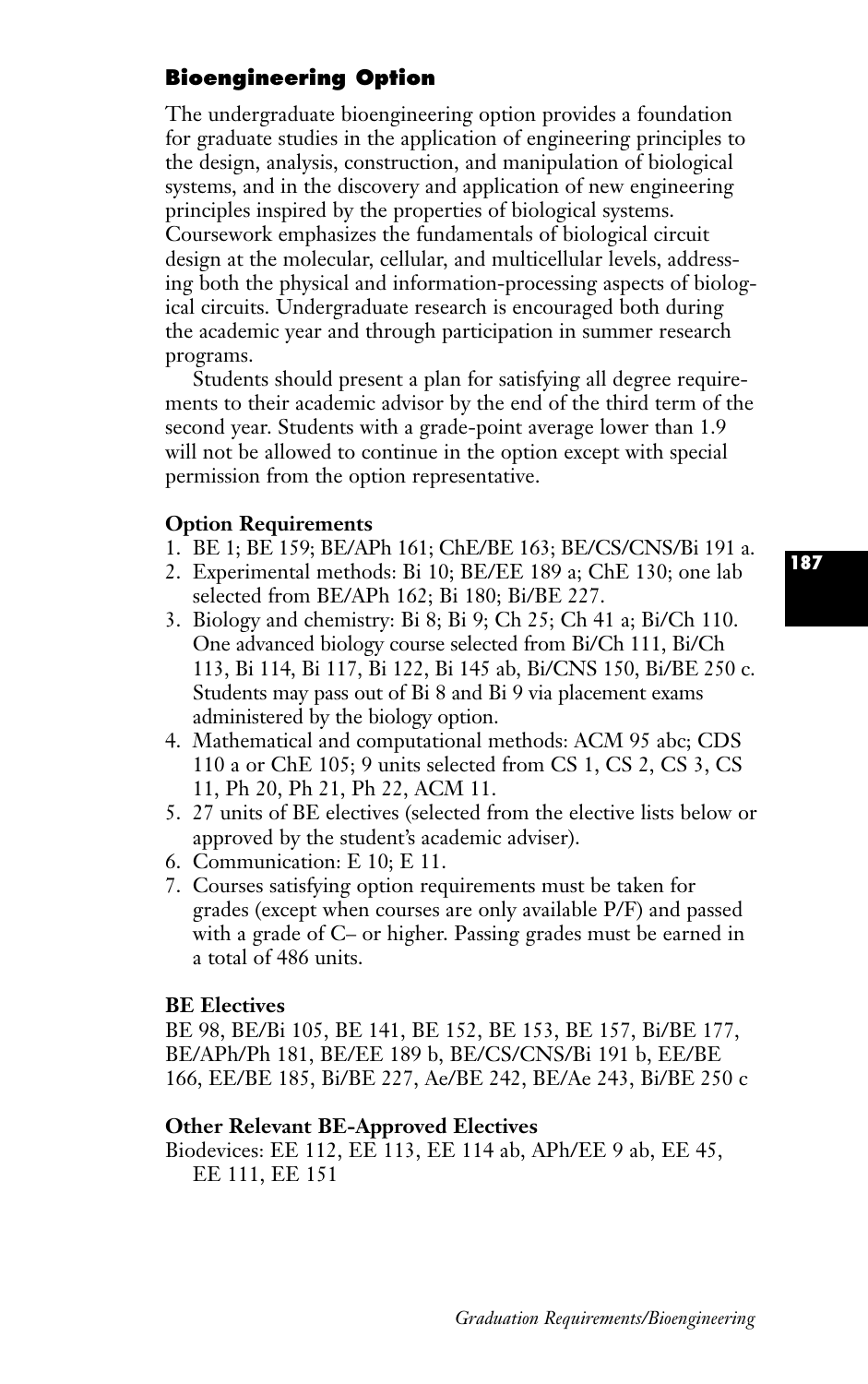# Biomechanics: ME 19 ab, ME 35 abc, ME 71, Ae/APh/CE/ME 101 abc, Ae/APh/CE/ME 102 abc, Ae/APh 104 abc Synthetic biology: CS 21, Ch 24, ChE/Ch 148, ChE/Ch 164, Ch<sub>E</sub>/C<sub>h</sub> 165

# **Typical Course Schedule**

|                   |                                                       |                | Units per term |             |
|-------------------|-------------------------------------------------------|----------------|----------------|-------------|
|                   |                                                       | 1st            | 2nd            | 3rd         |
| First Year        |                                                       |                |                |             |
| Ma 1 abc          | <b>Freshman Mathematics</b>                           | 9              | 9              | 9           |
| Ph 1 abc          | <b>Freshman Physics</b>                               | 9              | 9              | 9           |
| Ch 1 ab           | General Chemistry                                     | 6              | 9              |             |
| Ch <sub>3</sub> a | Fundamental Techniques of Experimental                |                |                |             |
|                   | Chemistry                                             | 6              |                |             |
| Bi 8              | Introduction to Molecular Biology                     | L              | 9              |             |
| Bi 9              | Cell Biology                                          |                |                | 9           |
| <b>Bi</b> 10      | Cell Biology Laboratory                               |                | ÷,             | 6           |
| BE 1              | Frontiers in Bioengineering                           |                | 1              |             |
|                   | <b>Introductory HSS courses</b>                       | 9              | 9              | 9           |
|                   | Physical education                                    | $\overline{a}$ | Ĭ.             | 3           |
|                   |                                                       | 39             | 46             | 45          |
|                   |                                                       |                | Units per term |             |
|                   |                                                       | 1st            | 2nd            | 3rd         |
| Second Year       |                                                       |                |                |             |
| Ma 2 ab           | Sophomore Mathematics                                 | 9              | 9              |             |
| Ph 2 ab           | Sophomore Physics                                     | 9              | 9              |             |
| Ch 41 a           | Organic Chemistry                                     | 9              |                |             |
| Ch <sub>25</sub>  | Introduction to Biophysical                           |                |                |             |
|                   | Chemistry                                             |                |                | 9           |
|                   | Menu course                                           |                |                | 9           |
|                   | General and BE electives                              | X              | X              | x           |
|                   | <b>HSS</b> electives                                  | $\mathbf x$    | X              | x           |
|                   | Physical education                                    | $\mathbf X$    | $\mathbf X$    | $\mathbf X$ |
|                   |                                                       | $42 - 45$      | $42 - 45$      | $42 - 45$   |
|                   |                                                       |                | Units per term |             |
|                   |                                                       | 1st            | 2nd            | 3rd         |
| Third Year        |                                                       |                |                |             |
| ACM 95 abc        | <b>Introductory Methods of Applied</b><br>Mathematics | 12             | 12             | 12          |
| Bi/Ch 110         | Introduction to Biochemistry                          | 12             | $\overline{a}$ |             |
| BE/APh 161        | Physical Biology of the Cell                          |                | 12             |             |
| ChE/BE 163        | Introduction to Biomolecular                          |                |                |             |
|                   | Engineering                                           | 9              | ÷              |             |
|                   | Computational methods requirement                     | x              | x              | x           |
|                   | General and BE electives                              | $\mathbf x$    | $\mathbf x$    | $\mathbf x$ |
| E 10              | Technical seminar presentations                       | X              | X              | X           |
|                   | <b>HSS</b> electives                                  | $\mathbf x$    | $\mathbf x$    | $\mathbf x$ |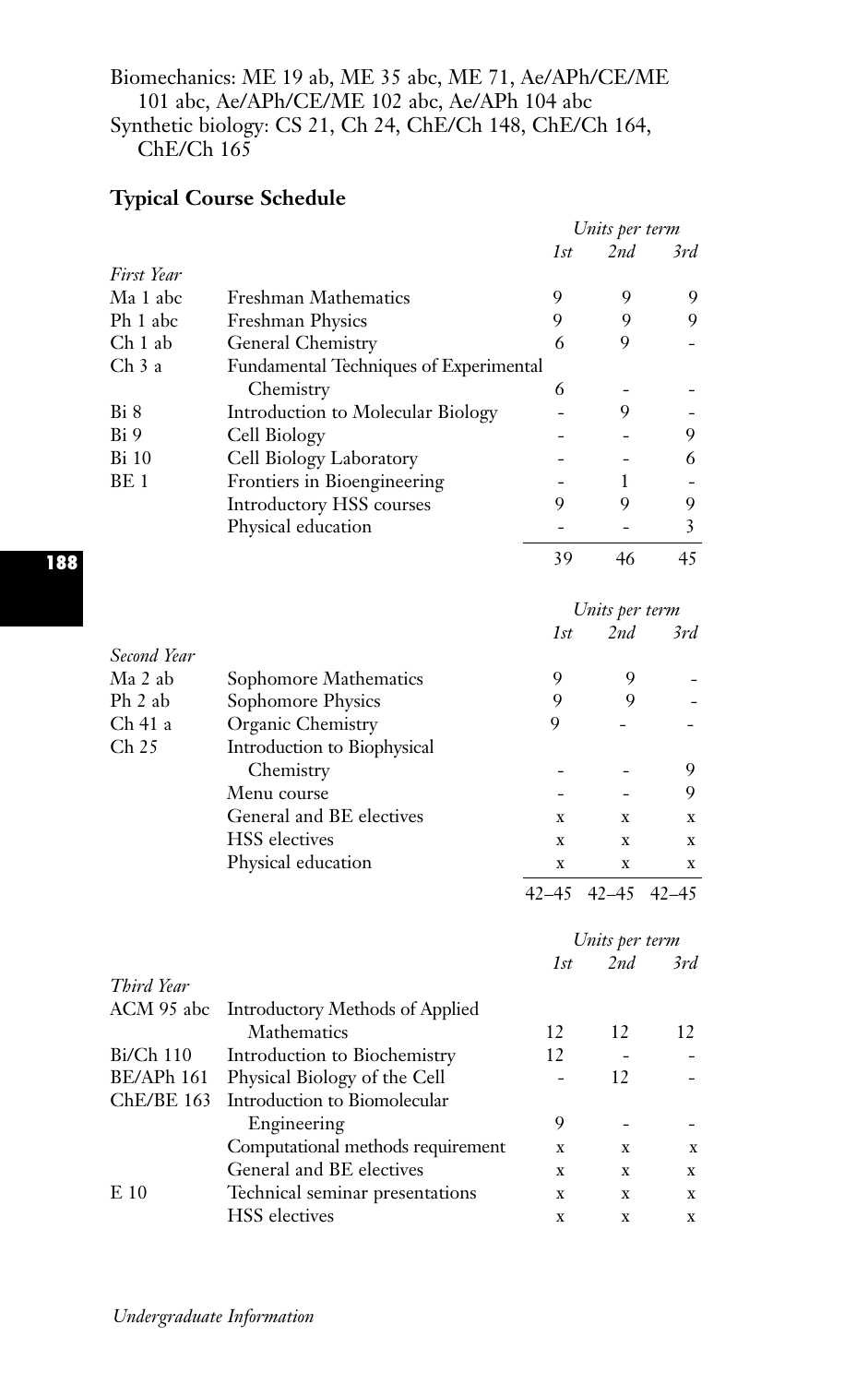|                    | Physical education                     | X         | x              | x         |
|--------------------|----------------------------------------|-----------|----------------|-----------|
| $Che$ 130          | Biomolecular Engineering Laboratory    |           |                | 9         |
|                    |                                        |           | 42–45 42–45    | $42 - 45$ |
|                    |                                        |           | Units per term |           |
|                    |                                        | 1st       | 2nd            | 3rd       |
| <b>Fourth Year</b> |                                        |           |                |           |
| CDS 110 a          | <b>Introductory Control Theory</b>     |           |                |           |
| $or$ ChE $105$     | or Dynamics and Control of             |           |                |           |
|                    | <b>Chemical Systems</b>                | X         |                | x         |
| <b>BE/EE 189 a</b> | Design and Construction of             |           |                |           |
|                    | <b>Biodevices</b>                      | 12        |                |           |
| BE/CS/-            | <b>Biomolecular Computation</b>        |           |                |           |
| CNS/Bi 191 a       |                                        |           | 9              |           |
| <b>BE 159</b>      | Signal Transduction and Biomechanics   |           |                |           |
|                    | in Eukaryotic Cell Morphogenesis       |           |                | 9         |
|                    | General and BE electives               | X         | $\mathbf x$    | x         |
|                    | Advanced biology and biology lab       |           |                |           |
|                    | requirements                           | X         | X              | x         |
| E11                | Written Technical Communication in     |           |                |           |
|                    | <b>Engineering and Applied Science</b> | X         | x              | X         |
|                    | <b>HSS</b> electives                   | X         | X              | x         |
|                    | Physical education                     | X         | X              | x         |
|                    |                                        | $42 - 45$ | $42 - 45$      | $42 - 45$ |

# **Biology Option**

The undergraduate option in biology is designed to build on a solid foundation in mathematics and physical science by providing an introduction to the basic facts, concepts, problems, and methodologies of biological science. The option serves as a basis for graduate study in any field of biology or for admission to the study of medicine. Instruction is offered in the form of participation in the ongoing research programs of the division, as well as in formal course work. Course work emphasizes the more general and fundamental properties of living organisms, and areas of current research interest, rather than the traditional distinct fields within the life sciences.

The division encourages undergraduate participation in its research program and believes that research participation should be a part of each student's program of study. Students may elect to prepare an undergraduate thesis (Bi 90). Research opportunities may be arranged with individual faculty members, or guidance may be obtained from a student's individual faculty adviser in the division or from the biology undergraduate student adviser.

The requirements listed below for the biology option are minimal requirements. An adequate preparation for graduate work in biology will normally include additional elective research or course work in biology and/or advanced course work in other sciences or

**189**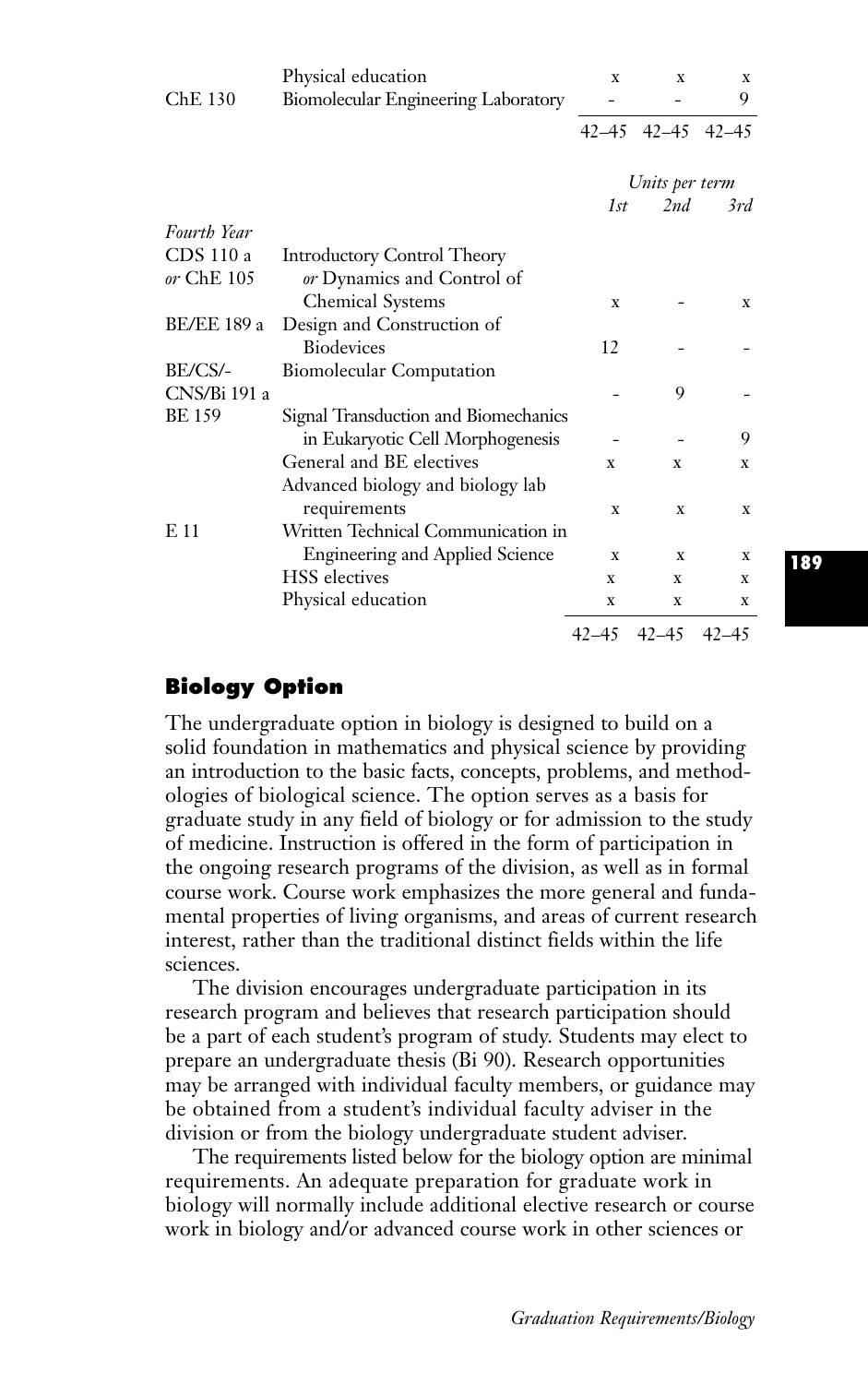in mathematics. Flexibility to accommodate varied individual scientific interests, within the broad scope of biology, is achieved through the provision of elective courses, arrangements for individual research (Bi 22), and tutorial instruction (Bi 23). In addition, arrangements may be made to take courses at neighboring institutions in fields of biology that are not represented in our curriculum.

### *Premedical Program*

The undergraduate course for premedical students is essentially the same as that for biology students and is intended as a basis for later careers in research as well as in the practice of medicine. It differs in some respects from premedical curricula of other schools; however, it has been quite generally accepted as satisfying admission requirements of medical schools.

It is recommended that all students contemplating application to medical school consult with the premed adviser at the Career Development Center or Professor David Chan in the Division of Biology.

#### **Option Requirements 190**

- 1. Bi 8, Bi 9, Bi 117, Bi 122, Bi/CNS 150, and Ch 41 abc.
- 2. One advanced laboratory course chosen from Bi 123, Bi/CNS 162, Bi 180, Bi 227, or at least 12 units of independent research such as Bi 22.
- 3. Two courses chosen from Bi/Ch 110, 111, 113, and/or Bi/Ch 132.
- 4. Scientific writing requirement met by taking Bi 24 (six units), or by taking any other writing course such as En 84 or Ge 13 (three units) plus oral presentation at SURF Seminar Day or equivalent, with option representative approval.
- 5. None of the courses satisfying requirements 1–4 may be taken pass/fail, except Bi 22 and Bi 180.
- 6. At least six additional biology courses for a total of 146 units in biology must be taken and passed. Bi 1, Bi 2, and Bi 10 cannot be counted toward this total. Distribution requirement: these additional courses must be drawn from at least two of the following course "tracks" defined below: biochemistry, genetics, developmental biology, neurobiology, computational and systems biology, organismal and biomedical biology, cell biology, and interdisciplinary technology. At least four of these additional courses (including courses drawn from at least two tracks) must be taken for letter grades. At least two of these additional graded courses (from different tracks) must be for at least nine units.
- 7. Passing grades must be earned in a total of 486 units, including the courses listed above.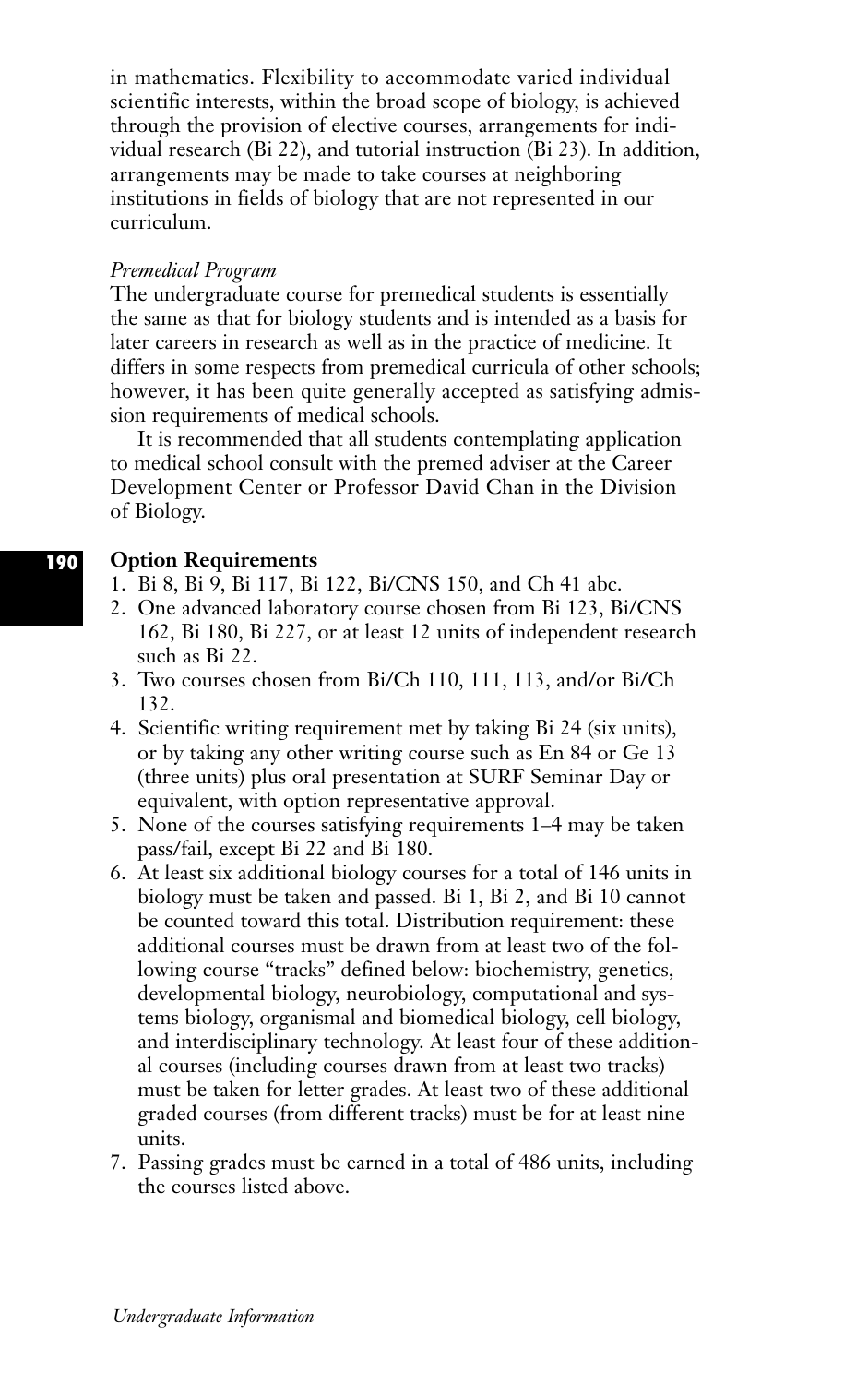Biology Tracks

Individual classes may be relevant to more than one track, but classes cannot be double counted toward the distribution requirement. Courses included in the general option requirements that provide logical background for these tracks are indicated in parentheses; however, these cannot be counted toward the distribution requirement.

a. Biochemistry and molecular biology

(Bi 8, Bi 9)

Bi/Ch 110, 111, 113, 132 (if not taken to satisfy item 3; no double counting)

Bi 129, BMB/Bi/Ch 170 abc, Bi 189, Bi/Ch 206, Bi/Ch 211 Note: Ch 24 and Ch 7 or Ch 145 are also recommended for students interested in this track.

b. Genetics

(Bi 8, Bi 115, Bi 122)

Bi 123, 129, 180, 188, 190, 206

Microbial biology subtrack: ESE/Bi 166, ESE/Bi 168 with Bi 180

- c. Developmental biology and evolution (Bi 117, Bi 122) Bi 123, Bi/CNS 157, Bi/CNS 158, Bi 182, 188, 190, 204, 214
- **191**
- d. Neurobiology (Bi/CNS/Psy 150) Bi 152, 156, 157, 162, 186, 202, 216, 217, 218, Bi/CNS 184, Bi/CNS 220, CNS/Bi 176, Ph/Bi 103 b Behavior/psychology subcluster: CNS/SS/Psy/Bi 102 ab, CNS/Bi/Psy 120, 131, Bi/CNS 220, Bi 152, Bi 156, 176, 216, 217, CNS/Bi 256

e. Computational and systems biology (Bi/CNS/Psy 150) Ay/Bi 199, Bi/CNS 184, Bi/CNS 220, CNS/Bi/SS/Psy 176, CNS/Bi/EE 186, CNS/Bi/Ph/CS 187, BE/CS/CNS/Bi 191 ab, CNS/Bi 221, CNS/Bi 247, CNS/Bi 256 CS programming courses are highly recommended for those

- interested in this track. f. Organismal
- Bi 114, 115, 129, 145 ab, 146, 157, 158, 188, 202, 214, 215 g. Cell biology
- (Bi 9)

Bi 113, if not taken to satisfy requirement item 3, 115, 129 Bi 145 ab, 189, 215

h. Interdisciplinary, technology approaches BE/Bi 105, BE/CS/CNS/Bi 191, Bi 177, 206, 227

Planning the Biology Course Schedule

Course requirements for biology are designed to be met by students taking Bi 8 and Bi 9 starting in their second year. However, many students interested in biology elect to take these courses in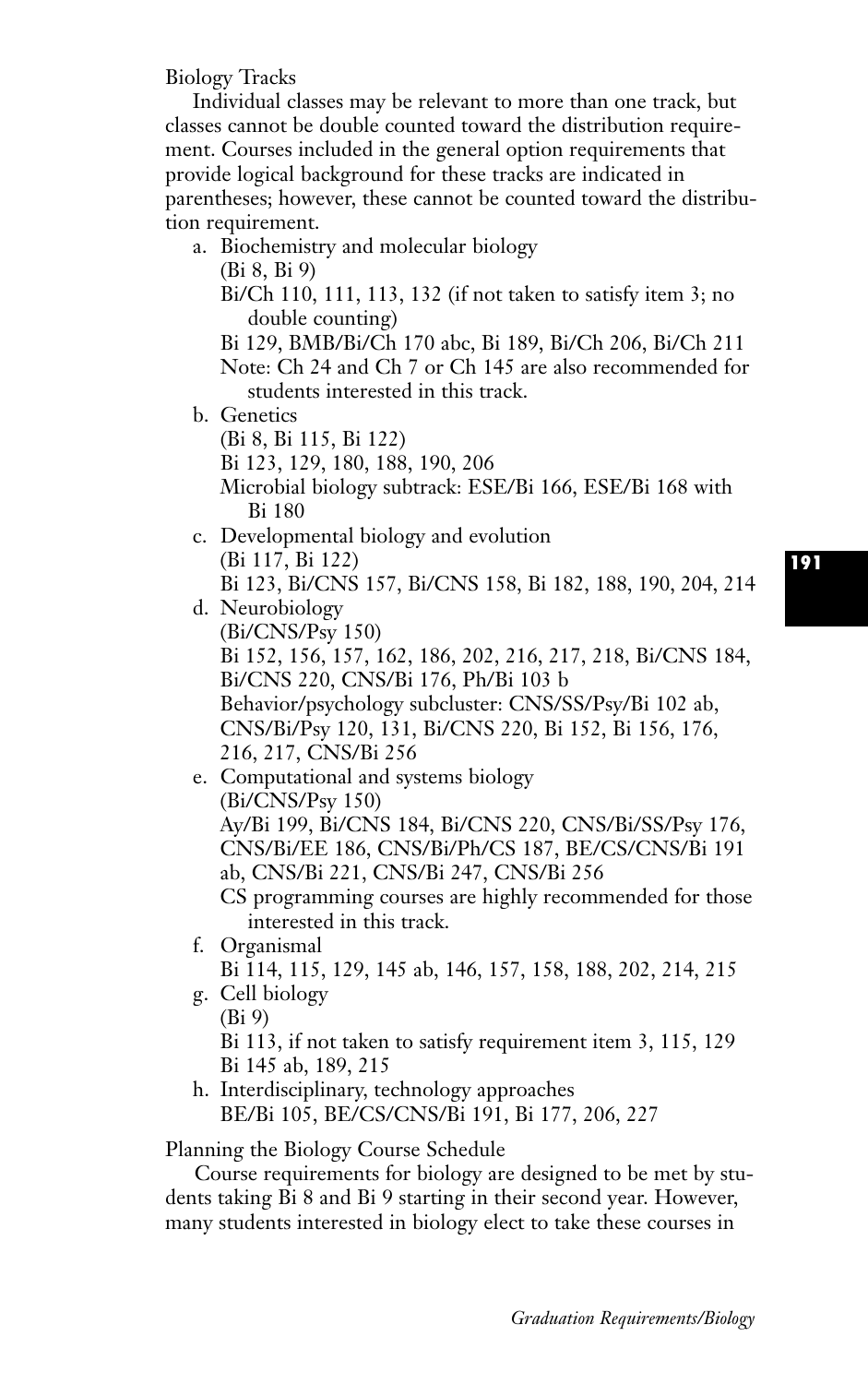their first year. Those passing Bi 8 and Bi 9 in their first year may be excused from the Institute requirement to take Bi 1.

Students may place out of the option requirement to take Bi 8 or Bi 9 by passing an exam and then earning a passing grade in Bi/Ch 111 or Bi/Ch 113, respectively, instead. The exam for placing out of Bi 8 and Bi 9 is given in the fall term of freshman year and is open to students who have scored a 5 on the advanced placement exam in biology, or who have an unusually strong background in biology, e.g., substantial research experience.

Bi 10 is not required for the biology option but is commonly taken by biology students to meet the Institute introductory laboratory requirement.

Bi 123 is not required but is recommended for students planning to take any additional courses in genetics.

Prerequisites listed for individual biology courses are advisory, not compulsory. They indicate the kind of background that is assumed for the work level of the course. In general they may be waived with the instructor's permission.

Ch 24 and Ch 25 are strongly recommended for students interested in postgraduate work in biology, as most graduate programs expect entering students to have taken a course in physical chemistry.

Additional courses of potential interest to biology majors include Ge 11 b, BE/APh 161, BE 163, and advanced geobiology courses.

*Units per term*

|             |                                   | 1st       | 2nd       | 3rd       |
|-------------|-----------------------------------|-----------|-----------|-----------|
| Second Year |                                   |           |           |           |
|             | <b>HSS Electives</b>              | 9         | 9         | 9         |
| Ma 2 ab     | Sophomore Mathematics             | 9         | 9         |           |
| Ph 2 ab     | Sophomore Physics                 | 9         | 9         |           |
| Ch 41 abc   | Organic Chemistry                 | 9         | 9         | 9         |
| Bi 8        | Introduction to Molecular Biology |           | 9         |           |
| Bi 9        | Cell Biology                      |           |           | 9         |
| Bi 10       | Cell Biology Laboratory           |           |           | 6         |
|             | Electives                         | $9 - 15$  | $0 - 6$   | $9 - 18$  |
|             |                                   | $45 - 51$ | $45 - 51$ | $42 - 51$ |
| Third Year  |                                   |           |           |           |
|             | <b>HSS Electives</b>              | 9         | 9         | 9         |
| Bi 117      | Developmental Biology             |           | 9         |           |
| $Bi/Ch$ 110 | Intro. to Biochemistry            | 12        |           |           |
| Bi 122      | Genetics                          | 9         |           |           |
| Bi 123      | <b>Genetics Laboratory</b>        |           | 12        |           |
| Ch 24, 25   | Introduction to Biophysical       |           |           |           |
|             | Chemistry                         |           | 9         | 9         |
|             | Electives                         | $15 - 21$ | $15 - 21$ | $27 - 33$ |
|             |                                   | $45 - 51$ | 54–60     | $45 - 51$ |

# **Typical Course Schedule**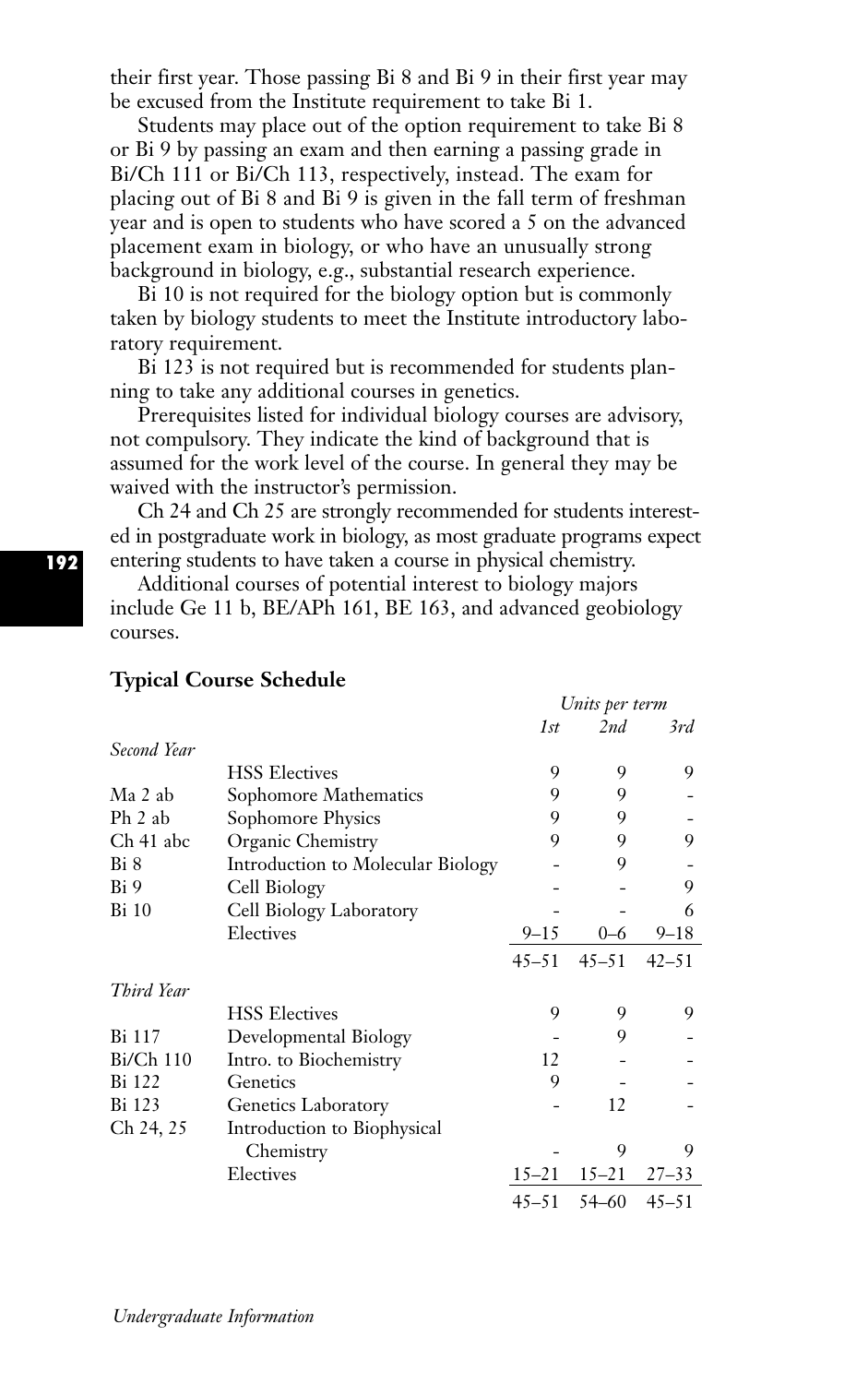*Fourth Year*

| Bi 24 | <b>HSS</b> Electives    | O  |                          |  |
|-------|-------------------------|----|--------------------------|--|
|       | Technical Communication | 6  | $\overline{\phantom{a}}$ |  |
|       | Bi/CNS 150 Neurobiology | 10 |                          |  |
|       | Electives               |    | $23 - 26$ 36-42 36-42    |  |
|       |                         |    | $48-51$ $45-51$ $45-51$  |  |

# **Business Economics and Management Option**

The business economics and management (BEM) option provides students with the analytical tools to operate successfully in a modern volatile business environment. The emphasis is on strategy, design (markets, organizations, networks), finance, and law in a free-market competitive or strategic situation, as well as in a highly politicized environment. Today's business environment is complex; the required courses in this option are therefore highly analytical. The formal nature of the required courses can be complemented by case-study courses. For more information, go to http://www.hss.caltech.edu/ss.

### **Option Requirements**

- 1. Ec 11, PS/Ec 172, BEM/Ec/SS 20 (or a similar writing/oral presentation course), BEM 101, Law 33.
- 2. BEM 103, BEM 105, BEM 106.
- 3. ACM/ESE 118 or Ec 122.
- 4. Five courses, to be chosen from the menu (may be taken pass/fail): BEM courses (excluding the ones listed under [1] and [2] above), Ec 105, 106, 116, 121 ab, 122, 123, 129, 130, 132, 135, 145, 155, Ec/PS 160 abc, PS 12, PS/Ec 173, Psy 20, ACM 113, ACM 116, Ma 112 a, Law 133, 134, 135. Other courses with permission of BEM option representative.
- 5. 45 additional units of science (including anthropology, economics, political science, psychology, social science), mathematics, and engineering courses; this requirement cannot be satisfied by courses listed as satisfying the introductory laboratory requirement or by any course with a number less than 10 (may be taken pass/fail).
- 6. Passing grades must be earned in a total of 486 units, including all courses used to satisfy the above requirements.

# *Units per term 1st 2nd 3rd Second Year* Ma 2 ab Sophomore Mathematics 9 9 9 -Ph 2 ab Sophomore Physics 9 9 9  $M$ enu Course  $\qquad \qquad -$  9 Ec 11 Introduction to Economics 9 - -BEM 101 Introduction to Accounting 9 - -Law 33 Introduction to the Law 9<br>BFM 106 Competitive Strategy -Competitive Strategy **-** - 9

# **Typical Course Schedule**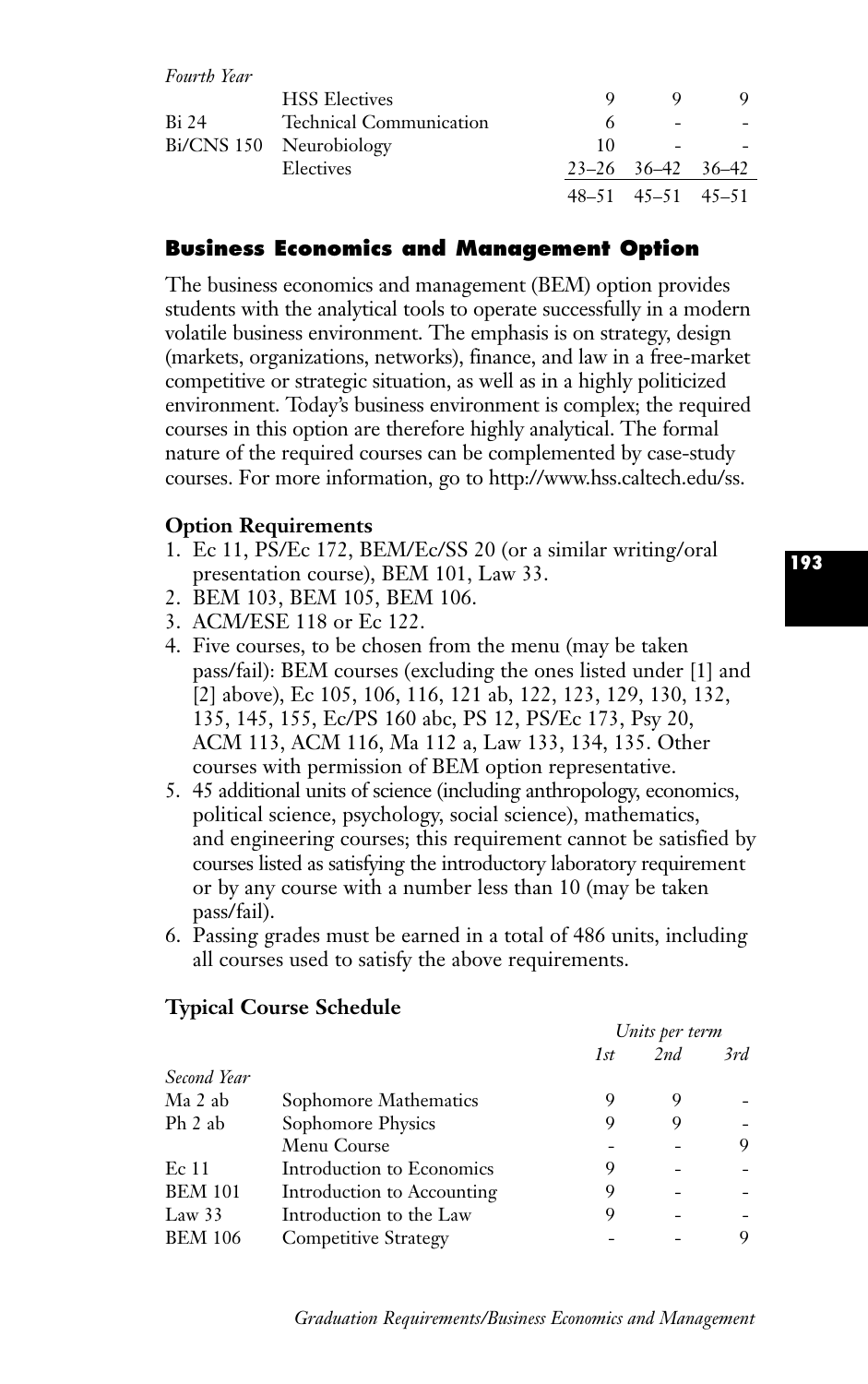| <b>PS/Ec 172</b>                | <b>Noncooperative Games</b>   |    |    | 9  |
|---------------------------------|-------------------------------|----|----|----|
|                                 | Electives <sup>1</sup>        |    | 27 | 18 |
|                                 |                               | 45 | 45 | 45 |
| Third Year                      |                               |    |    |    |
| <b>BEM 103</b>                  | Introduction to Finance       | 9  |    |    |
| <b>BEM 105</b>                  | Options                       |    | 9  |    |
| ACM/                            | Methods in Applied Statistics |    |    |    |
| <b>ESE 118</b>                  | and Data Analysis             | 9  |    |    |
|                                 | Electives <sup>1</sup>        | 27 | 36 | 45 |
|                                 |                               | 45 | 45 | 45 |
| <b>Fourth Year</b>              |                               |    |    |    |
| BEM/Ec/SS 20 Scientific Writing |                               |    | 6  |    |
|                                 | Electives <sup>1</sup>        | 45 | 39 | 45 |
|                                 |                               | 45 | 45 | 45 |

*<sup>1</sup> See option requirements 4 and 5.*

# **Chemical Engineering Option**

The chemical engineering option is designed to prepare its students for either graduate study or research and development work in industry. This is accomplished by providing broad and rigorous training in the fundamentals of chemical engineering while maintaining a balance between classroom lectures and laboratory experience. The program also strives to develop in each student selfreliance, creativity, professional ethics, an appreciation of the societal impact of chemical engineering, and an understanding of the importance of continuing intellectual growth.

Chemical engineering involves applications of chemistry, physics, mathematics, and, increasingly, biology and biochemistry. In addition to these disciplines, the chemical engineering curriculum includes the study of applied and computational mathematics, fluid mechanics, heat and mass transfer, thermodynamics, chemical kinetics and chemical reactor design, and process control. Because of this broad-based foundation that emphasizes basic and engineering sciences, chemical engineering is perhaps the broadest of the engineering disciplines.

Because many industries utilize some chemical or physical transformation of matter, the chemical engineer is much in demand. He or she may work in the manufacture of inorganic products (ceramics, semiconductors, and other electronic materials); in the manufacture of organic products (polymer fibers, films, coatings, pharmaceuticals, hydrocarbon fuels, and petrochemicals); in other process industries; or in the biotechnology, pharmaceutical, or biomedical industries. Chemical engineering underlies most of the energy field, including the efficient production and utilization of coal, petroleum, natural gas, and newer technologies such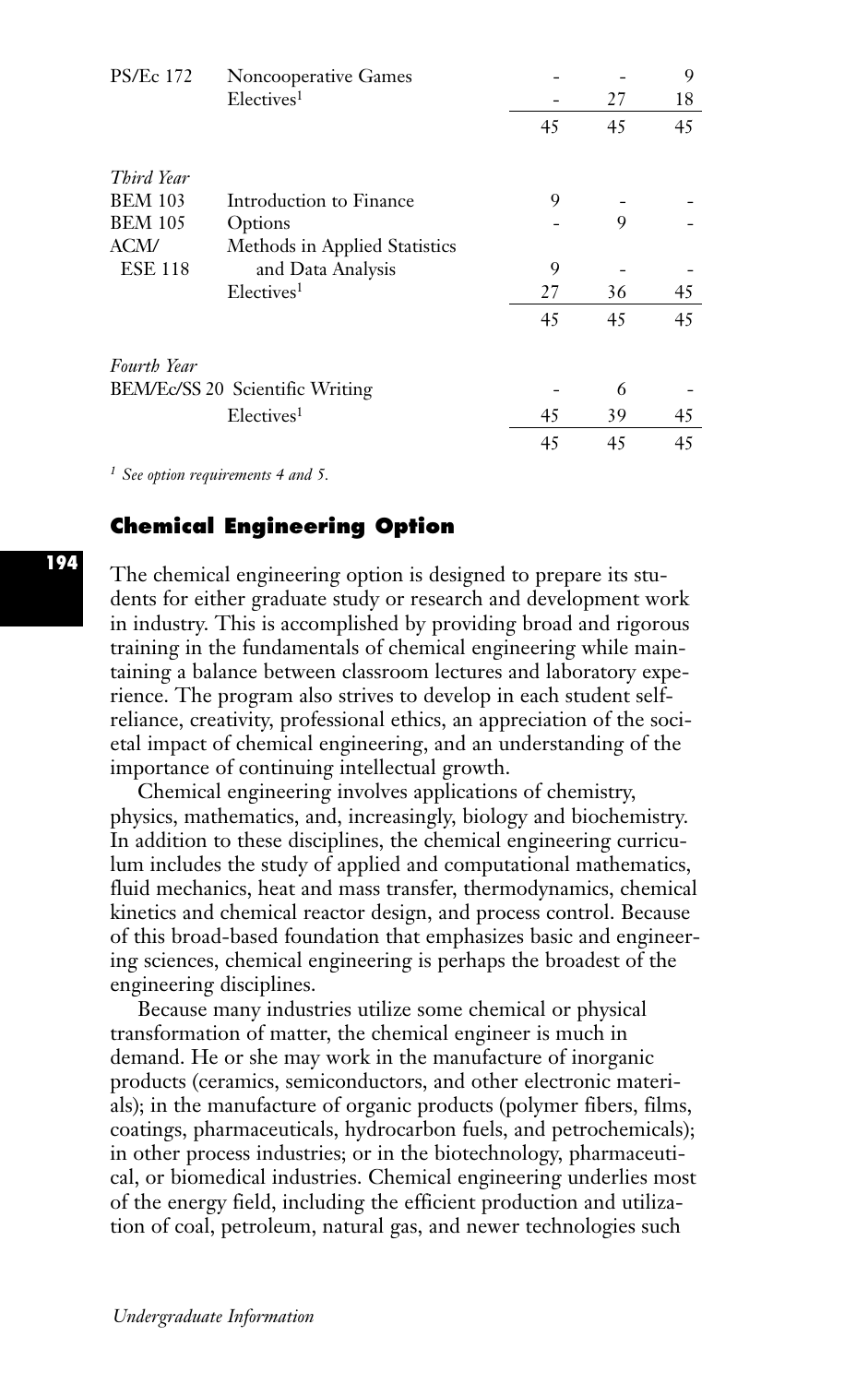as biofuels, fuel cells, and solar energy conversion technologies. Air and water pollution control and abatement and the study of climate change are also within the domain of expertise of chemical engineers. The chemical engineer may also enter the field of biochemical engineering, where applications range from the utilization of microorganisms and cultured cells, to enzyme engineering and other areas of emerging biotechnology, to the manufacture of foods, to the design of artificial human organs.

Key educational objectives of our chemical engineering curriculum focus on developing an ability to synthesize and apply knowledge from the many subjects studied to the design of systems, components, processes, or experiments, subject to technical, economic, environmental, and/or social constraints. Problems illustrating the design process are integrated into the core courses. The senior laboratories integrate design with the construction and experimental evaluation of a system, process, or component.

Freshman and sophomore students normally take the core courses in mathematics, physics, chemistry, and biology (Ma 1 abc, Ma 2 ab, Ph 1 abc, Ph 2 ab, Ch 1 ab, and Bi 1). They take the sophomore chemistry labs (Ch  $3a$  [or Ch  $3x$ ] and Ch  $3b$ ). They also take the second-year organic chemistry course (Ch 41 abc) and the basic chemical engineering courses (ChE 63 ab and ChE 64). It is strongly recommended that they also take a course in computer programming (e.g., CS 1, CS 11, or ACM 11).

Undergraduate research is emphasized, and students are encouraged, even in the freshman year, to participate in research with the faculty. In order to obtain a basic intellectual background, all students take courses in the fundamentals of chemical engineering through the junior year. During the junior and senior years, students diversify into one of four tracks (biomolecular, environmental, materials, or process systems) where they pursue concentrated study in their chosen area of chemical engineering. An optional senior thesis provides an opportunity to pursue independent research in lieu of one of the senior laboratories.

Attention is called to the fact that any student whose gradepoint average is less than 1.9 at the end of an academic year in the subjects listed under the Division of Chemistry and Chemical Engineering may, at the discretion of the faculty in this division, be refused permission to continue the work in this option.

#### **Option Requirements**

- 1. Ch 3 b, Ch 41 abc, ChE 63 ab, ChE 64, ACM 95 abc, Ch 21 a1, Ch 21 b1 (or Ch 24)1, ChE 101, ChE 103 abc, ChE 105, ChE 126, Ch/ChE 91 (or En 84), three science/engineering electives (two if ChE 90 ab is selected), and one of Ec 11, BEM 101, or BEM 1032.
- 2. Completion of a track (biomolecular, environmental, process systems, or materials), each consisting of eight science or engineering courses. Students should inform the executive officer of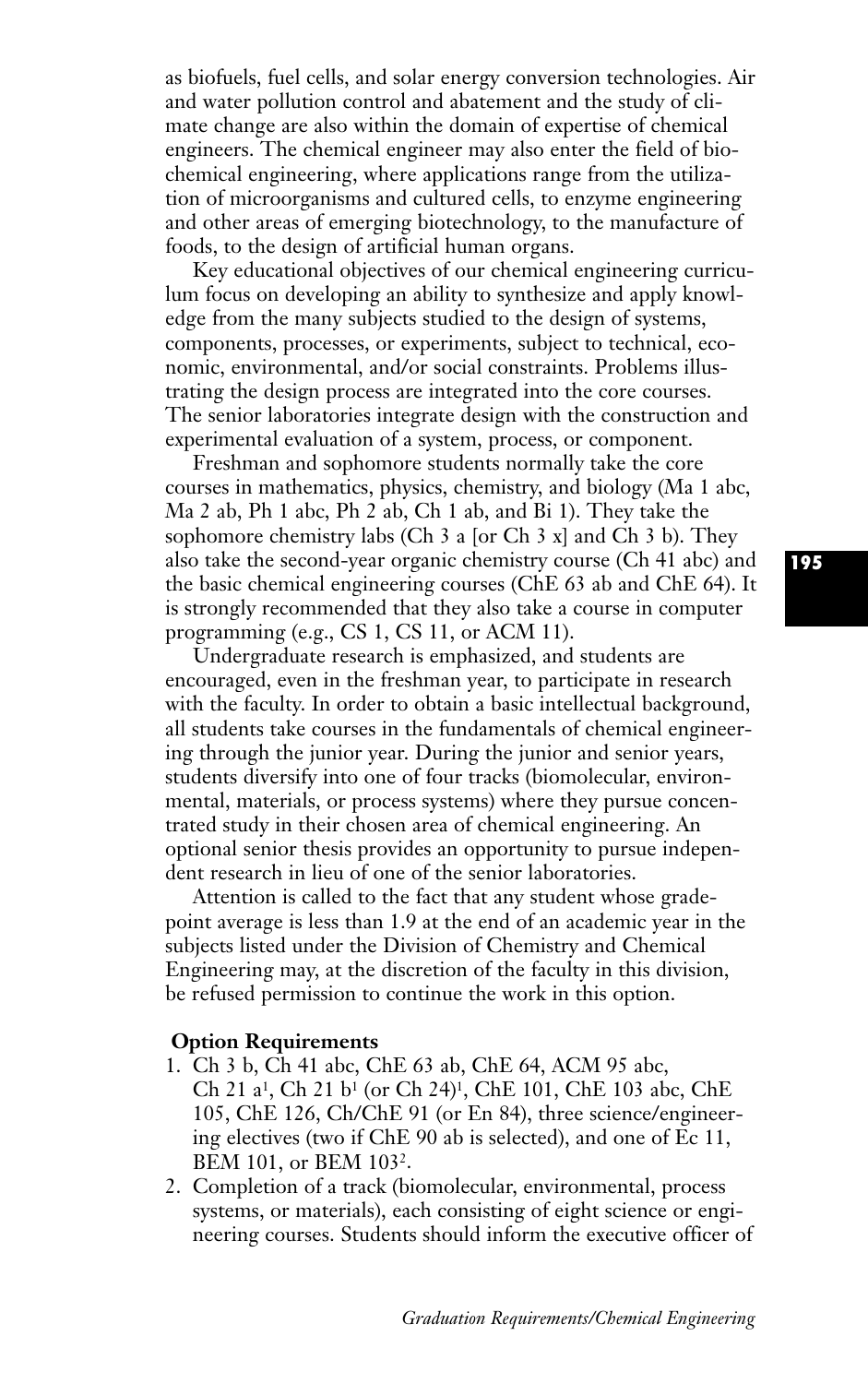their track choice by the beginning of the spring quarter of the sophomore year by providing a planned schedule for completion of all degree requirements. Requirements for the tracks are as follows.

a. Biomolecular track: ChE/BE 163, Bi/Ch 110, [ChE 130 or ChE 90 ab], and five additional bioengineering or biochemical engineering electives. ChE 118 and/or ChE 120 may be elected provided the design project undertaken contains a significant biological component.

b. Environmental track: ESE/GE 148 abc, [ChE 128 or ChE 90 ab], four additional ESE or related courses. CheE 118 and/or ChE 120 may be elected provided the design project undertaken contains a significant environmental component. c. Process systems track: ChE 118, ChE 120, [ChE 128 or ChE 90 ab], five engineering electives.

d. Materials track: ChE 128 or ChE 90 ab; one course on materials synthesis or processing selected from Ch/ChE 1473, ChE 1153, or MS 133; at least one course on the physical basis of structure and properties selected from Ch 120, ChE/Ch 1483, MS 130, MS 131, MS 132, or MS 115 ab; and five additional chemical engineering or materials science elective courses selected from ChE 118, ChE 120, ChE/Ch 1553, ChE/Ch 164, ChE/Ch 165, or any MS course.

3. Passing grades must be earned in all courses required by the Institute and the option. None of the courses satisfying option requirements may be taken pass/fail.

*<sup>1</sup> May be taken in junior or senior year.*

*<sup>2</sup> These 9 units partially satisfy the Institute requirements in humanities and social sciences.*

*<sup>3</sup> Given in alternate years.*

|                   |                                    | Units per term |     |     |
|-------------------|------------------------------------|----------------|-----|-----|
|                   |                                    | 1st            | 2nd | 3rd |
| Second Year       |                                    |                |     |     |
| Ma 2 ab           | Sophomore Mathematics              | 9              | 9   |     |
| Ph 2 ab           | Sophomore Physics                  | 9              | 9   |     |
| Ch <sub>3</sub> b | <b>Experimental Procedures of</b>  |                |     |     |
|                   | Synthetic Chemistry                |                |     | 8   |
| Ch 41 abc         | Organic Chemistry                  | 9              | 9   | 9   |
| ChE 63 ab         | Chemical Engineering               |                |     |     |
|                   | Thermodynamics                     |                | 9   | 9   |
| Che 64            | Principles of Chemical Engineering | 9              |     |     |
|                   | <b>HSS Electives</b>               | 9              | 9   | 18  |
|                   |                                    | 45             | 45  | 44  |
| Third Year        |                                    |                |     |     |
| ACM 95 abc        | Intro. Methods of Applied Math.    | 12             | 12  | 12  |
|                   | ChE 103 abc Transport Phenomena    | 9              | 9   | 9   |
| Che 101           | Chemical Reaction Engineering      |                | 9   |     |

### **Typical Course Schedule**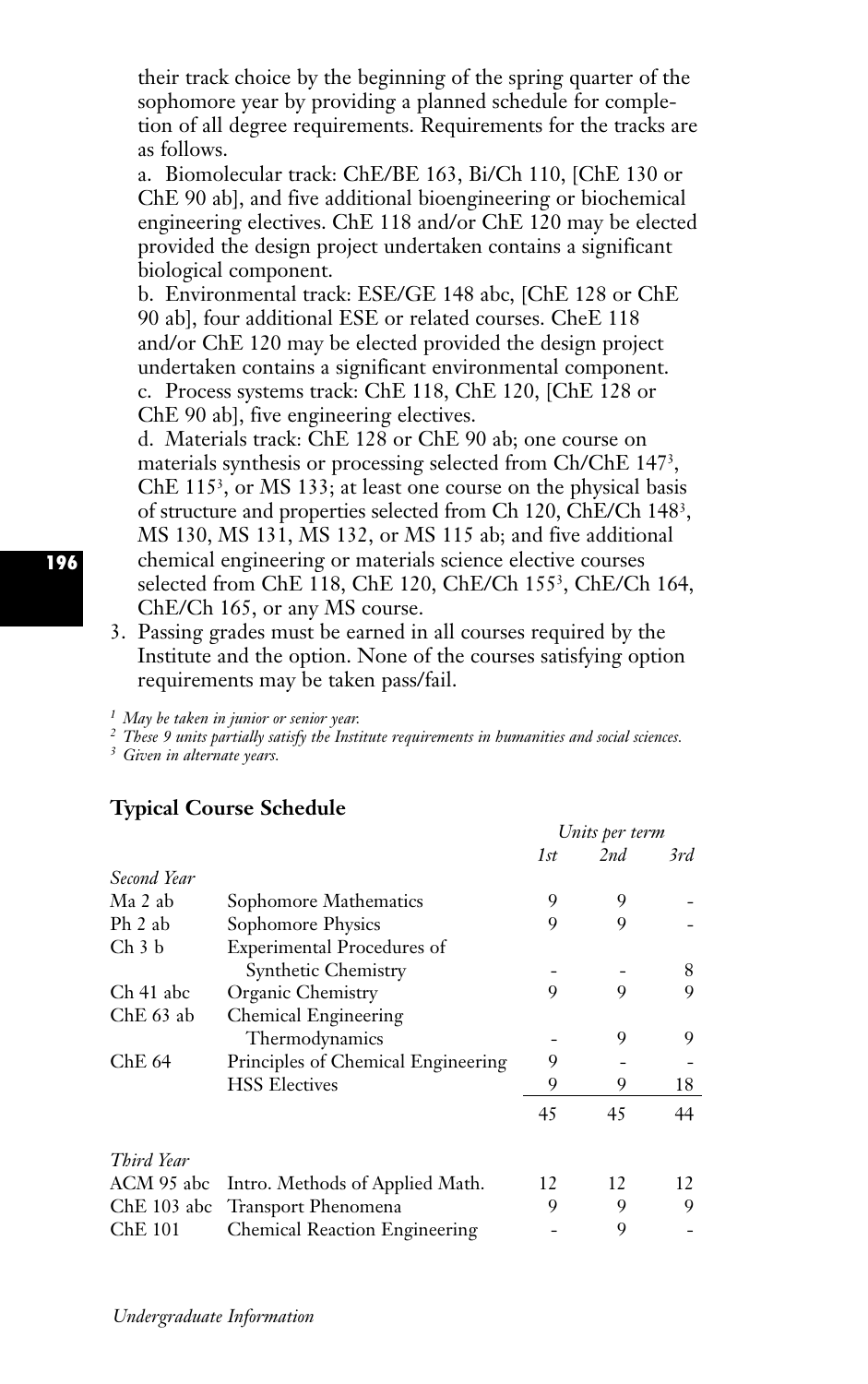| ChE 105                               | Dynamics and Control of Chemical                   |    |    |    |
|---------------------------------------|----------------------------------------------------|----|----|----|
|                                       | <b>Systems</b>                                     |    |    | 9  |
| $Ch/ChE$ 91                           | Scientific Writing                                 |    |    | 3  |
|                                       | ChE, Ch, track courses, and electives <sup>1</sup> | 18 |    |    |
|                                       | <b>HSS Electives</b>                               | 9  | 9  | 9  |
|                                       |                                                    | 48 | 48 | 42 |
| <b>Fourth Year</b>                    |                                                    |    |    |    |
| ChE 126                               | Chemical Engineering Lab                           | 9  |    |    |
|                                       | ChE, Ch, track courses, and electives <sup>1</sup> | 36 | 36 | 18 |
|                                       | <b>HSS Electives</b>                               |    | 9  | 18 |
|                                       |                                                    | 45 | 45 | 36 |
| <sup>1</sup> See option requirements. |                                                    |    |    |    |

## **Chemistry Option**

Study in the chemistry option leads, especially when followed by graduate work, to careers in teaching and research at colleges and universities, in research for government and industry, in the operation and control of manufacturing processes, and in management and development positions in the chemical industry.

A first-year general chemistry course is taken by all freshman students. The emphasis is on fundamental principles and their use in systematizing descriptive chemistry. To satisfy the Institute chemistry requirement, students may substitute at least two terms from Ch 21 ab or Ch 24 or Ch 41 ab for Ch 1 ab only after passing the chemistry placement exam. Exceptions will be granted only by petition to the chemistry curriculum and undergraduate studies committee. Students who did not pass the placement exam may take Ch 1 and Ch 41 simultaneously, but Ch 1 ab must be passed to satisfy the Institute chemistry requirement. The one-term required laboratory course (Ch 3 a) presents basic principles and techniques of synthesis and analysis and develops the laboratory skills and precision that are fundamental to experimental chemistry. The laboratory in the following two terms (Ch 4 ab), normally taken concurrently with Ch 41, introduces the student to methods of synthesis, separation, and instrumental analysis used routinely in research. Qualified students, with the instructor's consent, are allowed to substitute either Ch 3 b or Ch 4 a for the core requirement of Ch 3 a. Freshmen intending to major in chemistry are encouraged to take Ch 10 abc, which provides an introduction to research activities and opportunities in chemistry for undergraduates.

Beyond the freshman year, each student in the chemistry option, in consultation with his or her adviser, selects a suitable course of study under the supervision of the division. The requirements of the option are listed below. A student wishing to deviate from these requirements should submit an alternate curriculum, with justifications, for consideration by his or her adviser and the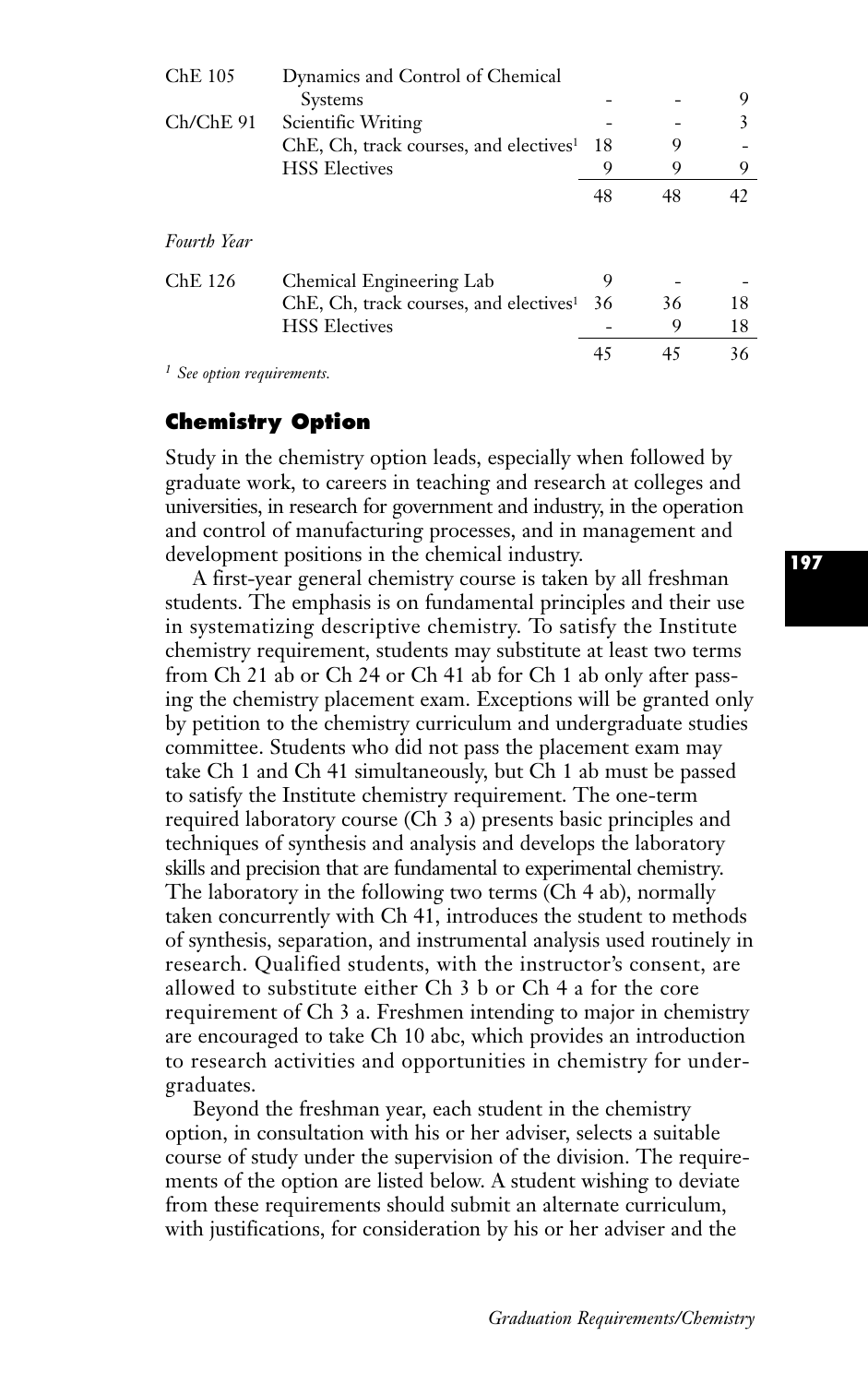Curriculum and Undergraduate Studies Committee. The chemistry option representative should be consulted for the future scheduling of courses not offered during the current academic year.

Undergraduates in the option must also take chemistry courses below the 100 level for a letter grade with the exception of the following courses, which are only offered on a pass/fail basis: Ch 1, Ch 3 a, Ch 90, and, if taken during the first or second terms of the freshman year, Ch 4 ab, Ch 21 ab, Ch 24, and Ch 41 ab.

#### *Senior Thesis*

Students attempting a senior thesis in the chemistry option must complete the following requirements.

- 1. Three terms (27 units) of Ch 82 are to be completed during the junior and/or senior year of study; continued work from research experiences prior to the commencement of the senior thesis is encouraged.
- 2. At the time of registering for the first term of Ch 82, the candidate will submit a short (five-page) proposal delineating his/her project for approval by the research mentor and the Chemistry Curriculum and Undergraduate Studies Committee (CUSC).
- 3. The candidate will present a short progress report (maximum of five pages) at the end of each of the first two terms of Ch 82, describing the current status of the research work and any results obtained. Upon evidence of satisfactory effort, the student will be allowed to continue his/her senior thesis.
- 4. A thesis of approximately 20 pages (excluding figures and references will be presented to the mentor and the CUSC at the end of the third term of Ch 82. An oral thesis defense will be arranged by the CUSC. The thesis must be approved by both the research mentor and the CUSC.
- 5. Upon approval by the research mentor and the CUSC, the Ch 91 requirement for graduation may be satisfied by the written thesis and the progress reports from the first two quarters of Ch 82. If the thesis is being completed during the spring quarter of the senior year, a draft of the thesis is to be submitted by Add Day.

### *Double Majors*

For students simultaneously pursuing a degree in a second option, courses taken as *required* courses for that option can also be counted as chemistry electives (requirement 3, below) where appropriate. However, courses that count toward the electives requirement in the other option cannot simultaneously be counted toward satisfying the elective requirement in chemistry.

The courses listed below would constitute a common core for many students in the option.

Any student of the chemistry option whose grade-point average is less than 1.9 will be admitted to the option for the following year only with the special permission of the Division of Chemistry and Chemical Engineering.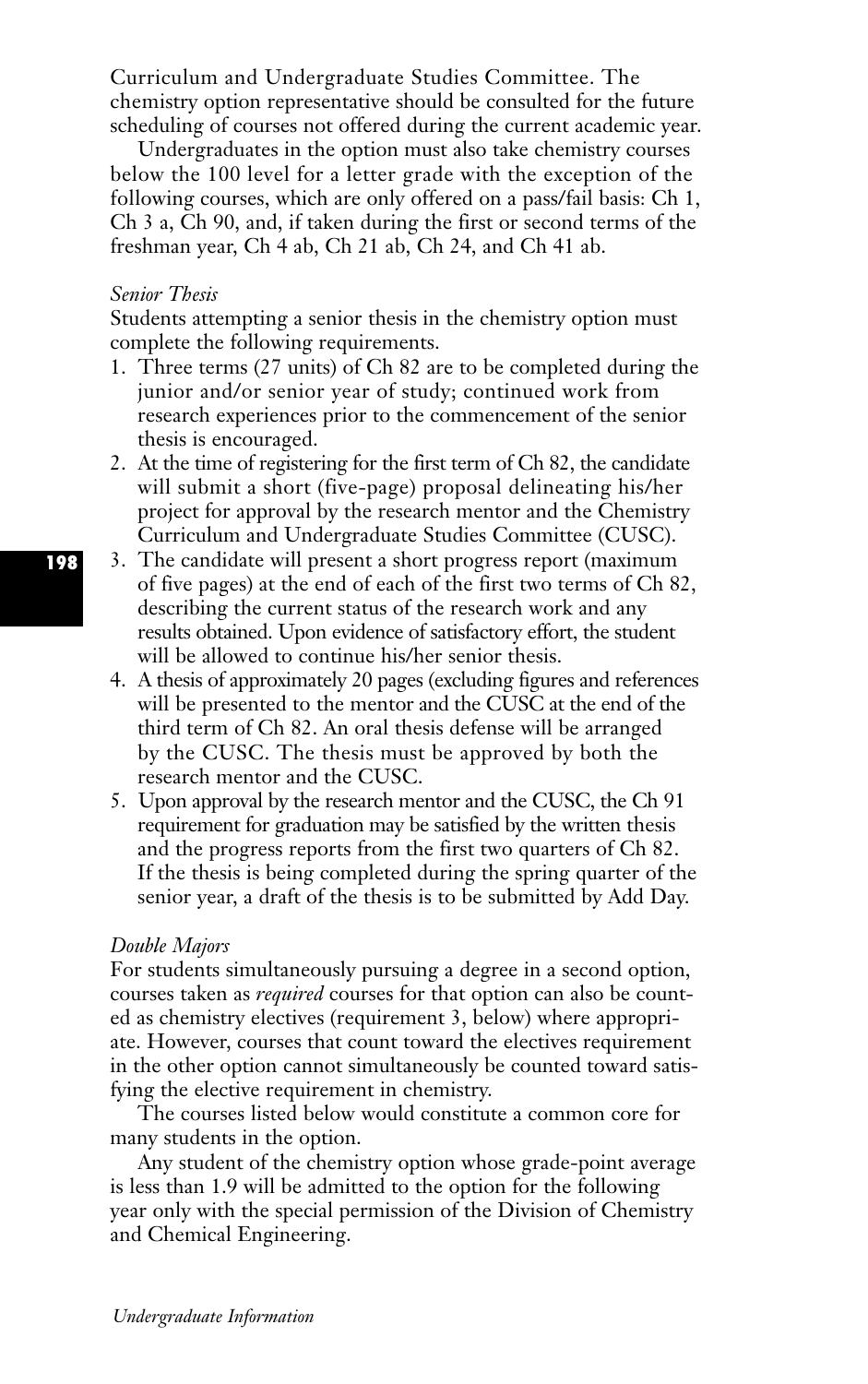## **Option Requirements**

- 1. Ch 14 (or ESE 142), Ch 21 abc (or Ch 21 a, Ch 24, and Ch 25), Ch 41 abc, Ch 90.
- 2. A minimum of five terms of laboratory work chosen from Ch 4 ab, Ch 5 ab, Ch 6 ab, Ch 7, Ch 10 c (if taken freshman or sophomore year), Ch 15, and Bi 10.
- 3. A minimum of five terms of advanced chemistry electives (which must total at least 45 units) taken for a letter grade from chemistry course offerings at the 100 and 200 level, including cross-listed offerings such as Bi/Ch 110, Bi/Ch 111, Bi/Ch 113, Bi/Ch 132, and ChE/Ch 164, but excluding Ch 180 and Ch 280.
- 4. Passing grades must be earned in the courses that constitute the approved program of study, including those listed above. None of the courses satisfying option requirements may be taken pass/fail.
- 5. Passing grades must be earned in a total of 486 units, including courses listed above.1

*<sup>1</sup> No more than 27 units of Ch 80 will count toward the 486-unit requirement.*

## *Units per term 1st 2nd 3rd Second Year* Ch 41 abc Organic Chemistry 9 9 9 9 Ma 2 ab Sophomore Mathematics 9 9 9 Ph 2 ab Sophomore Physics 9 9 9 -Ch 4 ab Synthesis and Analysis of Organic 9 9 9 and Inorganic Compounds Ch 14 Chemical Equilibrium and Analysis **5** - 6 Electives 9–12 9–12 30–33 45–48 45–48 45–48 *Third Year* Ch 5 a Advanced Techniques of Synthesis - - 12 or and Analysis  $\mathop{\mathrm{Ch}}\nolimits 5 \,\mathrm{b}$  - 9 -Ch 15 Chemical Equilibrium and Analysis Laboratory 10 Ch 21 abc Physical Chemistry 9 9 9 9 9 or Ch 21 a, Ch 24, Ch 25 Ch 90 Oral Presentation - 3 -Ch/ChE 91 Scientific Writing - - 3 Electives 26–29 24–36 21–36 45–48 45–48 45–48

## **Typical Course Schedule**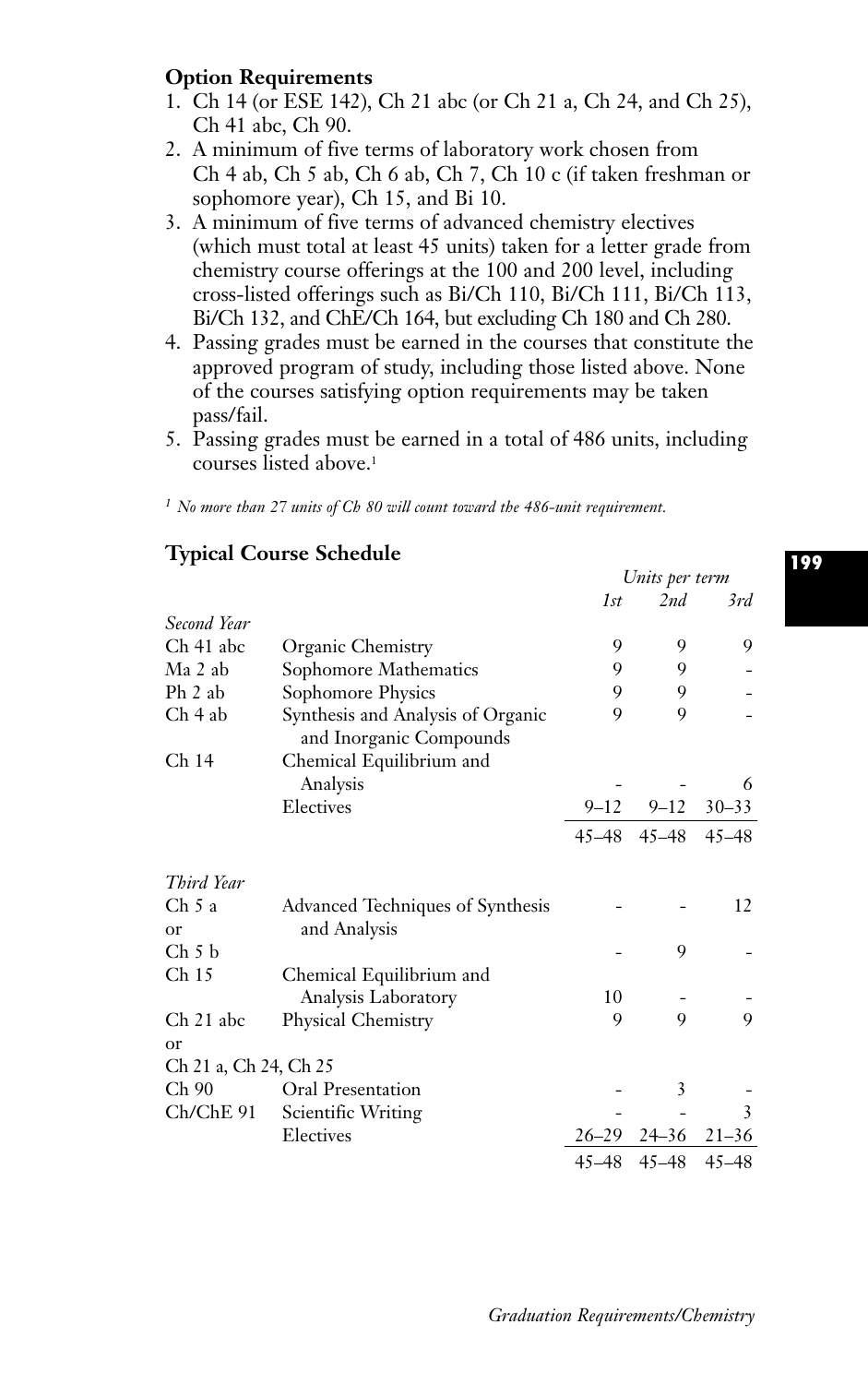| Fourth Year     |                                     |       |           |       |
|-----------------|-------------------------------------|-------|-----------|-------|
| Ch 6 a          | Physical and Biophys. Chemistry Lab |       |           |       |
| <sub>or</sub>   |                                     |       | 10        |       |
| Ch 6 b          |                                     |       |           | 10    |
| <sub>or</sub>   |                                     |       |           |       |
| Ch <sub>7</sub> | Advanced Experim. Methods in        |       |           |       |
|                 | <b>Bioorganic Chemistry</b>         |       |           |       |
|                 | Electives                           | 45–48 | $35 - 48$ | 26–48 |
|                 |                                     | 45–48 | 45–48     | 45–48 |

This typical program is not specifically required for graduation in the option, nor is it in any sense a complete program. Students are expected to work out individual programs suitable for their interests and professional goals in consultation with their advisers. Several representative programs, including sets of possible electives, are shown below. These may well approximate choices by students who intend to do graduate work in conventional areas of chemistry.

## **Suggested Representative Courses of Study for Those Intending Graduate Work in Particular Areas of Chemistry**

|                        | Second Year                                                                                                                     | Third Year                                                                                                                                                                                             | <b>Fourth Year</b>                                                                                  |
|------------------------|---------------------------------------------------------------------------------------------------------------------------------|--------------------------------------------------------------------------------------------------------------------------------------------------------------------------------------------------------|-----------------------------------------------------------------------------------------------------|
| Inorganic<br>Chemistry | Ch 4 ab, Ch 5 a,<br>Ch 41abc, Ch 102,<br>Ma 2 ab, Ph 2 ab,<br>HSS elective.<br>other elective                                   | Ch 5 b <sup>1</sup> , Ch 14,<br>Ch 21 abc,<br>Ch elective $(s)^2$ ,<br>Ch laboratory <sup>3</sup> ,<br>Ch 80, Ch 90,<br>Ch/ChE 91,<br><b>HSS</b> elective                                              | $Ch 6$ a or $6$ b,<br>Ch electives <sup>2,3</sup> ,<br>Ch 80, HSS<br>elective                       |
| Chemical<br>Physics    | Ch 4 ab,<br>$Ch$ 21 abc <sup>4</sup> , $Ch$ 6<br>ab <sup>4</sup> , Ch 14, Ma 2<br>$ab$ , $Ph$ $2$ $ab$ ,<br><b>HSS</b> elective | Ch laboratory <sup>5</sup> ,<br>Ch 41 abc <sup>4</sup> , Ch<br>$electric(s)6$ ,<br>Ch 80, Ch 90,<br>ACM 95 abc,<br>Ch/ChE 91,<br><b>HSS</b> elective                                                   | Ch 125 abc, Ch<br>electives <sup>5,6</sup> .<br>Ch 80, HSS<br>elective                              |
| Organic<br>Chemistry   | $Ch 4 ab1$ , $Ch 5 a$ ,<br>Ch 41 abc, Ch 102,<br>Ma 2 ab, Ph 2 ab,<br>HSS elective.<br>other elective                           | $Ch 5 b$ or $Ch 7$ ,<br>Ch 14, Ch 21 abc,<br>$Ch$ elective $(s)^7$ ,<br>Ch laboratory <sup>3</sup> ,<br>Ch 80, Ch 90,<br>Ch/ChE 91,<br><b>HSS</b> elective                                             | $Ch6a$ or<br>Ch 6 b,<br>Ch electives $3,7$ ,<br>Ch 80,<br><b>HSS</b> elective                       |
| Biochemistry           | Ch 4 ab, Bi 10,<br>Ch 41 abc, Bi 9,<br>Ma 2 ab, Ph 2 ab,<br><b>HSS</b> elective                                                 | Ch laboratory <sup>8</sup> ,<br>Ch 7, Ch 14, Ch 21 a,<br>Ch 24, Ch 25 (or<br>Ch 21 bc), Ch 80<br>(or Bi 22), Ch 90,<br>Ch/ChE 91,<br>Bi/Ch 110, Bi/Ch 111,<br>Bi/Ch 113, Bi 10,<br><b>HSS</b> elective | $Ch 6 a$ or $6 b$ ,<br>Ch(Bi)<br>electives <sup>8,9</sup> .<br>Ch 80<br>(or Bi 22), HSS<br>elective |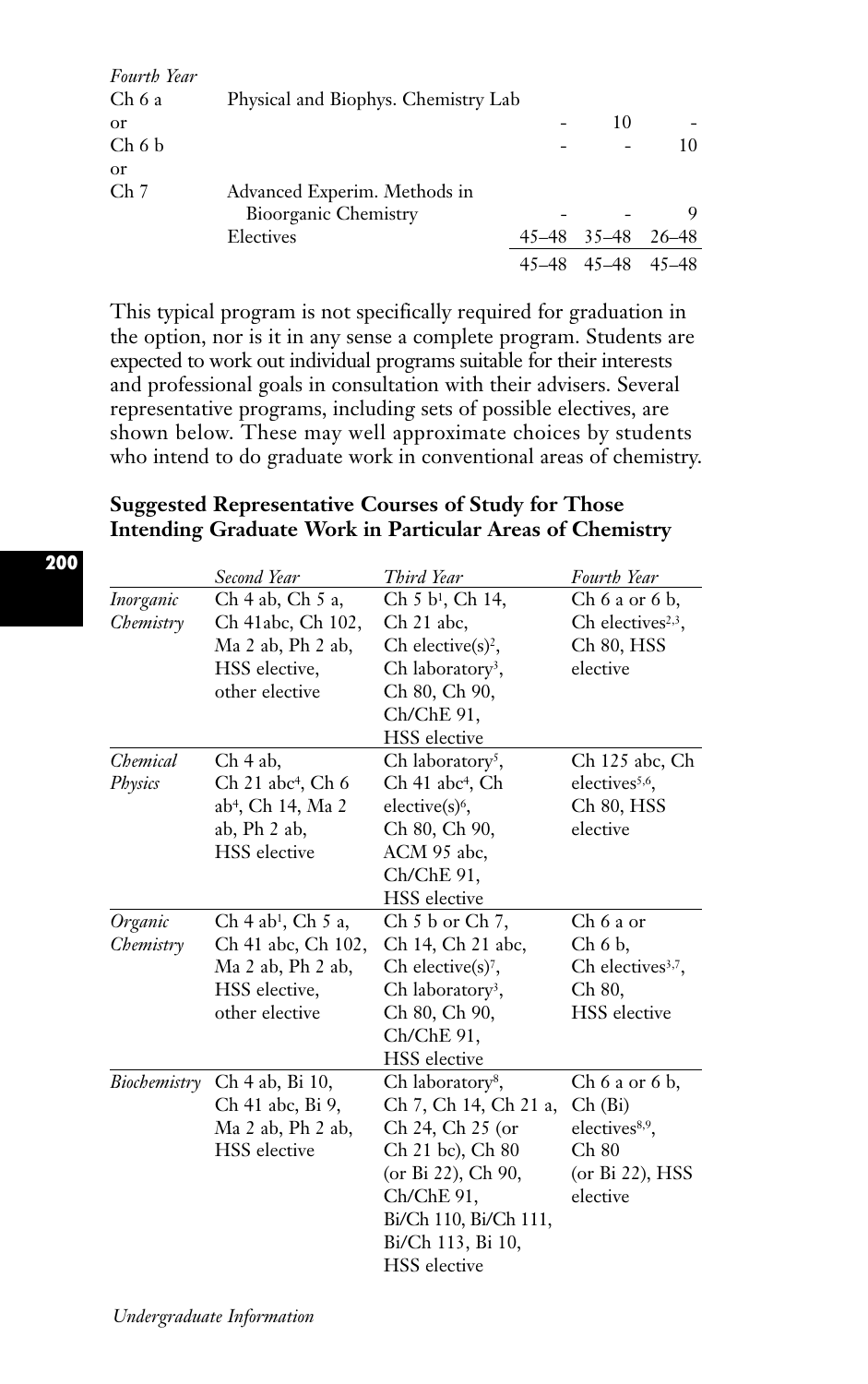- *<sup>1</sup> Requires Ch 4 ab.*
- *<sup>2</sup> Ch 112, 117, 120 ab, 121 ab, 122 abc, 135 ab, Ch/ChE 140, Ch 143, 144 ab, Ch/ChE 147, Ch 154 ab, ChE/Ch 155, ESE/Ch/Ge 175 abc, Ch 212, 213 abc, 221.*
- *<sup>3</sup> Ch 6 ab, 7, 15, Bi 10.*
- *<sup>4</sup> Students without sufficient math preparation may delay Ch 21 abc and Ch 6 ab until their junior year and take Ch 5 ab and Ch 41 abc during their sophomore year. <sup>5</sup> Ch 5 ab, Ch 15, Bi 10.*
- 
- *<sup>6</sup> Ch 120 ab, 121 ab, 126, Ge/Ch 128, 135 ab, Ch/ChE 140, Ch 144 ab, Ch/ChE 147, ChE/Ch 148, ChE/Ch 164, Ch 166, 221, 227 ab, Ph 106 abc.*
- *<sup>7</sup> Ch 112, 120 ab, 121 ab, 122 abc, 135 ab, 143, 144 ab, 145, 146, Ch/ChE 147, Ch 154 ab, ChE/Ch 155, ESE/Ch/Ge 175 abc, Ch 242 ab, 247.*
- *<sup>8</sup> Ch 5 ab, 15, 6 ab, 7.*
- *<sup>9</sup> Ch 122, Bi/Ch 132, Ch 143, 144 ab, 145, 146, 154 ab, BMB/Bi/Ch 170, Ch/Bi 231, Ch 242 ab, 244, 247.*

### **Suggested Elective Courses for the Chemistry Option**

- 1. *Chemical Engineering:* ChE 10, 63, 80, 101, 103, 151, 174.
- 2. *Biology:* Bi 9, 122, 114, 156, 180.
- 3. *Engineering:* ACM 95, APh/EE 9 ab, CS 1, CS 2.
- 4. *Physics:* Ph 3–7, 106, 125, 129, 127.
- 5. *Humanities:* Ec 11, L 102 or L 130.
- 6. *Miscellaneous:* Ay 1, Ch/APh 2, Ch 10, ESE 1, MS 115, Ge 1, Ge 140, Ma 108.

### **Computer Science Option**

Study in the computer science option within the Computing & Mathematical Sciences department emphasizes rigor and creativity, and is good preparation either for graduate study followed by a research career, or for a variety of professional or entrepreneurial occupations.

The option introduces students to the mathematical and engineering foundations of the discipline. It provides considerable flexibility in course selection, together with a capstone project giving an opportunity for independent work in an area of the student's choice. Individual programs will be worked out in consultation with faculty advisers (the materials at www.cs.caltech.edu/academics/undergrad\_study.html may be helpful for this purpose).

Any student in the computer science option whose grade-point average is less than 1.9 at the end of the academic year in the subjects listed in the option requirements may be refused permission to continue work in the option.

#### **Option Requirements**

- 1. CS 1; CS 2; CS 4; Ma/CS 6 a or Ma 121 a; CS 21 or CS/EE/Ma 129 a; CS 24; CS 38; E 10, E 11.
- 2. One of the following:
	- a. Any of the following three-quarter sequences involving a large project in their last quarter:
		- i. CS 141 abc
		- ii. CS/EE 143, 144, 145
		- iii. CS/EE 181 abc
		- iv. CS/EE/Ma 129 abc
		- v. CS 139 abc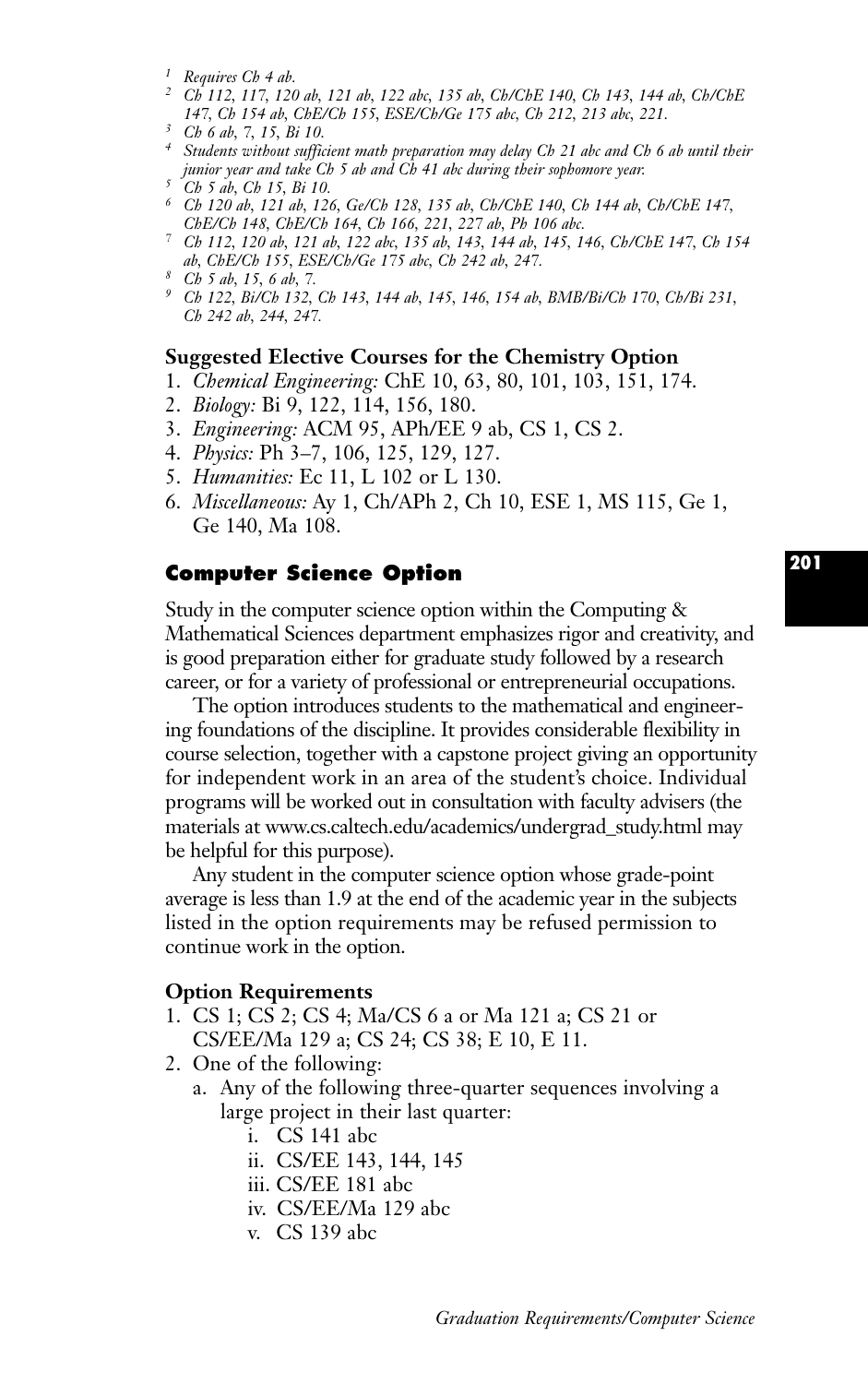vi. At least three of the six courses CS/CNS/EE 156 a, 156 b, 154, 155, 253, CNS/Bi/Ph/CS 187, including at least one of 154 and 156 a, and at least one of 156 b, 155, and 253

vii. CS/CNS 174 and two other CS 170-series courses.

- b. A laboratory project in computer science extending at least two quarters and totaling at least 18 units (normally in CS 81 or CS 90), approved for this requirement by the student's adviser and the CS undergraduate option representative. c. Thesis (CS 80 abc) supervised by a CS faculty member.
- 
- 3. A total of 63 CS units that are not applied to requirement 1, and that are either numbered CS 114 and above or are in satisfaction of requirement 2.
- 4. In addition to the above requirements, 36 units in Ma, ACM, or CS; 18 units in EAS or Ma; and 9 units not labeled PE or PA.
- 5. Units used to fulfill the Institute Core requirements do not count toward any of the option requirements. Pass/fail grading cannot be elected for courses taken to satisfy option requirements. Passing grades must be earned in a total of 486 units, including all courses used to satisfy the above requirements.

|                  |                                             | Units per term |     |     |
|------------------|---------------------------------------------|----------------|-----|-----|
|                  |                                             | 1st            | 2nd | 3rd |
| Second Year      |                                             |                |     |     |
| Ph 2 ab          | Sophomore Physics                           | 9              | 9   |     |
| Ma 2 ab          | Sophomore Mathematics                       | 9              | 9   |     |
| CS <sub>1</sub>  | Intro. to Computer Programming <sup>1</sup> | 9              |     |     |
| CS 2             | Intro. to Programming Methods <sup>1</sup>  |                | 9   |     |
| CS 4             | Fundamentals of Computer Program.           |                | 9   |     |
| $Ma/CS$ 6 a      | Intro. to Discrete Math                     | 9              |     |     |
| CS <sub>21</sub> | Decidability and Tractability               |                | 9   |     |
| CS 24            | Intro. to Computing Systems                 |                |     | 9   |
| CS 38            | Introduction to Algorithms                  |                |     | 9   |
|                  | <b>HSS Electives</b>                        | 9              |     | 9   |
|                  | <b>Other Electives</b>                      |                |     | 9   |
|                  |                                             | 45             | 45  | 36  |
| Third Year       |                                             |                |     |     |
|                  | <b>CS Courses</b>                           | 9              | 9   | 9   |
|                  | CS Project                                  | 9              | 9   | 9   |
|                  | <b>HSS Electives</b>                        | 9              | 9   | 9   |
| $E_{10}$         | <b>Technical Seminar Presentations</b>      |                |     | 3   |
|                  | EAS/Ma Courses                              | 9              | 9   | 9   |
|                  | Other Electives                             | 9              | 9   |     |
|                  |                                             | 45             | 45  | 39  |
| Fourth Year      |                                             |                |     |     |
|                  | <b>CS</b> Courses                           | 9<br>9         |     |     |
|                  | <b>HSS Electives</b>                        |                | 18  | 9   |

## **Typical Course Schedule**

**202**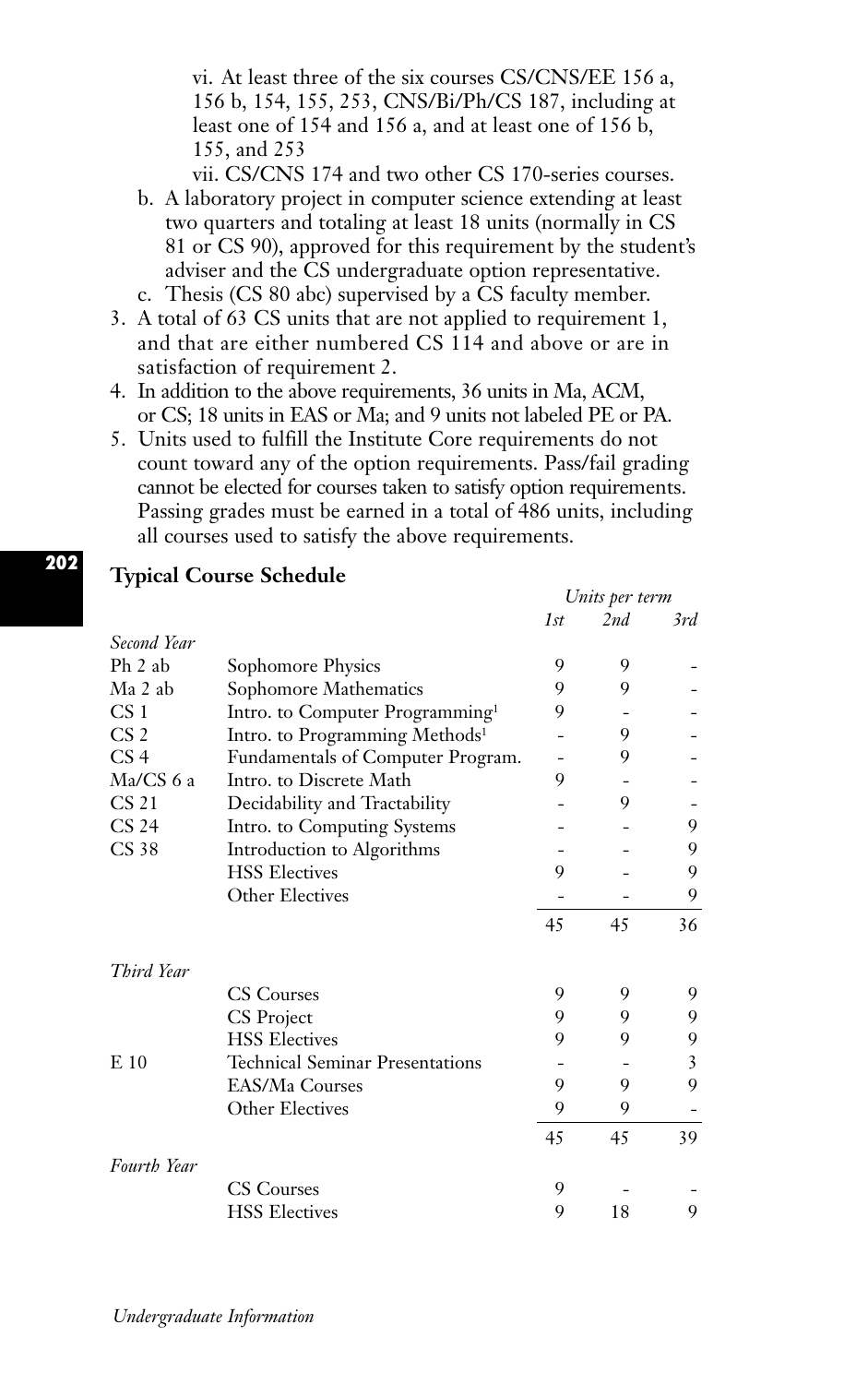| EAS/Ma Courses  |    | O  |     |
|-----------------|----|----|-----|
| Other Electives |    |    | 18. |
|                 | 45 | 36 | 36. |
|                 |    |    |     |

*<sup>1</sup> Commonly taken during the freshman year.*

## **Control and Dynamical Systems Minor**

Control and dynamical systems (CDS) may be pursued as a minor concentration by undergraduates who are taking degrees in science, mathematics, or engineering. The CDS minor is intended to supplement one of Caltech's normal undergraduate degrees and is designed for students who wish to broaden their knowledge beyond their normal major or who may wish to pursue a graduate program involving control or dynamical systems. Students completing the minor requirements below in CDS will have the phrase "minor in control and dynamical systems" added to their transcripts and their graduating degree materials.

## **CDS Minor Requirements**

- 1. Complete CDS 110 a and CDS 140 a.
- 2. Compete nine additional units in CDS courses, chosen from CDS 110 b, 140 b, 212, or 270.
- 3. Complete a three-term senior thesis approved by the CDS faculty.

All CDS courses to be applied to fulfill the CDS minor requirements must be taken for grades, and students must obtain a grade of B or higher. The senior thesis requirement may be satisfied by completing a three-term senior thesis in the student's major option but on CDS subject matter, with the approval of the thesis topic by the CDS option representative, or by taking CDS 90 abc.

Courses that are used to satisfy the CDS minor cannot be used to satisfy course requirements in the major options, with the exception that CDS 110 a may be used in EAS options where this is part of their requirements (e.g., ChE, EE, ME) and the senior thesis requirement may be used to satisfy requirements for major options that require a senior thesis. Courses taken as part of the CDS minor are counted toward the total 486 units needed for Institute graduation requirements.

A typical course sequence would be to take either CDS 110 a or CDS 140 a in the junior year, followed by the remaining courses and the senior thesis in the senior year. Alternatively, it is possible to take all requirements in the senior year. In addition to the requirements above, CS 1 and CS 2 are highly recommended.

## **Economics Option**

The economics option provides students with an understanding of the basic principles underlying the functioning of economic institutions. It offers a modern and quantitative approach to economics seldom available to undergraduates. The emphasis on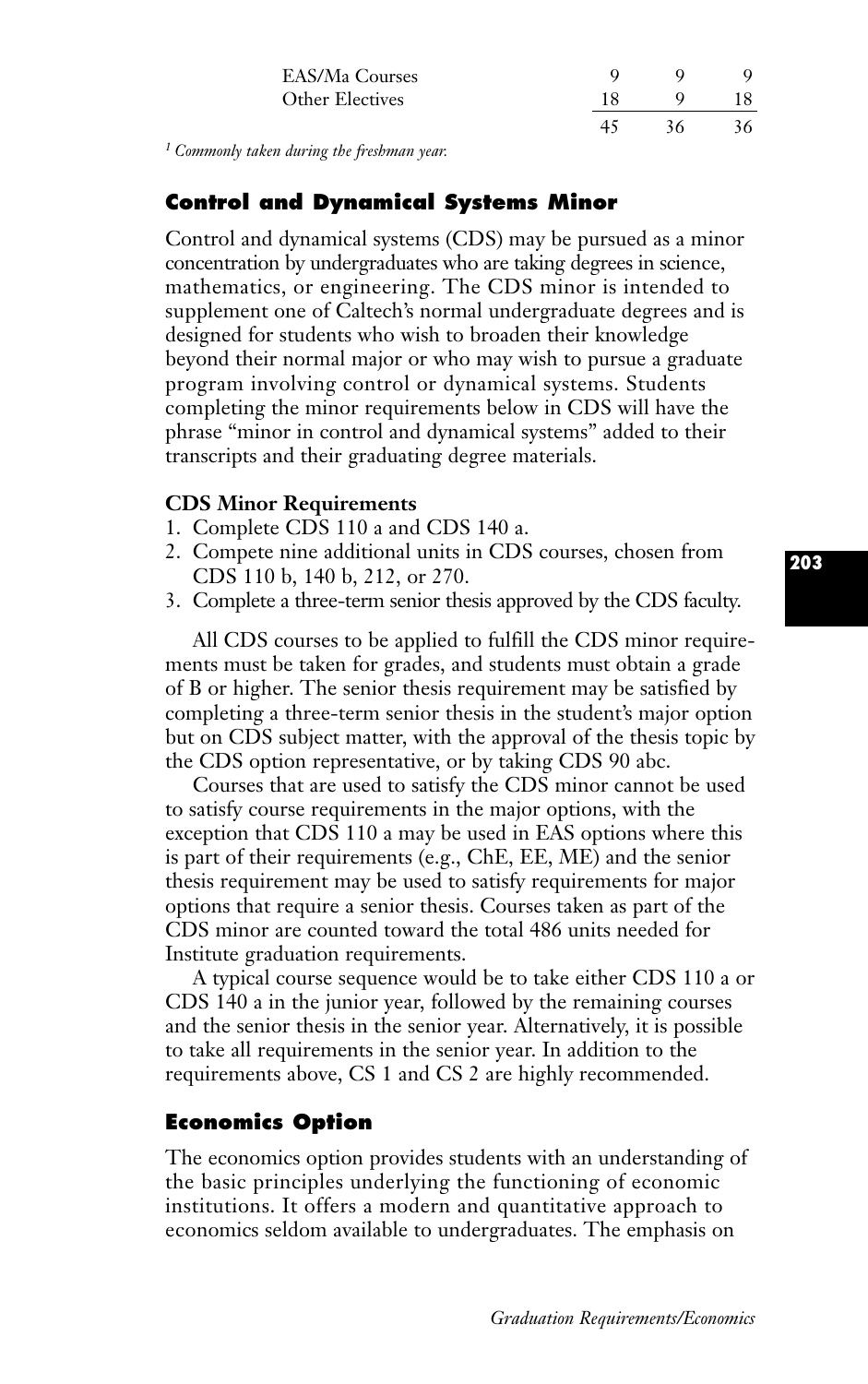economic principles and modern methodology provides students with an excellent preparation for graduate study in economics or for professional study in the fields of business, law, or economics.

The option is sufficiently flexible that students can combine their pursuit of economics with studies in engineering, mathematics, or science. The core of the option consists of an economic theory component, a data analysis component, an applied microeconomic component, and a macroeconomic/growth component. Students are strongly encouraged to supplement this core with additional electives in economics, political science, and mathematics.

### **Option Requirements**

- 1. Ec 11 and BEM/Ec/SS 20.
- 2. Theory: Ec 121 ab and PS/Ec 172.
- 3. Data analysis: one of Ma 112 a or ACM/ESE 118, followed by Ec 122.
- 4. Applied microeconomics: one of Ec 105, BEM/Ec 118, or 145.
- 5. Macroeconomics and growth: one of Ec 123, Ec/SS 129, 130, or Ec 140.
- 6. 45 additional units of advanced economics and social science courses. (Courses that are used to fulfill the Institute advanced social science requirement [courses numbered 100 and above] will also count toward this requirement.) Students may also take classes from the following list in partial fulfillment of this requirement: any BEM course except BEM 101; ACM 113, ACM 116. Students who take both Ma 112 a and ACM 118 may count one of them under requirement 3 and the other one for this requirement.
- 7. 45 additional units of advanced science, social science, mathematics, and engineering courses. The requirement cannot be satisfied by any course with a number less than 100.
- 8. Passing grades must be earned in a total of 486 units, including all courses used to satisfy the above requirements.

|              |                                   | Units per term |     |     |
|--------------|-----------------------------------|----------------|-----|-----|
|              |                                   | 1st            | 2nd | 3rd |
| Second Year  |                                   |                |     |     |
| Ma 2 ab      | Sophomore Mathematics             | 9              | 9   |     |
| Ph 2 ab      | Sophomore Physics                 | 9              | 9   |     |
|              | Menu Course                       |                |     | 9   |
| Ec 11        | Introduction to Economics         | 9              |     |     |
| <b>PS 12</b> | Introduction to Political Science |                |     | 9   |
|              | Electives <sup>1</sup>            | 18             | 27  | 27  |
|              |                                   | 45             | 45  | 45  |
| Third Year   |                                   |                |     |     |
| $Ec$ 105     | Industrial Organization           |                | 9   |     |
| $Ec 121$ ab  | Theory of Value                   | 9              | 9   |     |

### **Typical Course Schedule**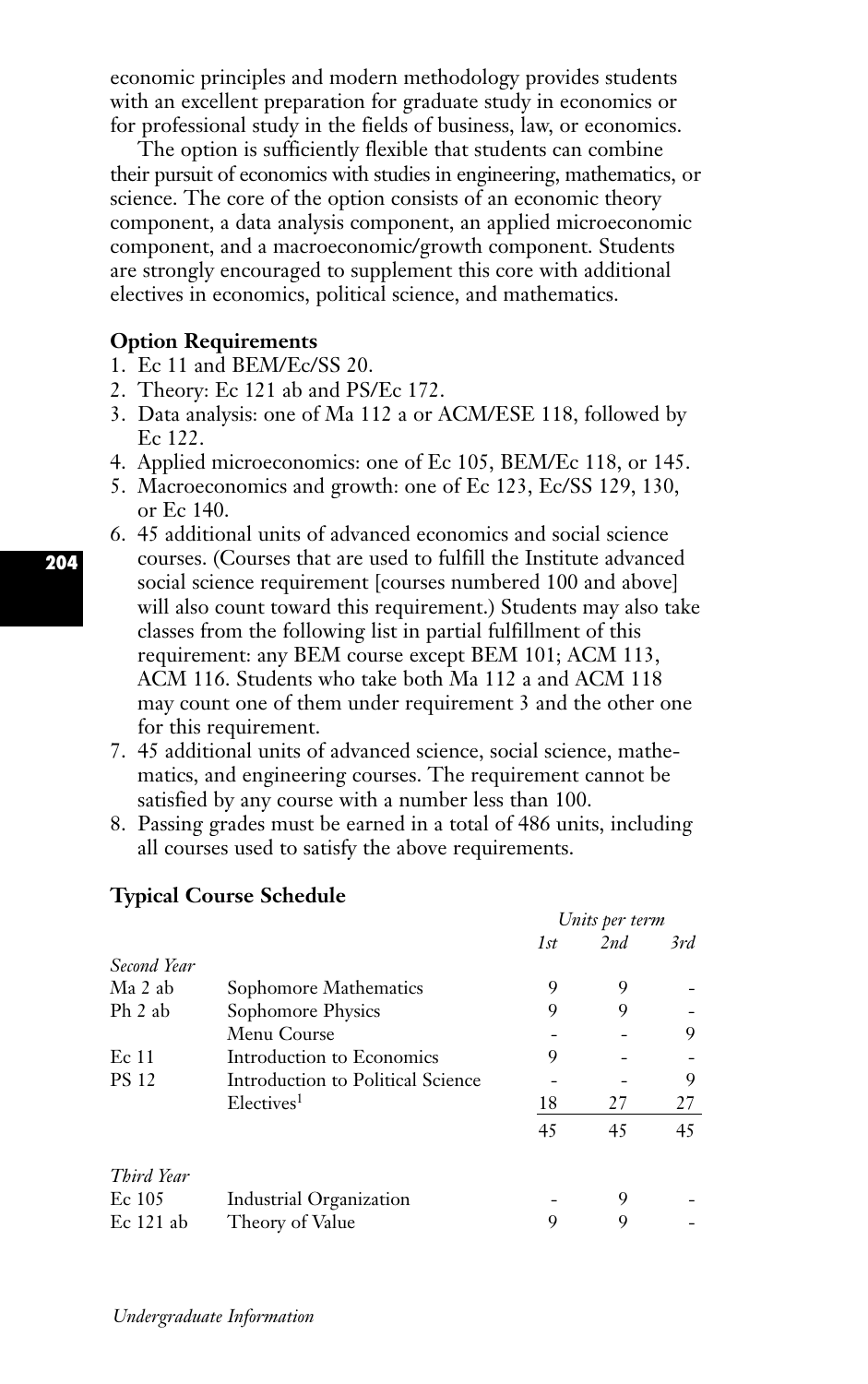| <b>PS/Ec 172</b> | Game Theory                     |    |    | 9  |
|------------------|---------------------------------|----|----|----|
| Ec 122           | Econometrics                    | 9  |    |    |
| Ec 123           | Macroeconomics                  |    |    | 9  |
| Ma 112 a         | <b>Statistics</b>               | 9  |    |    |
|                  | Electives <sup>1</sup>          | 18 | 27 | 27 |
|                  |                                 | 45 | 45 | 45 |
| Fourth Year      |                                 |    |    |    |
|                  | BEM/Ec/SS 20 Scientific Writing |    | 6  |    |
|                  | Electives <sup>1</sup>          | 45 | 39 | 45 |
|                  |                                 | 45 | 45 | 45 |
|                  |                                 |    |    |    |

*<sup>1</sup> See option requirements 5 and 6.*

### **Electrical Engineering Option**

The main objective of the electrical engineering (EE) program is to prepare its students for either graduate study or research and development work in government or industrial laboratories. This objective is consistent with the Institute's mission since 1921 (as quoted on page 10). It accomplishes this by building on the core curriculum to provide a broad and rigorous exposure to the fundamentals (e.g., math, science, and engineering) of electrical engineering. EE's other program objectives are multiple. The program strives to maintain a balance between classroom lectures and laboratory and design experience, and it emphasizes the problemformulation, system-design, and solving skills that are essential to any engineering discipline. The program also strives to develop in each student self-reliance, creativity, teamwork ability, professional ethics, communication skills, and an appreciation of the importance of contemporary issues and lifelong intellectual growth.

Students electing this option will normally choose to take APh/EE 9 ab as a freshman-year elective and the introductory seminar EE 1. The formal study of electrical engineering begins in the sophomore year with digital electronics, EE/CS 51, 52, semiconductor sensors and actuators, EE 40, and then the theory and laboratory practice of analog circuits, EE 45. The junior year features the fundamentals of signals and systems and digital signal processing, EE 111; probability and random processes, ACM/EE 116; a course on feedback control systems, EE 113 or CDS 110 a; an introduction to analog and digital communications, EE 160; electromagnetic engineering, EE 151; and an analog electronics laboratory, EE 90. In the senior year, the student will be asked to demonstrate his or her ability to formulate and carry out a design project through independent research or either a senior thesis, EE 80 abc, or two courses selected from the senior project design laboratory, EE 91 ab, EE/CS 53, and CS/EE/ME 75 c. In addition, the student, especially in the senior year, will have a significant opportunity to take elective courses that will allow him/her to explore earlier topics in depth, or to investigate topics that have not been covered previously. (See the "suggested electives" section, page 207.)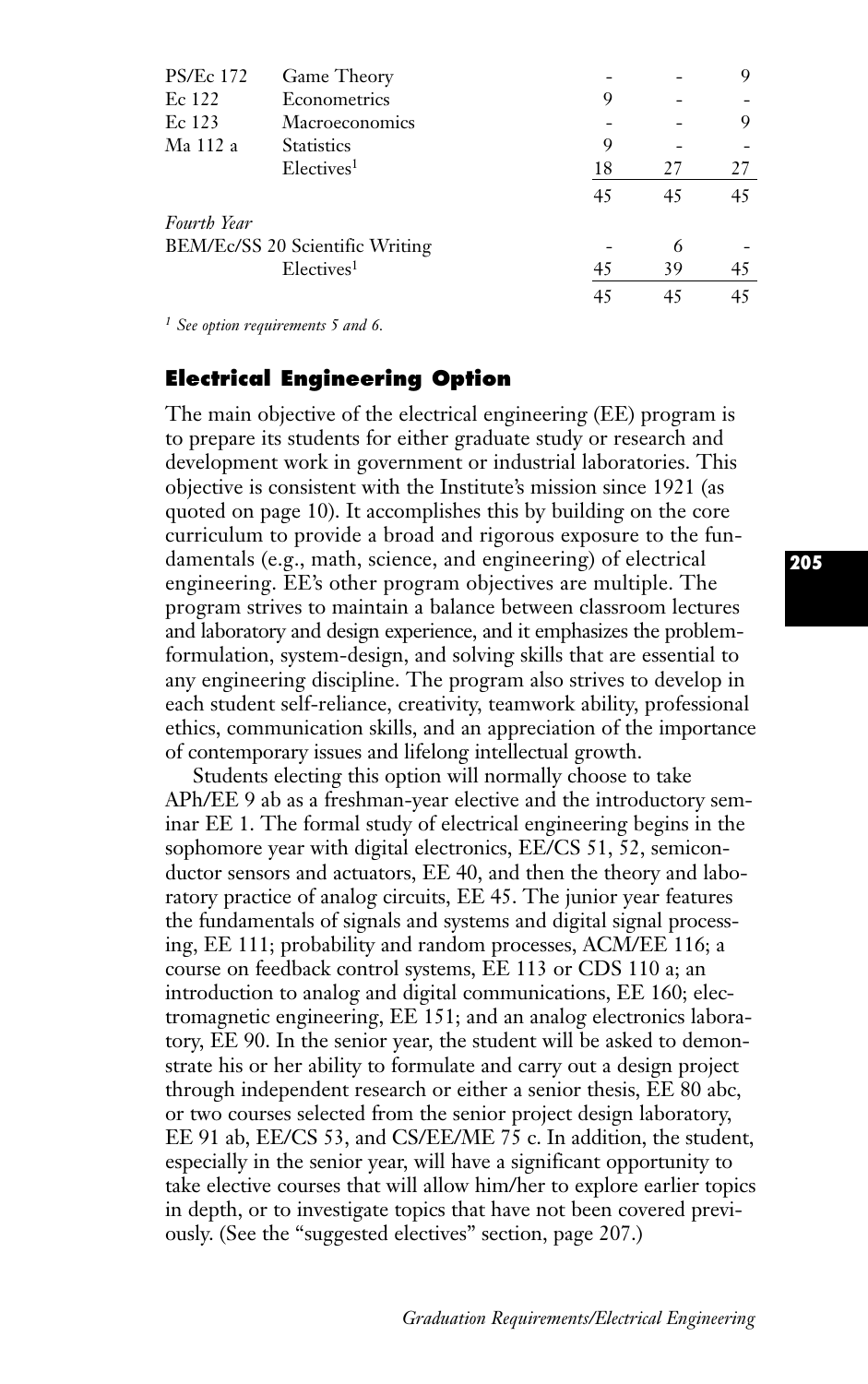A student whose interests lie in the electrical sciences but who wishes to pursue a broader course of studies than that allowed by the requirements of the electrical engineering option may elect the engineering and applied science option.

Attention is called to the fact that any student who has a gradepoint average less than 1.9 at the end of the academic year in the subjects listed under electrical engineering may be refused permission to continue work in this option.

#### *Double Majors*

The electrical engineering option allows interested students to declare electrical engineering as one of the majors in a double major pursuit. To enroll in the program, the student should meet and discuss his/her plans with the option representative. In general, approval is contingent on good acadamic performance by the student and demonstrated ability for handling the heavier course load. For students simultaneously pursuing a degree in a second option, courses taken as required courses for that option can also be counted as EE electives where appropriate. However, courses that count toward the electives requirement in the other option cannot be simultaneously counted toward satisfying the elective requirement in EE. To qualify for an EE degree, the student would need to complete all option requirements.

### **Option Requirements**

- 1. EE 1, APh/EE 9 ab, E 10, E 11, EE 40, 45, EE/CS 51, 52, EE 90, 111, 151, and 160.
- 2. ACM 95 ab, ACM/EE 116.
- 3. EE 113 or CDS 110 a.
- 4. One term of EE 91.
- 5. EE 80 abc, or a sequence consisting of CS/EE 143, 144, 145, or a sequence consisting of BE/EE 189 ab, or one course selected from an additional term of EE 91, EE/CS 53, EE 119 c, and CS/EE/ME 75 c (note that CS/EE/ME 75 ab does not satisfy this requirement).
- 6. In addition to the above courses, 27 units selected from any EE course numbered over 100, or any cross-listed courses numbered over 100 that include EE in the listing.
- 7. Passing grades must be earned in a total of 486 units, including courses listed above.

#### **Typical Course Schedule1**

|             |                            | Units per term |     |     |
|-------------|----------------------------|----------------|-----|-----|
|             |                            | 1st            | 2nd | 3rd |
| Second Year |                            |                |     |     |
| Ph 2 ab     | Sophomore Physics          |                |     |     |
| Ma 2 ab     | Sophomore Mathematics      |                |     | -   |
|             | HSS Electives <sup>1</sup> |                |     |     |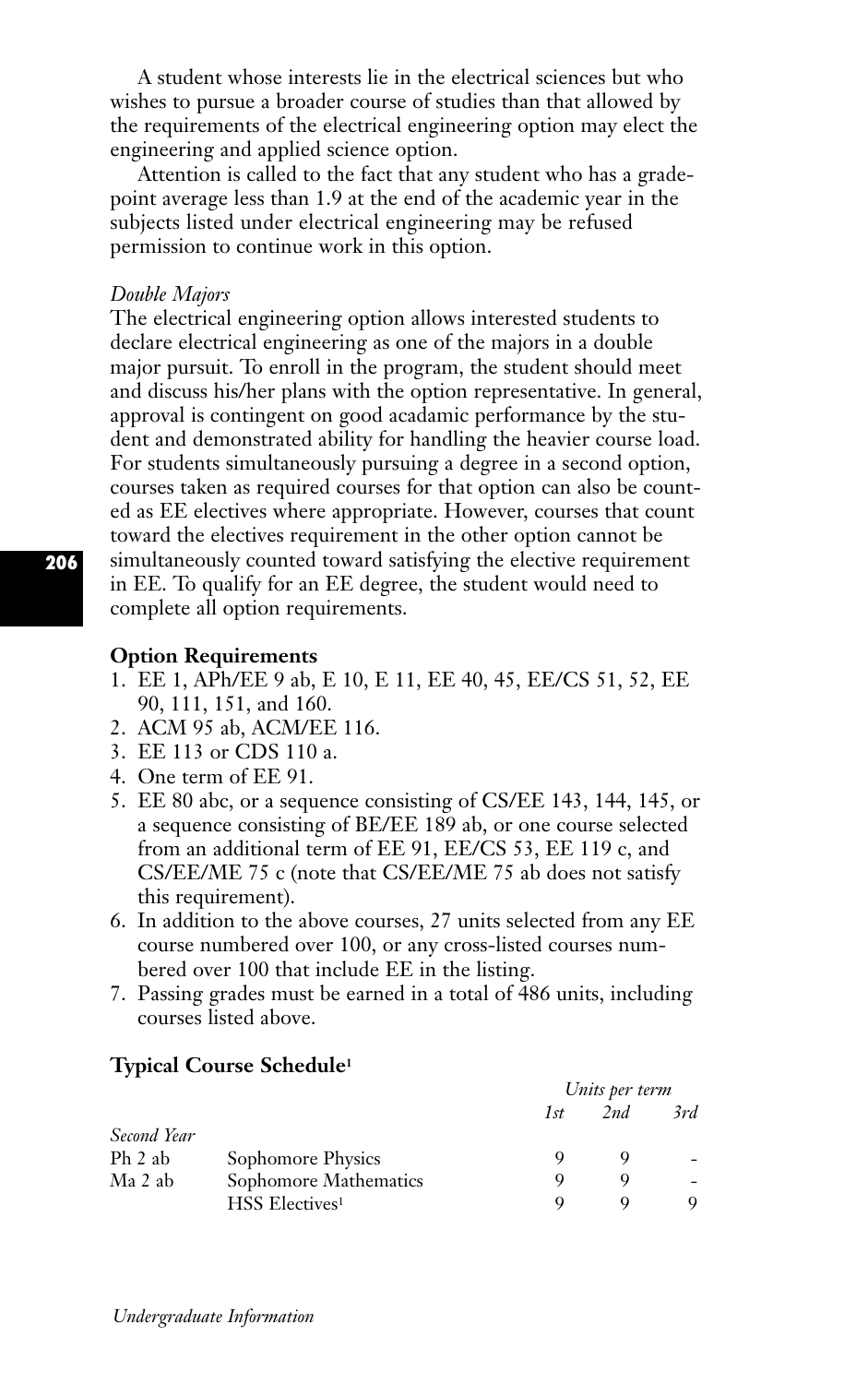| <b>EE 40</b>              | Semiconductor Sensors and Actuator        |    |                          | 9  |
|---------------------------|-------------------------------------------|----|--------------------------|----|
| <b>EE 45</b>              | <b>Electronics Laboratory</b>             |    |                          | 12 |
| EE/CS 51                  | Principles of Microprocessor Systems      | 12 |                          |    |
| <b>EE/CS 52</b>           | Microprocessor Systems Laboratory         |    | 12                       |    |
|                           | Electives                                 | -  | $\overline{\phantom{a}}$ | 9  |
|                           |                                           | 39 | 39                       | 39 |
| Third Year                |                                           |    |                          |    |
| $E_{10}$                  | <b>Technical Seminar Presentations</b>    | 3  |                          |    |
| E 11                      | Written Technical Communication           |    | 3                        |    |
| ACM 95 ab                 | Intro. Methods of Applied Math.           | 12 | 12                       |    |
|                           | HSS Electives <sup>1</sup>                | 9  | 9                        | 9  |
|                           | ACM/EE 116 Intro. to Stochastic Processes | 9  |                          |    |
| EE 113                    | Feedback and Control Circuits             |    |                          | 12 |
| <b>EE 151</b>             | Electromagnetic Eng.                      |    | 9                        |    |
| <b>EE 111</b>             | Signals, Systems, and Transforms          | 9  |                          |    |
| <b>EE 90</b>              | Analog Electronics Project Lab            |    |                          | 9  |
| <b>EE 160</b>             | Communication-System Fundamentals         |    | 9                        |    |
|                           | Electives                                 |    |                          | 9  |
|                           |                                           | 42 | 42                       | 39 |
| Fourth Year (for project) |                                           |    |                          |    |
|                           | HSS Electives <sup>1</sup>                | 9  | 9                        | 9  |
| $EE$ 91 ab <sup>2</sup>   | Experimental Projects in Electronic       |    |                          |    |
|                           | Circuits                                  | 12 |                          |    |
|                           | <b>EE</b> Electives                       | 9  | 9                        | 9  |
|                           | Electives                                 | 9  | 18                       | 18 |
|                           |                                           | 39 | 36                       | 36 |
| Fourth Year (for thesis)  |                                           |    |                          |    |
|                           | <b>HSS</b> Electives <sup>1</sup>         | 9  | 9                        | 9  |
| $EE$ 91 ab <sup>2</sup>   | Experimental Projects in Electronic       |    |                          |    |
|                           | <b>Circuits</b>                           | 12 |                          |    |
| <b>EE 80</b>              | Senior Thesis                             | 9  | 9                        | 9  |
|                           | <b>EE</b> Electives                       | 9  | 9                        | 9  |
|                           | Electives                                 | 3  | 9                        | 9  |
|                           |                                           | 42 | 36                       | 36 |

*<sup>1</sup> See Institute requirements for specific rules regarding humanities and social sciences.*

*<sup>2</sup> See option requirements 4 and 5.*

### **Suggested Electives**

First-year students interested in electrical engineering should take APh/EE 9 ab, which is an EE option requirement (though it need not be taken freshman year).

Suggested elective courses for the second, third, and fourth year for various specializations within electrical engineering are given below. Students interested in other areas of specialization or interdisciplinary areas are encouraged to develop their own elective program in consultation with their faculty adviser.

**207**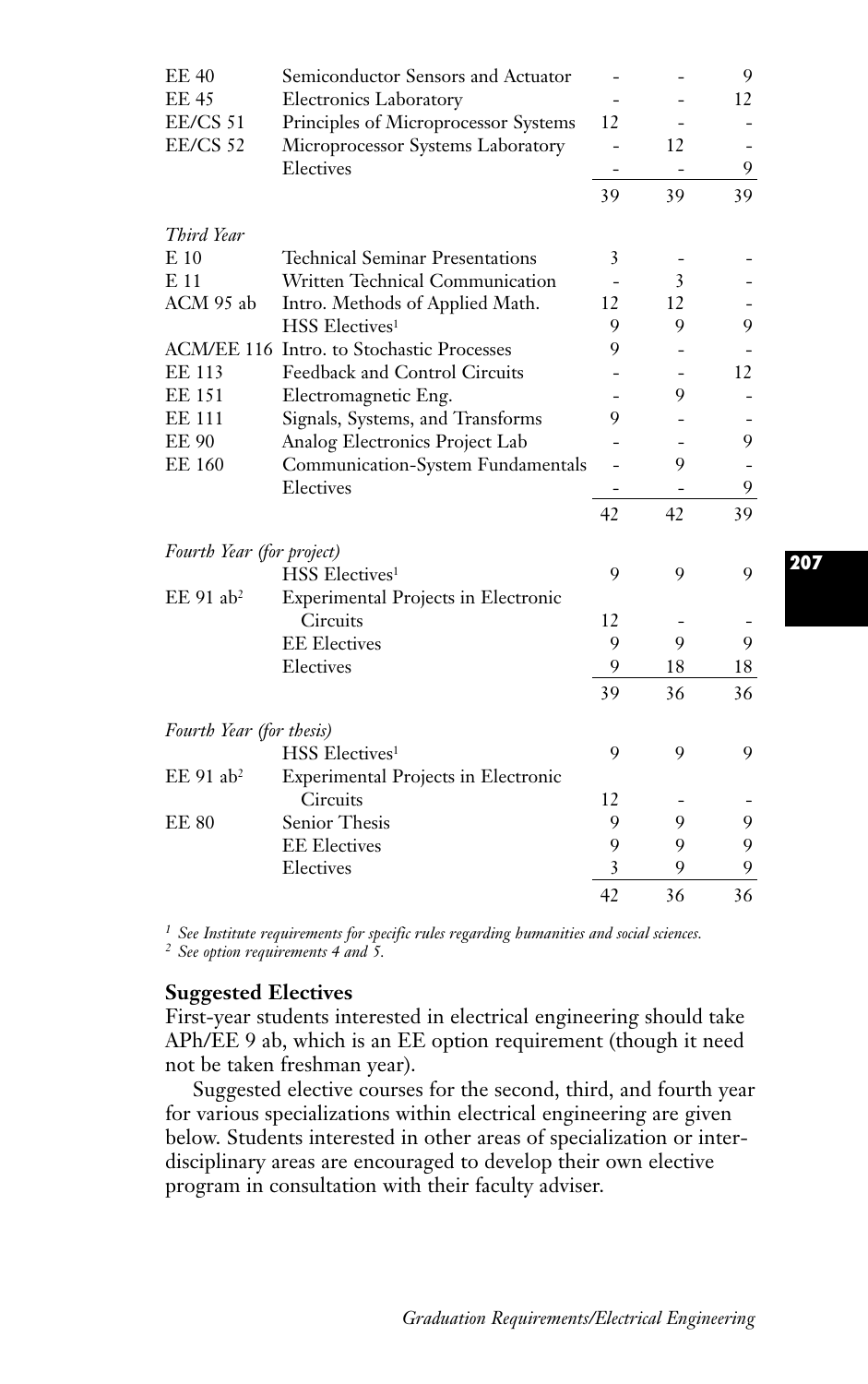### *Bioengineering*

*Second Year:* BE/Bi 105, Bi 9, Bi 10, APh 17 abc

*Third and Fourth Year:* Bi/Ch 110, Bi/Ch 113, BE 141, EE/BE 166, EE/BE 185, CNS/Bi/EE 186, CNS/CS/EE 188, BE/EE 189 ab.

### *Communications and Signal Processing*

*Second Year:* Selected from APh 17 abc, APh 23, APh 24, EE/CS 53 *Third and Fourth Year:* EE 112, EE/Ma 126 ab, 127 ab, EE 128 ab, 161, 163 ab, 164, 167, EE/APh 131, APh/EE 130, 132, Ma 112 a.

#### *Control*

*Second Year:* APh 17 abc

*Third and Fourth Year:* CDS 110 ab, and selections from EE 112, EE 128 ab, EE 164.

*Electronic Circuits*

*Second Year:* EE 113, CDS 101, APh/EE 183

*Third and Fourth Year:* EE 114 ab, 124, 125, 153, CS/EE 181 abc, and selections from EE 112, CS 185 abc, EE/APh 180, EE 119, EE 160, EE 128 ab.

### *Microwave and Radio Engineering*

*Second Year:* APh 23, APh 24, APh 17 abc

*Third and Fourth Year:* EE 153, EE/Ae 157 ab, EE 114 ab, EE/APh 131, APh/EE 130, 132, APh/EE 183.

*Optoelectronics*

*Second Year:* APh 23, APh 24, APh 17 abc

*Third and Fourth Year:* APh/EE 130, 132, APh 105 abc, APh 114 abc, APh/EE 183, APh 190 abc, EE/APh 131, EE 153.

*Solid-State Electronics and Devices*

*Second Year:* APh 17 abc

*Third and Fourth Year:* APh/EE 183, and selections from APh 105 abc, APh 114 ab, EE 153, EE/BE 185, EE 187.

## **Engineering and Applied Science Option**

The engineering and applied science (EAS) option offers students the opportunity for study in a wide variety of challenging areas of science and technology and includes concentrations in computation and neural systems, environmental science and engineering, and materials science. In addition, the EAS option offers students the possibility of designing a customized course of study that has breadth, depth, and rigor similar to the concentrations listed above.

The aim of the EAS option is to prepare students for research and professional practice in an era of rapidly advancing interdisciplinary technology. The program builds on the core curriculum to combine individual depth of experience and competence in a particular chosen engineering specialty, and a strong background in the basic and engineering sciences, with laboratory and design,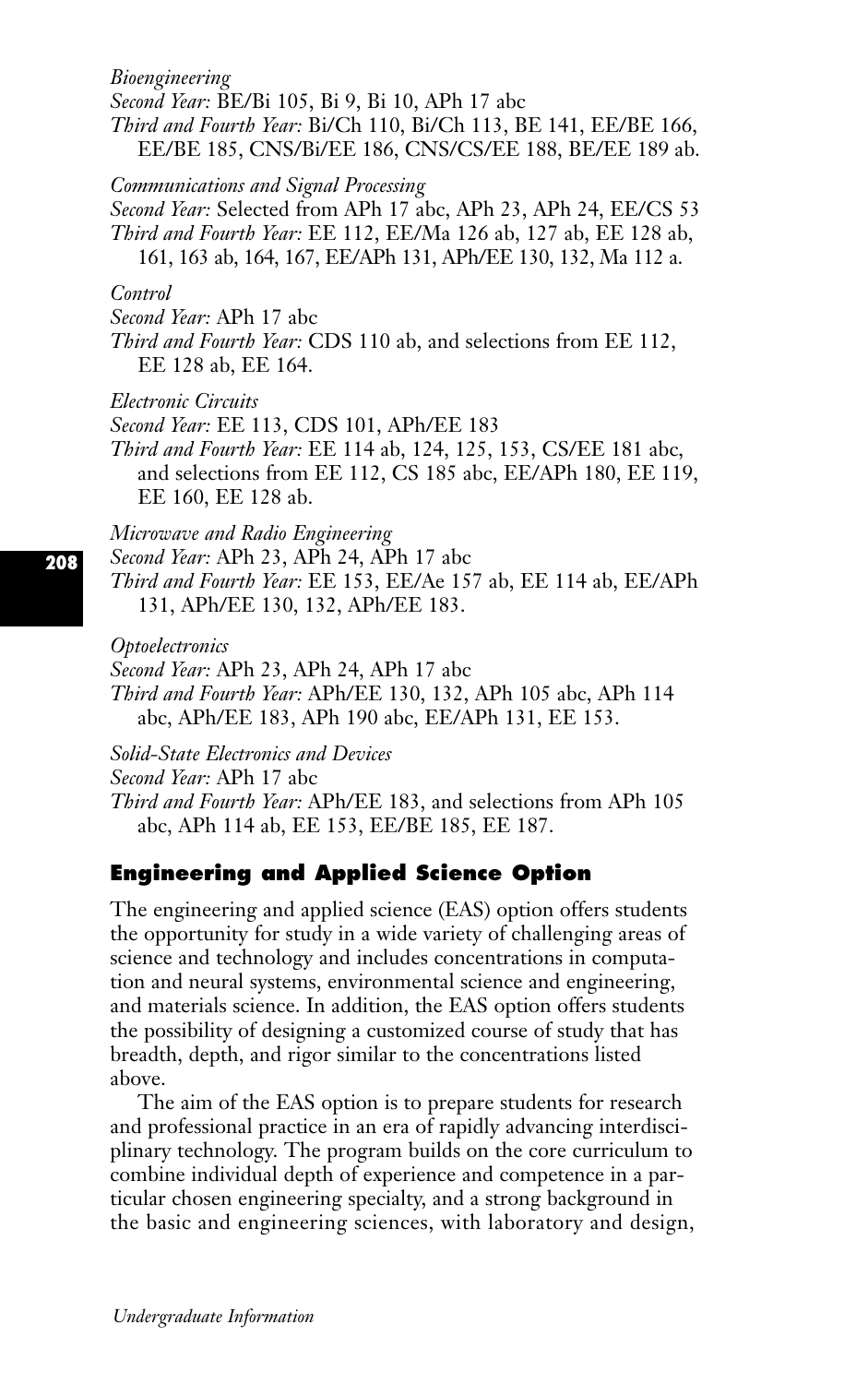culminating in a capstone design experience. It strives to develop professional independence, creativity, leadership, and the capacity for continuing professional and intellectual growth.

The first year of the four-year course of study leading to a Bachelor of Science degree is common for all students of the Institute, although freshman elective subjects are available as an introduction to various aspects of engineering and applied science. At the end of the first year, students who elect the EAS option are assigned advisers as close to their expressed field of interest as possible, and together with their advisers they develop programs of study for the next three years. Beyond the Institute-wide requirements of physics, mathematics, and humanities, the EAS option requires one year of applied and computational mathematics and a prescribed number of units selected from a wide variety of engineering and applied science courses. Engineering design (synthesis), as distinct from analysis, is considered an essential part of every engineer's capability. Advisers will expect students to select a sufficient number of courses that place emphasis on design.

Any student in the EAS option whose grade-point average is less than 1.9 at the end of the academic year in the subjects listed in the option requirements may be refused permission to continue to work in the EAS option.

### **Option Requirements**

Students who have elected the EAS option must either choose one of the approved areas of concentration (see item 6 a below), or by the end of the third term of the sophomore year submit a written proposed customized course of study and obtain approval for it from the EAS option oversight committee (see item 6 b below).

The course of study must include each of the following elements:

- 1. Demonstration of computer programming competency by taking CS 1, or by taking an approved alternative course, or by passing a placement exam administered by the computer science option by first term of sophomore year.
- 2. a. 27 units of advanced EAS courses with the prefixes Ae, ACM, AM, APh, BE, CE, CNS, CS, CDS, EE, ESE, MS, or ME;

and

- b. 27 additional units of either advanced EAS courses or advanced science courses offered by the Biology, CCE, GPS, or PMA divisions.
- 3. a. 9 units of laboratory courses taken from the following list: APh 77 bc, Ae/APh 104 bc, CE 95, CE 180, CS/CNS 171, 173, and 174, EE 45, EE/CS 52, 53, 54, EE 90, EE 91 ab, ESE 159, MS 90, MS 125, ME 72 ab, ME 90 bc, ME 96; and

b. 9 units of additional laboratory courses either from the list in 3 a or from EAS courses with the word "laboratory" in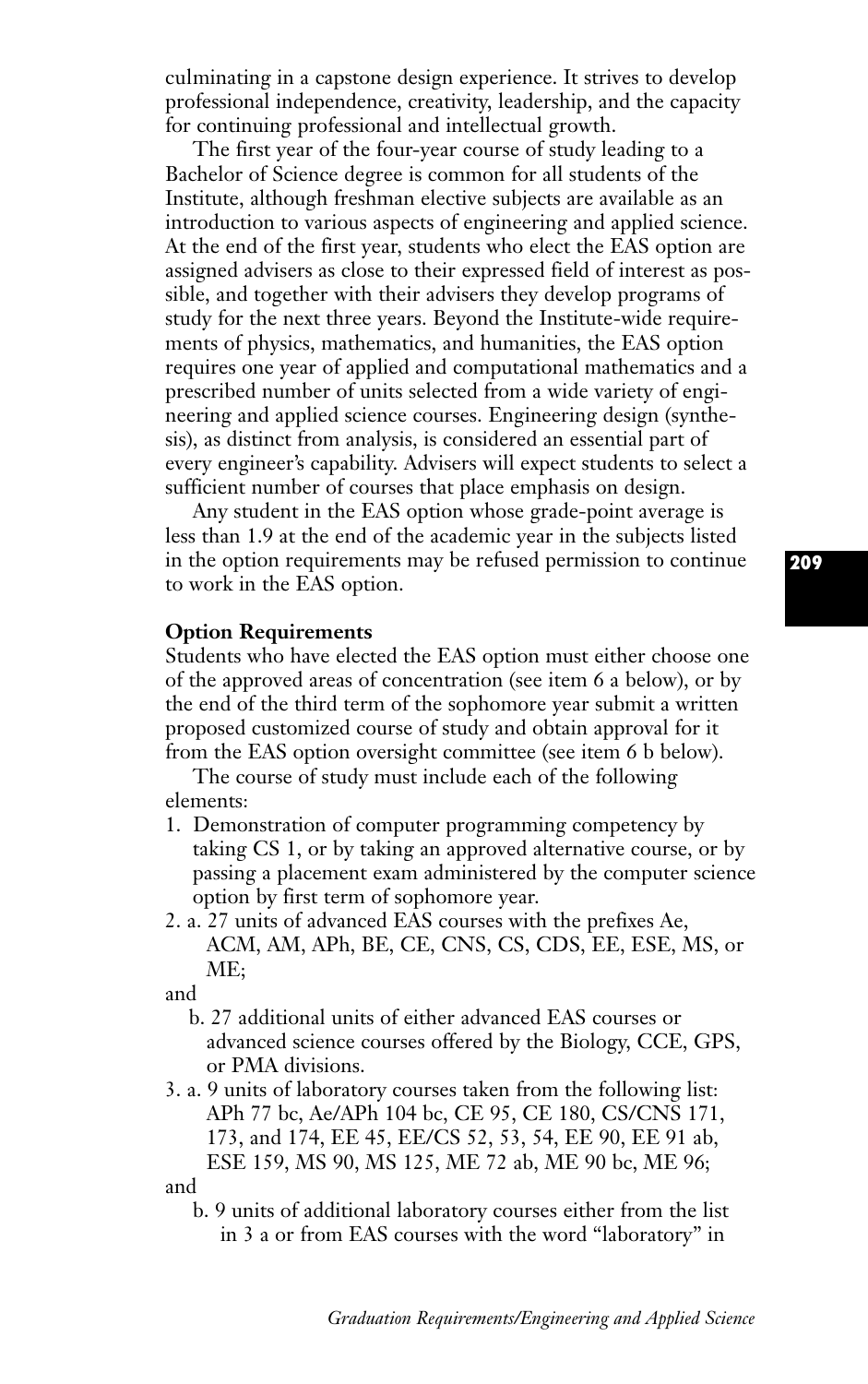the title, but excluding those courses for which freshman laboratory credit is allowed.

- 4. ACM 95 abc or Ma 108 abc or Ma 109 abc. None of these course sequences may be taken pass/fail.
- 5. E 10 or equivalent; E 11 or equivalent.
- 6. Courses used to satisfy requirements 1–5 above must also satisfy a depth requirement, which must be met by either:
	- a. the concentration requirements listed below for one of the following disciplines: computation and neural systems, environmental science and engineering, and materials science
- or
- b. a customized schedule of requirements that is similarly rigorous to 6 a, has both breadth and depth, and that includes a senior thesis or capstone design project, such as, but not restricted to EE 80 abc, CS 80 abc, ME 90 abc, or two terms chosen from EE 91 ab and EE/CS 53. To select this alternative, the student must submit a written proposal to, and obtain the approval of, the EAS option oversight committee. This approval must be obtained by the end of the third term of the sophomore year.
- (Note: Students who meet the depth requirement by satisfying one of the five concentration requirements listed in 6 a will have both the EAS option and the name of the concentration listed on their transcript, while students who satisfy the depth requirement using 6 b will have only the EAS option listed on their transcript.)
- 7. At least 117 units of EAS courses not including those used to satisfy requirements 3, 4, and 5 above. Concentrations marked with a dagger (†) in the list below include sufficient EAS courses to automatically satisfy this requirement; concentrations marked with an asterisk (\*), and also the customized schedule given in 6 b, do not do so, in which case students will have to select sufficient additional EAS courses to bring the total to 117 units. Courses in ChE count toward this requirement.
- 8. All concentrations and the customized schedule of requirements described in 6 b shall include a major design experience.
- 9. Passing grades must be earned in at least 486 units, including those listed in requirements 1–8 above.

## **Discipline Concentration Requirements** (to satisfy requirements 6 a and 8 above)

### *Computation and Neural Systems*\*

CNS 100, Bi/CNS 150, CNS/Bi/Ph/CS 187, CNS/Bi/EE 186, CNS/CS/EE 188 (or IST 4), EE 111, CDS 101, Bi 8 (or Bi 9). CS 2 is required in addition to CS 1 for the CNS concentration. In addition, the laboratory course Bi/CNS 162 is required. The project for CNS/Bi/EE 186 shall be organized as a design project drawing on the ensemble of CNS disciplines.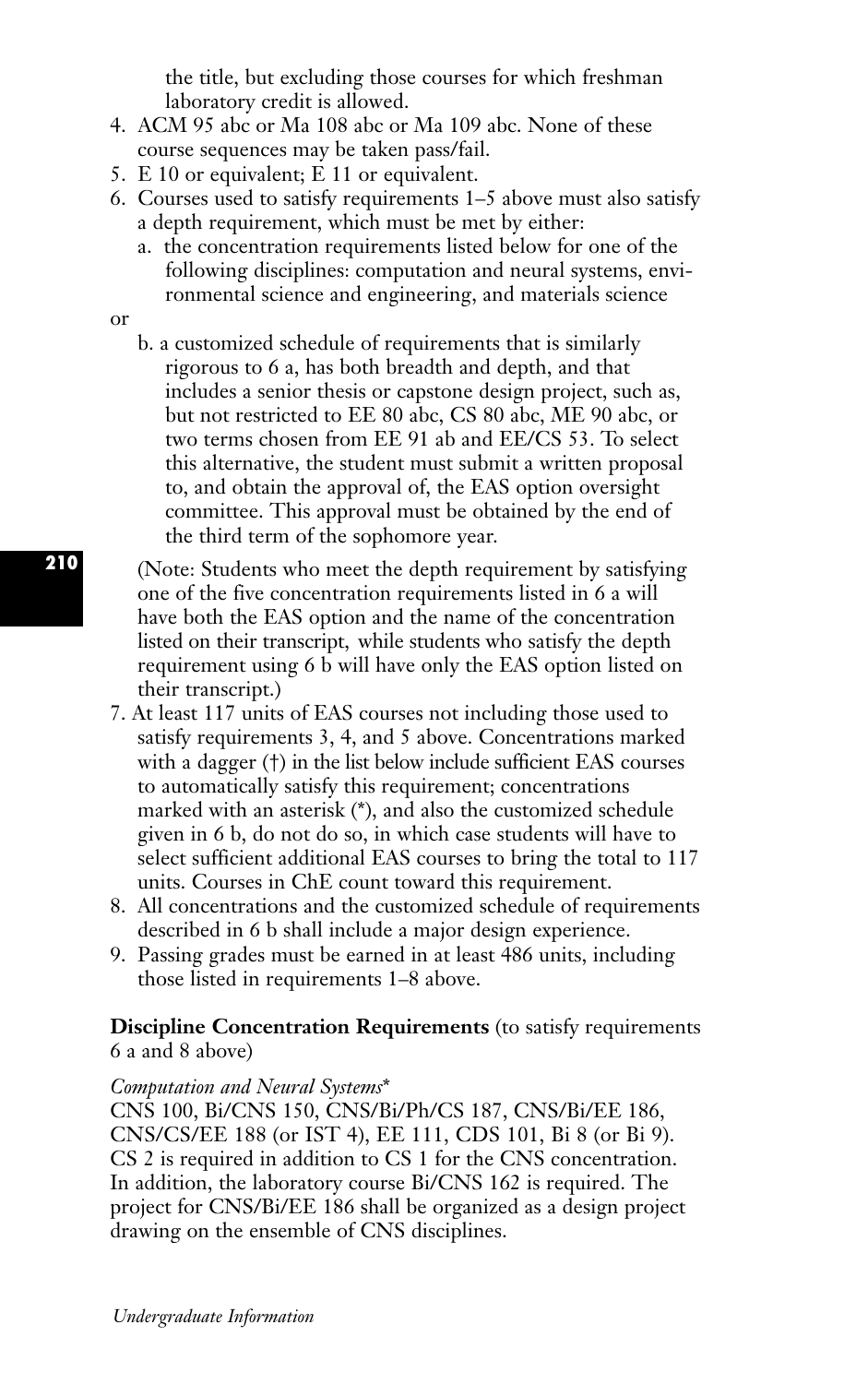## *Environmental Science and Engineering*†

Thermodynamics (ChE 63 ab or ME 18 ab), transport processes (ChE 103 abc or ME 19 ab), environmental laboratory (ESE 159); a total of 4 courses covering all three of the areas of environmental chemistry (ESE 142, ESE/Ge/Ch 171, 172, or ESE/Ch/Ge 175), environmental physics (ESE/Ge 148 a, ESE/Ge 148 b, or ChE/ESE 158), and environmental biology (ESE/Ge 148 c, ESE/Bi 166, or ESE/Bi 168); ESE 90 (senior thesis), 18 units. ESE 159 satisfies requirement 8. Substitution of courses may be approved at the discretion of the concentration representative, provided they meet the overall EAS requirements.

#### *Materials Science*†

APh 17 ab or ChE 63 ab or ME 18 ab, MS 115 ab, MS 90, and three terms of MS 78 (senior thesis, which includes a major design experience). In addition, the student shall complete 45 units from the following list of restricted electives: ME 35 abc, APh 105 abc, APh 114 abc, APh/EE 130, APh/EE 183, Ch 120 ab, Ch 121 ab, Ch 125 abc, Ch/ChE 147, ChE/Ch 148, CS 11, Ge 114 ab, MS 105, MS 125, MS 130–133, MS 142, Ph 125 abc. Substitution of courses may be approved at the discretion of the concentration representative, provided they meet the overall EAS requirements.

### **Typical Course Schedules**

|                    |                                        | Units per term |     |     |
|--------------------|----------------------------------------|----------------|-----|-----|
|                    |                                        | 1st            | 2nd | 3rd |
| Second Year        |                                        |                |     |     |
| Ma 2 ab            | Sophomore Mathematics                  | 9              | 9   |     |
| Ph 2 ab            | Sophomore Physics                      | 9              | 9   |     |
|                    | <b>HSS Electives</b>                   | 9              | 9   | 9   |
|                    | Electives                              | 18             | 18  | 36  |
|                    |                                        | 45             | 45  | 45  |
| Third Year         |                                        |                |     |     |
|                    | ACM 95 abc or Ma 108 abc or Ma 109 abc | 12             | 12  | 12  |
|                    | <b>HSS Electives</b>                   | 9              | 9   | 9   |
|                    | Electives                              | 24             | 24  | 24  |
|                    |                                        | 45             | 45  | 45  |
| <b>Fourth Year</b> |                                        |                |     |     |
| E 10               | Technical Seminar Presentations        |                | 3   |     |
|                    | <b>HSS Electives</b>                   | 9              | 9   | 9   |
|                    | Electives                              | 33             | 33  | 33  |
|                    |                                        | 42             | 45  | 42  |

### **Typical Course Schedules by Concentration**

Variation of the course schedule from these examples should be made in consultation with the student's academic adviser and must satisfy the discipline concentration requirements listed above.

*Graduation Requirements/Engineering and Applied Science*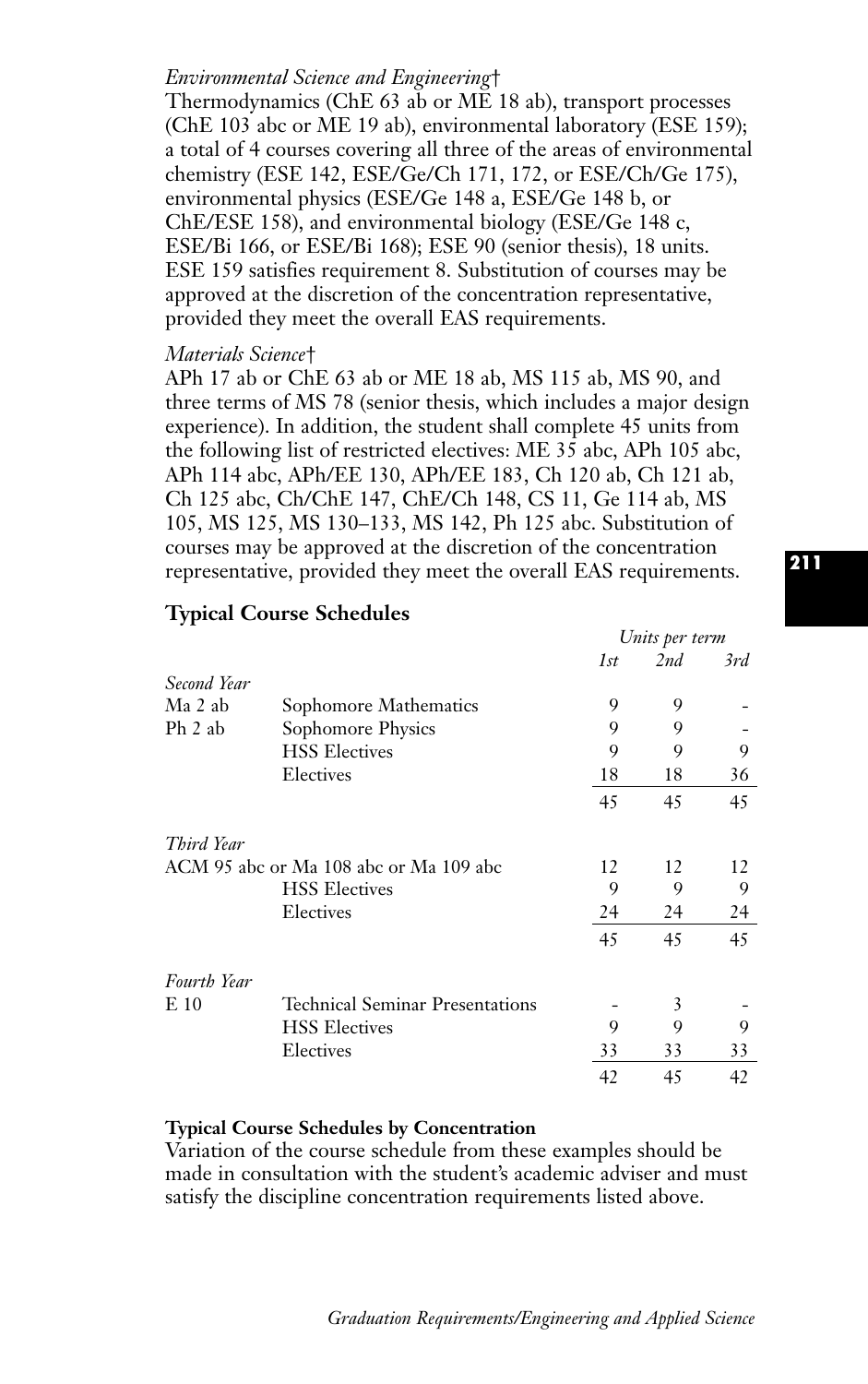## **Computation and Neural Systems**

| <b>First Year</b>                          | First Term<br>CS <sub>1</sub>   | Second Term<br>CS <sub>2</sub> | Third Term<br>Elective  |
|--------------------------------------------|---------------------------------|--------------------------------|-------------------------|
| Second Year                                | <b>CNS 100</b><br><b>EE 111</b> | Bi 8                           | Elective                |
| Third Year                                 | <b>Bi/CNS 150</b><br>CDS 101    | $CNS$ 186 <sup>1</sup>         | Bi/CNS 162 <sup>1</sup> |
|                                            | ACM 95 a                        | $ACM$ 95 $h$                   | ACM 95 $c$              |
| Fourth Year<br>$1 \wedge \alpha$ $11$ $11$ | <b>CNS 187</b><br>E 10          | <b>CNS 188</b>                 | Elective                |
|                                            |                                 |                                |                         |

*<sup>1</sup> Offered biannually.*

## **Environmental Science and Engineering**

| First Year               | <b>First Term</b><br>CS <sub>1</sub>                     | Second Term<br>Ch <sub>3</sub>                                 | Third Term<br>ESE <sub>1</sub>                      |
|--------------------------|----------------------------------------------------------|----------------------------------------------------------------|-----------------------------------------------------|
| Second Year              | $ChE 63$ a or<br>ME 18 a<br>Engineering<br>Elective      | $ChE 63$ b or<br>ME 18 b<br>Engineering<br>Elective            | Engineering<br>Elective                             |
| Third Year               | ACM 95 a<br>$Che 103$ a or<br>ME 19 a<br><b>ESE</b> Core | $ACM$ 95 $b$<br>$Che$ 103 $b$ or<br>ME 19 b<br><b>ESE</b> Core | ACM 95 c<br>ChE 103 c<br><b>ESE</b> Core<br>ESE Lab |
| Fourth Year              | <b>ESE</b> Core                                          | <b>ESE 90</b><br>E <sub>10</sub>                               | <b>ESE 90</b><br>ESE Lab                            |
| <b>Materials Science</b> |                                                          |                                                                |                                                     |
| Second Year              | <b>First Term</b><br>AP $h$ 17 a<br>MS 115 a             | Second Term<br>$APh$ 17 $h$<br>MS 115 b                        | Third Term<br>Restricted<br>Elective or<br>MS 90    |
| Third Year               | $ACM$ 95 a<br>Restricted Elective                        | $ACM$ 95 $b$<br>Restricted Elective                            | ACM 95 c<br>Restricted<br>Elective or<br>MS 90      |
| Fourth Year              | MS 78 a<br>MS 131                                        | MS 78 b<br>MS 132<br>$E_{10}$                                  | MS 78 c<br>MS 133                                   |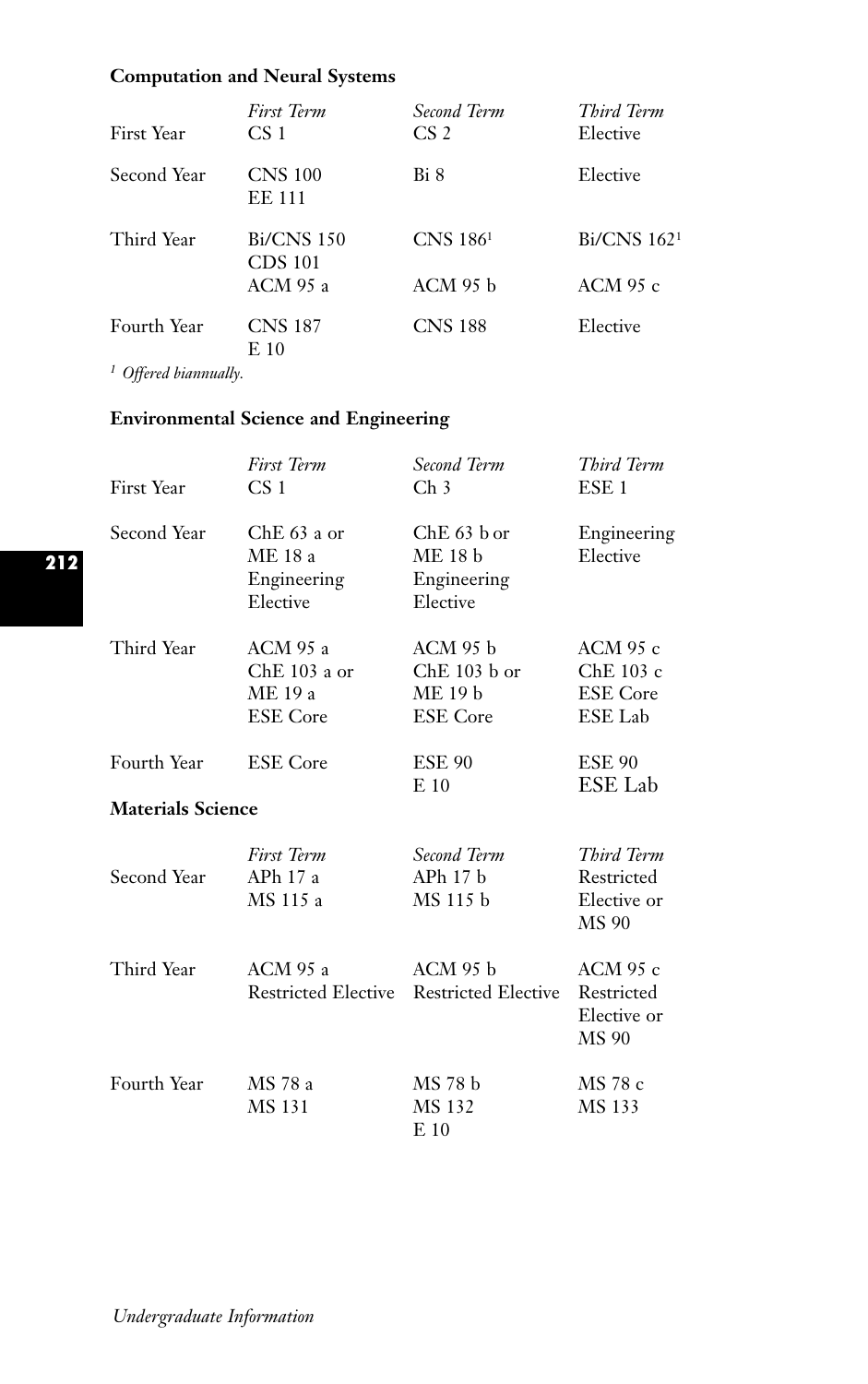## **English Option and Minor**

The option in English provides students with a broad education in English and American literatures, their historical contexts, and different approaches to their study. During the senior year, English majors will enroll in En 99 ab with a faculty member chosen by mutual agreement. En 99 a is devoted to research and En 99 b to writing a substantial research paper. This paper provides the most important means for evaluating a major's progress in the rigorous study of English. The English option provides excellent preparation for students seeking careers in law, business, administration, and medicine. The emphasis on writing critical essays helps scientists and engineers develop the communication skills necessary for success in their fields.

All students are assigned an adviser who will help them select the courses best suited to their needs, including courses in fields such as history that may be relevant for work in the English option. Students will be expected to consult their adviser before registering for each quarter's work. It is recommended that English majors take at least one English or related course per term. Those who are preparing for graduate work in English should take more than the minimum requirements listed below, and should be prepared to take courses in several periods of English and American literature. All courses to be counted toward the option in English must be taken for grades except for Hum/En 5 or Hum/En 6 when taken in the first two quarters of the freshman year.

## **Option Requirements**

- 1. En 99 ab.
- 2. 81 additional units of English courses numbered 99 and above. 27 of these units must include one course in British literature, one course in American literature, and one course in literature before 1850 (En 114, 116, 122, 125, 129). Courses cannot be counted twice in meeting these distribution requirements. Up to nine units of Hum/En 5, Hum/En 6, or Hum/En 7 and/or up to nine units of En 98 may be substituted for up to 18 of the remaining 54 English units. Students may also substitute courses in foreign literature (in the original or in translation) and/or, with authorization of the adviser, related humanities courses numbered above 99, for up to 18 of the remaining 54 English units.
- 3. 54 additional units of science, mathematics, and engineering courses. This requirement cannot be satisfied by courses listed as satisfying the introductory laboratory requirement or by a course with a number less than 10.
- 4. Passing grades must be earned in a total of 486 units, including the courses listed above.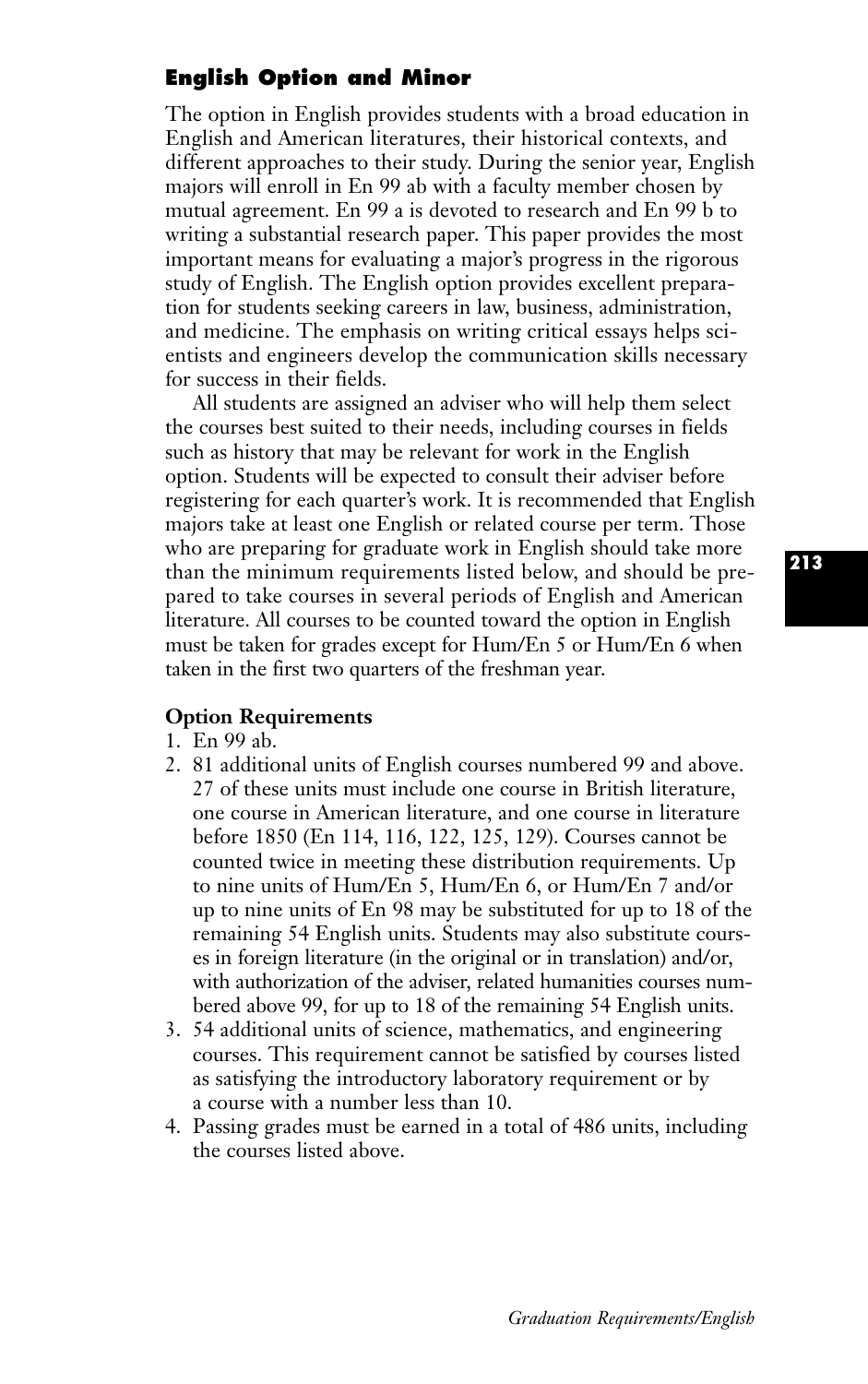### **English Minor Requirements**

The English minor is designed for students who want to pursue concentrated study in English and/or American literature, without the extensive course work and the senior thesis required by the English option.

English minors must take 72 units of English courses. These units may include one freshman humanities course; they may also include one directed reading course (En 98). Students wishing to do a minor in English must declare a minor with the English option representative. Students completing the English minor requirements will have the phrase "minor in English" added to their transcripts.

- 1. 72 units of English courses numbered 99 or above.
- 2. Nine units of Hum/En 5, Hum/En 6, or Hum/En 7 may be substituted for any nine of the 72 units required for the minor.
- 3. Nine units of En 98 may be substituted for any nine of the 72 units required for the minor.

## **Geology, Geobiology, Geochemistry, Geophysics, and Planetary Science Options**

The aim of this undergraduate program is to provide thorough training in the geological and planetary sciences and, wherever possible, to integrate these studies with courses in mathematics, physics, chemistry, and biology taken during the student's earlier years at the Institute. Active involvement in research, particularly during the summer, is encouraged. For geologists, field work is important because it provides firsthand experience with geological phenomena that can never be satisfactorily grasped or understood solely from classroom or laboratory treatment. Options are offered in geology, geobiology, geochemistry, geophysics, and planetary science. Electives permit students to follow lines of special interest in related scientific and engineering fields. Those who do well in the basic sciences and at the same time have a compelling curiosity about the earth and the other planets are likely to find their niche in these options, especially if they enjoy grappling with complex problems involving many variables. Most students majoring in the earth and planetary sciences now pursue further training at the graduate level.

Under the geobiology option, a student can be associated with either the biology or the GPS division. This association formally will only affect which course the students elect to satisfy the Institute-wide oral presentation requirement; all other geobiology option requirements are independent of GPS or biology affiliation. In practice, however, we expect that students' affiliation with one division or another will significantly shape their choice of elective courses.

For students beginning their junior year, it is possible to complete the requirements for geochemistry, geophysics, and planetary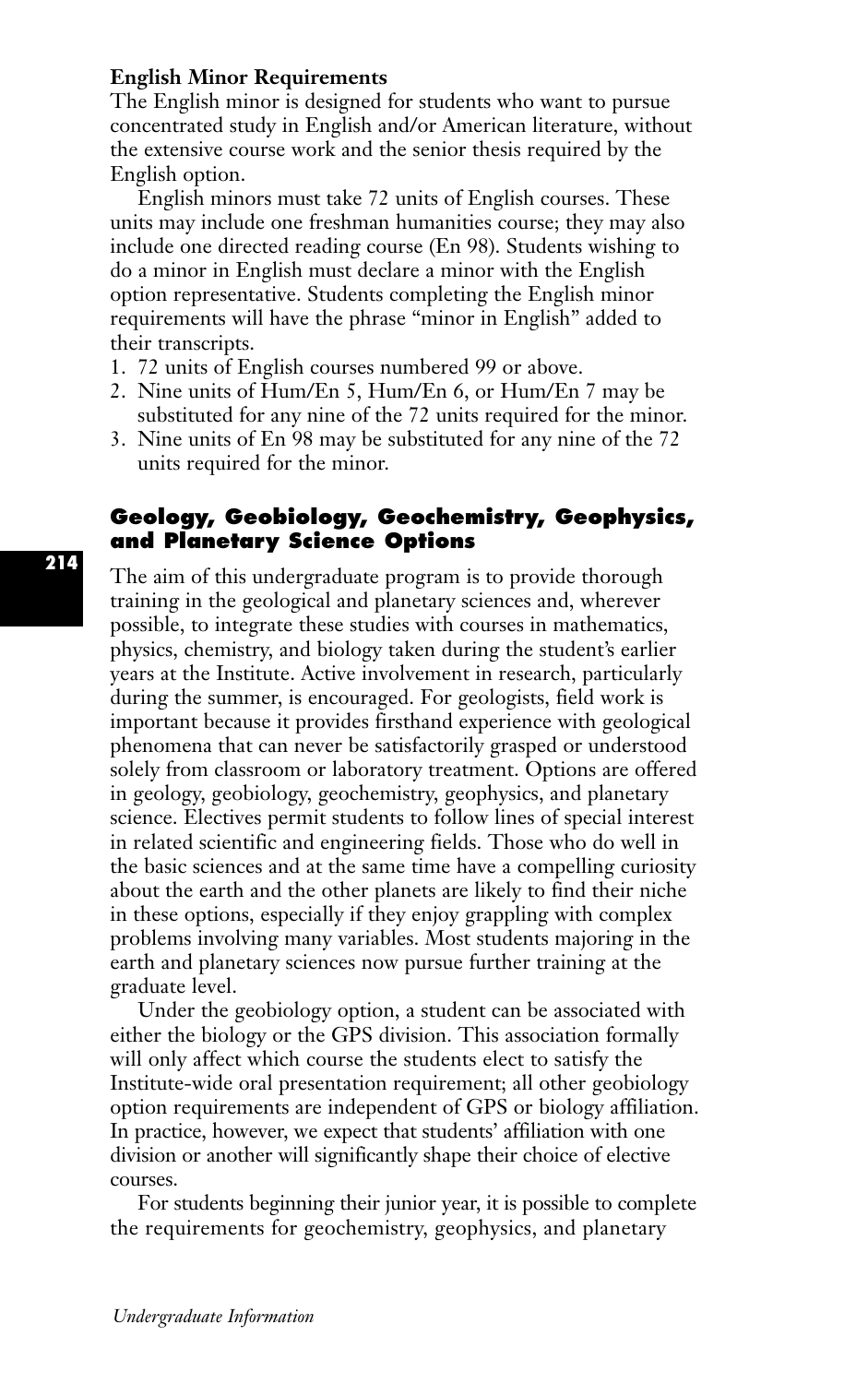science options within two years, but there are benefits from starting with the Ge 11 sequence in the sophomore year. Because Ge 120 ab may not be offered every year, students in the geology option may also need to take Ge 106 and Ge 120 a in spring term of their sophomore year in order to prepare for Ge 120 b the following summer.

Passing grades must be earned in a total of 486 units, including courses listed below. Any student whose grade-point average in science and mathematics courses is less than 1.9 at the end of an academic year may be refused permission to register in the geological and planetary science options.

#### *Double Majors*

For students simultaneously pursuing a degree in a second option, courses taken as required courses for that option can also be counted as Ge electives where appropriate. However, courses that count toward the electives requirement in the other option cannot simultaneously be counted toward satisfying the elective requirement in GPS.

### **Option Requirements**

#### **Geology Option Requirements**

- 1. Ge 11 ab, Ge/Ay 11 c or Ge 11 d, Ge 13, 109.
- 2. ACM 95 abc or a full-year chemistry sequence (Ch 41 abc or Ch 21 abc) and either Ge 108 or ACM/ESE 118.
- 3. Ge 106, 112, 114 ab, 115 abc, 120 ab.
- 4. Ge 116 and 111 ab; or Ge 125 and Ge 11 d1.
- 5. 15 units of elective courses in Ge or cross-listed with Ge.

*<sup>1</sup> If Ge 11 d is used to satisfy requirement 4, students must take Ge 11 c to satisfy requirement 1.*

|               |                                   | Units per term |     |     |
|---------------|-----------------------------------|----------------|-----|-----|
|               |                                   | 1st            | 2nd | 3rd |
| Second Year   |                                   |                |     |     |
| Ge 11 abc     | Intro. to Earth and Planet. Sci.  | 9              | 9   | 9   |
| Ge $13$       | Scientific Writing                |                |     | 3   |
| Ge 109        | Oral Presentation                 |                |     | 3   |
| Ge 106        | Intro. to Structural Geology      |                |     | 9   |
| Ge 120 a      | Field Geology Intro. <sup>1</sup> |                |     | 6   |
| Ph 2 ab       | Sophomore Physics                 | 9              | 9   |     |
| Ma 2 ab       | Sophomore Mathematics             | 9              | 9   |     |
|               | <b>HSS Electives</b>              | 9              | 9   | 9   |
|               |                                   | 36             | 36  | 39  |
| <i>Summer</i> |                                   |                |     |     |
| Ge 120 b      | Field Geology Camp <sup>1</sup>   |                |     | 18  |
| Third Year    |                                   |                |     |     |
| ACM 95 abc    | Intro. Methods of Applied Math    | 12             | 12  | 12  |
| Ge 112        | Sedimentology and Stratigraphy    | 12             |     |     |

# **215**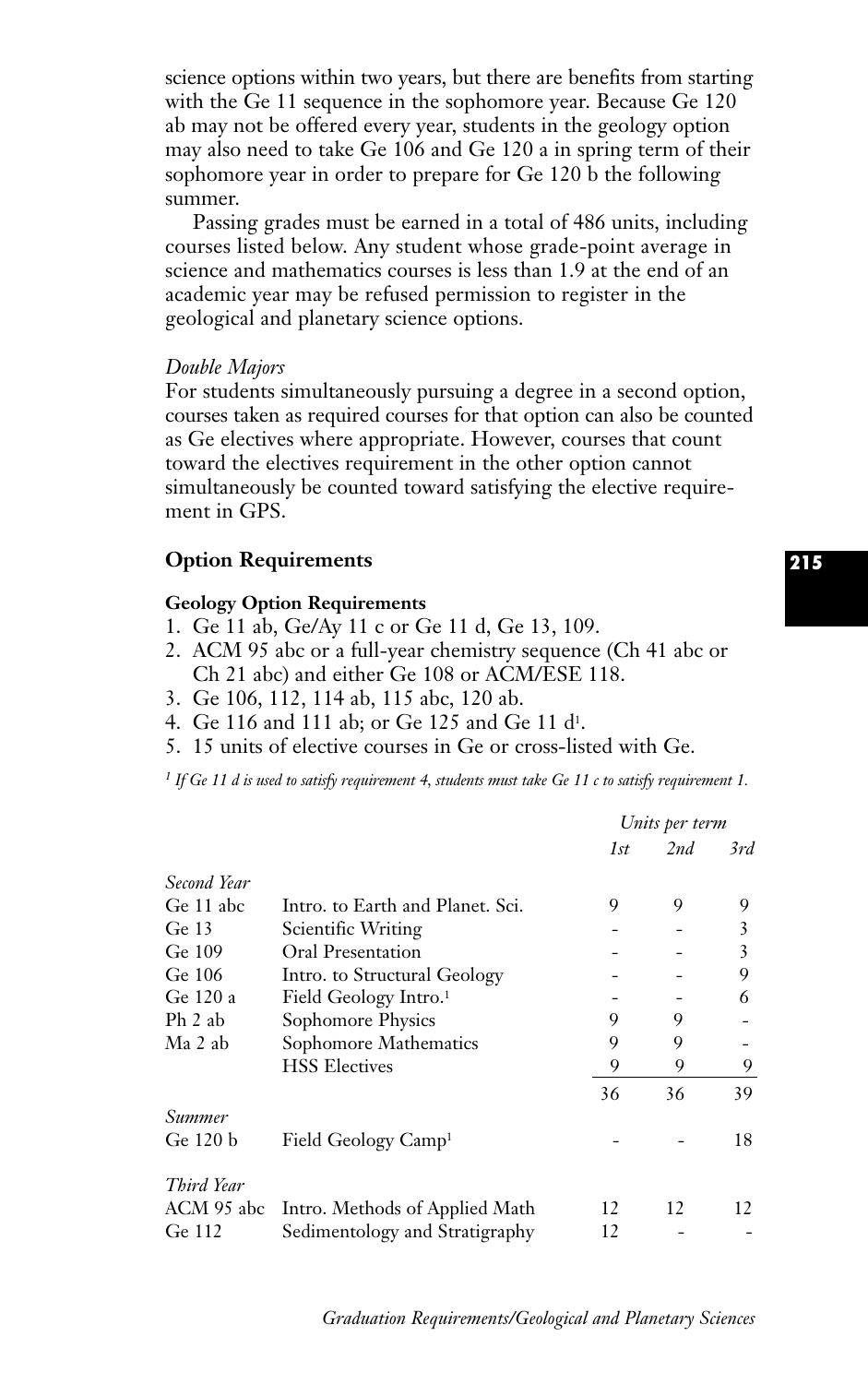| Ge 114 ab                | Mineralogy                   | 12        |           |           |
|--------------------------|------------------------------|-----------|-----------|-----------|
| Ge 115 abc<br>Option 1:  | Petrology and Petrography    |           | 6         | 12        |
| Ge 111 ab                | <b>Applied Geophysics</b>    |           | 6         | 9         |
| and Ge 116               | <b>Analytical Techniques</b> |           | 6         |           |
|                          | <b>HSS Electives</b>         | 9         | 9         | 9         |
|                          |                              | 45        | $39 - 27$ | $42 - 33$ |
| Fourth Year<br>Option 2: |                              |           |           |           |
| Ge 125                   | Geomorphology                | 12        |           |           |
| and Ge 11d               | Geophysics                   |           | 9         |           |
|                          | <b>Geology Electives</b>     | 9         |           | 6         |
|                          | <b>HSS Electives</b>         | 9         | 9         | 9         |
|                          |                              | $18 - 30$ | $9 - 18$  | 15        |

*<sup>1</sup> Ge 120 ab is taught in alternate years. Some cohorts of students will take this course in their third year and the summer following.*

### **Geobiology Option Requirements**

- 1. Ge 11 ab, Ge/Ay 11c, Ge 13, 109.
- 2. Ch 41 abc and Bi/Ch 110.
- 3. Bi 8–10, 117, 122, ESE/Bi 166, Ge 114 a, Ge/ESE 170, Ge 112.
- 4. 9 units of geobiology electives from the following list: Bi 123, 180, Ch 4 ab, 5 ab, 15, Ge 121 ab.
- 5. 27 units of geobiology electives in geology, biology, chemistry, and/or environmental engineering to be chosen in consultation with adviser from the list in 4 (above) or from the following list: Ge 11 d, 40, 41 abc, 100 abc, 106, 114 b, 115 abc, 116, 120 ab, 121 ab, 124 ab, 140, 142, Ge/ESE 149, Ge/Bi 244, 246, Ge 282 abc, BMB/Bi/Ch 170, Bi 22, 24, 90 abc, Bi/Ch 111, 113, Bi 115, 123, Bi/CNS 150, Bi 152, Bi/CNS 158, Bi 180, 182, 188, 190, 204, Bi/CNS 216, ESE 142, ESE/Ge 148 abc, 152, ESE/Ge/Ch 171, 172, 175 ab, Ch 4 ab, 5 ab, 7, 14, 15, 21 abc, 24, 25, 112, 145, 146, 154 ab, 212; Occidental College Ge 365.

|             |                                    | Units per term |     |     |
|-------------|------------------------------------|----------------|-----|-----|
|             |                                    | 1st            | 2nd | 3rd |
| Second Year |                                    |                |     |     |
| Ge 11 abc   | Intro. to Earth and Planetary Sci. | 9              | 9   | 9   |
| Ge 13       | Scientific Writing                 |                |     |     |
| Ge 109      | Oral Presentation                  |                |     |     |
| Bi 8        | Introduction to Molecular Biology  |                | 9   |     |
| Bi 9        | Cell Biology                       |                |     | 9   |
| Bi 10       | Cell Biology Laboratory            |                |     | 6   |
| Ph 2 ab     | Sophomore Physics                  | 9              | 9   |     |
| Ma 2 ab     | Sophomore Mathematics              | 9              | 9   |     |
|             | <b>HSS Electives</b>               | 9              | 9   | 9   |
|             |                                    | 36             | 45  | 39  |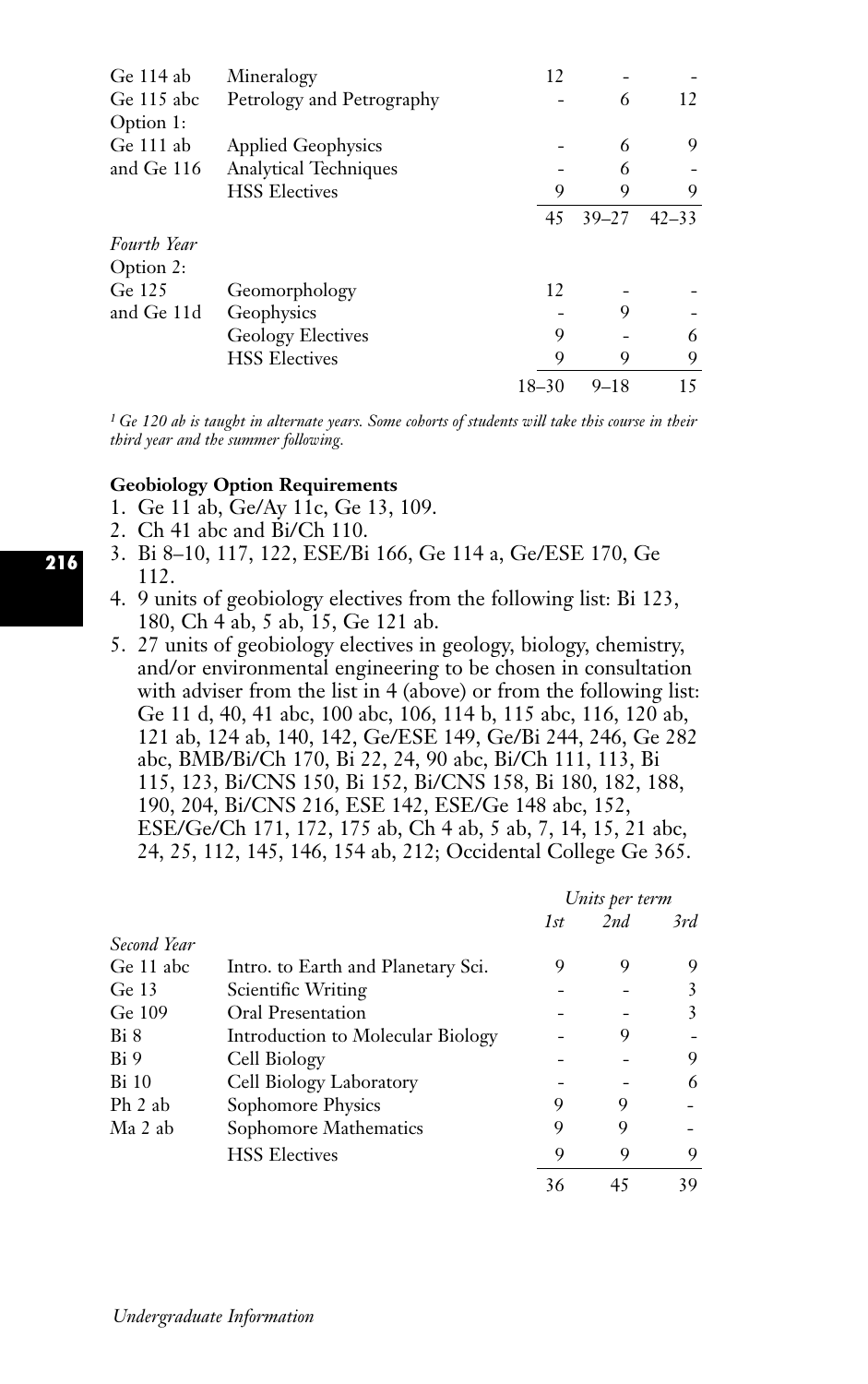| Third Year        |                                |    |    |    |
|-------------------|--------------------------------|----|----|----|
| <b>ESE/Bi 166</b> | Microbial Physiology           | 9  |    |    |
| Ge 114 a          | Mineralogy                     | 9  |    |    |
| Ch 41 abc         | Organic Chemistry              | 9  | 9  | 9  |
| <b>Ge/ESE 170</b> | Microbial Ecology              |    |    | 9  |
|                   | <b>HSS Electives</b>           | 9  | 9  | 9  |
|                   | <b>Geobiology Electives</b>    | 9  | 9  | 9  |
|                   |                                | 45 | 27 | 36 |
| Fourth Year       |                                |    |    |    |
| $Bi/Ch$ 110       | Intro. to Biochemistry         | 12 |    |    |
| Bi 117            | Developmental Biology          |    | 9  |    |
| Bi 122            | Genetics                       | 9  |    |    |
| Ge 112            | Sedimentology and Stratigraphy | 12 |    |    |
|                   | <b>HSS Electives</b>           | 9  | 9  | 9  |
|                   | <b>Geobiology Electives</b>    |    | 9  | 18 |
|                   |                                | 42 | 27 | 27 |

#### **Geochemistry Option Requirements**

- 1. Ge 11 ab and either Ge/Ay 11 c or Ge 11 d, Ge 13, Ge 109.
- 2. ACM 95 abc or (Ch 41 abc and ACM/ESE 118) or (Ch 21 abc and ACM/ESE 118).
- 3. Geochemistry students must take a total of 105 units from the core geochemistry list and the geochemistry elective list, including at least three courses from the core geochemistry list<sup>1</sup>. Core geochemistry: Ge 114 ab*<sup>2</sup>* , 140, Ch 41 a, 21 a, ESE/Ge/Ch 171, Ge/ESE 149, Ge 116. Geochemistry electives: Ch 41 bc, 21 bc, 3 b, 4 ab, 6 ab, 14, 15, 102, ChE 63 ab, ESE 142, Ge/ESE 143, ESE/Ge 148c, Ge/ESE 154, ESE 159, ESE/Ge/Ch 172, 175 ab, Ge 106, 115 abc, 120 ab, 127, 128, 132, 191, 212, 214, 215, 232, 236, Ge/Ay 133, APh 17 abc, MS 105, 115 ab, 125, 130–133.

*<sup>1</sup> Any units from either Ch 41 or Ch 21 that are used to satisfy requirement 2 may not be*

*used to satisfy requirement 3. 2 Students must take both Ge 114 a and Ge 114 b to count as one core geochemistry course.*

|             |                                    | Units per term |     |     |
|-------------|------------------------------------|----------------|-----|-----|
|             |                                    | 1st            | 2nd | 3rd |
| Second Year |                                    |                |     |     |
| Ge 11 abc   | Intro. to Earth and Planetary Sci. | 9              | 9   | 9   |
| Ge 13       | Scientific Writing                 |                |     |     |
| Ge 109      | Oral Presentation                  |                |     | 3   |
|             | Geochemistry Core or Electives     | 9              | 9   | 9   |
| Ph 2 ab     | Sophomore Physics                  | 9              | 9   |     |
| Ma 2 ab     | Sophomore Mathematics              | 9              | 9   |     |
|             | <b>HSS Electives</b>               | 9              | 9   | 9   |
|             |                                    |                | 45  | 33  |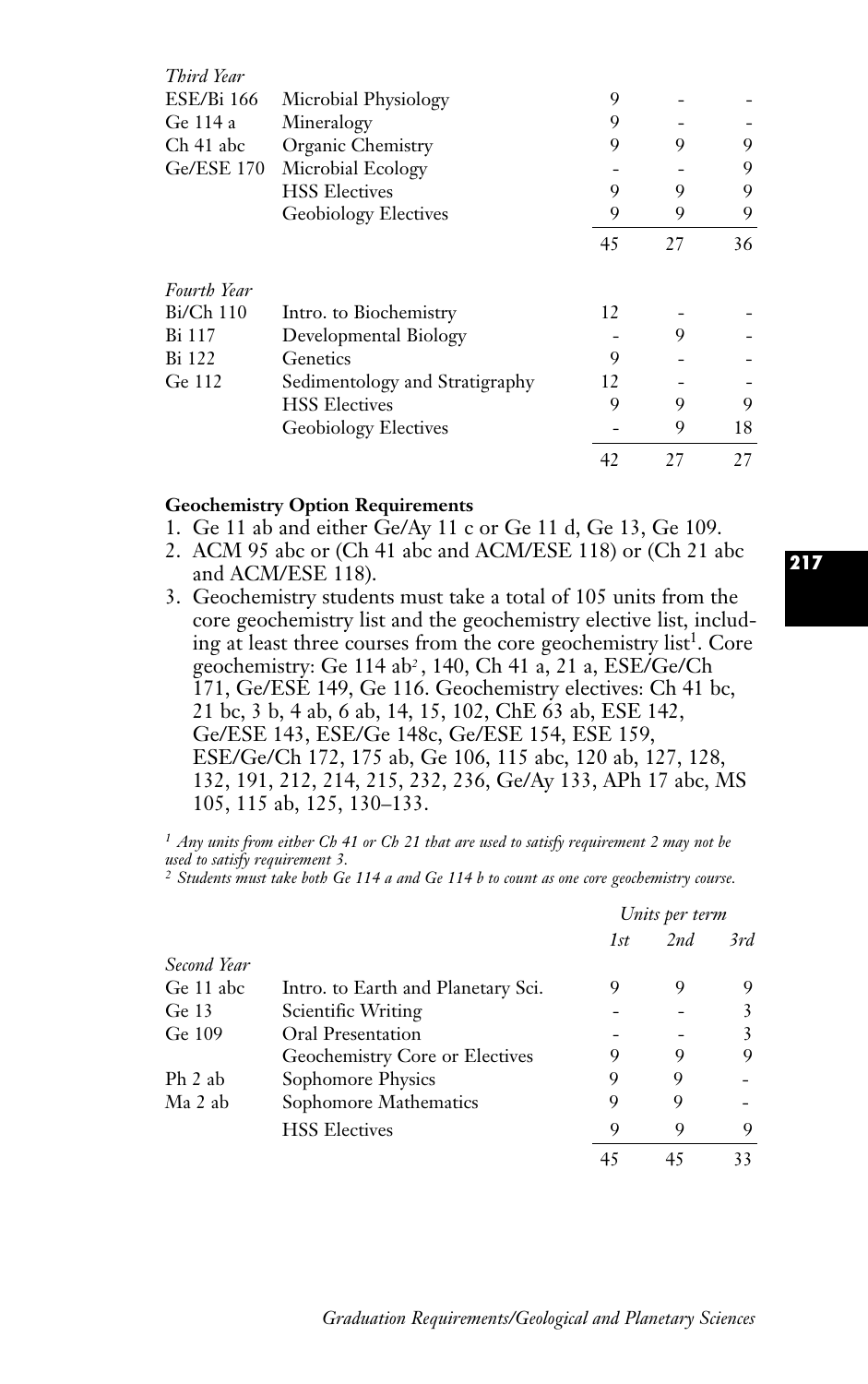| Third Year         |                                           |    |    |    |
|--------------------|-------------------------------------------|----|----|----|
|                    | ACM 95 abc Intro. Methods of Applied Math | 12 | 12 | 12 |
|                    | <b>HSS</b> Electives                      | 9  | 9  | Q  |
|                    | Geochemistry Core or Electives            | 18 | 18 | 18 |
|                    |                                           | 39 | 39 | 39 |
| <b>Fourth Year</b> |                                           |    |    |    |
|                    | <b>HSS Electives</b>                      | 9  | 9  | 9  |
|                    | Geochemistry Electives                    | 9  | 9  |    |
|                    |                                           | 18 | 18 | 18 |

## **Geophysics Option Requirements**

- 1. Ge 11 ab, Ge/Ay 11 c, Ge 13, 109.
- 2. ACM 95 abc.
- 3. Ge 111 ab, Ge 11 d.
- 4. 27 units of physics or mechanics electives: any non-GPS course numbered 100 or greater, relevant to the option and approved by the option representative, including ME 65, 66, AM 125 abc, Ae/Ge/ME 160, Ph 106 abc.
- 5. 36 units of geophysics electives (selected in consultation with adviser): Ge 161–168, Ge 211, 200-level courses.

|                  |                                    | Units per term |     |     |
|------------------|------------------------------------|----------------|-----|-----|
|                  |                                    | 1st            | 2nd | 3rd |
| Second Year      |                                    |                |     |     |
| Ge 11 abc        | Intro. to Earth and Planetary Sci. | 9              | 9   | 9   |
| Ge <sub>13</sub> | Scientific Writing                 |                |     | 3   |
| Ge 109           | Oral Presentation                  |                |     | 3   |
| Ph 2 ab          | Sophomore Physics                  | 9              | 9   |     |
| Ma 2 ab          | Sophomore Mathematics              | 9              | 9   |     |
|                  | <b>HSS Electives</b>               | 9              | 9   | 9   |
|                  |                                    | 36             | 36  | 24  |
| Third Year       |                                    |                |     |     |
|                  | Physics or Mechanics Electives     | 9              | 9   | 9   |
|                  | <b>HSS Electives</b>               | 9              | 9   | 9   |
| Ge 111 ab        | Applied Geophysics Seminar         |                | 6   | 9   |
| Ge 11 d          | Geophysics                         |                | 9   |     |
|                  |                                    | 18             | 33  | 27  |
| Fourth Year      |                                    |                |     |     |
|                  | Geophysics Electives               | 18             | 18  | 9   |
|                  | <b>HSS Electives</b>               | 9              | 9   | 9   |
|                  |                                    | 27             | 27  | 18  |

### **Planetary Science Option Requirements**

- 1. Ge 11 ab, Ge/Ay 11 c, Ge 13, 109.
- 2. ACM 95 abc.
- 3. 27 units of advanced science courses selected from Ae/APh/CE/ME 101 abc, Ae/Ge/ME 160 ab, Ch 21 abc, Ph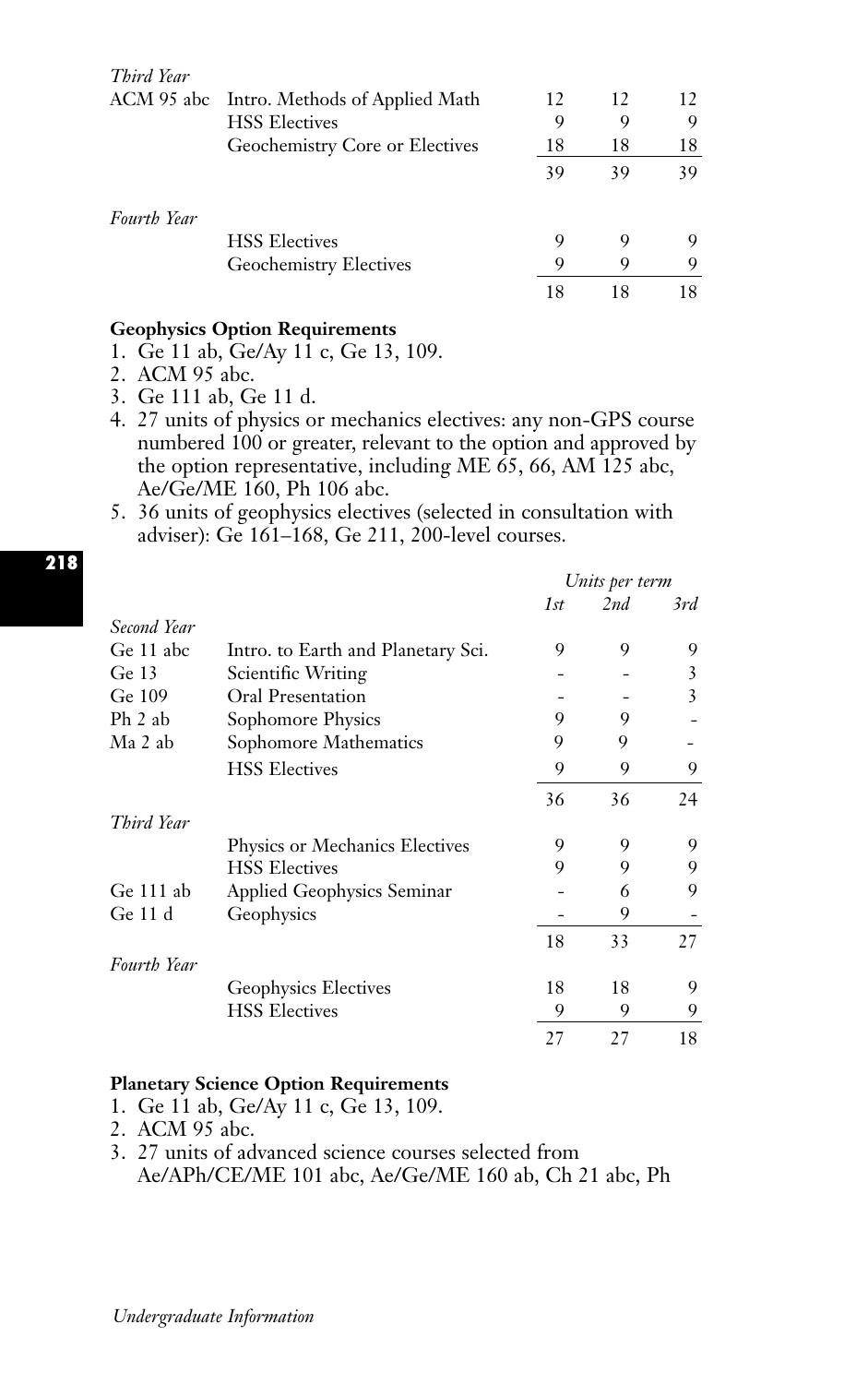101, 106 abc, 125 abc, which must include two consecutive terms of one of the multiterm courses.

- 4. 63 units selected from Ge 11 d, 102, Ge/Ch 128, Ge 131, Ge/Ay 132, Ge/Ay 133, ESE/Ge 148 abc, Ge 150, 151, ESE/Ge 152, 153, 173, Ge 225 abc.
- 5. 27 units of additional science and engineering courses (selected in consultation with adviser and planetary science option representative), appropriate Ge courses, any of the courses listed above, or any of the following: ACM 101 abc, ACM/ESE 118, ME 35 abc, APh 17 abc, Ay 20, 21, 101, 102, ChE 63 ab, Ch 6 ab, CS 1–3, Ma 112 ab, ME 18 ab, 19 ab, 65, 66, AM 125 abc.

|             |                                    | Units per term |     |     |
|-------------|------------------------------------|----------------|-----|-----|
|             |                                    | 1st            | 2nd | 3rd |
| Second Year |                                    |                |     |     |
| Ge 11 abc   | Intro. to Earth and Planetary Sci. | 9              | 9   | 9   |
| Ge $13$     | Scientific Writing                 |                |     | 3   |
| Ge 109      | Oral Presentation                  |                |     | 3   |
| Ph 2 ab     | Sophomore Physics                  | 9              | 9   |     |
| Ma 2 ab     | Sophomore Mathematics              | 9              | 9   |     |
|             | <b>HSS Electives</b>               | 9              | 9   | 9   |
|             |                                    | 36             | 36  | 24  |
| Third Year  |                                    |                |     |     |
| ACM 95 abc  | Intro. Methods of Applied Math     | 12             | 12  | 12  |
|             | <b>HSS Electives</b>               | 9              | 9   | 9   |
|             | <b>Advanced Science</b>            | 9              | 9   | 9   |
|             | <b>Planetary Science</b>           | 18             | 9   | 9   |
|             |                                    | 48             | 39  | 39  |
| Fourth Year |                                    |                |     |     |
|             | <b>HSS Electives</b>               | 9              | 9   | 9   |
|             | <b>Planetary Science</b>           | 9              | 9   | 9   |
|             | Additional Science and Engineering | 9              | 9   |     |
|             |                                    | 27             | 27  | 27  |

### **GPS Minor Requirements**

The GPS minor is intended for non-GPS undergraduates to supplement major degree with knowledge of earth and planetary science. Students completing the GPS minor will have the phrase "minor in Geological and Planetary Sciences" added to their transcript. Any student interested in a minor in GPS is urged to contact any option representative in the division.

- 1. Ge 11 a and Ge 11 b.
- 2. One of Ge 11 c or Ge 11 d
- 3. 27 units of 100-level or higher GPS courses, excluding Ge 108 and Ge 109.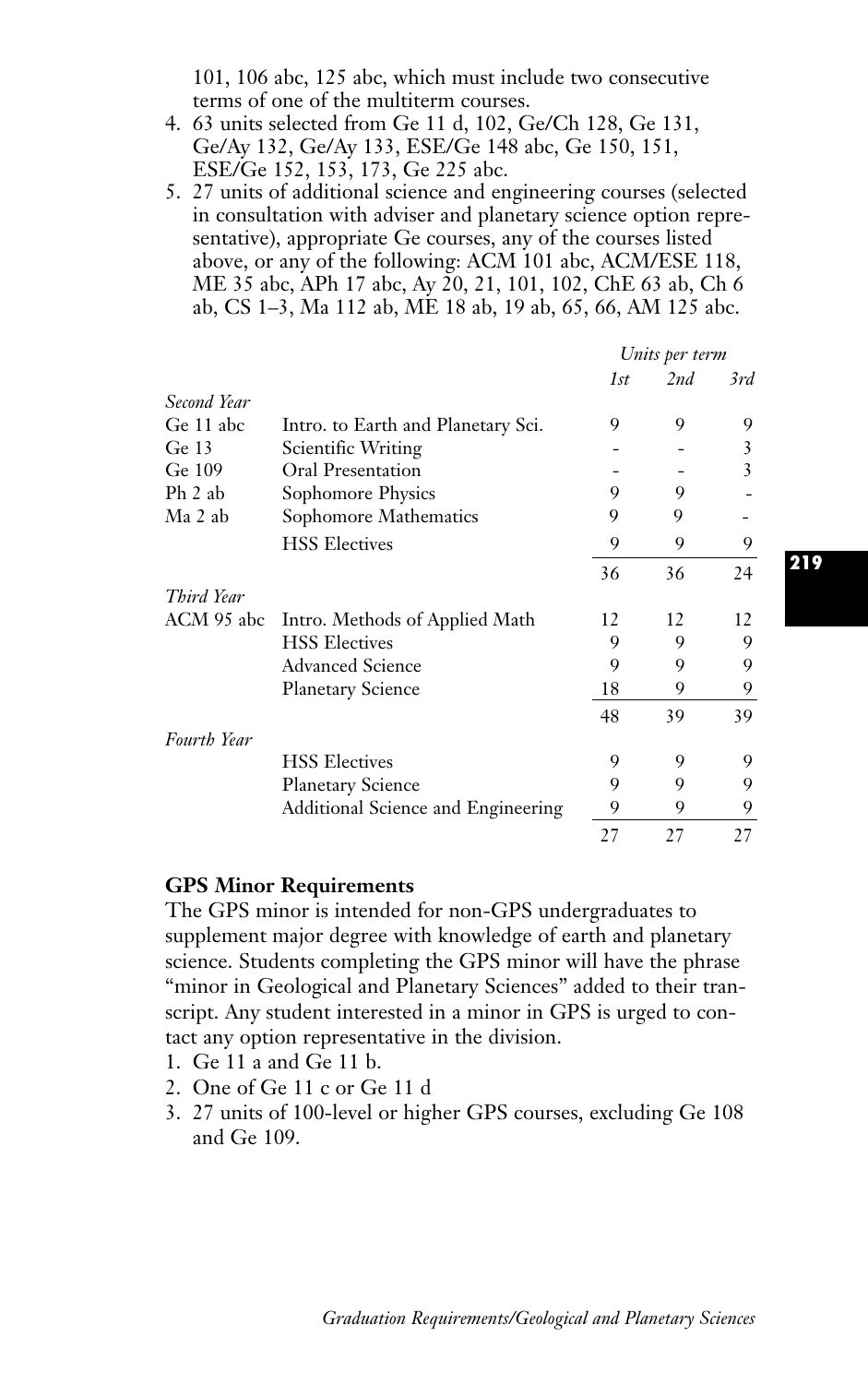## **History Option and Minor**

The history option allows students to study past societies and their development in more depth than can be done within the limits of the Institute humanities requirements. With the guidance of a faculty member in history, students taking the option explore the range of human experience, in the realms of politics, culture, religion, and economics, that lies outside the realm of science and technology. They also learn the critical reading and thinking skills, and the facility in writing, that are central to the historical enterprise. The history option thus provides students with an important supplement to the scientific training and technical skills they acquire in other courses and options. In addition, it offers excellent preparation for careers in business, administration, law, journalism, or public affairs, as well as a solid foundation for graduate work in history.

History majors must take at least 99 units of history courses (including freshman humanities) during their four years as undergraduates. Of these, 27 must be in the senior tutorial (H 99 abc). All courses to be counted toward the history option must be taken for grades except for a freshman humanities course in history when taken in the first two quarters of the freshman year.

Each history major will choose an area of concentration in consultation with his or her adviser and the history option representative. These areas might include, but are not restricted to, fields such as ancient history, medieval Europe, early-modern Europe, modern Europe, Russian history, American history pre-1865, American history post-1865, early-modern history of science, modern history of science, or economic history. He or she must take 63 units of courses in this area; 27 of these units must be in the senior tutorial H 99 abc. The senior tutorial will culminate in a research paper.

Each student must take the remaining 36 units of history required by the option in areas other than the area of concentration, again defined in consultation with his or her adviser and the history option representative. These areas may include not only fields within the discipline of history proper, but also useful cognate fields such as economics, political science, anthropology, law, English, or a foreign language.

A student considering the history option when he or she comes to Caltech will be well advised to take one course from Hum/H 1, 2, 3, or 4. In the sophomore year, the student should take upperlevel history courses, but this is also a good time to pursue the study of English or philosophy, to begin or continue a foreign language, and to do introductory work in the social sciences. A student will normally make a commitment to an area of concentration early in the junior year. At the beginning of the senior year, a history major will enroll in H 99 abc with a faculty member in his or her area of concentration. The first term of this course will be devoted to preparation, the second to research, and the third to the writing of a substantial research paper.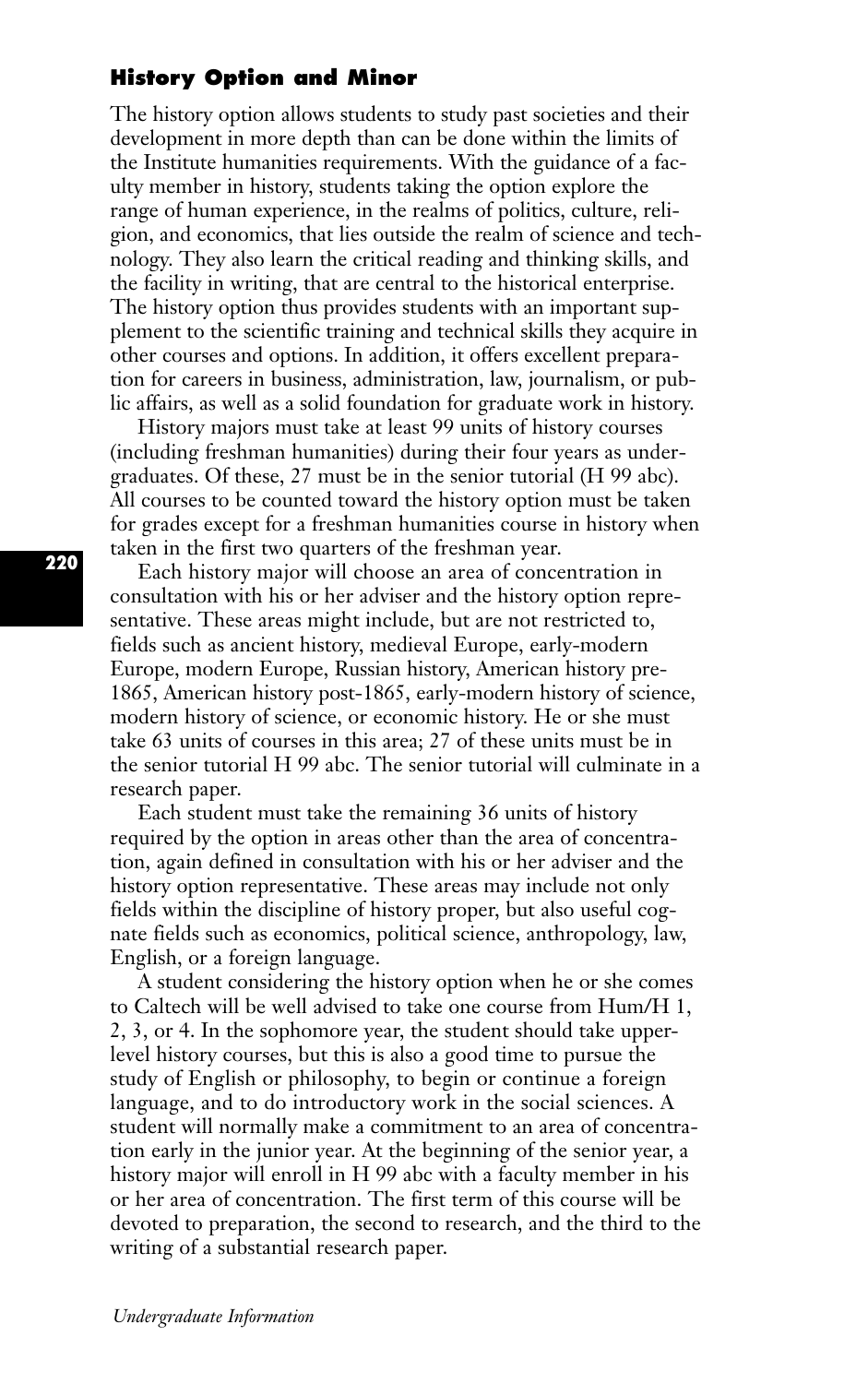## **Option Requirements**

- 1. H 99 abc.
- 2. 72 additional units of history courses numbered 99 or above. Up to nine units of Hum/H 1, 2, 3, or 4 and/or up to nine units of H 98 may be substituted for up to 18 of these units.
- 3. 63 of the total history units, including H 99 abc, must be in an area of concentration, as defined in consultation with the student's adviser and the history option representative.
- 4. 36 of the total history units must be in an area or areas other than the area of concentration, as defined in consultation with the student's adviser and the history option representative. H 99 abc may not be used to fulfill this requirement.
- 5. 54 additional units of science, mathematics, and engineering courses. This requirement cannot be satisfied by courses listed as satisfying the introductory laboratory requirement or by menu courses.
- 6. Three units of oral communication. En 84 satisfies this requirement, as do oral communication courses offered by other options.
- 7. Passing grades must be earned in a total of 486 units, including the courses listed above.

### **History Minor Requirements**

The history minor is designed for students who want to pursue concentrated study in history without the extensive course work and the senior thesis required by the history option.

History minors must take 72 units of history courses. These units may include one freshman humanities course; they may also include one directed reading course (H 98). All courses to be counted toward the history minor must be taken for grades except for a freshman humanities course in history when taken in the first two quarters of the freshman year. Students wishing to do a minor in history must declare a minor with the history option representative. Students completing the history minor requirements will have the phrase "minor in history" added to their transcripts.

- 1. 72 units of history courses numbered 99 or above.
- 2. Nine units of Hum/H 1, 2, 3, or 4 may be substituted for any nine of the 72 units required for the minor.
- 3. Nine units of H 98 may be substituted for any nine of the 72 units required for the minor.

## **History and Philosophy of Science Option and Minor**

The option in history and philosophy of science (HPS) provides students with a broad education in the historical and philosophical issues arising in connection with science and technology. Students take courses addressing fundamental questions about scientific concepts and practice, such as the following: To what extent was the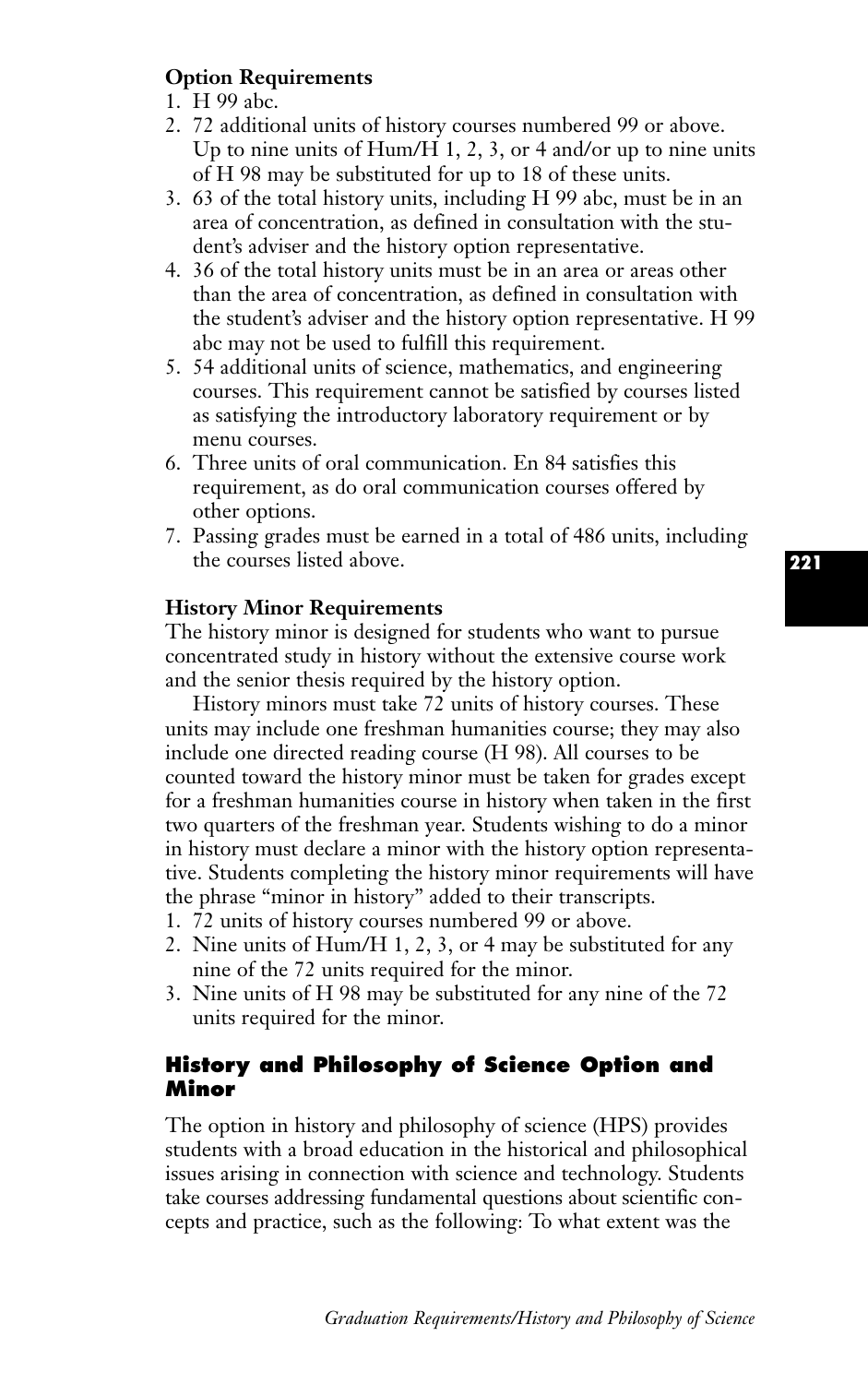scientific revolution revolutionary? What is a scientific explanation and how do scientists go about constructing and justifying one? How have conceptions of scientific experimentation changed over time? How and why did modern physics (or chemistry or biology) emerge in the form that it did? How should the theory of evolution inform our conception of the modern mind and brain? What role can the neurosciences be expected to play in solving the "mind-body" problem? The option thus aims to give students a broad basic understanding of the ways in which science is practiced and the ways in which that practice has changed over time. It is designed to complement the regular curriculum at Caltech, offering students the opportunity to enlarge upon and to contextualize the strong technical skills they acquire in other courses and options.

The HPS option provides excellent preparation for students going into law, business, medicine, and public affairs, as well as solid preparation for graduate work in the history and/or philosophy of science. In addition, and because of its emphasis on essay writing and the formulation of complex philosophical and historical arguments, it aids budding scientists and engineers in developing the writing and communication skills that are increasingly vital today.

### **Option Requirements**

- 1. Hum/H/HPS 10, HPS 102 ab, HPS/Pl 120, and HPS 103 (normally for 9 quarters). HPS 102 b fulfills the Institute scientific writing requirement.
- 2. Three advanced courses in the history of science, chosen from HPS/H offerings with a course number of 98 or higher (see note 2).
- 3. Three advanced courses in philosophy of science, chosen from HPS/Pl offerings with a course number of 98 or higher (see note 2).
- 4. 45 units of courses in science, mathematics, and engineering. This requirement cannot be satisfied by courses listed as satisfying the introductory laboratory requirement or by a course with a number less than 10.
- 5. Passing grades must be earned in a total of 486 units, including all courses used to satisfy the above requirements.

### *Explanatory Notes*

- 1. It is desirable that students enter the option in their sophomore year. However, students may also enter the option in their junior year if they can complete the option's requirements in time for graduation.
- 2. No more than nine units of HPS 98 may be counted toward the HPS major.

**222**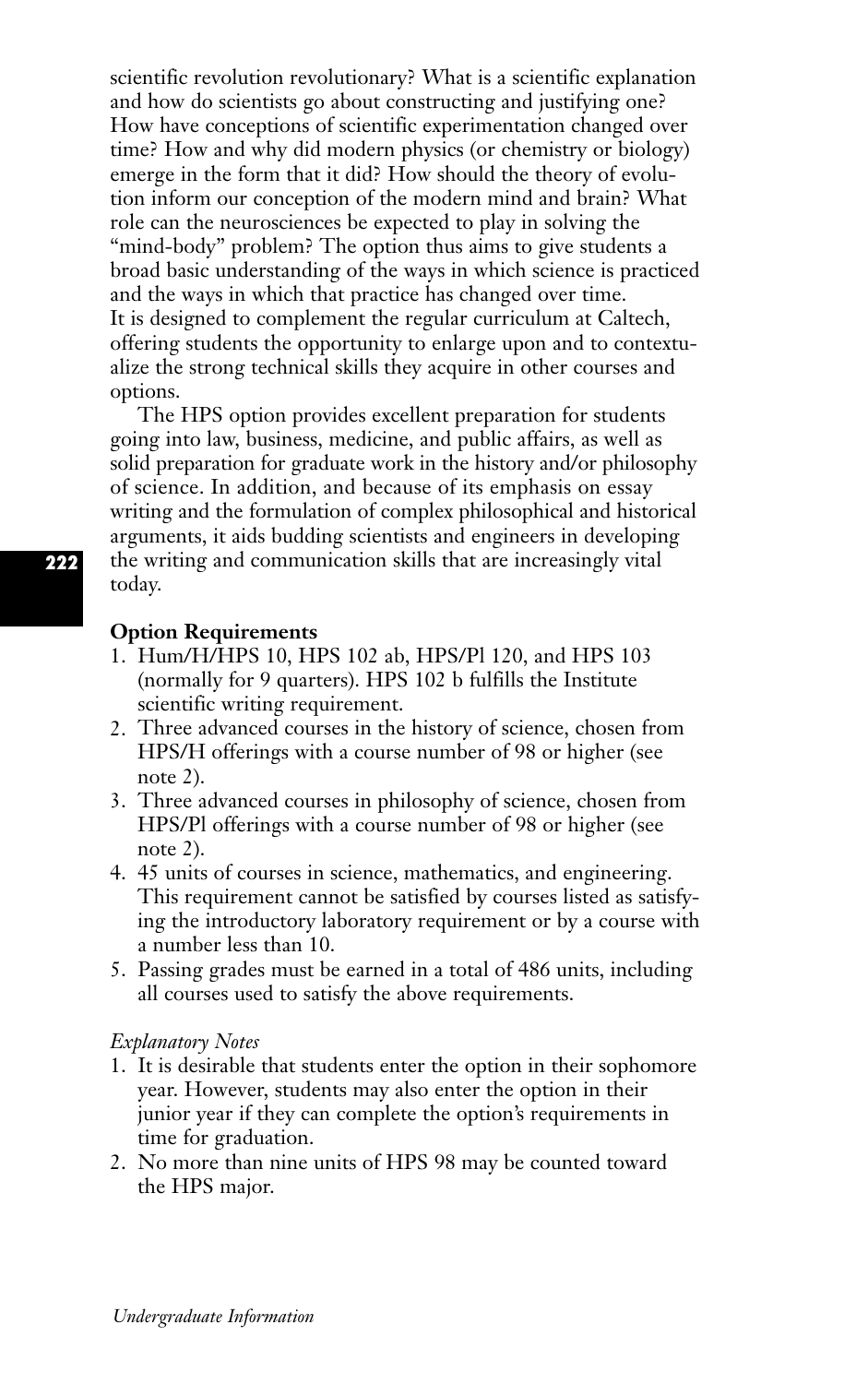## **Typical Course Schedule**

*First Year*

It is recommended that students intending to follow the HPS option take Hum/H/HPS 10 as one of their freshman humanities courses. Students making the decision to take this option in their sophomore year should take Hum/H/HPS 10 and HPS/Pl 120 as early as possible in that year.

|                         |                                       | Units per term |     |     |
|-------------------------|---------------------------------------|----------------|-----|-----|
|                         |                                       | 1st            | 2nd | 3rd |
| Second Year             |                                       |                |     |     |
| Ma 2 ab                 | Sophomore Mathematics                 | 9              | 9   |     |
| Ph 2 ab                 | Sophomore Physics                     | 9              | 9   |     |
| HPS 10 <sup>1</sup>     | Introduction to History of Science    | 9              |     |     |
| HPS/P1120 <sup>1</sup>  | Introduction to Philosophy of Science |                | 9   |     |
|                         | Advanced HPS/History                  |                |     | 9   |
| <b>HPS 103</b>          | <b>Public Lecture Series</b>          | 1              | 1   | 1   |
|                         | Menu Course                           |                |     | 9   |
| Ec 11                   | <b>Introductory Social Science</b>    |                |     |     |
| or PS 12                |                                       | 9              |     |     |
|                         | Other Electives                       | 9              | 18  | 27  |
|                         |                                       | 46             | 46  | 46  |
| Third Year              |                                       |                |     |     |
| <b>HPS 103</b>          | <b>Public Lecture Series</b>          | 1              | 1   | 1   |
|                         | <b>Advanced HPS/History</b>           |                | 9   | 9   |
|                         | Advanced HPS/Philosophy               | 9              | 9   | 9   |
|                         | Science, Math, Engineering            | 9              | 9   | 9   |
|                         | Advanced Social Science <sup>2</sup>  | 9              |     |     |
|                         | <b>Other Electives</b>                | 18             | 18  | 18  |
|                         |                                       | 46             | 46  | 46  |
| Fourth Year             |                                       |                |     |     |
| <b>HPS 103</b>          | <b>Public Lecture Series</b>          | 1              | 1   | 1   |
| HPS 102 ab <sup>3</sup> | Senior Research Seminar               |                | 12  | 12  |
|                         | Advanced Social Science <sup>2</sup>  | 9              |     |     |
|                         | Science, Math, Engineering            | 9              | 9   | 9   |
|                         | Other Electives                       | 27             | 18  | 18  |
|                         |                                       | 46             | 40  | 40  |

Note: *Not all required courses are offered each term; students should consult the current catalog to determine which terms required courses are being offered, and should construct their course plan for the year accordingly.*

*<sup>1</sup> If not taken in first year, otherwise one additional HPS or elective.*

*<sup>2</sup> It is recommended that students choose their advanced social science electives from among courses that will enlarge their perspective on topics related to HPS (e.g., Ec/SS 129,* 

*Ec/SS 130, Psy 101, Psy 125, Psy/CNS 130, PS 120, PS 121, PS 122, An 22).*

<sup>3</sup> *HPS 102 ab may be taken in any two consecutive terms in the senior year. Students should coordinate with their HPS adviser to determine their course schedule.*

**History and Philosophy of Science Minor Requirements**

The minor in history and philosophy of science (HPS) is designed for students who want to pursue concentrated study in HPS

**223**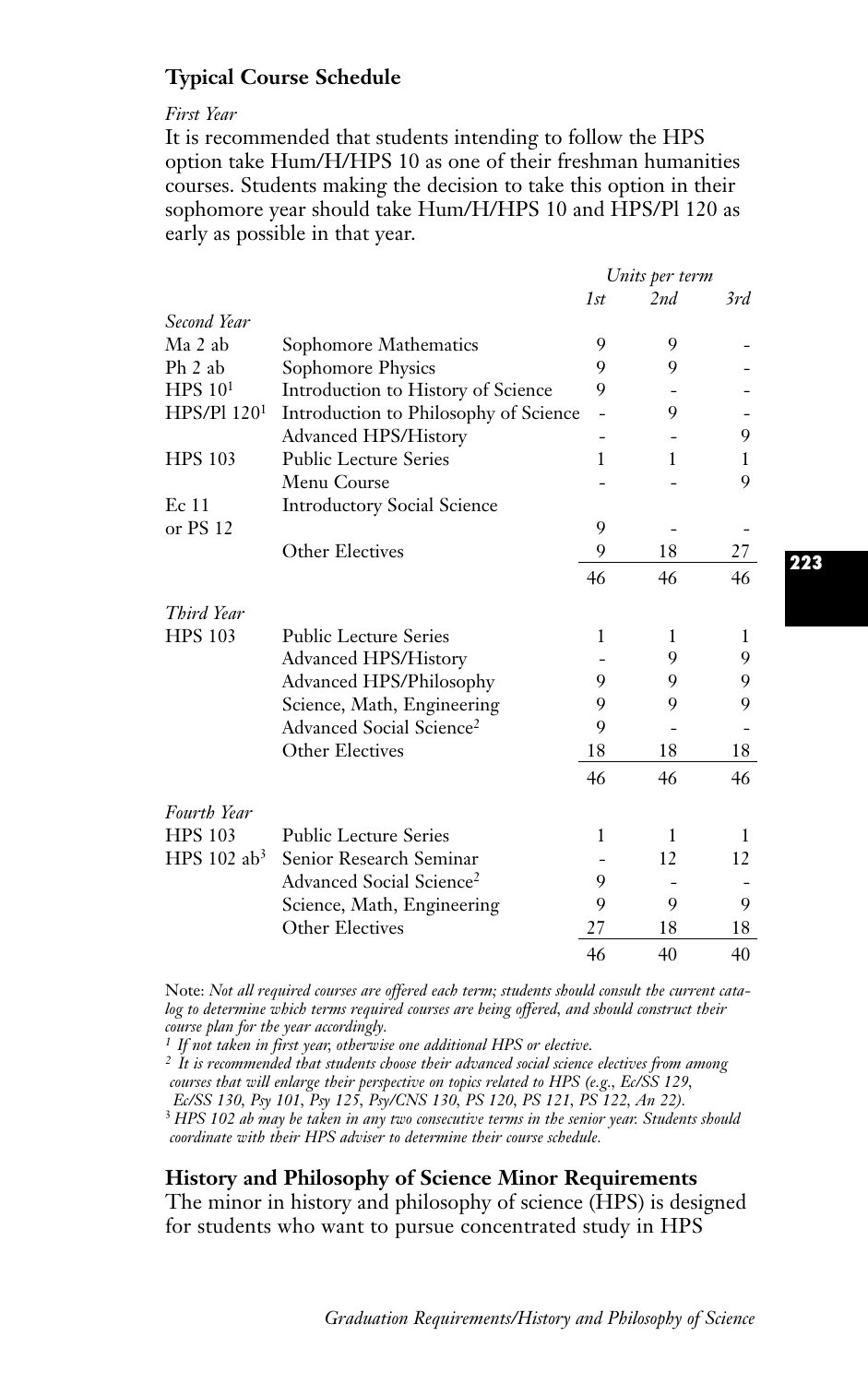without the extensive course work and the senior thesis required by the HPS option.

HPS minors must complete 72 units of HPS courses. These may include Hum/H/HPS 10 and up to nine units of advanced reading in HPS (HPS 98). Freshman humanities courses other than Hum/H/HPS 10 may not be counted toward an HPS minor. Students wishing to do a minor in HPS must declare a minor with the HPS option representative. Those completing the HPS minor requirements will have the phrase "minor in history and philosophy of science" added to their transcripts.

- 1. 72 units of HPS courses numbered 99 or above.
- 2. Nine units of HPS 98 may be substituted for any nine of the 72 units required for the minor.
- 3. Nine units of Hum/H/HPS 10 may be substituted for any nine of the 72 units required for the minor.

## **Independent Studies Program**

The Independent Studies Program (ISP) is an undergraduate option that allows the student to create his or her own scholastic requirements, under faculty supervision, and to pursue positive educational goals that cannot be achieved in any of the other available options. A student's program may include regular Caltech courses, research courses, courses at other schools, and independent study courses (item 5, next page). In scope and depth, the program must be comparable to a normal undergraduate program, but it need not include all of the specific courses or groups of courses listed in the formulated Institute requirements for undergraduates.

The Curriculum Committee, a standing committee of the faculty, has overall responsibility for the program. In addition, each student has his or her own committee of three advisers, two of whom must be professorial faculty. Application material may be obtained at the Registrar's Office or from the dean of students.

#### **Administrative Procedures and Guidelines**

- 1. An interested student must recruit three individuals, representing at least two divisions of the Institute, who approve of his or her plans and agree to act as an advisory "committee of three.'' The committee of three forms the heart of the program and bears the chief responsibility for overseeing the student's progress. The chair and one other member must be on the professorial staff. The third member may be any qualified individual, such as a postdoctoral fellow, graduate student, or faculty member of another institution.
- 2. The student must submit a written proposal to the dean of students, endorsed by the committee of three, describing his or her goals, reasons for applying, and plan of study for at least the next year. If persuaded that the proposal is sound and workable, the dean endorses it and passes it on to the Curriculum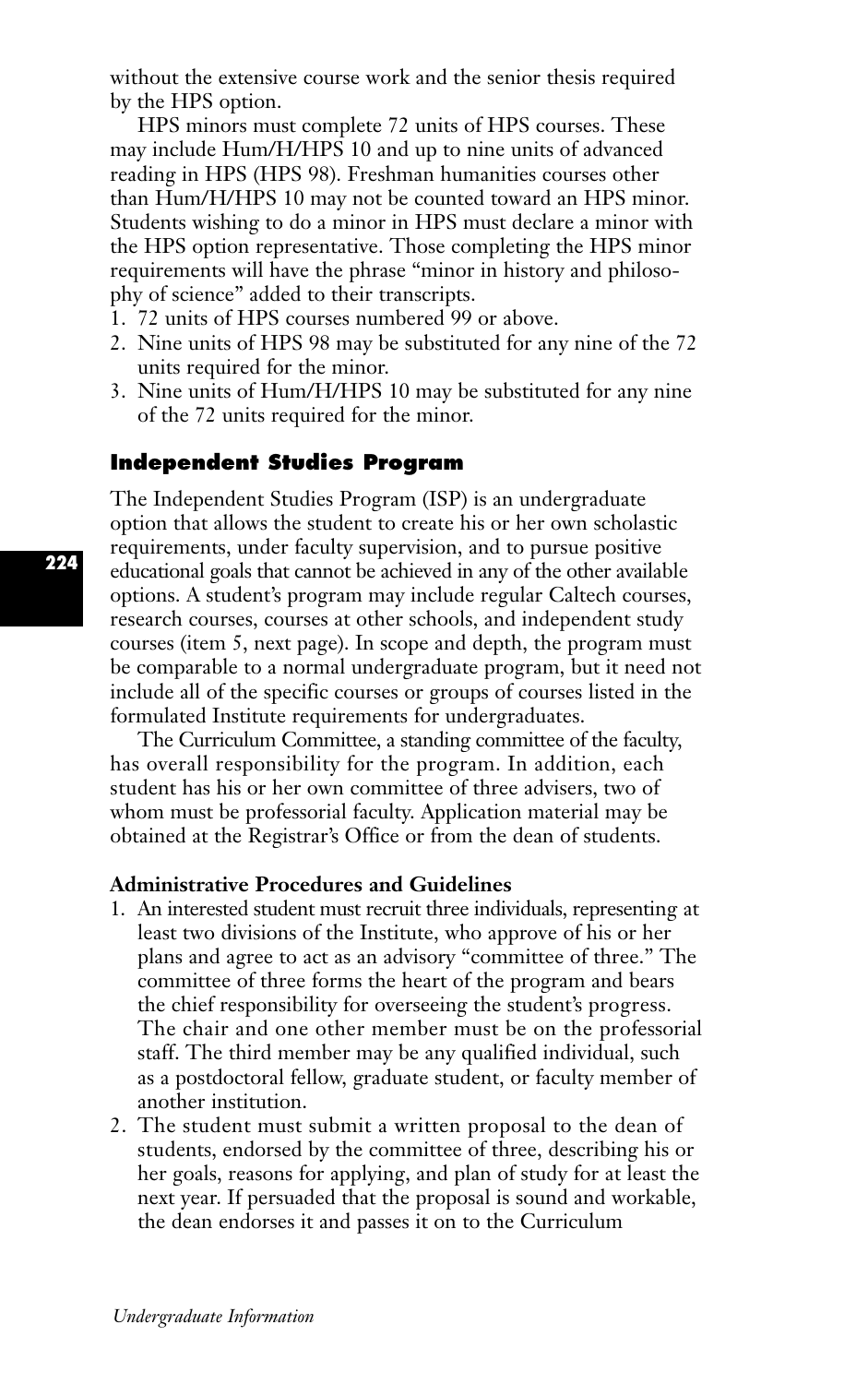Committee. This committee, in turn, reviews the proposal and, if it is acceptable, assumes responsibility for oversight of the program.

- 3. To implement the program, a written contract is now drawn up between the student, the committee of three, and the Curriculum Committee. This contract includes the agreedupon content of the student's program and the methods for ascertaining satisfactory progress for those parts of the student's program that are not standard Institute courses. This contract may of course be amended, but any amendments must be approved by the committee of three and the Curriculum Committee. Copies of each student's contract and of all amendments thereto, along with all ISP records for each student and his or her transcript, are kept in the permanent files of the Registrar's Office. Passing grades must be earned in a total of 486 units.
- 4. The progress of each student in the ISP is monitored each quarter by the registrar, and any deviations from the terms of the contract are reported to the chair of the Curriculum Committee. Standards for acceptable progress and for satisfactory completion of the terms of the contract are the responsibility of the Curriculum Committee. When the Committee is satisfied that the terms of the contract have been fulfilled by the student, it recommends the student to the faculty for graduation.
- 5. A plan of study may include special ISP courses to accommodate individual programs of study or special research that falls outside ordinary course offerings. In order that credit be received for an ISP course, a written course contract specifying the work to be accomplished, time schedule for progress reports and completed work, units of credit, and form of grading must be agreed upon by the instructor, the student, and the committee of three, and submitted to the registrar prior to initiating the work in the course. ISP courses are recorded on the student's transcript in the same manner as are other Caltech courses.

### **Mathematics Option**

The four-year undergraduate program in mathematics leads to the degree of Bachelor of Science. The purpose of the undergraduate option is to give students an understanding of the broad outlines of modern mathematics, to stimulate their interest in research, and to prepare them for later work, either in pure mathematics or allied sciences. Unless students have done very well in mathematics courses in their freshman and sophomore years, they should not contemplate specializing in mathematics.

Since the more interesting academic and industrial positions open to mathematicians require training beyond a bachelor's

**225**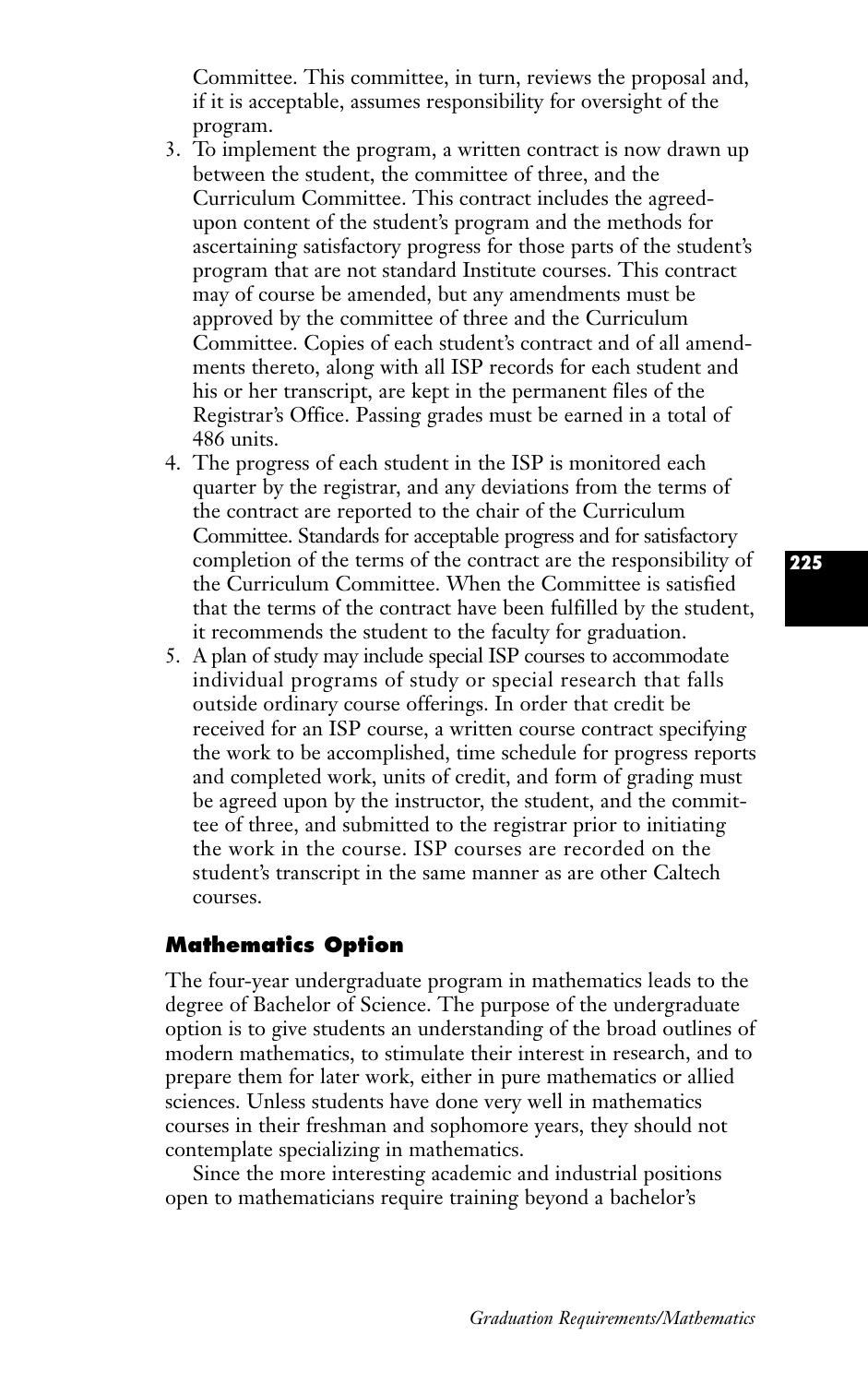degree, students who intend to make mathematics their profession must normally plan to continue with graduate study. Some students use their background in mathematics as an entry to other fields, such as physics, computer science, statistics, economics, business, finance, medicine, or law.

The schedule of courses in the undergraduate mathematics option is flexible. It enables students to adapt their programs to their needs and mathematical interests and gives them the opportunity to become familiar with creative mathematics early in their careers. In particular, students are encouraged to consider courses in areas such as applied and computational mathematics, physics, finance, economics, control and dynamical systems, computer science, electrical engineering, and computation and neural systems.

During each term of their junior and senior years, students normally take 18 units of courses in mathematics or applied and computational mathematics, including the required courses Ma 108 abc and 109 abc. Any course listed under applied and computational mathematics is regarded as an elective in mathematics and not as an elective in science, engineering, or humanities. Those who have not taken Ma 5 as sophomores must do so as juniors. Overloads in course work are strongly discouraged; students are advised instead to deepen and supplement their course work by independent reading.

A student whose grade-point average is less than 1.9 at the end of the academic year in the subjects under mathematics and applied and computational mathematics may, at the discretion of the department, be refused permission to continue work in the mathematics option.

### **Option Requirements**

- 1. Ma 5 abc, Ma 10, Ma 108 abc, Ma 109 abc.
- 2. Ma/CS 6 a or Ma 121 a.
- 3. Ma/CS 6 c or Ma 116 a or Ma/CS 117 a.
- 4. 45 additional units in Ma or ACM numbered 90 or above (other than Ma 98). Courses in other options with high mathematical content may be used to fulfill this requirement with the approval of the executive officer for mathematics. Of these 45 units, at most 18 can be in ACM or other courses outside Ma.
- 5. Math majors must take two quarters (18 units) of a single course, chosen from the Ma course listings with numbers between 110 and 190, inclusive. (In years where one of these courses is given as a one-term course only, it cannot be used to satisfy this requirement.) These two quarters may be used to meet requirements 2, 3, or 4.
- 6. Unlike courses satisfying requirements 4 and 5, which may be taken pass/fail, none of the courses satisfying requirements 1–3 may be taken on a pass/fail basis.
- 7. Passing grades must be earned in a total of 486 units, including the courses listed above.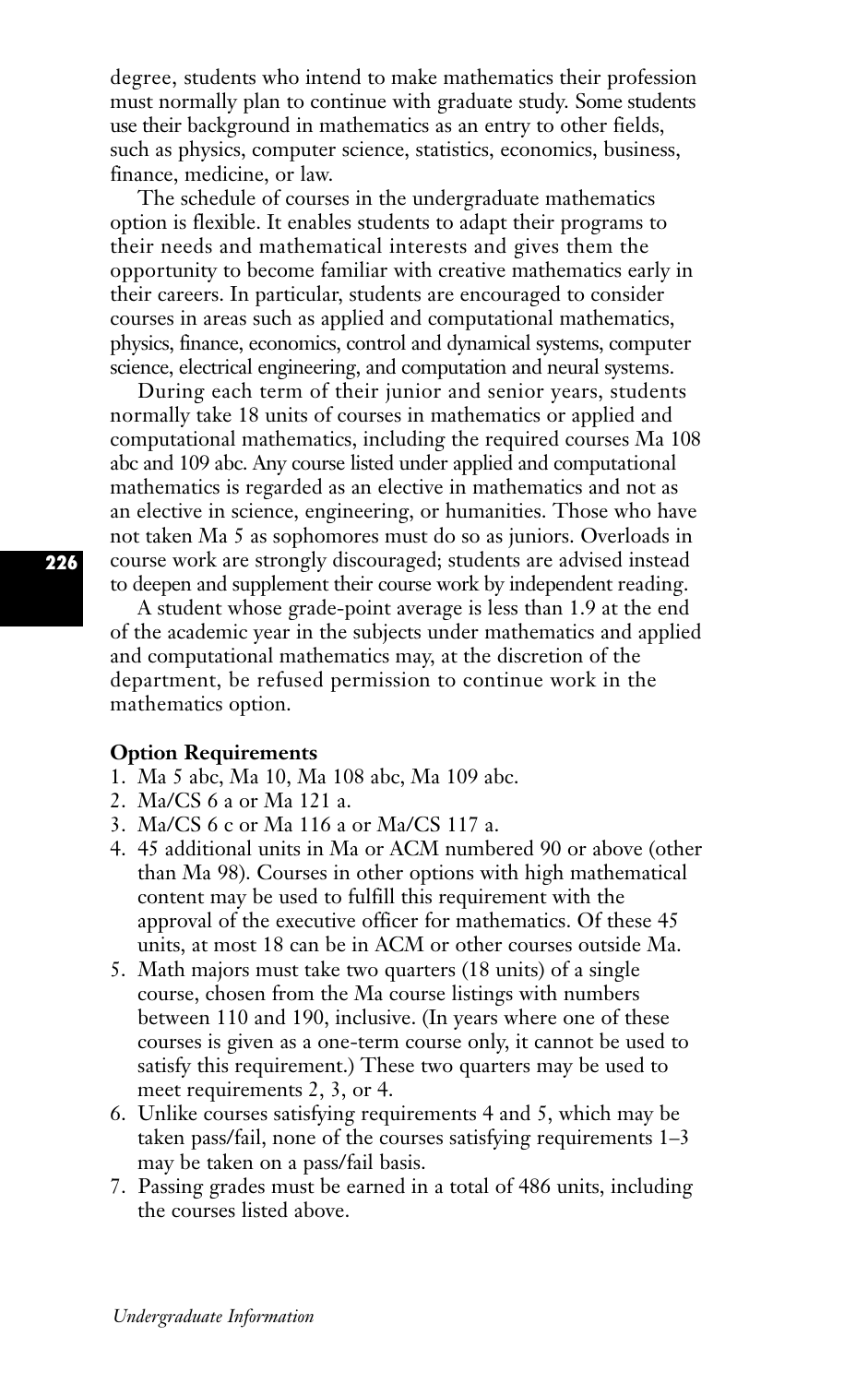|                  |                                  | Units per term |     |     |
|------------------|----------------------------------|----------------|-----|-----|
|                  |                                  | 1st            | 2nd | 3rd |
| Second Year      |                                  |                |     |     |
| Ma 2 ab          | Sophomore Mathematics            | 9              | 9   |     |
| Ph 2 ab          | Sophomore Physics                | 9              | 9   |     |
| Ma 5 abc         | Introduction to Abstract Algebra | 9              | 9   | 9   |
|                  | <b>HSS Electives</b>             | 9              | 9   | 9   |
|                  | Electives <sup>1</sup>           | 9              | 9   | 27  |
|                  |                                  | 45             | 45  | 45  |
| Third Year       |                                  |                |     |     |
| Ma <sub>10</sub> | Oral Presentation                | 3              |     |     |
| Ma 108 abc       | Classical Analysis               | 9              | 9   | 9   |
| Ma/CS 6 ac       | Introduction to Discrete         |                |     |     |
|                  | Mathematics                      | 9              |     | 9   |
|                  | <b>HSS Electives</b>             | 9              | 9   | 9   |
|                  | Electives <sup>1</sup>           | 18             | 27  | 18  |
|                  |                                  | 48             | 45  | 45  |
| Fourth Year      |                                  |                |     |     |
| Ma 109 abc       | Introduction to Geometry and     |                |     |     |
|                  | Topology                         | 9              | 9   | 9   |
|                  | <b>HSS Electives</b>             | 9              | 9   | 9   |
|                  | Electives <sup>1</sup>           | 27             | 27  | 27  |
|                  |                                  | 45             | 45  | 45  |

## **Typical Course Schedule**

*<sup>1</sup> Includes menu course (second year, if not taken in freshman year). Also must include courses to meet option requirements 4, 5.*

## **Mechanical Engineering Option**

The objective of the undergraduate program in mechanical engineering at Caltech is to prepare and inspire students for careers that lead to top positions in academia, industry, and government in areas related to fluid, solid, thermal, and mechanical systems. Specifically, the objective is to prepare students for graduate school and for professional practice in an era of rapidly advancing interdisciplinary technology.

To attain these objectives, the program builds on Caltech's core curriculum to combine individual depth of experience and competence in a particular chosen mechanical engineering specialty with a strong background in the basic and engineering sciences. It maintains a balance between classroom lectures and laboratory and design experience, and emphasizes the problem-formulation and problem-solving skills that are essential to any engineering discipline. The program also strives to develop in each student self-reliance, creativity, leadership, professional ethics, and the capacity for continuing professional and intellectual growth. For interested students,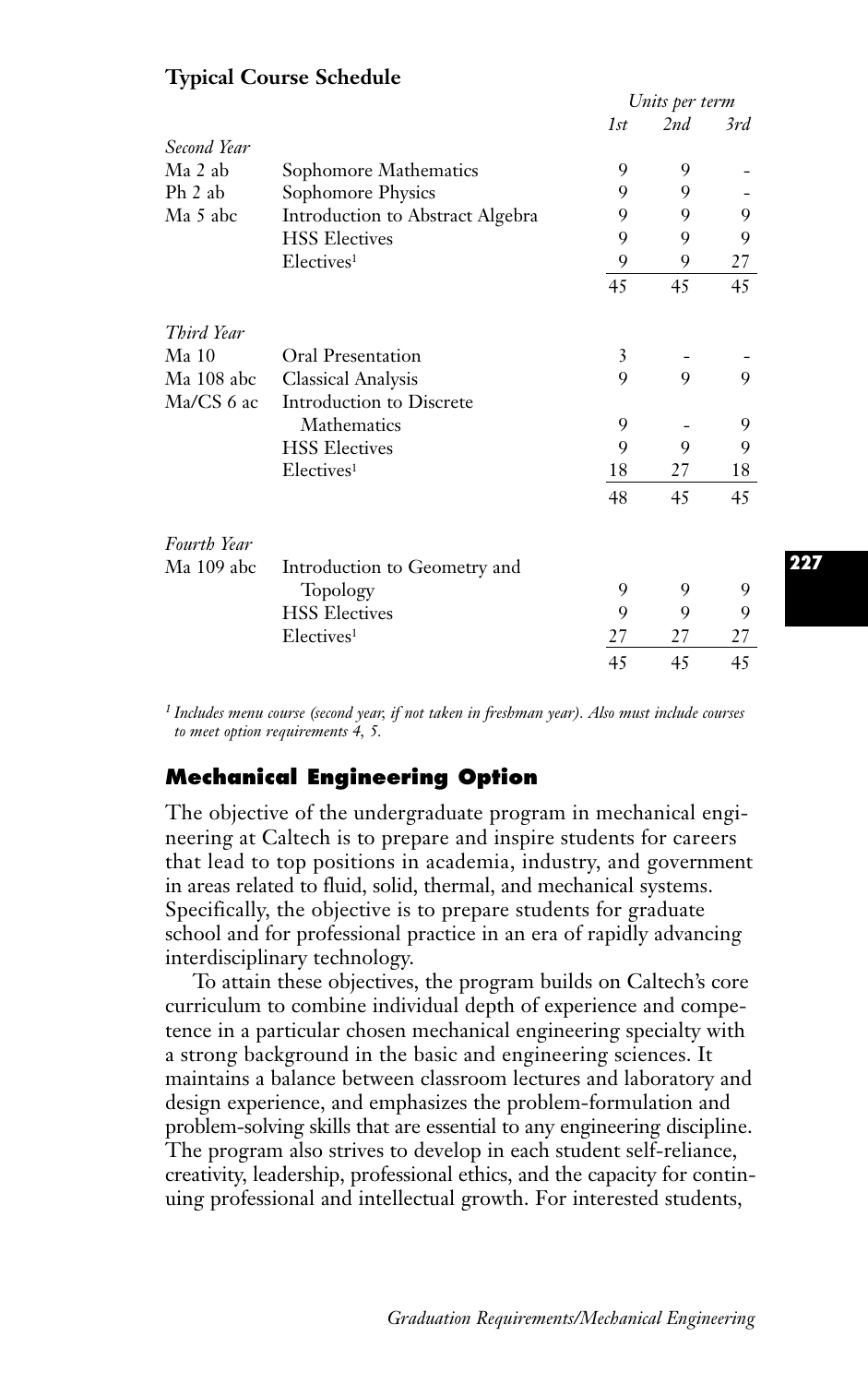there are opportunities to conduct research with a faculty member.

The outcomes of the undergraduate program are to prepare the student to build on a fundamental education in physics, mathematics, chemistry, and biology and to apply those principles to the solution of open-ended engineering problems; to design, analyze, measure, and evaluate fluid, thermal, and mechanical systems; to work effectively as part of a team; to communicate effectively; to apply ethical considerations; and to understand the broader implications of engineering developments, including societal, cultural, and environmental impacts.

The mechanical engineering option is accredited by the Engineering Accreditation Commission of ABET, 111 Market Place, Suite 1050, Baltimore, MD 21202–4012, (410) 347-7700.

Mechanical engineering is the branch of engineering that is generally concerned with understanding forces and motion and their application to solving problems of interest to society. The field includes aspects of thermodynamics, fluid and solid mechanics, mechanisms, materials, and energy conversion and transfer, and involves the application of physics, mathematics, chemistry, and increasingly biology and computer science. Importantly, the field also emphasizes the process of formulation, design, optimization, manufacture, and control of new systems and devices.

Technical developments in the last decade have established the importance of interdisciplinary engineering and science, and as a result, new technical disciplines within mechanical engineering have emerged. These new areas build on an understanding of the fundamental behavior of physical systems; however, the focus of this work is at the interfaces of the traditional disciplines. Examples of the new disciplines include micro- and nanomechanical systems, simulation and synthesis, integrated complex distributed systems, and biological engineering.

Mechanical engineers can be found in many fields, including automotive, aerospace, materials processing and development, power production, consumer products, robotics and automation, semiconductor processing, and instrumentation. Mechanical engineering can also be the starting point for careers in bioengineering, environmental and aeronautical engineering, finance, and business management.

At the end of the first year, students who elect the mechanical engineering option are assigned advisers as close to their expressed field of interest as possible, and together they develop programs of study for the next three years. Beyond the Institute-wide requirements of physics, mathematics, and humanities, these programs require one year of applied and computational mathematics and additional course requirements listed below.

A student whose interests relate to mechanical engineering, but who wishes to pursue a broader course of study than that allowed by the requirements below, may elect the engineering and applied science option.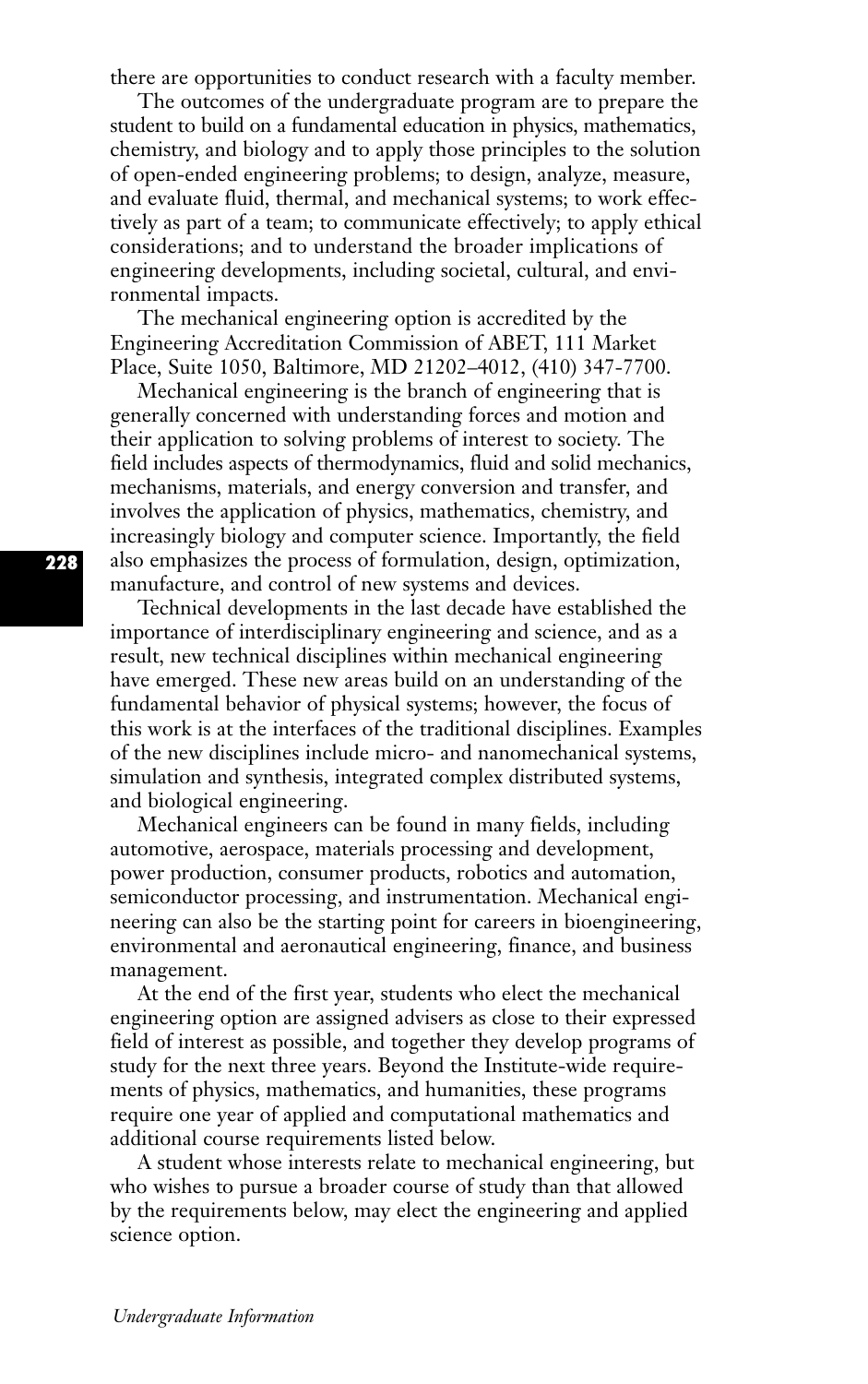Attention is called to the fact that any student whose gradepoint average is less than 1.9 at the end of the academic year in the required courses listed below may be refused permission to continue work in this option.

### **Option Requirements**

- 1. E 10, E 11.
- 2. ACM 95 abc.
- 3. 9 units from ACM 11, CS 1, CS 2, CS 11, EE/CS 51, Ph 20–22.
- 4. ME 35 abc, 18 ab, 19 ab, 71, 65 or MS 115 b, and CDS 110 a.
- 5. 9 units of ME 96 and 9 units of additional engineering laboratory1 (such as CS/EE/ME 75 abc, MS 90, ME 72 b), or an experimental senior thesis (ME 90 abc).
- 6. In addition to the above courses, 27 units selected from Ae/APh/CE/ME 101 abc, Ae/AM/CE/ME 102 abc, Ae/ME 120 ab, AM/CE 151 ab, CDS 110 b, CDS 140, EE/BE 185, E/ME 103, E/ME 105, EST/EE/ME 109 ab, ME 20, 66, 72 a (only if ME 72 b is completed), 90 abc, 91 abc, 115 ab, 118, 119 ab, MS 115 a, or an advanced engineering course approved in advance by the mechanical engineering faculty.
- 7. A design project. This requirement may be fulfilled by taking one of the following: ME 72 ab, E/ME 105, CS/EE/ME 75 abc. When appropriate, students may also seek consent from the ME undergraduate option representative and the student's adviser to fulfill this requirement by taking ME 90 abc, ME 91 abc, or another suitable project course. If ME 72, CS/EE/ME 75 abc, or ME 90 is chosen, these units may also be used to fulfill requirement 5.
- 8. None of the courses satisfying requirements 1 through 7 may be taken pass/fail.
- 9. Passing grades must be earned in a total of 486 units, including courses listed above.

*<sup>1</sup> Excluding courses for which freshman laboratory credit is allowed.*

### **Typical Course Schedule**

|              |                             | Units per term |     |     |
|--------------|-----------------------------|----------------|-----|-----|
|              |                             | 1st            | 2nd | 3rd |
| Second Year  |                             |                |     |     |
| Ma 2 ab      | Sophomore Mathematics       | 9              | 9   |     |
| Ph 2 ab      | Sophomore Physics           | 9              | 9   |     |
|              | <b>HSS Electives</b>        | 9              | 9   | 9   |
|              | Menu class                  |                |     | 9   |
| ME 35 abc    | <b>Statics and Dynamics</b> | 9              | 9   | 9   |
| $ME18$ ab    | Thermodynamics              |                | 9   | 9   |
| <b>ME 71</b> | Introduction to Engineering |                |     |     |
|              | Design                      |                |     | 9   |
|              |                             | 36             | 45  | 45  |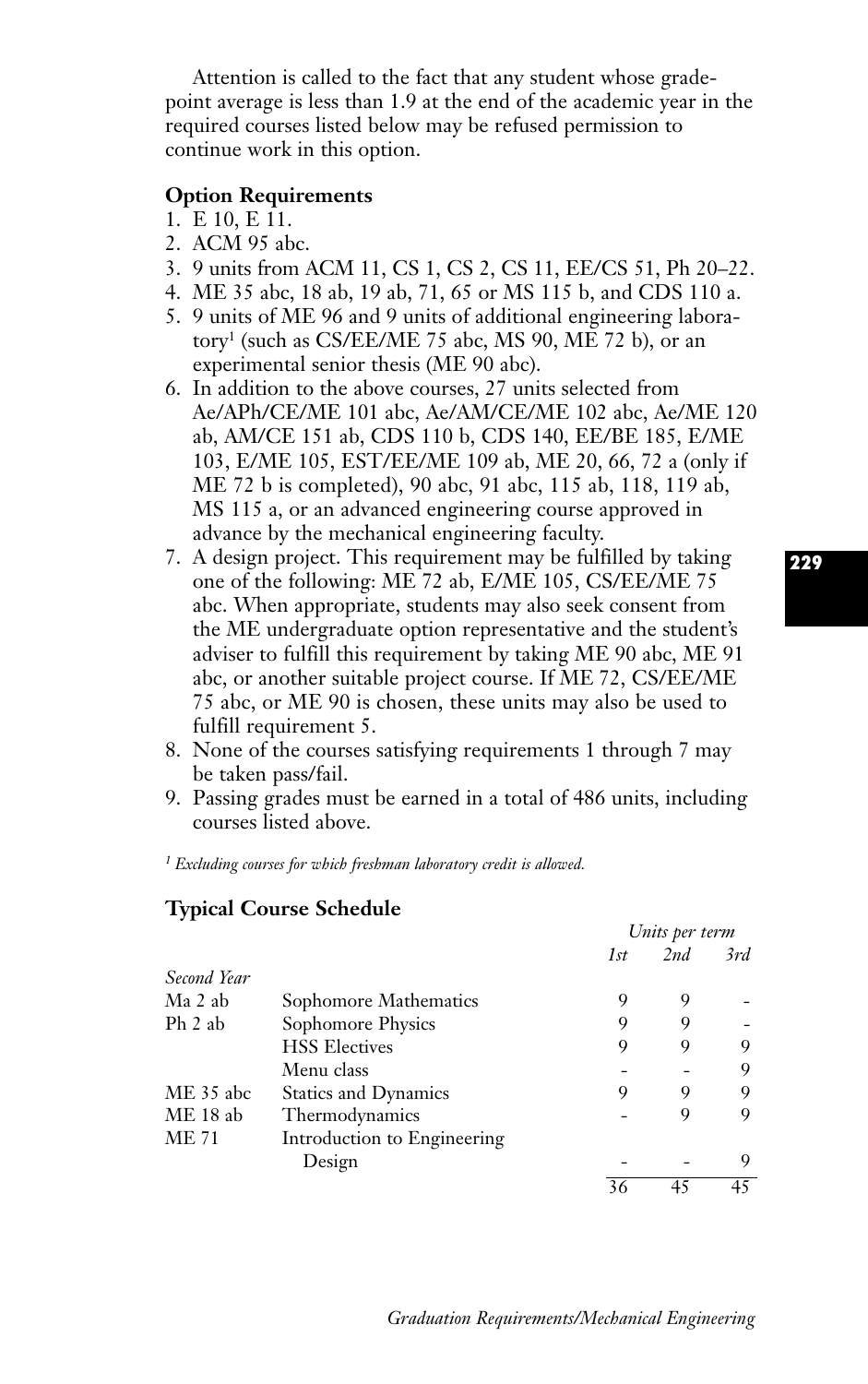| топа нат           |                                       |    |    |    |
|--------------------|---------------------------------------|----|----|----|
| ACM 95 abc         | Intro. Methods of Applied Math.       | 12 | 12 | 12 |
| ME 19 ab           | <b>Fluid Mechanics</b>                | 9  | 9  |    |
|                    | <b>HSS Electives</b>                  | 9  | 9  | 9  |
|                    | Elective                              |    | 9  | 9  |
|                    | Laboratory                            |    |    | 9  |
| E 10               | <b>Technical Seminar Presentation</b> | 3  |    |    |
| E 11               | Written Technical Communication       | 3  |    |    |
|                    |                                       | 36 | 39 | 39 |
| <b>Fourth Year</b> |                                       |    |    |    |
| ME 65              | Mechanics of Materials                | 9  |    |    |
| CDS 110 a          | <b>Introductory Control Theory</b>    | 12 |    |    |
| ME 96              | Mechanical Engineering Lab            |    |    | 9  |
|                    | <b>HSS Electives</b>                  | 9  | 9  | 9  |
|                    | <b>ME</b> Electives                   | 9  | 9  |    |
|                    | Electives                             | 9  | 18 | 18 |
|                    |                                       | 48 | 36 | 36 |

### **Suggested Electives**

*Third Year*

Elective courses for the third and fourth year should be selected in consultation with the student's faculty adviser to pursue an interdisciplinary topic or a specialization of interest to the student. Such specializations include micro- or nanomechanical systems, simulation and synthesis, integrated complex distributed systems, kinematics, dynamics, fluid mechanics, solid mechanics, mechanical systems, control systems, engineering design, thermal systems, energy systems, combustion, or biological engineering.

## **Philosophy Option and Minor**

The philosophy option provides students with a broad education in philosophy. The courses in the philosophy option concentrate in four major areas: philosophy of science; philosophy of mind, brain, and behavior; history of philosophy; and moral and political philosophy. The option is designed to complement the scientific curriculum at Caltech, to provide students with new perspectives on the material they learn in their science courses, and to enable them to bring their technical skills and scientific learning to traditional problems in philosophy. In addition, the philosophy option focuses on the development of rigor in argument, as well as clarity in written and oral communication.The philosophy curriculum will provide interested students with a solid foundation for graduate work in philosophy. In addition, the analytical and communication skills learned in the philosophy option provide an excellent foundation for careers in law, business, medicine, and scientific research.

Philosophy majors must take at least 99 units of philosophy courses during their four years as undergraduates. These must include 18 units of Pl 90 ab, to be taken in any two consecutive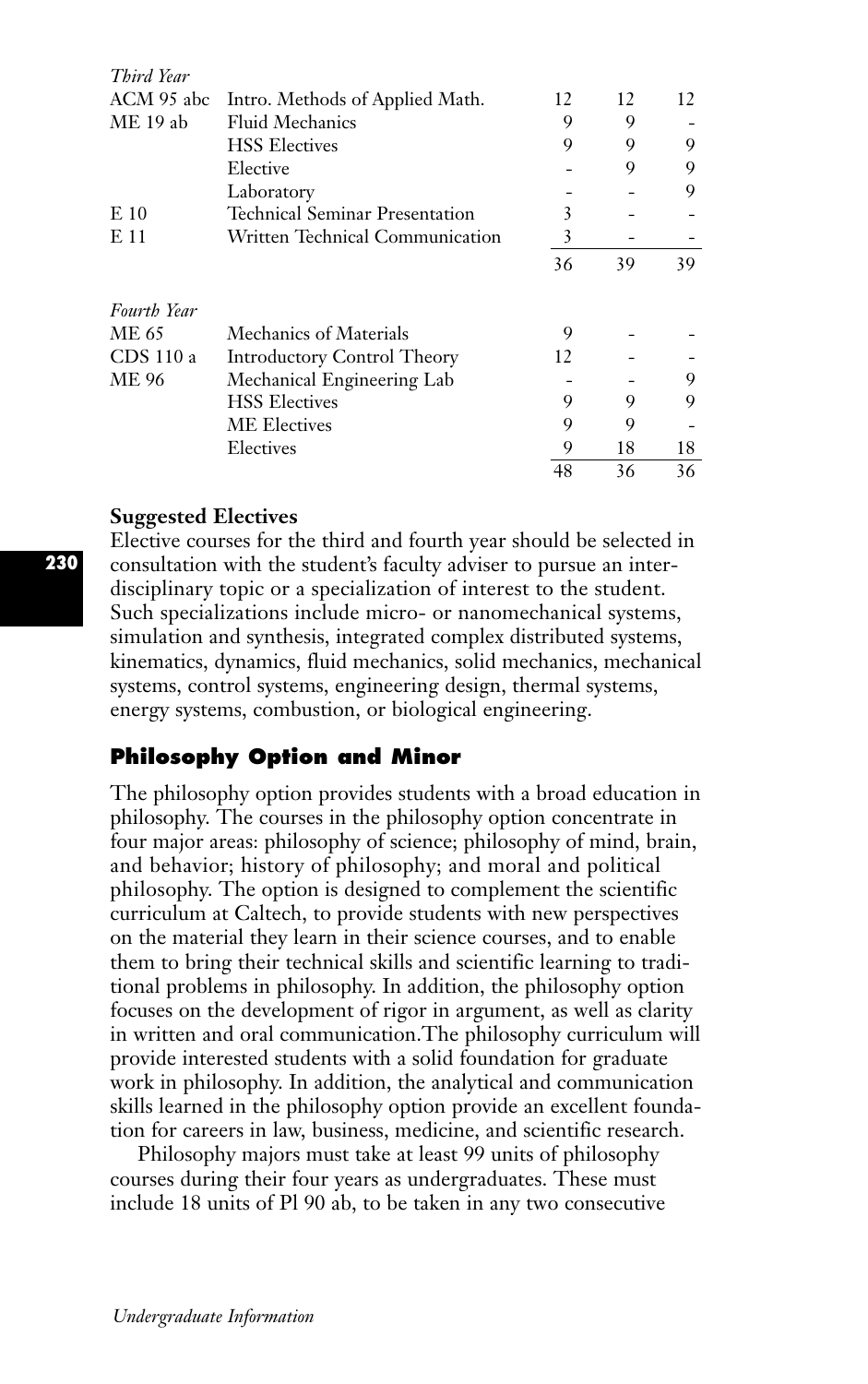terms in the senior year. The 99 units may include nine units of either Hum/Pl 8 or Hum/Pl 9, nine units of Pl 98, and up to 18 units of study in related disciplines.

Depending on their interests, philosophy majors may be required by the option representative or their advisers to take up to 18 units in one or more related areas. For example, students writing on political philosophy or philosophy of neuroscience will be expected to have the appropriate political science or neuroscience background. Students whose primary interest lies in the philosophy of science—particularly in the philosophy of particular sciences such as physics or biology—will have their intellectual interests best served by taking classes in both the history and philosophy of science. Such students are encouraged to pursue the HPS option; or, if they choose the philosophy option, they may be required to take some history of science courses toward their 99-unit requirement.

Students considering the philosophy option will be well advised to take either Hum/Pl 8 or Hum/Pl 9 as one of their freshman humanities courses. From the sophomore year onward, they should plan on taking one philosophy course per term, culminating in two terms of Pl 90 ab in the senior year. Students in Pl 90 ab work with a faculty adviser to write a 10,000–12,000 word paper on a topic of mutual interest. Senior theses are expected to be of a high standard and to form the basis of students' applications to graduate study in philosophy, should they so desire.

### **Option Requirements**

- 1. Pl 90 ab.
- 2. 63 units of advanced philosophy courses, numbered 99 or above. (Up to nine units of Hum/Pl 8 or Hum/Pl 9 and/or up to nine units of Pl 98 may be substituted for up to 18 of these advanced units.)
- 3. 18 units of advanced philosophy courses numbered 99 or above, or advanced non-philosophy courses that are closely related to the student's area(s) of philosophical interest. (Students wishing to count non-philosophy courses toward their option requirements must obtain prior approval from the philosophy option representative or their adviser. Students will normally not be permitted to satisfy this requirement with core courses.)
- 4. 54 units of science, mathematics, and engineering courses in addition to the core. This requirement cannot be satisfied by core or menu courses, or by courses listed as satisfying the introductory laboratory requirement. Students are strongly encouraged to choose their additional courses in areas that complement their philosophy studies.
- 5. Passing grades must be earned in a total of 486 units, including the courses listed above.

**231**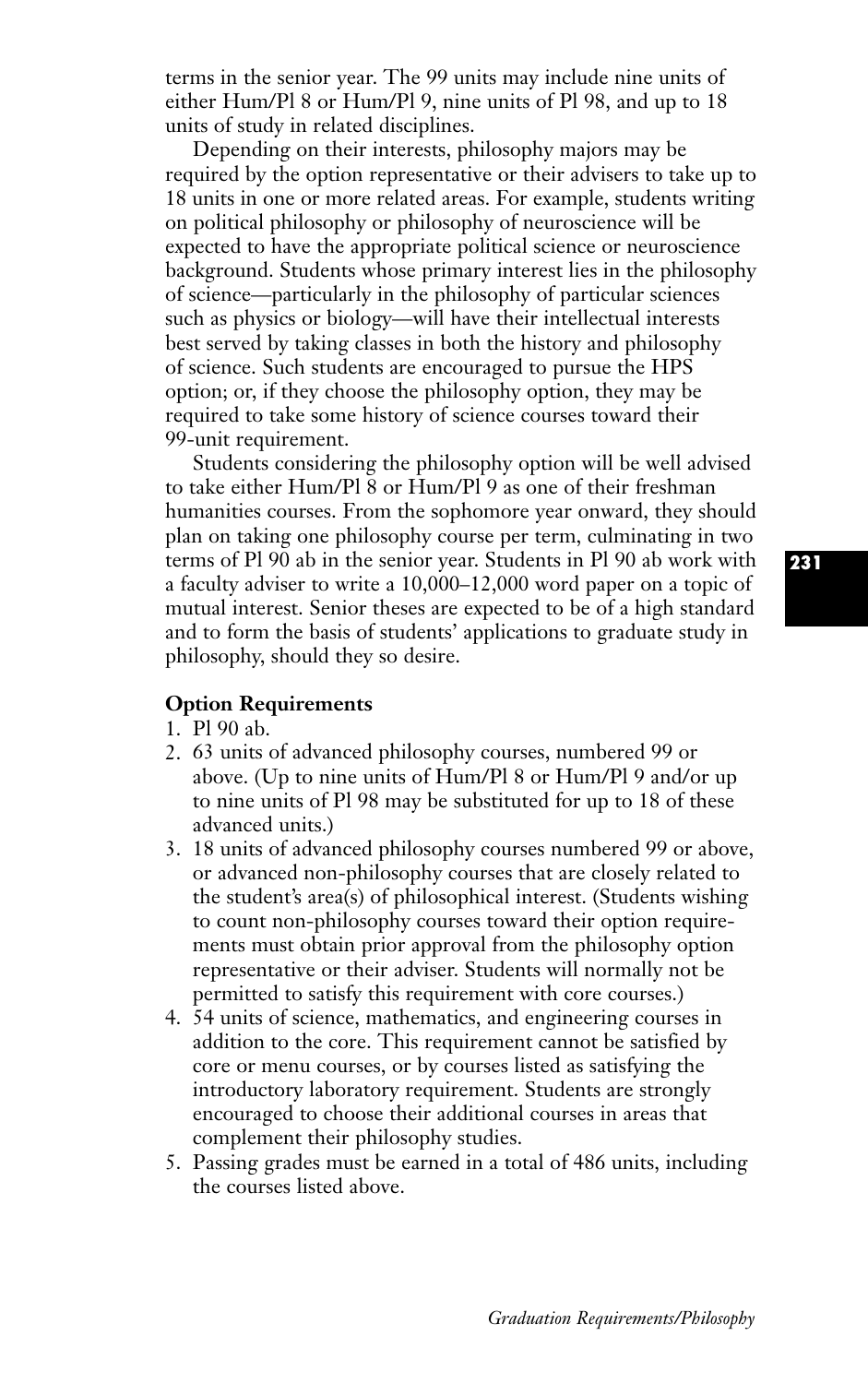### **Philosophy Minor Requirements**

The minor in philosophy is designed for students who want to pursue concentrated study in philosophy without the extensive course work and the senior thesis required by the philosophy option.

Philosophy minors must complete 72 units of philosophy courses. These units may include nine units of Hum/Pl 8 or Hum/Pl 9 and/or nine units of reading in philosophy (Pl 98). Students wishing to do a minor in philosophy must declare a minor with the philosophy option representative. Students completing the philosophy minor requirements will have the phrase "minor in philosophy" added to their transcripts.

- 1. 72 units of philosophy courses numbered 99 or above.
- 2. Nine units of Pl 98 may be substituted for any nine units of the 72 required for the minor.
- 3. Nine units of either Hum/Pl 8 or Hum/Pl 9 (not both) may be substituted for any nine units of the 72 required for the minor.

### **Physics Option**

The physics option offers instruction in the fundamentals of modern physics and provides a foundation for graduate study, which is generally necessary for a career in basic research. Many individuals have also found that the physics program forms an excellent basis for future work in a variety of allied fields.

While all Caltech students must take the five terms of introductory courses, an intensive version of the sophomore course (waves, quantum mechanics, and statistical mechanics) is offered for those planning further study in physics. The required junior-level courses give a thorough treatment of fundamental principles. Elective courses taken during the junior and senior years allow students to explore their particular interests. Some electives offer broad surveys, while others concentrate on particular fields of current research. A choice of laboratory courses is offered at several levels. Students are encouraged to become active participants in research on campus. Academic credit for physics work done outside of the classroom can be awarded in a variety of ways.

Students must maintain a grade-point average of 1.9 or better each year in the subjects listed under this division to remain in the physics option.

### **Option Requirements**

The first three requirements should be completed by the end of the second year. In planning a program, note that Ph 6 and Ph 7 are each offered only once per year, in the second and third terms, respectively.

- 1. Ph 3.
- 2. Ph 61 or APh 24.
- 3. Ph 7.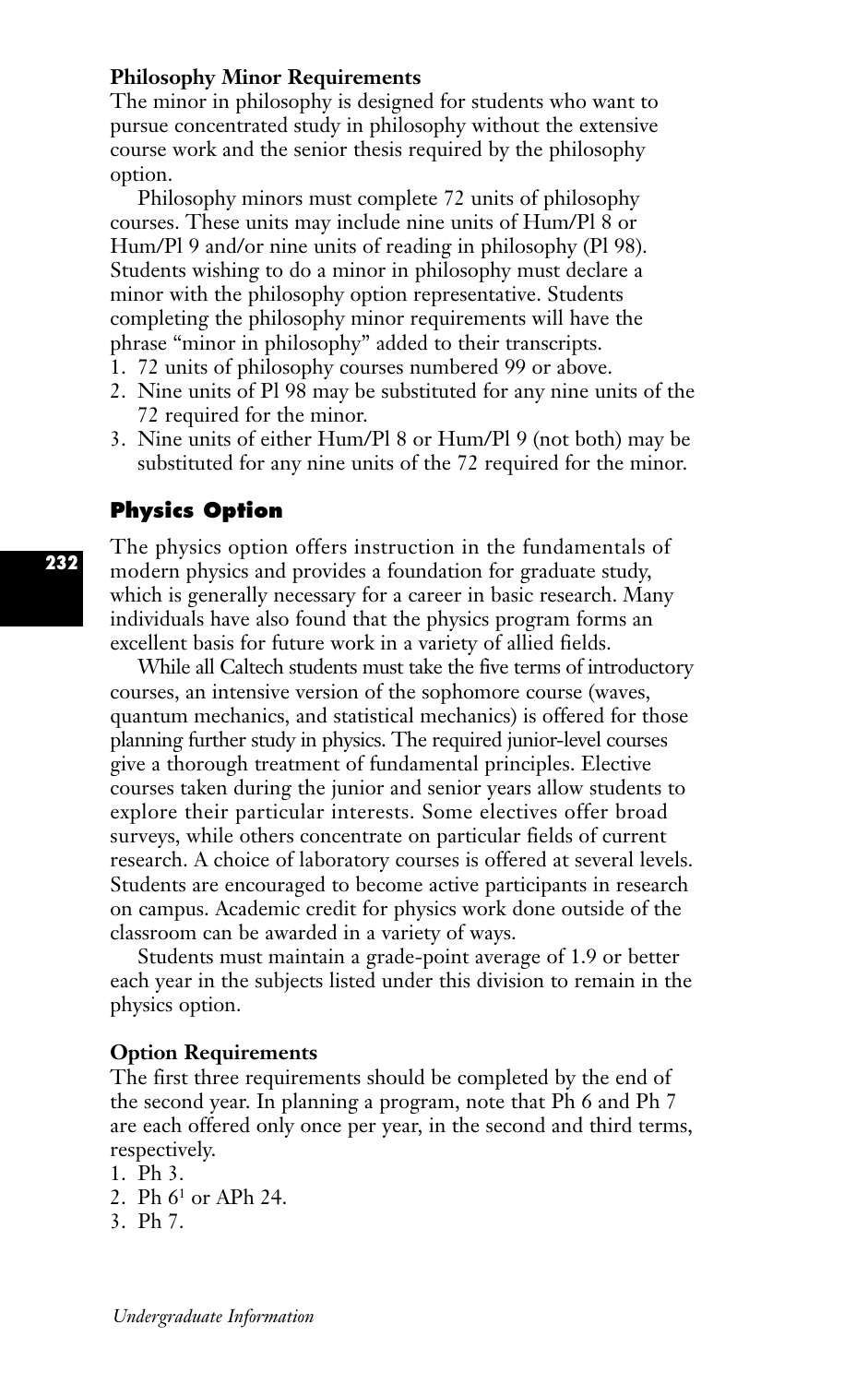- 4. 27 units of Ph 78, or 18 units of Ph 77, or 9 units of Ph 77 and 9 units from APh 77 or Ay 105.
- 5. Ph 70.2
- 6. Ph 106.
- 7. Ph 125.
- *<sup>1</sup> Some laboratory courses from other options have considerable physics content, and students wishing to satisfy this requirement with such a course may petition the Physics Undergraduate Committee for approval.*
- *<sup>2</sup> Other communication courses (e.g., E 10, Ay 30, Ma 10) may be substituted for Ph 70.*

### **Required Electives**

- 1. 90 units, in addition to the above, of any of the following: any Ph, Ay, or APh course numbered 100 or above, or any of Ph 5, Ph 78, Ph 79, ACM 95, ACM 101, Ma 5, Ma 108, up to 12 units of Ph 20–22, or up to 10 units of Ay 20–21. 9 units toward the 90-unit requirement will be given for taking three terms of Ph 77. Students are encouraged to take ACM 95 as part of this requirement. The pass/fail option cannot be exercised on any courses used for this requirement, with the exception of ACM 95. No more than 9 units of Ph 171–173 may apply toward this requirement without permission from the Physics Undergraduate Committee. In individual cases, this committee may allow other courses with substantial physics content to apply toward the requirement; seniors must submit their petitions for this purpose before the first day of third term.
- 2. 9 units of science or engineering electives outside of Ph, APh, Ma, and ACM. These units are in addition to the required Core Science Electives.
- 3. Passing grades must be earned in a total of 486 units, including the courses listed above.

# **Typical Course Schedule**

|              |                                 | Units per term |     |     |
|--------------|---------------------------------|----------------|-----|-----|
|              |                                 | 1st            | 2nd | 3rd |
| Second Year  |                                 |                |     |     |
| Ph 12        | Waves, Quantum Physics, and     |                |     |     |
|              | <b>Statistical Mechanics</b>    | 9              | 9   | 9   |
| Ma 2 ab      | Sophomore Mathematics           | 9              | 9   |     |
|              | HSS and/or PE Electives         | 15             | 9   | 9   |
|              | Physics Laboratory              | 0              | 9   | 9   |
| ACM 95 abc   | Intro. Methods of Applied Math. | 12             | 12  | 12  |
|              | Core Science Elective           |                |     | 9   |
|              |                                 | 45             | 48  | 48  |
| Third Year   |                                 |                |     |     |
| $Ph$ 106 abc | Topics in Classical Physics     | 9              | 9   | 9   |
| Ph 125 abc   | <b>Ouantum Mechanics</b>        | 9              | 9   | 9   |
|              | HSS and/or PE Electives         | 9              | 9   | 9   |
|              | Electives                       | 18             | 18  | 18  |
|              |                                 | 45             | 45  | 45  |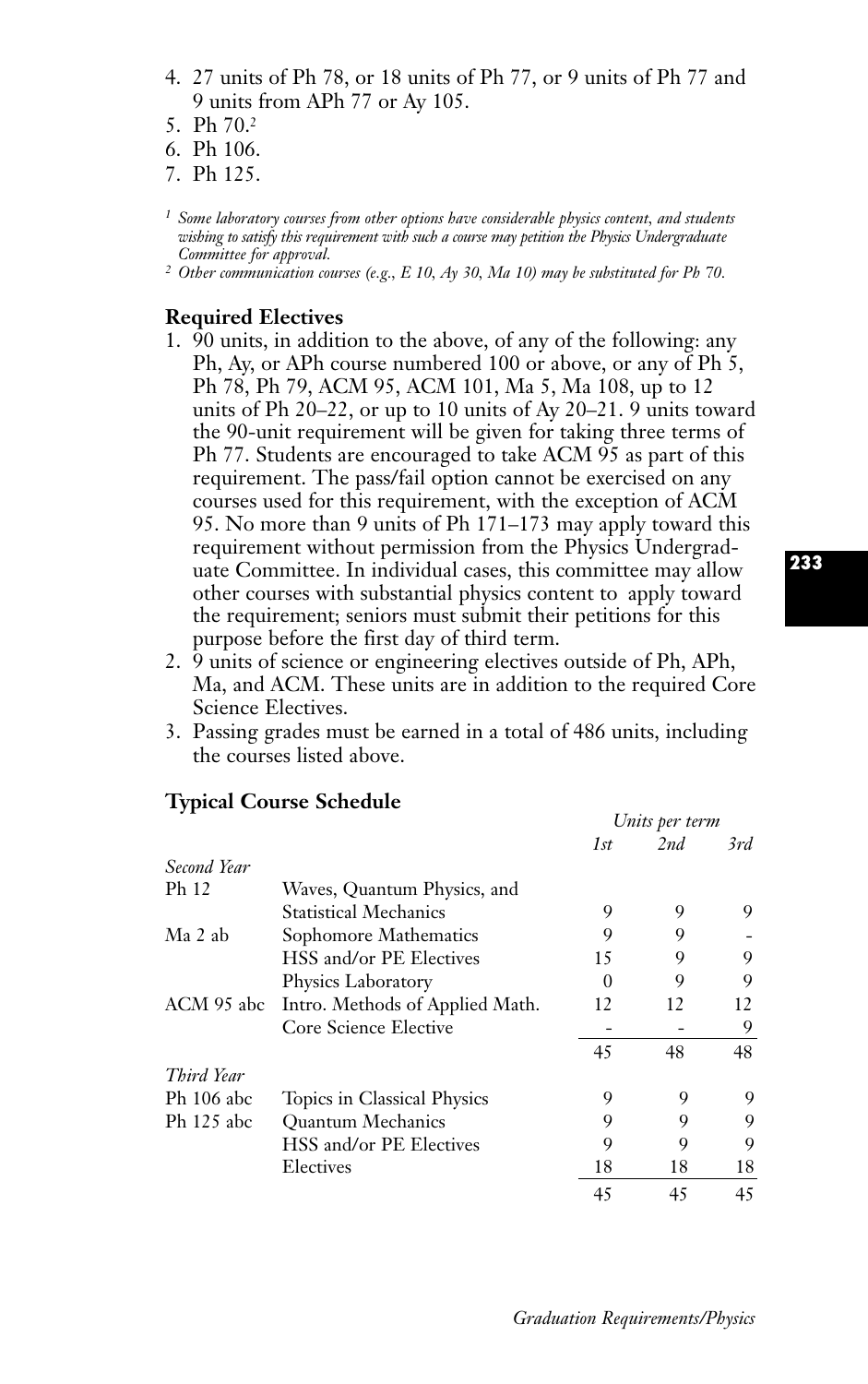| Fourth Year |                                    |    |    |    |
|-------------|------------------------------------|----|----|----|
| Ph 77 abc   | <b>Advanced Physics Laboratory</b> |    |    |    |
| Ph 70       | Oral and Written Communication     |    |    |    |
|             | <b>Advanced Physics Electives</b>  | 18 | 18 |    |
|             | Electives                          |    |    | 18 |
|             | HSS and/or PE Electives            |    |    |    |
|             |                                    |    |    |    |

# **Political Science Option**

The political science option provides students with training in the substance and methods of modern political science, including the analysis of representative democracy, electoral institutions, the allocation of public goods, and regulatory behavior. The option emphasizes formal tools like game theory, social choice theory, and formal political theory along with quantitative methodologies to test those theories. In addition, the option encourages original research. The design of the political science option ensures that students will be well suited to pursue careers in government or the private sector, as well as to pursue graduate work in political science.

## **Option Requirements**

- 1. PS 12, PS 132, Ec 122.
- 2. Four political science courses from the list: PS 120, 123, 126, 130, 135, PS/SS 139, PS 141, Law/PS/H 148 ab, PS/Ec 172.
- 3. PS 99 ab.
- 4. 36 additional units in advanced political science, economics, law, social science, psychology, or history.
- 5. 36 additional units in advanced social science, science, engineering, or mathematics.
- 6. Passing grades must be earned in a total of 486 units, including all courses used to satisfy the above requirements.

|               |                                          | Units per term |     |     |
|---------------|------------------------------------------|----------------|-----|-----|
|               |                                          | 1st            | 2nd | 3rd |
| Second Year   |                                          |                |     |     |
| <b>PS 12</b>  | Introduction to Political Science        | 9              |     |     |
| <b>PS 132</b> | Formal Theories in Political Science     |                | 9   |     |
| Ec 122        | Econometrics                             |                | 9   |     |
|               | Electives                                | 36             | 27  | 45  |
|               |                                          | 45             | 45  | 45  |
| Third Year    |                                          |                |     |     |
|               | Political Science Electives <sup>1</sup> | 18             | 18  | 18  |
|               | Electives                                | 27             | 27  | 27  |
|               |                                          | 45             | 45  | 45  |

# **Typical Course Schedule**